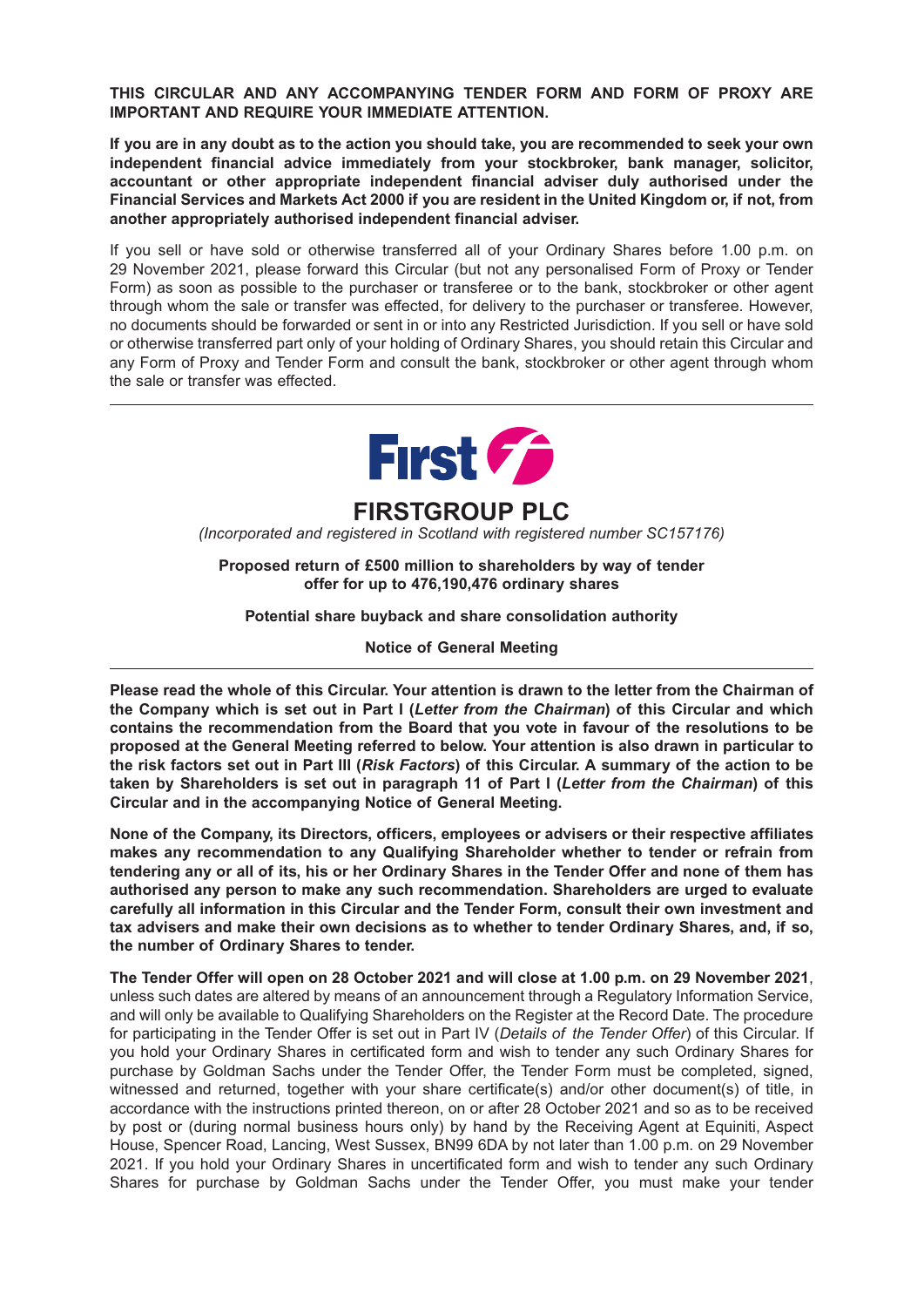electronically through CREST on or after 28 October 2021 and so that the relevant TTE Instruction settles by not later than 1.00 p.m. on 29 November 2021.

The availability of the Tender Offer to Shareholders who are not resident in the United Kingdom may be affected by the laws of the relevant jurisdiction in which they are located. Shareholders who are not resident in the United Kingdom should read paragraph 6 of Part IV (*Details of the Tender Offer*) of this Circular and should inform themselves about, and observe, any applicable legal or regulatory requirements. In addition, the attention of Shareholders who are resident in the United States is drawn to the Notice for US Shareholders on page 3 of this Circular.

The Tender Offer is not being made, directly or indirectly, in or into, or by use of the mails of, or by any means or instrumentality (including, without limitation, facsimile transmission, telex, telephone and e-mail) of interstate or foreign commerce of, or any facilities of a national securities exchange of, any Restricted Jurisdiction and the Tender Offer cannot be accepted by any such use, means, instrumentality or facility or from within any Restricted Jurisdiction. Accordingly, unless otherwise determined by the Company and permitted by applicable law and regulation, neither this Circular nor the Tender Form nor any related document is being, nor may it be, directly or indirectly, mailed, transmitted or otherwise forwarded, distributed, or sent in, into or from any Restricted Jurisdiction, and persons receiving this Circular, the Tender Form and/or any related document (including, without limitation, trustees, nominees or custodians) must not mail or otherwise forward, distribute or send it in, into or from such Restricted Jurisdiction, as to do so may invalidate any purported acceptance of the Tender Offer. Any person (including, without limitation, trustees, nominees or custodians) who would or otherwise intends to, or who may have a contractual or legal obligation to, forward this Circular, the Tender Form and/or any related document to any jurisdiction outside the United Kingdom, should seek appropriate advice before taking any action.

**The Tender Offer is conditional on approval from Shareholders of certain matters, which is being sought at the General Meeting. The Notice of General Meeting to be held at Queen Elizabeth II Centre, Broad Sanctuary, Westminster, London, SW1P 3EE at 11:00 a.m. on 18 November 2021 is set out at the end of this Circular. The Company is intending to hold the General Meeting as a physical meeting. However, the Company will be closely monitoring the restrictions over public gatherings and the UK Government's safety guidance in light of the COVID-19 pandemic. Any changes to the General Meeting arrangements will be communicated to Shareholders before the meeting through the Company's website (www.firstgroupplc.com) and, where appropriate, by RIS announcement. The Company will also be making arrangements to enable Shareholders to watch a live stream of the proceedings of the General Meeting. Further details on these arrangements are set out in the Notice of General Meeting at the end of this Circular.** Save where Shareholders have opted to register proxy appointments electronically, a Form of Proxy to be used in connection with the General Meeting is enclosed with this Circular. Whether or not you intend to attend the General Meeting in person, you are requested to complete the Form of Proxy in accordance with the instructions printed on it and return it as soon as possible by post or (during normal business hours only) by hand but, in any event, so as to be received by the Registrar at Equiniti, Aspect House, Spencer Road, Lancing, West Sussex, BN99 6DA, by not later than 11:00 a.m. on 16 November 2021 (or, in the case of an adjournment, not later than 48 hours (excluding non-Business Days) before the time fixed for the holding of the adjourned meeting). If you hold Ordinary Shares in CREST, you may appoint a proxy by completing and transmitting a CREST Proxy Instruction to the Registrar, Equiniti (CREST Participant RA19), so that it is received by not later than 11:00 a.m. on 16 November 2021 (or, in the case of an adjournment, not later than 48 hours (excluding non-Business Days) before the time fixed for the holding of the adjourned meeting). Proxy appointments may also be submitted electronically at www.sharevote.co.uk or www.shareview.co.uk so that the appointment is received by not later than 11:00 a.m. on 16 November 2021 (or, in the case of an adjournment, not later than 48 hours (excluding non-Business Days) before the time fixed for the holding of the adjourned meeting). The completion and return of a Form of Proxy, electronic proxy application or the submission of a CREST Proxy Instruction, will not preclude you from attending and voting in person (in substitution for your proxy vote) at the General Meeting, or any adjournment thereof, or following the General Meeting via the live videocast (as detailed in the Notice of General Meeting at the end of this Circular), if you wish to do so and are so entitled.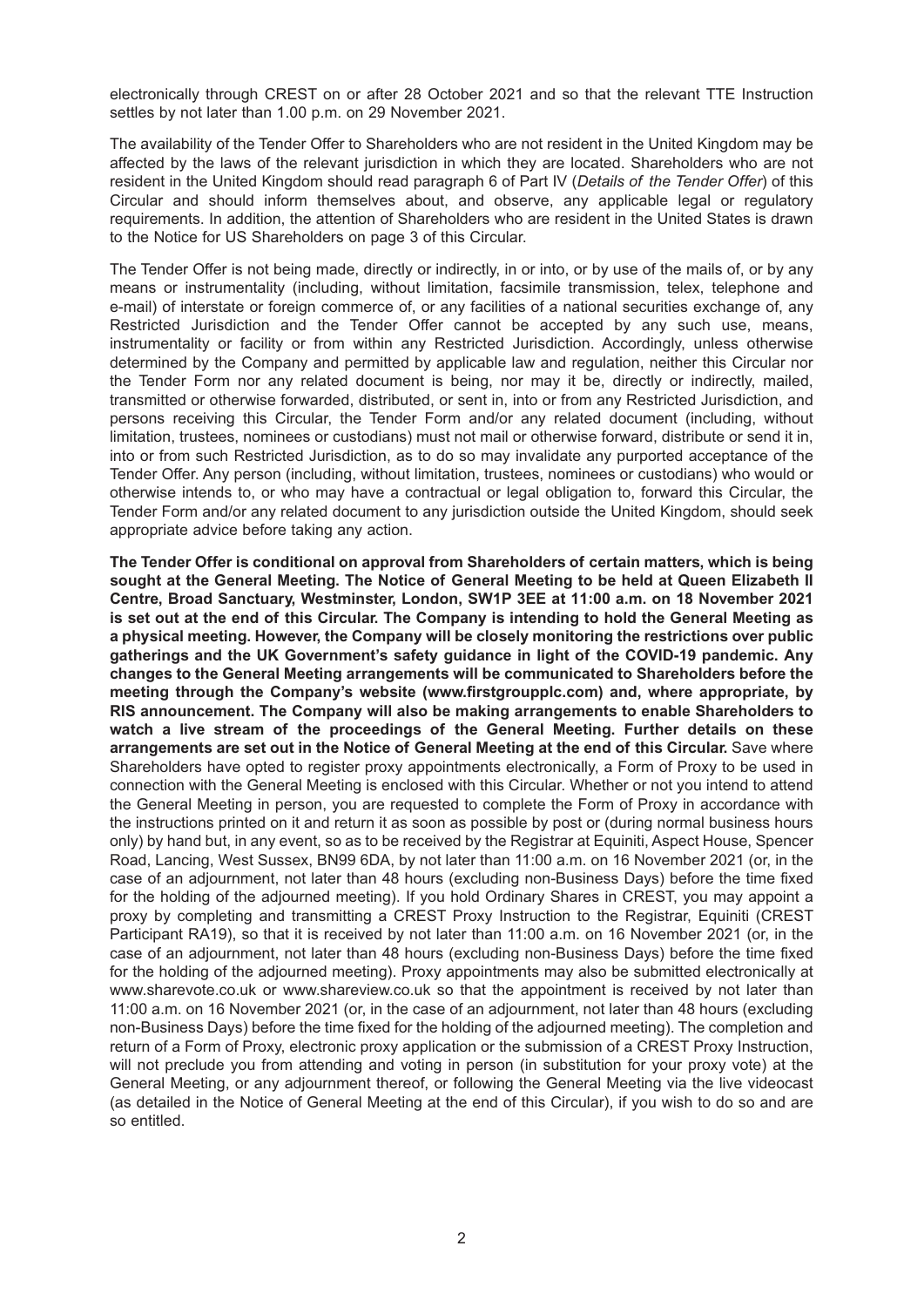This Circular is a circular relating to the proposed Return of Value which has been prepared in accordance with the Listing Rules made under section 73A of the Financial Services and Markets Act 2000 and approved by the Financial Conduct Authority.

J.P. Morgan Securities plc (which conducts its U.K. investment banking activities as J.P. Morgan Cazenove) ("**J.P. Morgan**"), which is authorised by the Prudential Regulation Authority and regulated by the Financial Conduct Authority and the Prudential Regulation Authority in the United Kingdom, is acting as lead joint sponsor, joint financial adviser and joint corporate broker exclusively for FirstGroup and for no one else in connection with the Return of Value and will not be responsible to anyone other than FirstGroup for providing the protections afforded to clients of J.P. Morgan or for providing advice in relation to the Return of Value, the contents of this document or any transaction, arrangement or other matter referred to in this document.

Goldman Sachs International ("**Goldman Sachs**"), which is authorised by the Prudential Regulation Authority and regulated by the Financial Conduct Authority and the Prudential Regulation Authority in the United Kingdom, is acting as joint sponsor, joint financial adviser and joint corporate broker exclusively for FirstGroup and for no one else in connection with the Return of Value and will not be responsible to anyone other than FirstGroup for providing the protections afforded to clients of Goldman Sachs or for providing advice in relation to the Return of Value, the contents of this document or any transaction, arrangement or other matter referred to in this document.

Apart from the responsibilities and liabilities, if any, which may be imposed on J.P. Morgan and Goldman Sachs (the "**Financial Advisers**") under FSMA or the regulatory regime established thereunder: (i) neither of the Financial Advisers or any persons associated or affiliated with either of them accepts any responsibility whatsoever or makes any warranty or representation, express or implied, in relation to the contents of this Circular, including its accuracy, completeness or verification or for any other statement made or purported to be made by, or on behalf of it, FirstGroup or the Directors, in connection with FirstGroup and/or the Tender Offer; and (ii) each of the Financial Advisers accordingly disclaims, to the fullest extent permitted by law, all and any liability whatsoever, whether arising in tort, contract or otherwise (save as referred to above) which they might otherwise be found to have in respect of this Circular or any such statement.

This Circular includes statements that are, or may be deemed to be, forward-looking statements. These forward-looking statements can be identified by the use of forward-looking terminology, including the terms anticipates, believes, could, estimates, expects, intends, may, plans, projects, should or will, or, in each case, their negative or other variations or comparable terminology, or by discussions of strategy, plans, objectives, goals, future events or intentions. By their nature, forward-looking statements involve risk and uncertainty because they relate to future events and circumstances. Forward-looking statements may, and often do, differ materially from actual results. Any forward-looking statements in this Circular reflect FirstGroup's current view with respect to future events and are subject to risks relating to future events and other risks, uncertainties and assumptions relating to the Group and its operations, results of operations and growth strategy. Other than in accordance with its legal or regulatory obligations (including under the Listing Rules, the Disclosure Guidance and Transparency Rules, the Market Abuse Regulation and the rules of the London Stock Exchange), FirstGroup is not under any obligation and FirstGroup expressly disclaims any intention or obligation (to the maximum extent permitted by law) to update or revise any forward-looking statements, whether as a result of new information, future events or otherwise.

Shareholders should note that the contents of paragraphs related to forward-looking statements are not intended to qualify the statements made as to the sufficiency of working capital in paragraph 7 (*Working Capital*) of Part VII (*Additional Information*) of this Circular.

#### **NOTICE FOR US SHAREHOLDERS**

The Tender Offer relates to securities in a non-US company which is registered in the UK and is subject to the disclosure requirements, rules and practices applicable to companies listed in the UK, which differ from those of the US in certain material respects. This Circular has been prepared in accordance with UK style and practice for the purpose of complying with English law and the Listing Rules, and US Shareholders should read this entire Circular, including Part IV (*Details of the Tender Offer*) and Part V (*Taxation*) of this Circular. The financial information relating to the Company, which is available for review on the Company's website, has not been prepared in accordance with generally accepted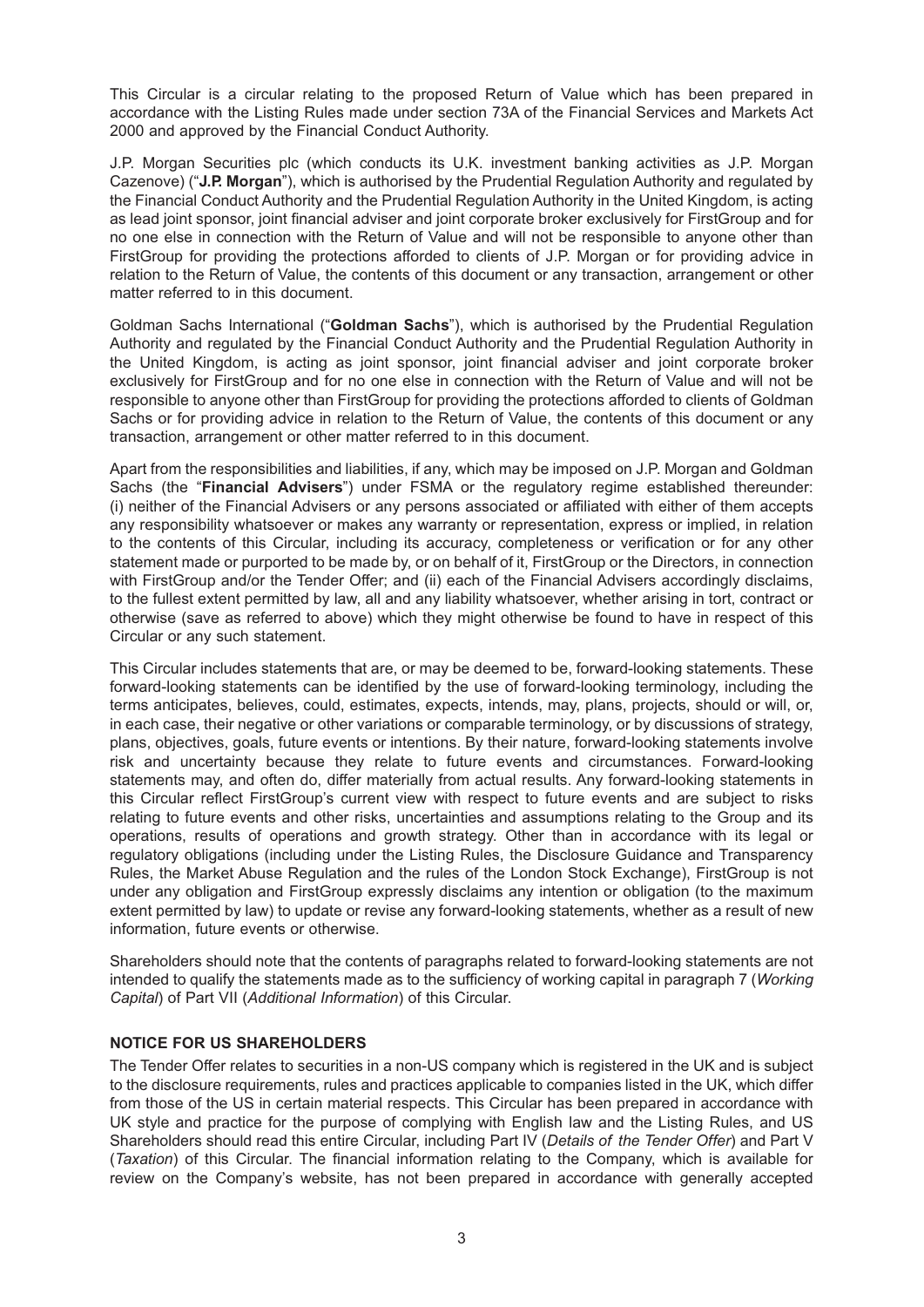accounting principles in the US and thus may not be comparable to financial information relating to US companies.

The Tender Offer is not subject to the disclosure and other procedural requirements of Rule 13e-4 or Regulation 14D under the US Securities Exchange Act of 1934 (the "**US Exchange Act**"). The Tender Offer will be made in the US in accordance with the requirements of Regulation 14E under the US Exchange Act to the extent applicable. Certain provisions of Regulation 14E under the US Exchange Act are not applicable to the Tender Offer by virtue of Rule 14d-1(d) under the US Exchange Act. Goldman Sachs will act as US dealer manager with respect to the Tender Offer in the United States to the extent required. US Shareholders should note that the Ordinary Shares are not listed on a US securities exchange and the Company is not subject to the periodic reporting requirements of the US Exchange Act and is not required to, and does not, file any reports with the US Securities and Exchange Commission thereunder.

It may be difficult for US Shareholders to enforce certain rights and claims arising in connection with the Tender Offer under US federal securities laws since the Company is located outside the US and most of its officers and directors may reside outside the US. It may not be possible to sue a non-US company or its officers or directors in a non-US court for violations of US federal securities laws. It also may not be possible to compel a non-US company or its affiliates to subject themselves to a US court's judament.

The receipt of cash pursuant to the Tender Offer by a Shareholder who is a US person will be a taxable transaction for US federal income tax purposes. Paragraph 2 of Part V (*Taxation*) of this Circular sets out a guide to certain US tax consequences of the Tender Offer for Shareholders under current US law. However, each such Shareholder should consult and seek individual advice from an appropriate professional adviser.

To the extent permitted by applicable law and in accordance with normal UK practice, the Company, Goldman Sachs or any of their respective affiliates, may make certain purchases of, or arrangements to purchase, Ordinary Shares outside the United States during the period in which the Tender Offer remains open for participation, including sales and purchases of Ordinary Shares effected by Goldman Sachs acting as market maker in the Ordinary Shares. These purchases, or other arrangements, may occur outside the United States either in the open market at prevailing prices or in private transactions at negotiated prices. In order to be excepted from the requirements of Rule 14e-5 under the US Exchange Act by virtue of Rule 14e-5(b)(12) thereunder, such purchases, or arrangements to purchase, must comply with applicable English law and regulation, including the Listing Rules, and the relevant provisions of the US Exchange Act. Any information about such purchases will be disclosed as required in the UK and the US and, if required, will be reported via a Regulatory Information Service and will be available on the London Stock Exchange website at http://www.londonstockexchange.com.

While the Tender Offer is being made available to Shareholders in the US, the right to tender Ordinary Shares is not being made available in any jurisdiction in the US in which the making of the Tender Offer or the right to tender such Ordinary Shares would not be in compliance with the laws of such jurisdiction.

This Circular has not been approved, disapproved or otherwise recommended by the US Securities and Exchange Commission or any US state securities commission and such authorities have not confirmed the accuracy or determined the adequacy of this Circular. Any representation to the contrary is a criminal offence in the US.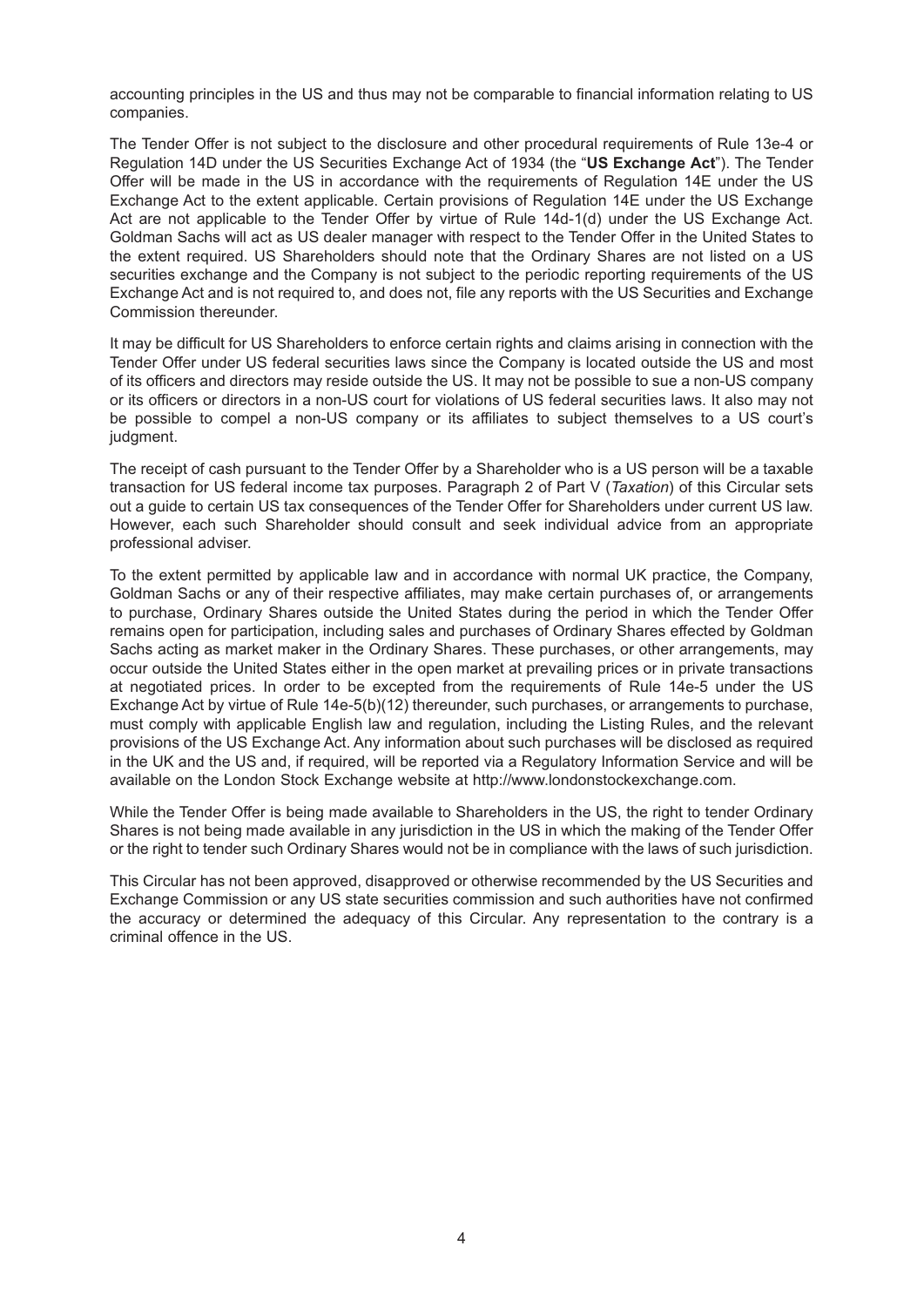## **Contents**

|        | Page                                                                                                                                                                                                                                                                                                                                                 |
|--------|------------------------------------------------------------------------------------------------------------------------------------------------------------------------------------------------------------------------------------------------------------------------------------------------------------------------------------------------------|
|        | 6                                                                                                                                                                                                                                                                                                                                                    |
|        | $\overline{7}$                                                                                                                                                                                                                                                                                                                                       |
|        | 21                                                                                                                                                                                                                                                                                                                                                   |
|        | 26                                                                                                                                                                                                                                                                                                                                                   |
|        | 28                                                                                                                                                                                                                                                                                                                                                   |
|        | 41                                                                                                                                                                                                                                                                                                                                                   |
|        | 47                                                                                                                                                                                                                                                                                                                                                   |
|        | 50                                                                                                                                                                                                                                                                                                                                                   |
|        | 54                                                                                                                                                                                                                                                                                                                                                   |
|        | 59                                                                                                                                                                                                                                                                                                                                                   |
| Part I | EXPECTED TIMETABLE FOR TENDER OFFER<br>LETTER FROM THE CHAIRMAN<br>Part II QUESTIONS AND ANSWERS ON THE RETURN OF VALUE<br><b>RISK FACTORS</b><br>Part IV DETAILS OF THE TENDER OFFER<br>TAXATION<br>Part VI POTENTIAL FURTHER STAGE OF THE RETURN OF VALUE<br>Part VII ADDITIONAL INFORMATION<br>Part VIII DEFINITIONS<br>NOTICE OF GENERAL MEETING |

#### **WHERE TO FIND HELP**

You will find answers to some of the questions most often asked by shareholders about tender offers and the procedure for participating in the Tender Offer in Part II (*Questions and Answers on the Return of Value*) of this Circular. If you have further questions on the Tender Offer or the Return of Value more generally, there is a Shareholder Helpline available between the hours of 8.30 a.m. and 5.30 p.m. (London time) Monday to Friday (excluding UK public holidays).

The Shareholder Helpline number is 0333 207 6537 or +44 333 207 6537 (if calling from outside the UK). Lines are open from 8.30 a.m. to 5.30 p.m. (UK time) Monday to Friday (excluding English and Welsh public holidays). Calls from outside the UK will be charged at the applicable international rate. Please note that calls to the Shareholder Helpline numbers may be monitored or recorded.

**Please note that, for legal reasons, the Shareholder Helpline will only be able to provide information contained in this Circular and the Tender Form and will be unable to give advice on the merits of the Return of Value or to provide financial, legal, investment or taxation advice.**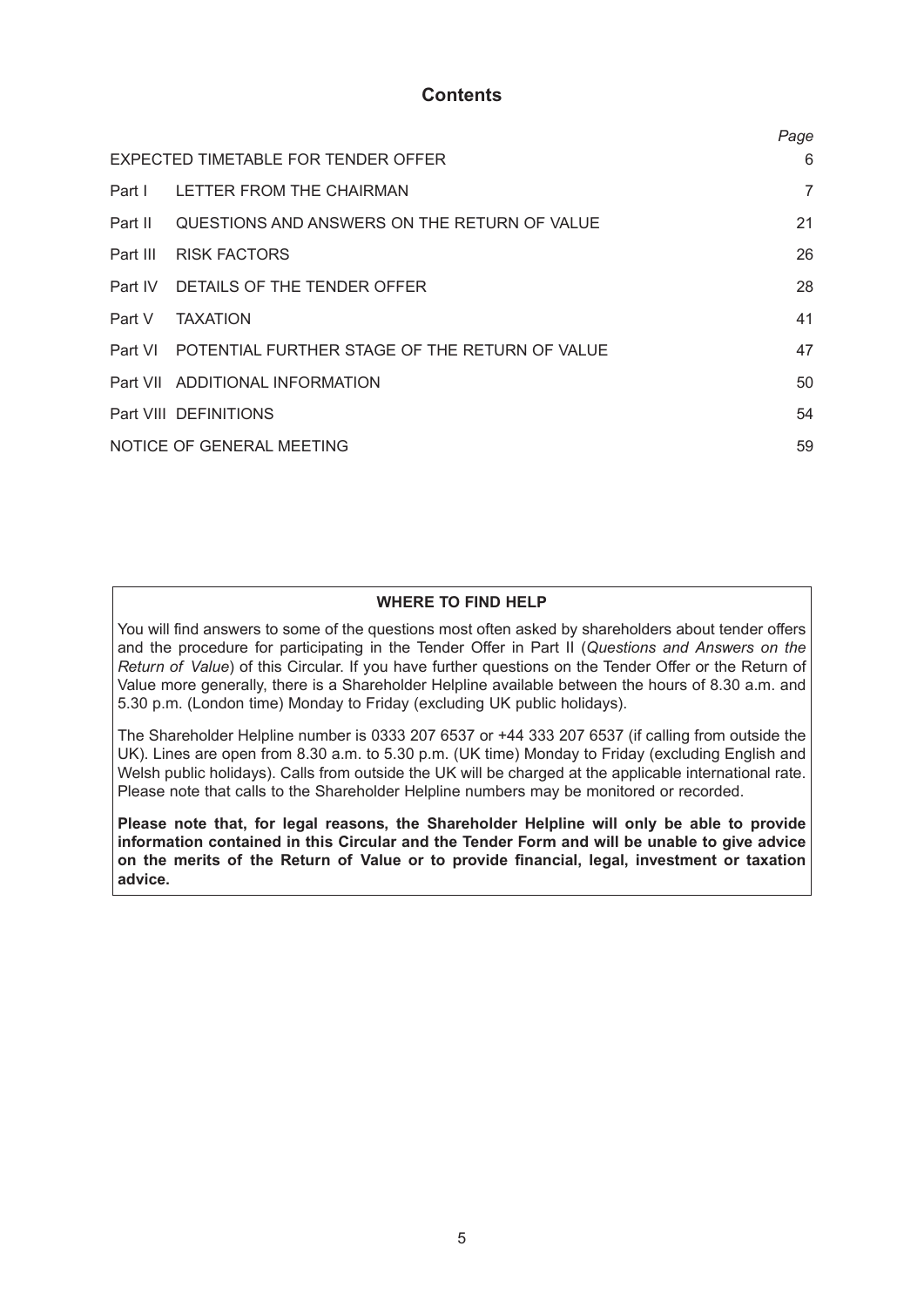## **EXPECTED TIMETABLE FOR TENDER OFFER**

Each of the times and dates in the table below is indicative only and may be subject to change by FirstGroup, in which event details of the new times and dates will be notified to Shareholders by announcement through a Regulatory Information Service.

| Tender Offer opens                                                                                                                                                                   | 28 October 2021                     |
|--------------------------------------------------------------------------------------------------------------------------------------------------------------------------------------|-------------------------------------|
| Latest time and date for receipt of Forms of Proxy for the<br><b>General Meeting</b>                                                                                                 | $11:00$ a.m.<br>on 16 November 2021 |
| <b>General Meeting</b>                                                                                                                                                               | 11:00 a.m. on 18 November 2021      |
| Latest time and date for receipt of Tender Forms and share certificates or<br>other documents of title for tendered certificated Ordinary Shares<br>(i.e. close of the Tender Offer) | 1:00 $p.m.$ on<br>29 November 2021  |
| Latest time and date for settlement of TTE Instructions for tendered<br>uncertificated Ordinary Shares (i.e. close of the Tender Offer)                                              | 1:00 $p.m.$ on<br>29 November 2021  |
| Record Date for the Tender Offer                                                                                                                                                     | 6:00 p.m. on 29 November 2021       |
| Announcement of the results of the Tender Offer                                                                                                                                      | 2 December 2021                     |
| Unconditional Date for the Tender Offer and purchase of Ordinary Shares<br>under the Tender Offer                                                                                    | 2 December 2021                     |
| CREST accounts credited for revised uncertificated shareholdings of<br>Ordinary Shares (or, in the case of unsuccessful tenders, for entire<br>holdings of Ordinary Shares)          | 7 December 2021                     |
| CREST accounts credited in respect of Tender Offer proceeds for<br>uncertificated Ordinary Shares                                                                                    | 7 December 2021                     |
| Cheques despatched in respect of Tender Offer proceeds for certificated<br><b>Ordinary Shares</b>                                                                                    | 16 December 2021                    |
| Return of share certificates in respect of unsuccessful tenders of certificated<br><b>Ordinary Shares</b>                                                                            | 16 December 2021                    |
| Despatch of balance share certificates in respect of unsold Ordinary Shares<br>in certificated form                                                                                  | 16 December 2021                    |
| Notes:                                                                                                                                                                               |                                     |

1. All references to times in the timetable above are to London times.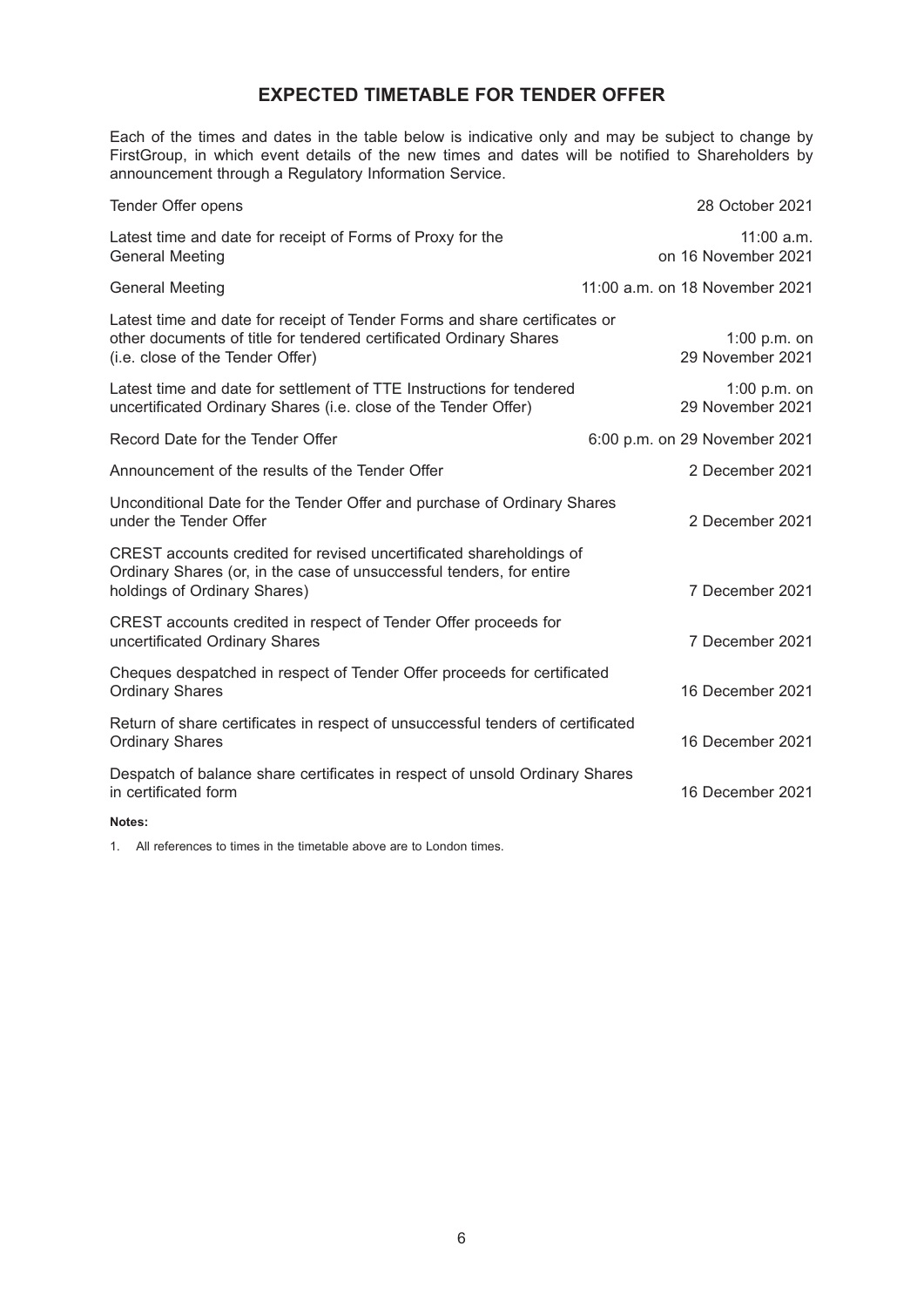### **PART I**

#### **LETTER FROM THE CHAIRMAN**

FirstGroup plc *(Incorporated and registered in Scotland with No SC157176)*

Sally Cabrini Anthony Green Jane Lodge Julia Steyn

*Directors Registered Office* David Martin 395 King Street, **Ryan Mangold** Aberdeen, **Aberdeen,** Aberdeen, Aberdeen, Aberdeen, Aberdeen, Aberdeen, Aberdeen, Aberdeen, Aberdeen, Aberdeen, Aberdeen, Aberdeen, Aberdeen, Aberdeen, Aberdeen, Aberdeen, Aberdeen, Aberdeen, Aberdeen, Aberd Peter Lynas AB24 5RP Warwick Brady United Kingdom

27 October 2021

Dear Shareholder,

#### **PROPOSED RETURN OF £500 MILLION BY WAY OF TENDER OFFER**

#### **AT 105 PENCE PER ORDINARY SHARE**

**AND**

#### **NOTICE OF GENERAL MEETING**

#### **1. INTRODUCTION**

On 22 July 2021, FirstGroup announced the successful completion of the disposal of its First Student and First Transit businesses and its intention to return an increased amount of £500 million to Shareholders. FirstGroup subsequently announced today that, following consultation with Shareholders, it is proceeding with the return of value by way of a Tender Offer pursuant to which Qualifying Shareholders are invited to tender some or all of their Ordinary Shares (with a Guaranteed Entitlement to tender 38.9 per cent. of the Ordinary Shares held by them at the Record Date, rounded down to the nearest whole number) at a price of 105 pence per Ordinary Share. If the full £500 million is not returned to Shareholders through the Tender Offer, the Board intends to undertake a second phase of the Return of Value to return any remaining surplus cash by way of a share buyback of approximately £50 million and, for any meaningful surplus above that amount, a Special Dividend (with accompanying Share Consolidation).

The Tender Price of **105 pence per Ordinary Share** represents:

- a premium of 12.4 per cent. to the closing price of 93.4 pence per Ordinary Share on the Latest Practicable Date; and
- a premium of 16.9 per cent. to the volume weighted average price per Ordinary Share over the one month to the Latest Practicable Date.

Qualifying Shareholders are not required to tender any or all of their Ordinary Shares if they do not wish to do so. The purpose of the Circular is to provide you with information about the background to, and reasons for, the Tender Offer and why the Board considers that the Tender Offer is in the best interests of the Company and Shareholders as a whole.

As the maximum number of Ordinary Shares that may be acquired under the Tender Offer exceeds 25 per cent. of the Issued Ordinary Share Capital as at the Latest Practicable Date, the implementation of the Tender Offer requires Shareholder approval by way of a resolution under the requirements of the Listing Rules (the "**Tender Offer Resolution**"). The Tender Offer Resolution will be proposed at the General Meeting of the Company to be held at Queen Elizabeth II Centre, Broad Sanctuary, Westminster, London, SW1P 3EE on 18 November 2021 at 11:00am (the "**General Meeting**").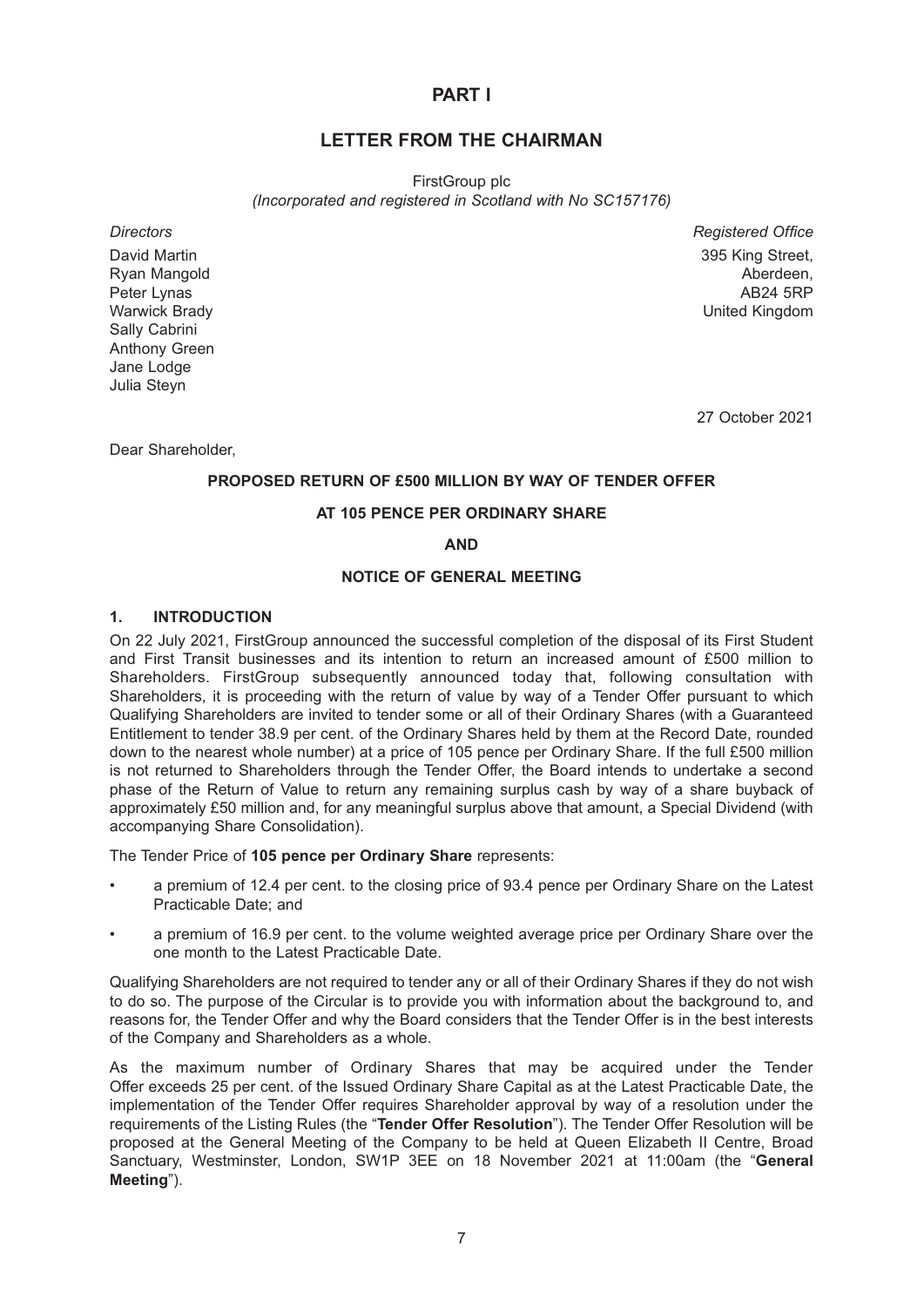The Circular also contains details of the other Resolutions to be proposed at the General Meeting, which (along with the Tender Offer Resolution) the Directors consider to be in the best interests of Shareholders as a whole and are recommending for your approval. The Notice of General Meeting, including the Tender Offer Resolution and Resolutions in respect of the New Buyback Authority and the Share Consolidation, is set out at the end of this Circular.

The Circular also contains further details on the procedure that should be followed by those Qualifying Shareholders wishing to participate in the Tender Offer.

The purpose of this letter is to provide details of the Tender Offer and the Return of Value and to explain why the Board considers these proposals to be in the best interests of the Company and the Shareholders as a whole. The Directors' recommendation and voting intention is set out at paragraph 13 (*Recommendation*) of this letter.

#### **2. BACKGROUND TO AND BENEFITS OF THE TENDER OFFER**

#### 2.1 *Background to the Tender Offer*

On 21 July 2021, FirstGroup completed the disposal of First Student and First Transit to EQT Infrastructure (the "**Transaction**"). As announced on 22 July 2021, the net disposal proceeds from the Transaction were \$3,123 million (the "**Net Disposal Proceeds**"), an increase of \$58 million over the base amount previously announced by the Company due to the final adjustments for working capital and debt and debt-like items as described in the circular in relation to the Transaction published by the Company on 10 May 2021 (the "**Transaction Circular**"). On the same date, FirstGroup announced its intention to increase the proposed return of value to £500 million (equivalent to approximately 41 pence per share at the time of announcement) from £365 million (the "**Return of Value**"). Such increase is due to the increase in Net Disposal Proceeds (as set out above), the increased clarity for First Rail resulting from agreement of South Western Railway and TransPennine Express National Rail Contracts and final rail franchise termination sums, and a more positive cashflow outlook for the Group than had been previously anticipated.

As well as enabling the Return of Value, the Transaction allows the Group to make a £337 million contribution to the UK DB Pension Schemes (of which up to £117 million will be held in escrow and may be released back to the Group on conclusion of subsequent triennial valuations from 2024 onwards, depending on scheme performance) and to address other longstanding liabilities (including those relating to the Greyhound business) while ensuring the business is appropriately capitalised to continue investing for the future.

Following consultation with Shareholders, the Board has decided that the appropriate first step is to conduct the Return of Value by way of a Tender Offer. Shareholders are therefore being invited to tender some or all of their Ordinary Shares for purchase on the terms and subject to the Conditions set out in this Circular.

Shareholders may decide not to participate fully or partially in the Tender Offer for a number of reasons, including their view of the potential for the value of the Company to increase in the future. If the full £500 million is not returned to Shareholders through the Tender Offer, the Board intends to undertake a second phase of the Return of Value to return any remaining surplus cash following completion of the Tender to Shareholders. This second phase of the Return of Value will be influenced by the size of any amount that has not been returned via the Tender Offer. In such circumstances, if there is sufficient surplus, the Board intends to return approximately £50 million of it by way of a share buyback, with any meaningful surplus above this amount being returned by way of a Special Dividend (with accompanying Share Consolidation). The role of the Share Consolidation is to seek to ensure that the price per Ordinary Share remains materially unaffected by any Special Dividend, all other things being considered.

Shareholders should read the whole of this Circular and not rely solely on the information in this letter.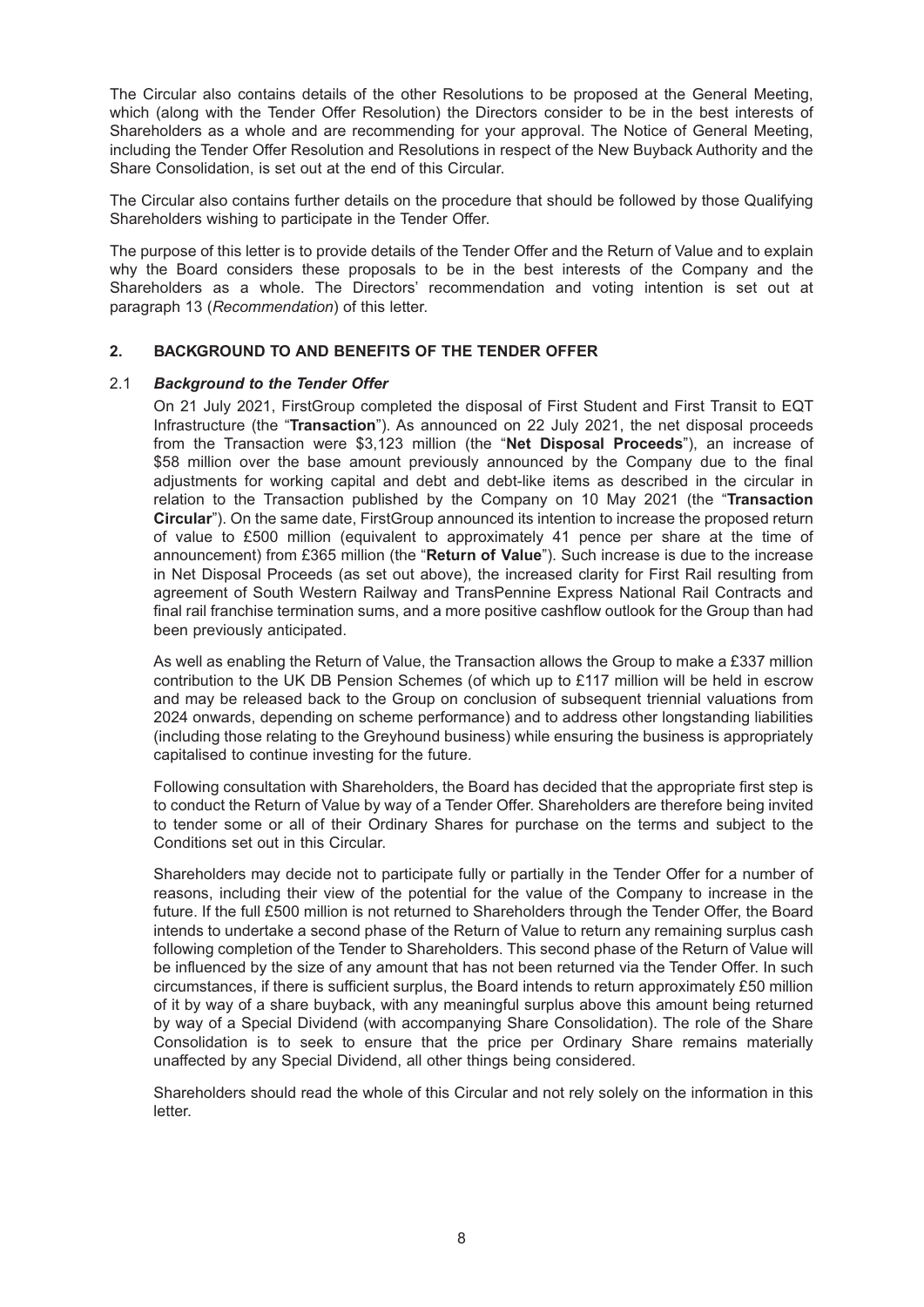#### 2.2 *Why is FirstGroup pursuing the Tender Offer?*

In line with the Company's announcements of its intention to return up to £500 million of cash to Shareholders, the Board has considered the different ways of returning these funds, and has consulted with Shareholders on the different methods which are typically used to do so. Following that consideration and consultation, the Board concluded that a Tender Offer made at an appropriate premium to the price per share of Ordinary Shares on the Latest Practicable Date, is the best way to return a significant amount of capital to Shareholders in a short space of time, taking account of the relative costs, complexity and timeframes of the various possible methods, as well as the likely tax treatment for Shareholders. The Board recognises that the Tender Offer may not return the full £500 million so has set out a clear route to effectively return any amount not returned via the Tender Offer.

#### 2.3 *Benefits of the Tender Offer for Shareholders*

The benefits of the Tender Offer for Shareholders as a whole are that:

- it is available to all Qualifying Shareholders regardless of the size of their holdings;
- it means Qualifying Shareholders who participate will receive, for Ordinary Shares successfully tendered, a Tender Price that represents a premium of 12.4 per cent. to the closing price of 93.4 pence per Ordinary Share on the Latest Practicable Date and a premium of 16.9 per cent. to the volume weighted average price per Ordinary Share over the one month to the Latest Practicable Date;
- it provides Qualifying Shareholders who wish to reduce their holdings of Ordinary Shares with an opportunity to do so at a market-driven price with an appropriate premium; and
- it permits Shareholders who wish to retain their current investment in FirstGroup and their Ordinary Shares to do so and no Shareholder is required to participate in the Tender Offer.

The Tender Offer will reduce the number of Ordinary Shares in issue, and so should, assuming earnings stay the same, have a positive impact on the Group's earnings per share (as the Company intends to cancel all of the Ordinary Shares acquired in connection with the Tender Offer).

#### 2.4 *Coast Capital Management participation in the Tender Offer*

Coast Capital Management currently controls, in aggregate, 156,749,809 Ordinary Shares, representing approximately 12.82 per cent. of the Issued Ordinary Share Capital as at the Latest Practicable Date. Coast Capital Management intends to participate in the Tender Offer, and has irrevocably undertaken to vote in favour of the Resolutions and to tender, in aggregate, 156,749,809 Ordinary Shares under the Tender Offer at the Tender Price. Further details of this irrevocable undertaking are set out in paragraph 11 of Part VII (*Additional Information*) of this Circular.

#### 2.5 *General Meeting to approve the Tender Offer and the potential further phase of the Return of Value*

The Tender Offer will require the approval of Shareholders at a general meeting of the Company, which will be held at Queen Elizabeth II Centre, Broad Sanctuary, Westminster, London, SW1P 3EE on 18 November 2021 at 11:00am. A notice convening the General Meeting is set out at the end of this Circular.

There is no guarantee that the Tender Offer will return the full sum of £500 million to Qualifying Shareholders. If the full £500 million is not returned through the Tender Offer, as set out in paragraph 2.1 (*Background to the Tender Offer*), if there is sufficient surplus, the Board intends to return approximately £50 million of the surplus by way of a share buyback, with any meaningful surplus above this amount being returned by way of a special dividend (the "**Special Dividend**") (with accompanying Share Consolidation). The Company is therefore also taking the opportunity at the General Meeting to consider certain matters in addition to the Tender Offer Resolution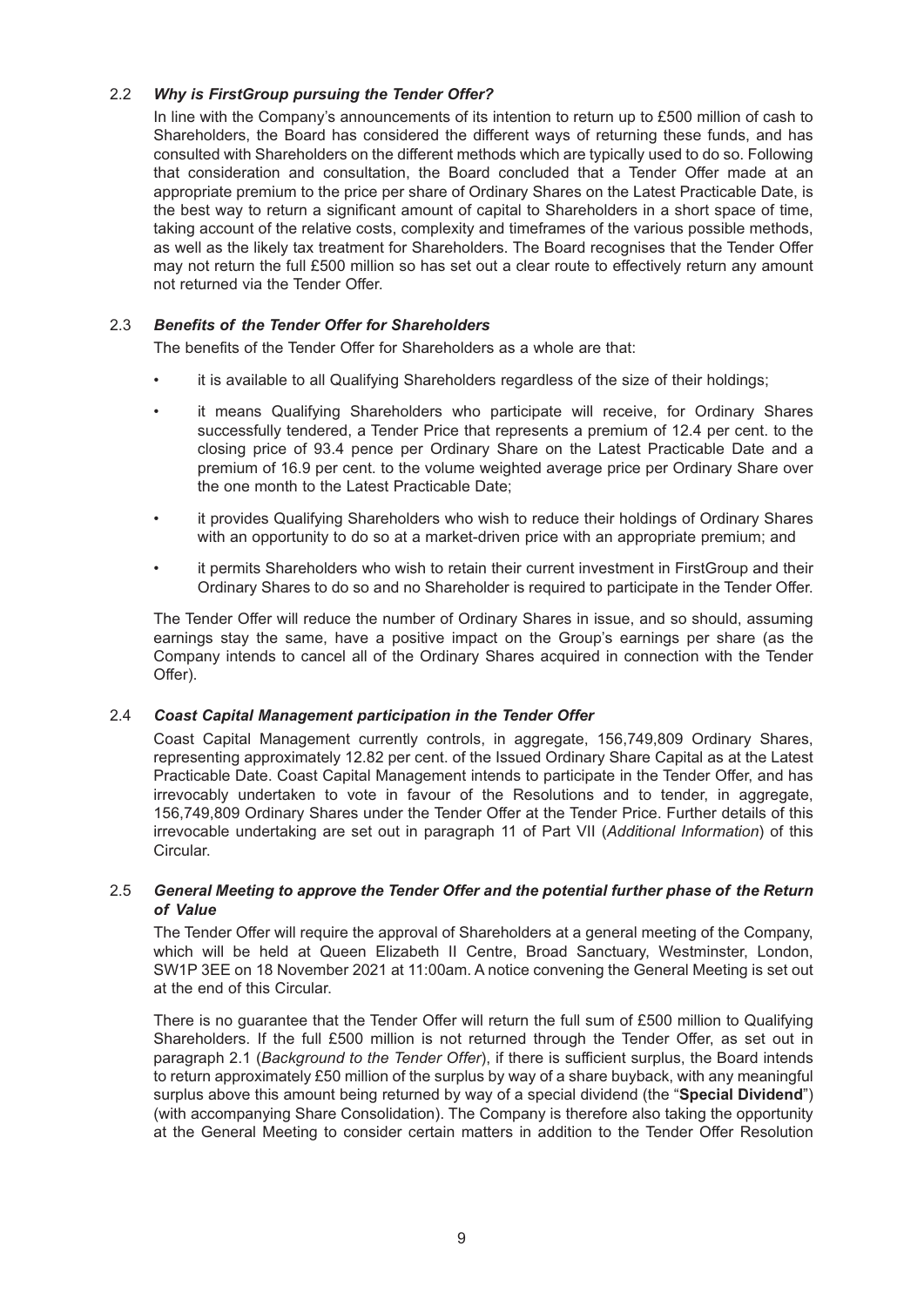which would require Shareholder approval if, to complete the Return of Value, the New Buyback Authority were to be used or a Special Dividend were to be paid, including:

- a resolution authorising the Company to purchase up to a maximum of 122,281,244 Ordinary Shares, representing approximately 10 per cent. of the Issued Ordinary Share Capital as at the Latest Practicable Date, which would be used to return to Shareholders approximately £50 million of the Net Disposal Proceeds not returned through the Tender Offer (the "**New Buyback Authority**"). This New Buyback Authority would replace the Existing Buyback Authority, described in paragraph 4 below, which was approved at the Company's AGM on 13 September 2021; and
- a resolution authorising the Board to effect a consolidation and sub-division of the Company's share capital (the "**Share Consolidation**"), which may be appropriate if a Special Dividend is paid to ensure that the market price per New Ordinary Share immediately after the payment of the Special Dividend would be approximately equal to the market price per Ordinary Share immediately before such payment.

By requesting these authorities now, the Board is seeking to ensure that the Company will be able to act quickly and without the delay and cost of convening a further general meeting if the Board does subsequently decide to return a portion of the £500 million not returned by the Tender Offer by way of a repurchase of Ordinary Shares and, if applicable, payment of a Special Dividend (with accompanying Share Consolidation). Further information about the New Buyback Authority and the Share Consolidation is set out in Part VI (*Potential further stage of the Return of Value*) of this Circular.

It is noted that there is no guarantee that, if the full £500 million is not returned through the Tender Offer, any repurchase of Ordinary Shares or Special Dividend for any surplus not returned will be paid, as such matters will be subject to the determination of the Board at the relevant time, including an assessment of prevailing equity market conditions, the capital needs of the Group, the sufficiency of distributable reserves and other factors, and the Board reserves the right to pursue alternative uses of the available funds, including for alternative share buybacks or dividends, or investment purposes.

#### **3. THE TENDER OFFER**

#### 3.1 *Overview of the Tender Offer*

Full details of the Tender Offer, including the terms and conditions on which it is made, are set out in Part III (*Details of the Tender Offer*) of this Circular and in the Tender Form. Shareholders do not have to tender any Ordinary Shares.

All Qualifying Shareholders who are on the Register at 6.00 p.m. on 29 November 2021 are entitled, but not required, to tender some or all of their Ordinary Shares for purchase by Goldman Sachs, acting as principal, pursuant to the requirements set out in this Circular.

Tenders will only be accepted at the Tender Price. The Tender Price represents a premium of 12.4 per cent. to the closing price of 93.4 pence per Ordinary Share on the Latest Practicable Date and represents a premium of 16.9 per cent. to the volume weighted average price per Ordinary Share over the one month to the Latest Practicable Date.

Subject to satisfaction of the Conditions to the Tender Offer, Ordinary Shares which are successfully tendered under the Tender Offer will be purchased at a price of 105 pence per Ordinary Share.

The Issued Ordinary Share Capital on the Latest Practicable Date was 1,222,812,448. If the Tender Offer is implemented in full, this will result in the purchase of 476,190,476 Ordinary Shares (representing approximately 38.9 per cent. of the Issued Ordinary Share Capital of FirstGroup on the Latest Practicable Date). The Issued Ordinary Share Capital of FirstGroup following the cancellation of the Ordinary Shares (after FirstGroup has acquired all validly tendered and purchased Ordinary Shares from Goldman Sachs) will be 746,621,972, assuming no further options are exercised for newly issued shares in the interim. Shareholders should note that the Issued Ordinary Share Capital numbers referred to in this paragraph take no account of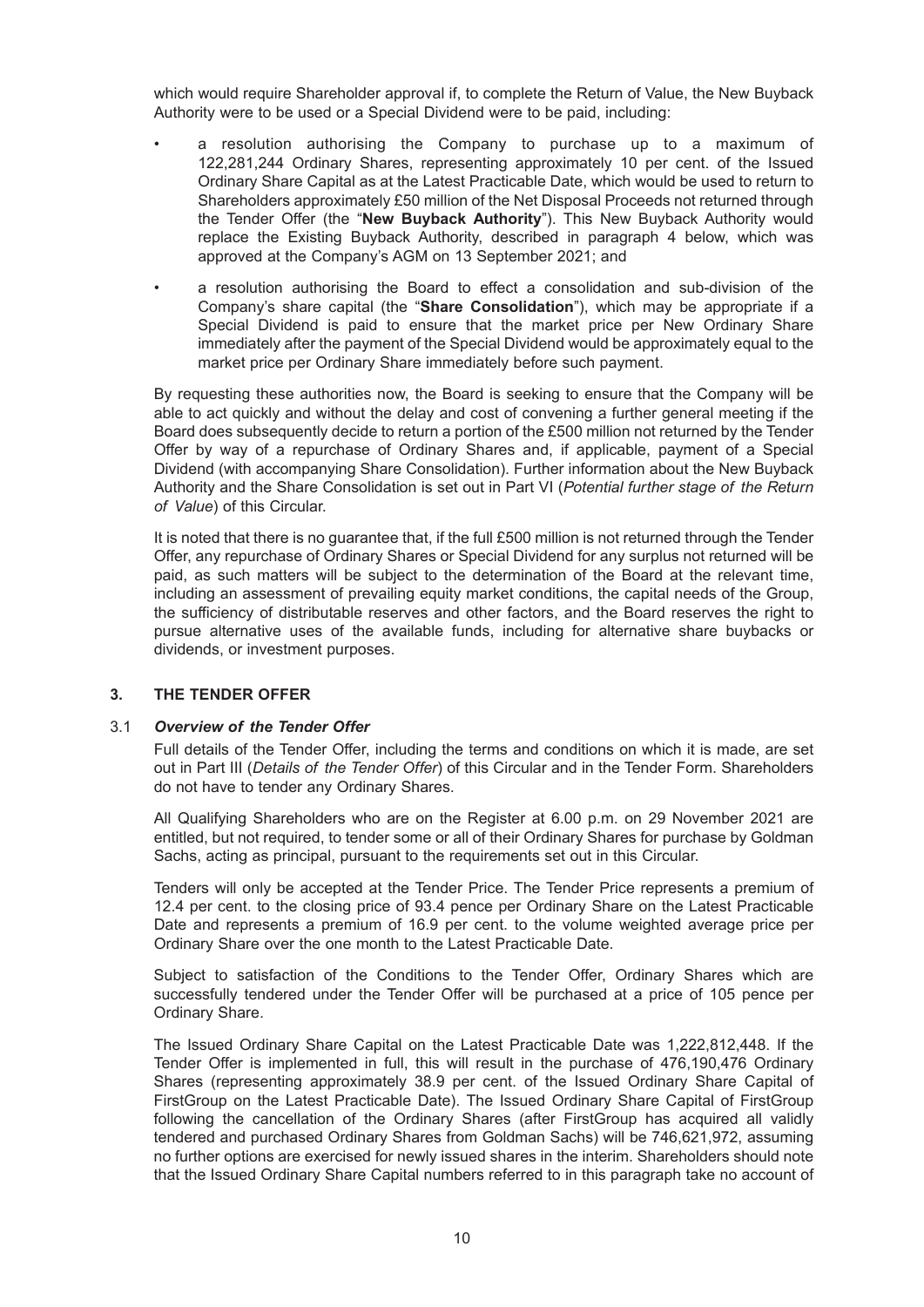any further dilution which may be caused by the Share Plans, which is explained in further detail in paragraph 7 (*Share Plans*) of this Part I.

The Tender Offer is to be effected by Goldman Sachs (acting as principal and not as agent, nominee or trustee) purchasing Ordinary Shares from Shareholders. Goldman Sachs, in turn, has the right to require the Company to purchase from it, and can be required by the Company to sell to it, such Ordinary Shares at the Tender Price under an option agreement (the "**Option Agreement**"), details of which are set out in paragraph 6 of Part VII (*Additional Information*) of this Circular. All Ordinary Shares purchased by the Company from Goldman Sachs pursuant to the Option Agreement will be cancelled.

#### 3.2 *Options available to Shareholders in respect of the Tender Offer*

Qualifying Shareholders are not obliged to tender any Ordinary Shares if they do not wish to do so. If no action is taken by Qualifying Shareholders, there will be no change to the number of Ordinary Shares that they hold and they will receive no cash as a result of the Tender Offer.

Each Qualifying Shareholder who wishes to participate in the Tender Offer is entitled to submit a tender to sell some or all of their Ordinary Shares.

The total number of Ordinary Shares tendered by any Qualifying Shareholder should not exceed the total number of Ordinary Shares registered in the name of that Qualifying Shareholder at the Record Date. For example, a Qualifying Shareholder may decide to tender 50 per cent. of their Ordinary Shares, but if a Qualifying Shareholder returned a tender purporting to offer for sale more than 100 per cent. of their Ordinary Shares, they would be deemed to have tendered only the number of Ordinary Shares actually owned by that Shareholder on the Record Date, with the tender in respect of any additional shares being deemed invalid.

Once made, any tender of Ordinary Shares will be irrevocable.

**The Tender Offer will open on 28 October 2021 (unless such date is altered by the Company in accordance with the Tender Offer). The Tender Offer will close at 1.00 p.m. on 29 November 2021 and tenders received after that time will not be accepted (unless the Closing Date is extended by the Company in accordance with the Tender Offer).**

Shareholders should note that the Tender Offer is conditional on, among other things, the passing at the General Meeting of the Tender Offer Resolution as set out in the Notice of General Meeting.

#### 3.3 *Number of Ordinary Shares that will be purchased pursuant to the Tender Offer*

All Shareholders who tender Ordinary Shares will receive the Tender Price, subject, where applicable, to the scaling-down arrangements described in paragraphs 2.13 to 2.15 of Part IV (*Details of the Tender Offer*) of this Circular. Accordingly, where scaling-down applies there is no guarantee that all of the Ordinary Shares which are tendered by Qualifying Shareholders will be accepted for purchase.

If more than 476,190,476 Ordinary Shares are validly tendered by Shareholders, acceptances of validly tendered Ordinary Shares will be scaled-down to determine the extent to which individual tenders are accepted.

These scaling-down arrangements are set out in full in paragraphs 2.13 to 2.15 of Part IV (*Details of the Tender Offer*) of this Circular.

#### 3.4 *Guaranteed Entitlement*

The Guaranteed Entitlement is only relevant if the Tender Offer is oversubscribed. Tenders in respect of approximately 38.9 per cent. of each holding of Ordinary Shares of every Qualifying Shareholder on the Record Date will be accepted in full at the Tender Price and will not be scaled down. This percentage is known as the "**Guaranteed Entitlement**". Qualifying Shareholders may tender Ordinary Shares in excess of their Guaranteed Entitlement. However, if the Tender Offer is oversubscribed, the tender of such excess Ordinary Shares will only be successful to the extent that other Shareholders have tendered less than their Guaranteed Entitlement.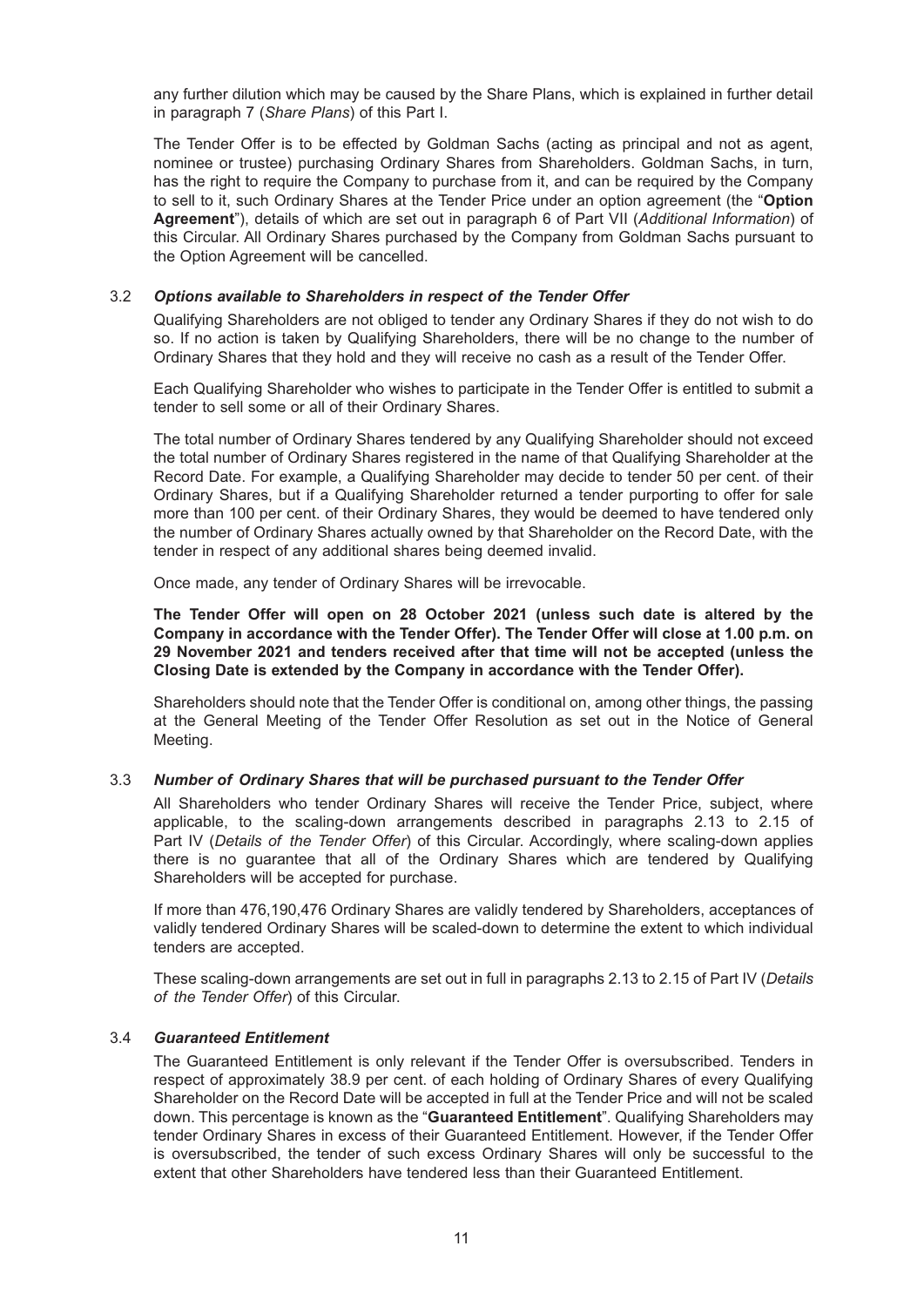These Guaranteed Entitlement arrangements are set out in full in paragraphs 2.13 to 2.15 of Part IV (*Details of the Tender Offer*) of this Circular.

#### 3.5 *Circumstances in which the Tender Offer may not proceed*

There is no guarantee that the Tender Offer will take place. The Tender Offer is conditional on the passing of the Tender Offer Resolution set out in the Notice of General Meeting. The Tender Offer is also conditional on the other matters specified in paragraph 2.1 of Part IV (*Details of the Tender Offer*) of this Circular, including:

- (A) receipt of valid tenders in respect of at least 12,228,124 Ordinary Shares (representing approximately 1 per cent. of the Issued Ordinary Share Capital as at the Latest Practicable Date) by 1.00 p.m. on the Closing Date and there continuing to be valid tenders in respect of at least such number of Ordinary Shares; and
- (B) the Tender Offer not having been terminated in accordance with its terms and the Company having confirmed to Goldman Sachs that it will not exercise its right to require Goldman Sachs not to proceed with the Tender Offer.

The Board has reserved the right, at any time prior to the Tender Offer becoming unconditional, to require Goldman Sachs not to proceed with the Tender Offer if the Board concludes that the implementation of the Tender Offer is no longer in the best interests of the Company and/or Shareholders as a whole. The Board has also reserved the right, at any time prior to the announcement of the results of the Tender Offer, with the prior consent of Goldman Sachs, to revise the aggregate value of the Tender Offer, or to extend the period during which the Tender Offer is open, based on market conditions and/or other factors, subject to compliance with applicable legal and regulatory requirements.

If the Tender Offer does not occur, the Group will have on its balance sheet the £500 million of cash that is proposed to be returned pursuant to the Return of Value. Holding this amount of cash means that the Group is likely to receive a reduced return on capital while the Board considers how best to deploy or return these funds to Shareholders. The Board is of the opinion that, subject to any value-creating alternatives, this cash is surplus to the requirements of the Group and that it would be in the best interests of the Company and Shareholders as a whole not to retain this cash on the Group's balance sheet but to return it to Shareholders by other means, such as a special dividend, for example.

#### 3.6 *Results announcement and Unconditional Date*

As set out in the expected timetable on page 6 of this Circular, it is expected that the results of the Tender Offer will be announced on 2 December 2021, at which time the Tender Offer is expected to become unconditional subject to the Conditions described in 2.1 of Part IV (*Details of the Tender Offer*) of this Circular having been satisfied. Until such time as the Tender Offer becomes unconditional, the Tender Offer will be subject to the Conditions described in paragraph 2.1 of Part IV (*Details of the Tender Offer*) of this Circular. Settlement is then expected to take place as set out in the timetable on page 6 of this Circular and as provided for in Part IV (*Details of the Tender Offer*) of this Circular.

#### 3.7 *Full terms and conditions of the Tender Offer*

Full details of the Tender Offer, including the terms and conditions on which it is made, are set out in Part IV (*Details of the Tender Offer*) of this Circular.

Some questions and answers related to the Return of Value are set out in Part II (*Questions and Answers on the Return of Value*) of this Circular.

#### 3.8 *Action to be taken*

**Qualifying Shareholders are not obliged to tender any of their Ordinary Shares if they do not wish to do so. If no action is taken by Qualifying Shareholders, there will be no change to the number of Ordinary Shares they hold and they will receive no cash as a result of the Tender Offer.**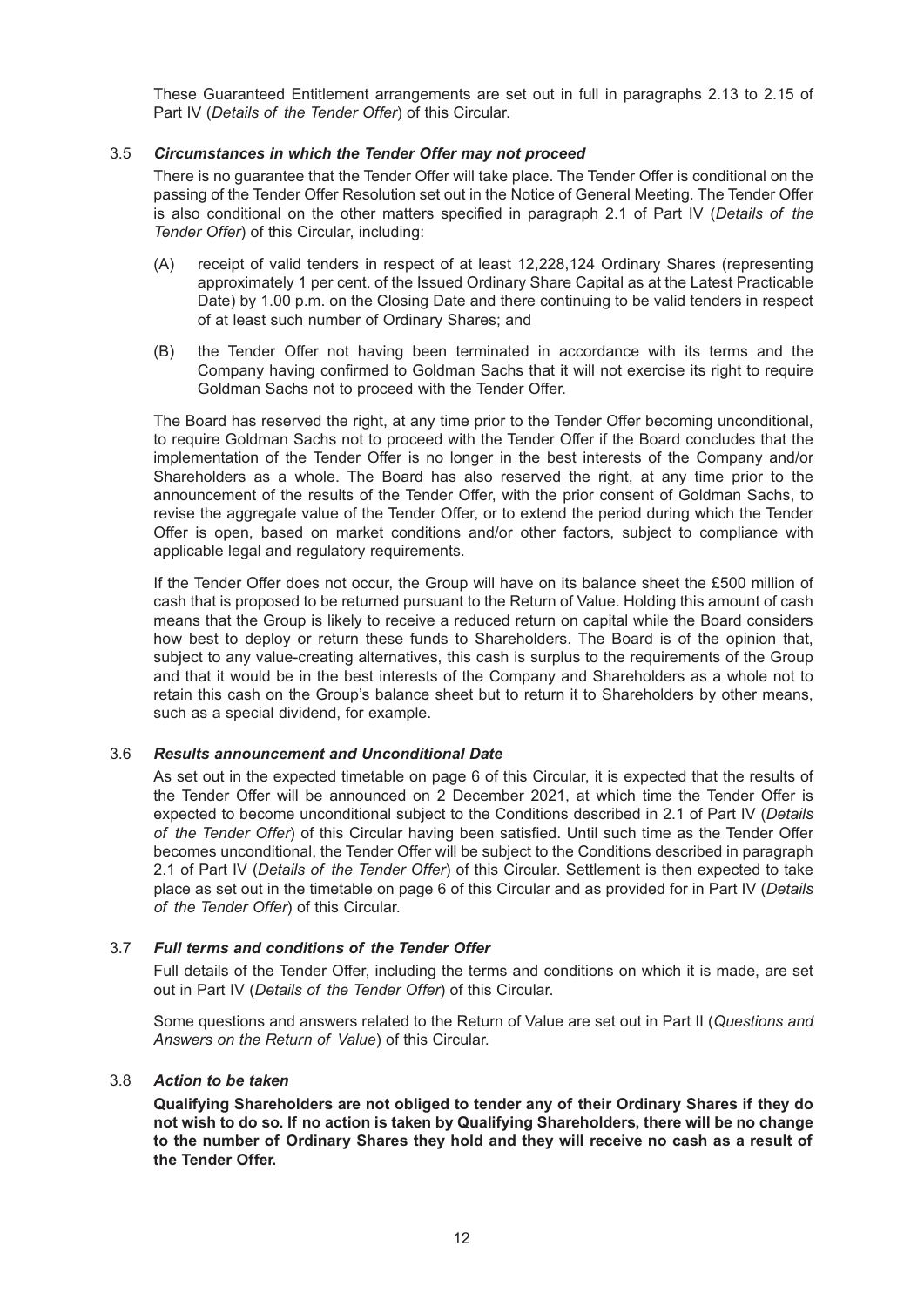You should read the whole of this Circular and not rely solely on the information in this letter. Shareholders should refer to paragraph 11 (*Action to be taken*) below, and to the full details of the applicable procedures and related timings set out in Part IV (*Details of the Tender Offer*) of this Circular, for the action to be taken in respect of the Tender Offer.

The Board is making no recommendation to Shareholders in relation to their participation in the Tender Offer itself. Whether or not Shareholders decide to tender all or any of their Ordinary Shares will depend on, among other things, their view of FirstGroup's prospects and their own individual circumstances, including their tax position. Shareholders need to make their own decision and are recommended to consult a duly authorised independent adviser. Shareholders' attention is drawn in particular to the risk factors set out in Part III (*Risk Factors*) of this Circular.

#### **4. AUTHORITIES TO BUY BACK ORDINARY SHARES**

#### 4.1 *Existing Buyback Authority*

At the Company's AGM held on 13 September 2021, a general authority to buy back up to a maximum of 122,246,788 Ordinary Shares, representing approximately 10 per cent. of the Issued Ordinary Share Capital at that time was approved by Shareholders (the "**Existing Buyback Authority**"). The Board does not intend to undertake any buybacks of Ordinary Shares between publication of this Circular and the announcement of the results of the Tender Offer, which is expected to be on 2 December 2021.

If the Tender Offer is successfully implemented, the Issued Ordinary Share Capital will be reduced. Given that the Existing Buyback Authority was sought in respect of the Company's current Issued Ordinary Share Capital (on a pre-Tender Offer and pre-Share Consolidation basis), the Company is seeking approval of the New Buyback Authority at the General Meeting which will, as further detailed below, replace the Existing Buyback Authority.

#### 4.2 *New Buyback Authority*

At the General Meeting, approval will be sought for authority to buy back up to a maximum of 122,281,244 Ordinary Shares, representing approximately 10 per cent. of the Issued Ordinary Share Capital as at the Latest Practicable Date. No nominal price of an Ordinary Share is stated in the New Buyback Authority resolution, Resolution 4, such that the Company may use such New Buyback Authority notwithstanding whether the Share Consolidation is implemented or not.

If the Tender Offer is successfully implemented, the Issued Ordinary Share Capital will be reduced. Further, if a Share Consolidation is implemented, the aggregate number of the Company's issued Ordinary Shares will be reduced as further detailed in paragraph 2.1 (*Share Consolidation*) of Part VI (*Potential further stage of the Return of Value*). Market purchases of Ordinary Shares comprised in a share buyback of approximately £50 million as part of the Return of Value will be made under the New Buyback Authority.

The New Buyback Authority will replace the Existing Buyback Authority and will, in addition to giving authority for the share buyback of approximately £50 million as part of the Return of Value, provide the Company with a general authority to buy back Ordinary Shares. However, in respect of any further market purchases of Ordinary Shares made in the relevant period of the New Buyback Authority, the Board intends to restrict its further use of the New Buyback Authority (excluding the Ordinary Shares bought back under such authority as part of the Return of Value (i.e. approximately £50 million)) to market purchases of Ordinary Shares up to a maximum of 10 per cent. of the Issued Ordinary Share Capital as it is after completion of the Tender Offer.

Further information on the New Buyback Authority is contained in paragraph 1 of Part VI (*Potential further stage of the Return of Value*) of this Circular.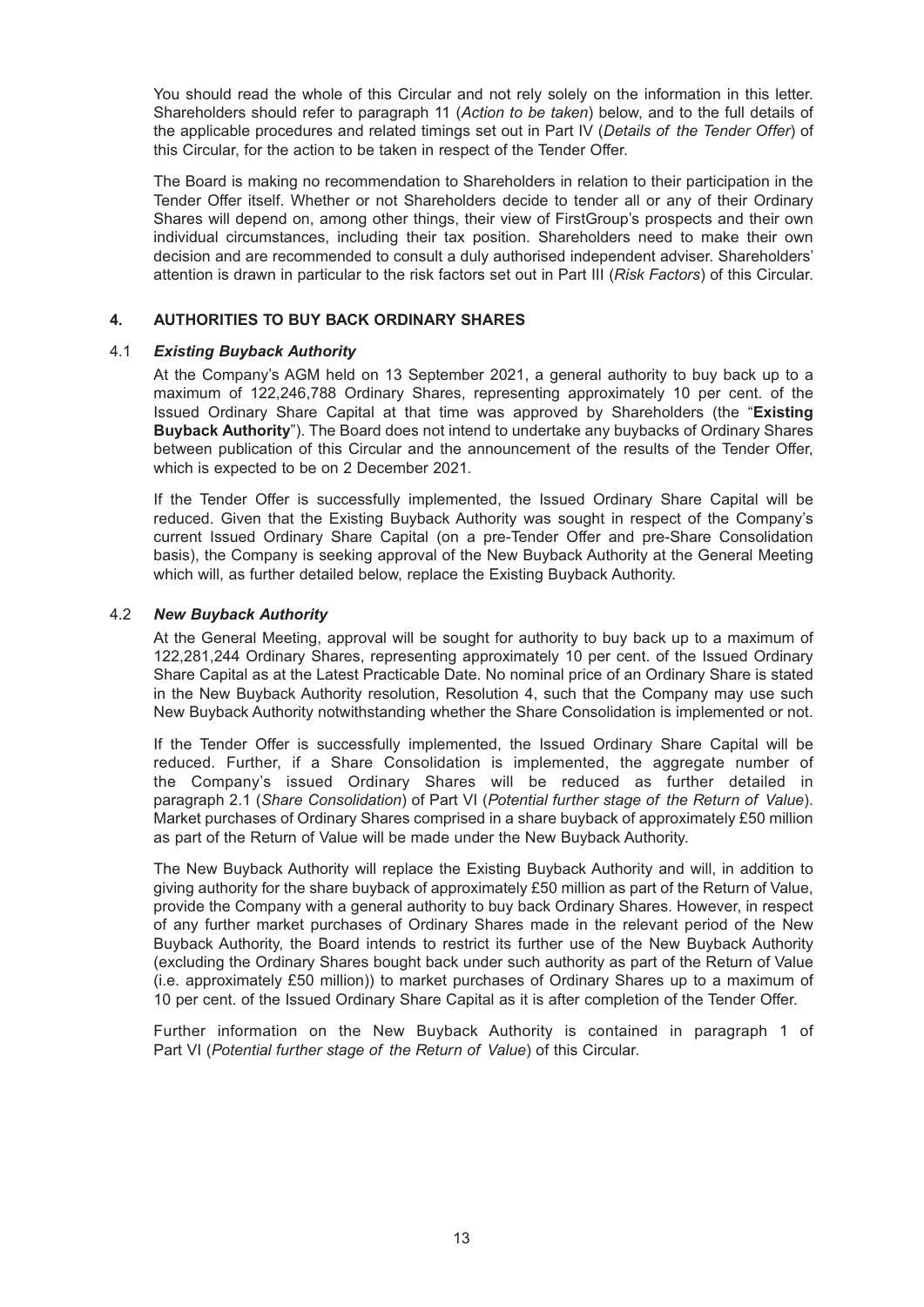#### **5. FIRSTGROUP'S CURRENT TRADING AND PROSPECTS AND STRATEGIC PLANS FOLLOWING THE RETURN OF VALUE**

#### 5.1 *Current trading and prospects of the Group*

On 27 July 2021, FirstGroup announced its results statement for the year ended 27 March 2021 which included the following summary of the significant trends in the recent financial performance of the Group:

"*Overall we expect our financial performance in the current financial year to provide a strong foundation for delivering the Group's previously announced financial policy framework, including commencing regular dividend payments during FY23.*"

"*First Bus' contribution to adjusted operating profit in FY22 will be dependant on the pace at which passenger volumes build back. First Rail earnings in FY22 will be driven by the contractual arrangements now in place. Greyhound expected to exceed its FY21 contribution in light of encouraging recent volume trajectory. Central costs are expected to be c.£5m lower in FY22, reflecting half a year of progress towards the £10m per annum reduction target following completion of the First Student and First Transit sale.*"

"*Further ahead, the Group has committed to commencing paying a regular dividend during FY23, supported by our expectations for a 10% margin in First Bus on increasing revenues, as passenger volumes return to between 80-90% of pre-pandemic levels over the first year after restrictions on public transport are lifted. First Rail's profitability will be driven by our delivery against performance targets under the new National Rail Contracts whilst we expect to add further earnings from opportunities adjacent to our core rail operations.*"

On 13 September 2021, the Company published a statement ahead of its 2021 AGM which included the following comments on recent trading of the Group:

"*Ahead of the AGM, FirstGroup notes that overall trading performance year to date has been in line, and there is no change to management's expectations for the current financial year as outlined in the full year results announcement on 27 July 2021.*

*First Bus passenger volumes have reached 65% of pre-pandemic levels on average in recent weeks, and we expect this to increase further as the autumn terms for schools and then universities get fully underway. The COVID-19 Bus Service Support Grant ('CBSSG') programme formally came to end on 1 September and since that time delivery of local bus services across England has been reinforced by the Department for Transport ('DfT"s ) £226.5m bus recovery funding package for the industry announced in early July. The grant scheme, which is allocated to regional bus operators based on mileage and volumes, is in place through to April 2022.*

*Since the year end, the DfT have formally approved the management and performance-based fees to First Rail's contracted rail operations for the year to 31 March 2021, which were in line with the amounts accrued. The DfT have extended the current GWR and West Coast Partnership (incorporating Avanti) agreements by six months to June and October 2022 respectively. The DfT have also recently published Prior Information Notices which indicated that the West Coast Partnership's National Rail Contract which will follow the current agreement could last up to ten years to October 2032, and that GWR's could last up to six years to June 2028. The Group continues to work with the DfT toward signing these contracts, which will be more customercentric and with an appropriate balance of risk and reward for all parties, including no passenger volume risk for operators.*

*Passenger mileage in our non-core Greyhound operation has been just over half of prepandemic levels in recent weeks, supported in part by further awards under federal schemes including the American Rescue Plan.*

*On 31 August 2021, the Group announced it had signed a new multi-year £300m sustainabilitylinked Revolving Credit Facility ('RCF') with a group of its relationship banks. The new RCF replaced all the Group's former committed syndicated and bilateral banking facilities, which have been repaid and cancelled. The Group has also repaid the UK Government's Covid Corporate Financing Facility ('CCFF') commercial paper as well as all of its Private Placement debt, and given notice to the holders of its £325m 5.25% bonds due November 2022 that it will exercise its*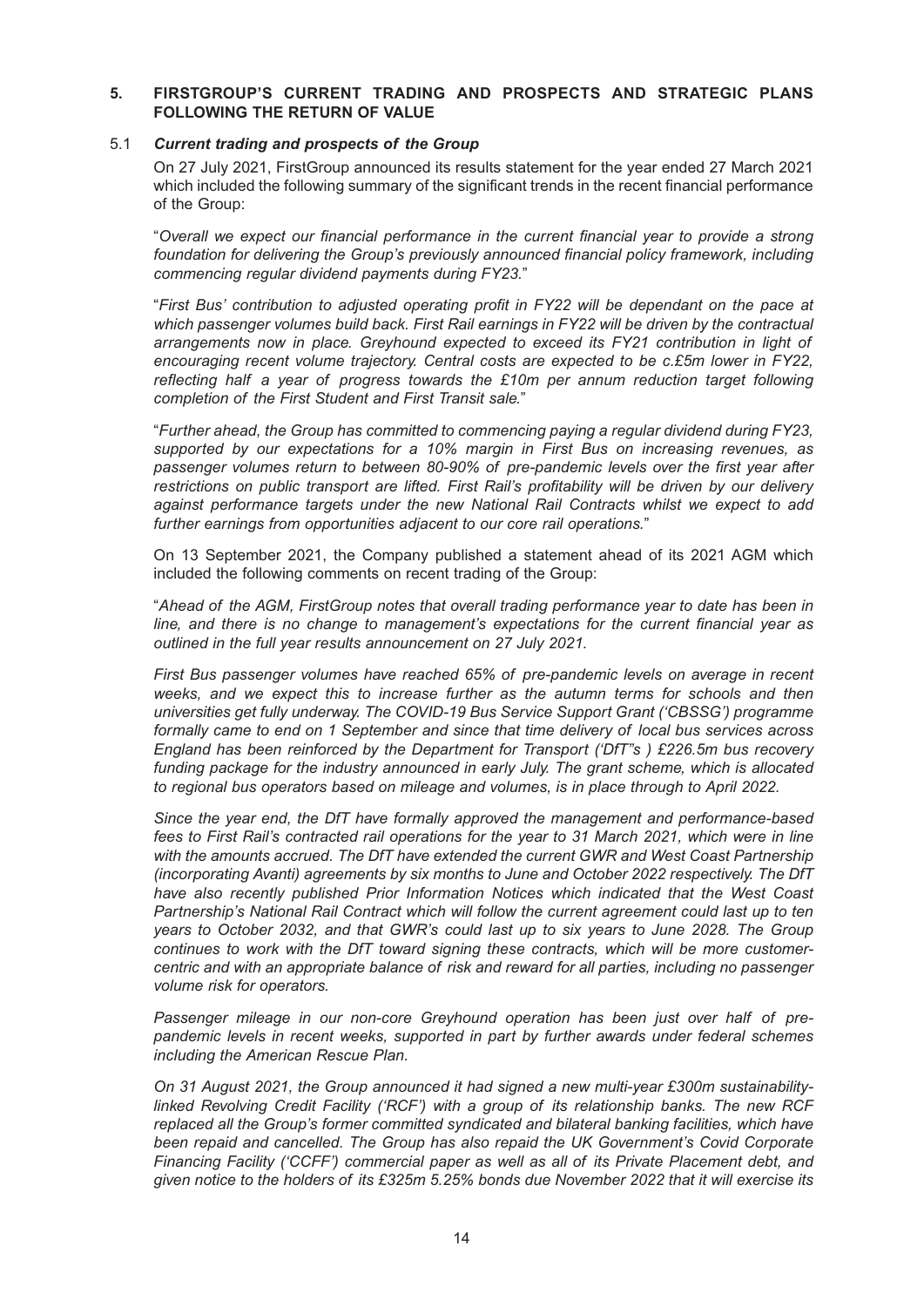*right to repay them early, completing the reorganisation of the Group's debt arrangements following the sale of the North American contract businesses.*"

The Company announced on 30 September 2021 that Greyhound has been awarded an initial funding grant of approximately \$84.6 million from the first tranche of the US Department of the Treasury's Coronavirus Economic Relief for Transportation Services ("**CERTS**") scheme and had been advised by the US Treasury that Greyhound would be eligible for a further award under the second tranche of CERTS funding. Greyhound was subsequently awarded \$23.5 million of additional CERTS funding under the second tranche and so has received an aggregate amount of funding of \$108.2 million under the CERTS scheme.

Subsequent to the completion of the Transaction, First Student has also been awarded a funding grant under the CERTS scheme. The Company is engaging with EQT Infrastructure, the purchaser of First Student and First Transit, in respect of the appropriate treatment of such funding under the terms of the Transaction.

On 21 October 2021, FirstGroup announced the sale of Greyhound Lines, Inc. (the US Greyhound operating business) to a wholly-owned subsidiary of FlixMobility GmbH ('**FlixMobility**'), completing the Company's stated strategy to focus on its leading UK public transport businesses. The sale was not subject to any closing conditions and completed on the same day. The announcement noted that the sale resulted in cash consideration to the Group of \$172m (comprising \$140m paid initially, with \$32m in unconditional deferred consideration to be paid in instalments over eighteen months from the sale), that certain Greyhound properties have been retained by FirstGroup (initially being leased back to Greyhound at market rates but expected to be sold over the next three to five years) and that FirstGroup retains certain legacy Greyhound net liabilities (including pension, self-insurance, finance leases settled at closing of the sale, grant receivables, buyout premia and certain other items).

In the 21 October, 2021 announcement, FirstGroup included the following comments on recent trading of the Group:

*"Following today's announcement and with certain First Bus capital expenditure payments now falling after the period end and better than expected working capital flows, the Group estimates that adjusted net debt1 at the end of the current financial year will be c.£80-90m lower than previously expected, in the range of £10-20m.*

*Trading in the Group's continuing businesses year to date has been in line and there is no change to management's expectations for the current financial year as outlined in the full year results announcement on 27 July 2021. FirstGroup intends to publish results for the first half of the financial year on Thursday 9 December 2021."*

There has been no significant change to the current trading of the Group since these statements were made.

#### 5.2 *Strategic plans of the Group following the Return of Value*

As previously announced, following the successful completion of the disposal of its First Student and First Transit businesses in North America, and also of Greyhound as described above, FirstGroup is a leader in public transport in the UK, with a clear social purpose through its vision to provide easy and convenient mobility, improving quality of life by connecting people and communities. At the core of the ongoing Group are the First Bus and First Rail divisions, which are both leaders in their respective sectors of the UK public transport industry.

#### (A) *The future of the Group*

FirstGroup has a clear purpose to provide vital transport services that connect communities – taking customers where they need to go for business, education, health, social or recreational purposes. FirstGroup's public transport services offer efficient, cost effective and convenient travel options for passengers, both within and between the UK's congested towns and cities. Public transport services are also critical long-term green

<sup>1</sup> 'Adjusted net debt' excludes First Rail ring-fenced cash and IFRS 16 lease liabilities from net debt, as defined in the Company's FY21 results.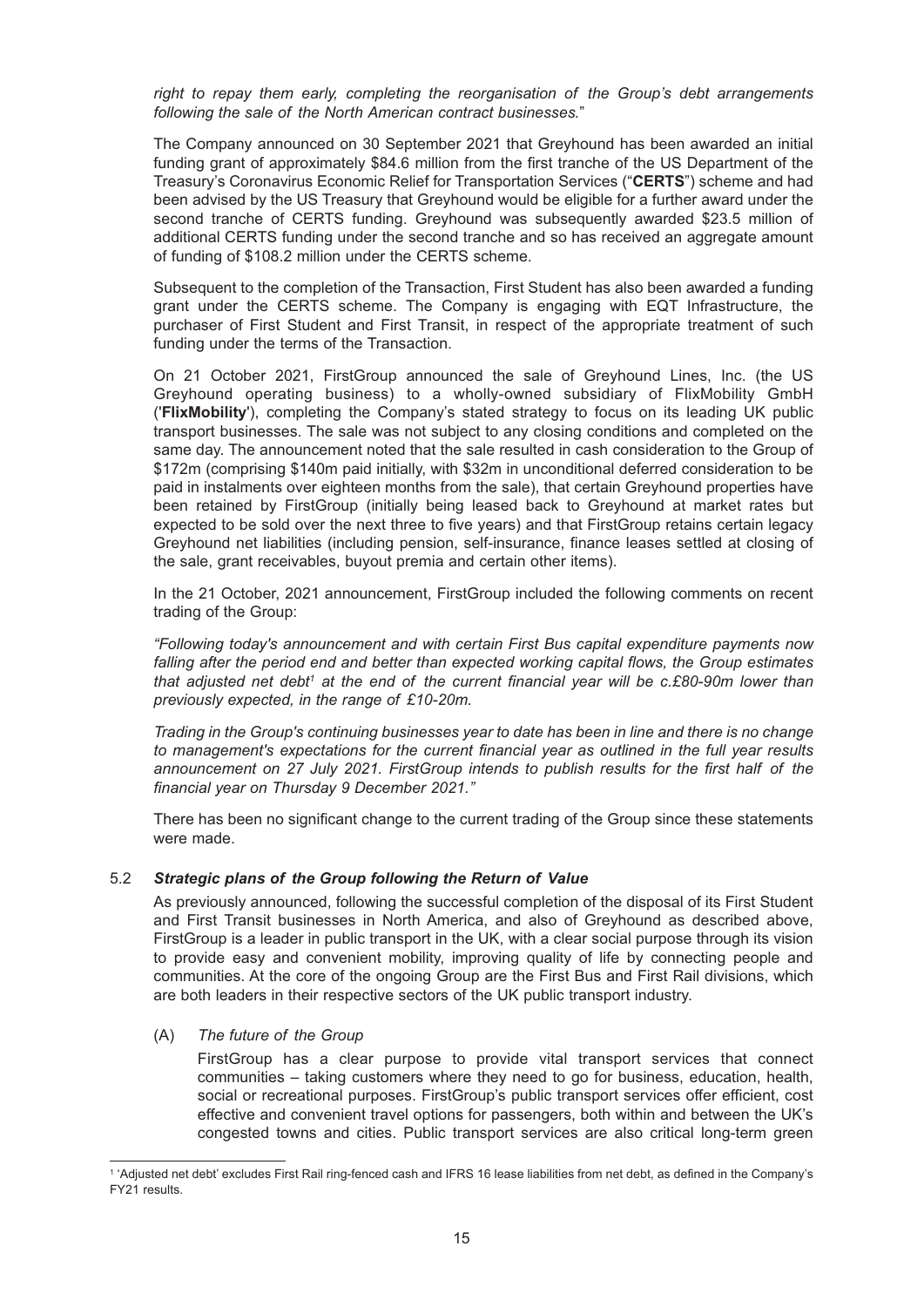infrastructure, as demonstrated during the COVID-19 pandemic, and are fundamental to achieving the goals of the communities they serve, the economy and wider society. The connections offered by the Group's services are a critical enabler of vibrant local economies and can play an important role in the UK's regional 'levelling up' agenda. Westminster and the devolved governments in other parts of the UK have also recognised that transitioning more travellers to low- and then zero-carbon transport services is also critical to meeting the challenge of climate change, and have put in place substantial funding and strategies which will enhance the Group's investments in its business in the years to come.

In addition to the Group's services being a critical enabler for society meeting its broader environmental, social and governance (ESG) objectives, the Group's own Mobility Beyond Today sustainability framework commits to making progress across a number of key areas. As a transport operator, the most important element is the Group's commitments to a zeroemission trajectory for its vehicle fleets, which will increase its EU Green Taxonomy eligibility year by year. Taken together, the Board believes that the increasingly supportive UK policy backdrop and the growing focus on innovating to enhance passenger convenience and the sustainability of the Group's business points to a potential inflection point for the ongoing Group's growth potential.

(B) *Investment case of the Group*

Following the Return of Value, the Board believes that the Group will be a sustainable and cash generative business with a well-capitalised balance sheet and an operating model that will support an attractive dividend for Shareholders. The Board expects FirstGroup to be a strong platform for further value creation based on the following:

- **Leading positions in bus and rail transportation in the UK:** First Bus is a leader in regional bus operations outside London with approximately 20 per cent. of market share and strong positions in most of its local areas of operation. First Rail is the largest passenger rail operator in the UK by revenue with approximately 27 per cent. of the national passenger rail sector;
- **Inflection point for growth, underpinned by supportive government and social policies:** public transport operators play a vital role in meeting local and national objectives, including net zero carbon, green jobs, reduced congestion, improved air quality, and the "levelling up" agenda, particularly in "left behind" towns and regions, as well as the recovery in economic and social activity following the COVID-19 pandemic;
- **Digital innovation to attract more customers, enhance business efficiency and flexibility:** Enhancements to stimulate passenger growth, by delivering FirstGroup's vision to provide easy and convenient mobility, improving quality of life by connecting people and communities;
- **First Bus: ready to complete trajectory to delivering a 10 per cent. margin in the first full financial year after pandemic-related social distancing restrictions on public transport end (currently expected to be FY23 on the basis of the UK Government's current plans):** With network realignment, service delivery efficiencies, data-driven pricing and other actions to drive passenger revenue growth and margin improvement;
- **First Rail:** well-placed for lower risk, long term and cash generative rail operations: As the largest incumbent operator with four UK passenger rail contracts expected to at least 2023, First Rail will benefit from the government's transition of the passenger rail industry's commercial structure to a lower-risk and more predictable model, with a more appropriate balance of risk and reward;
- **Opportunities from adjacent markets in UK bus and rail and in new geographies over time:** Leveraging the Group's considerable industry knowledge, skills and experience; and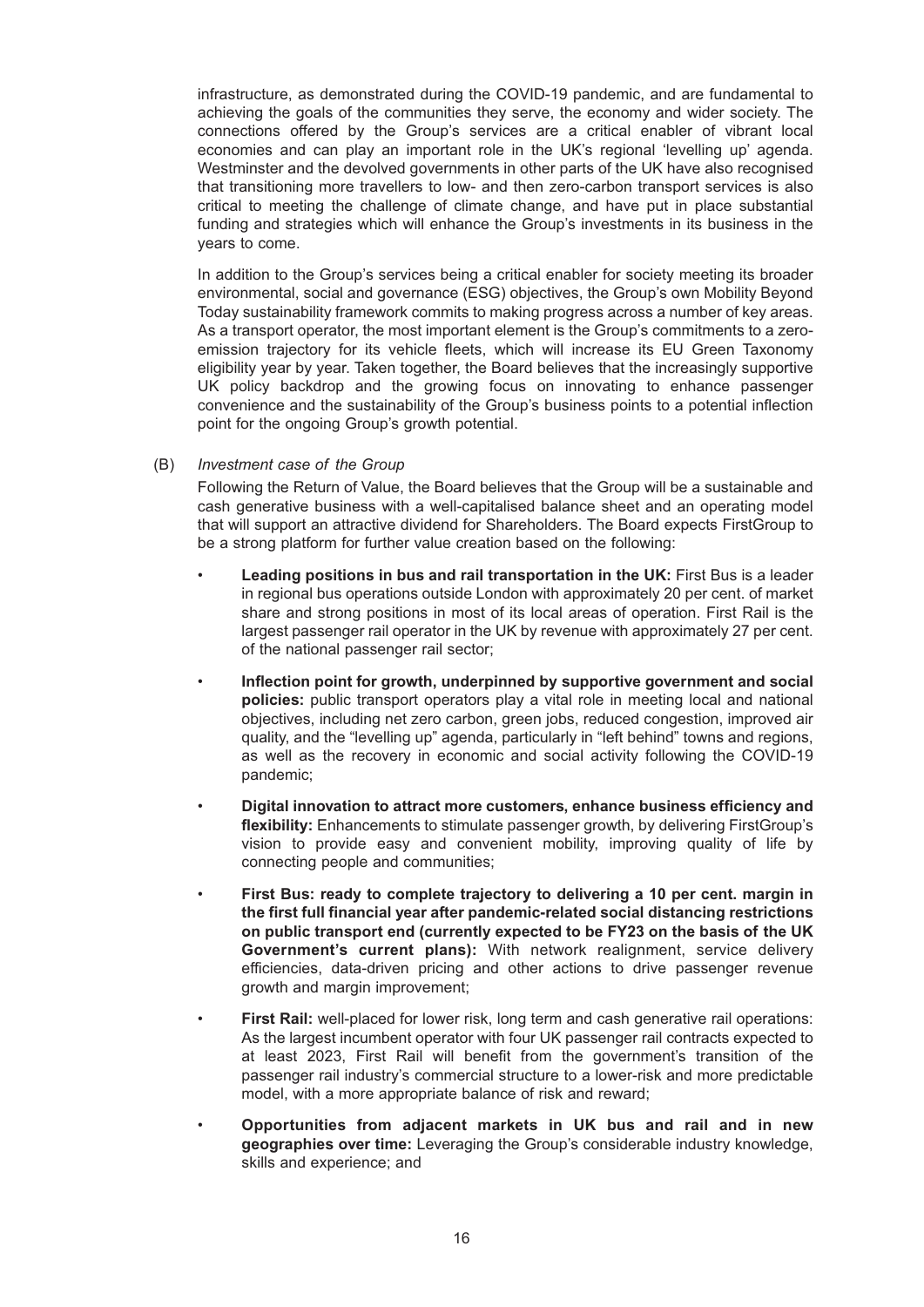• **Critical enabler of society's ESG goals, accelerating the transition to a zero-carbon world:** Principally through facilitating modal shift from cars and through FirstGroup's commitments to transition to a zero emission bus fleet by 2035, to cease purchasing further diesel buses after December 2022 and to support the UK Government's goal to remove all diesel-only trains from service by 2040.

#### **6. DIVIDENDS**

It is not expected that the Tender Offer will have any impact on FirstGroup's intention in respect of dividends as stated in the financial policy framework set out in the Transaction Circular and in the results announcement of 27 July 2021, which is to commence payment of a regular dividend during the financial year ending March 2023. The Group is targeting the annual dividend amount to be around three times covered by a new Rail-adjusted Profit After Tax measure, assuming normalisation of trading conditions post-pandemic.

In addition to the Return of Value described in this Circular, the Board reiterates its commitment to keeping the balance sheet position of the ongoing Group under review and will consider the prospects for making further additional distributions to Shareholders in due course, following crystallisation of the First Transit Earnout ( as defined in the Transaction Circular and fair valued in the Group's recent full year results at \$140 million for accounting purposes), realisation of value from the sale of the properties retained and consideration deferred in the recent sale of Greyhound Lines, Inc. to FlixMobility GmbH, and the potential release of monies from pension escrow (of up to £117 million). The Board also notes the capacity to increase gearing over time, as end market conditions and hence business performance improves.

#### **7. SHARE PLANS**

As at the Latest Practicable Date, a FirstGroup executive Director held awards under the Long Term Incentive Plan and the Group Employee Director held options under the Save-as-you-earn (SAYE) Plan (collectively with the Long Term Incentive Plan and the Executive Annual Bonus Plan, the "**Share Plans**") as further detailed at paragraph 3.2 of Part VII (*Additional Information*) of this Circular of a total of 3,663,265 Ordinary Shares.

As at the Latest Practicable Date, other eligible employees hold awards or options under the Share Plans over a total of 32,136,057 Ordinary Shares. The proportion of Issued Ordinary Share Capital that all awards or options represent as at the Latest Practicable Date is 2.93 per cent. The proportion of Issued Ordinary Share Capital that all awards or option holders would represent if the maximum number of Ordinary Shares that may be purchased under the Tender Offer are acquired by FirstGroup and cancelled is 4.79 per cent.

Additional information on the Share Plans is contained in paragraph 3.2 (*Interests in Ordinary Shares under the Share Plans*) of Part VII (*Additional Information*) of this Circular.

As at the Latest Practicable Date there are no outstanding warrants to subscribe for Ordinary Shares.

#### **8. TAX**

A guide to certain UK tax consequences of the Tender Offer for Shareholders under current UK law and HM Revenue & Customs practice is set out in paragraph 1 of Part V (Taxation) of this Circular and a guide to certain US tax consequences of the Tender Offer for Shareholders under current US law is set out in paragraph 2 of Part V (*Taxation*) of this Circular.

Shareholders who are subject to tax in a jurisdiction other than the UK or the US, or who are in any doubt as to the potential tax consequences of tendering their Ordinary Shares under the Tender Offer, are strongly recommended to consult their own independent professional advisers before tendering their Ordinary Shares under the Tender Offer.

Any Shareholder who is intending to accept the Tender Offer from the US, who has provided a US address or whose sale proceeds would be paid to an account maintained in the US is referred to the guide to certain aspects of the US information reporting and backup withholding rules set out under the heading "US information reporting and backup withholding" in paragraph 2 of Part V (*Taxation*) of this Circular.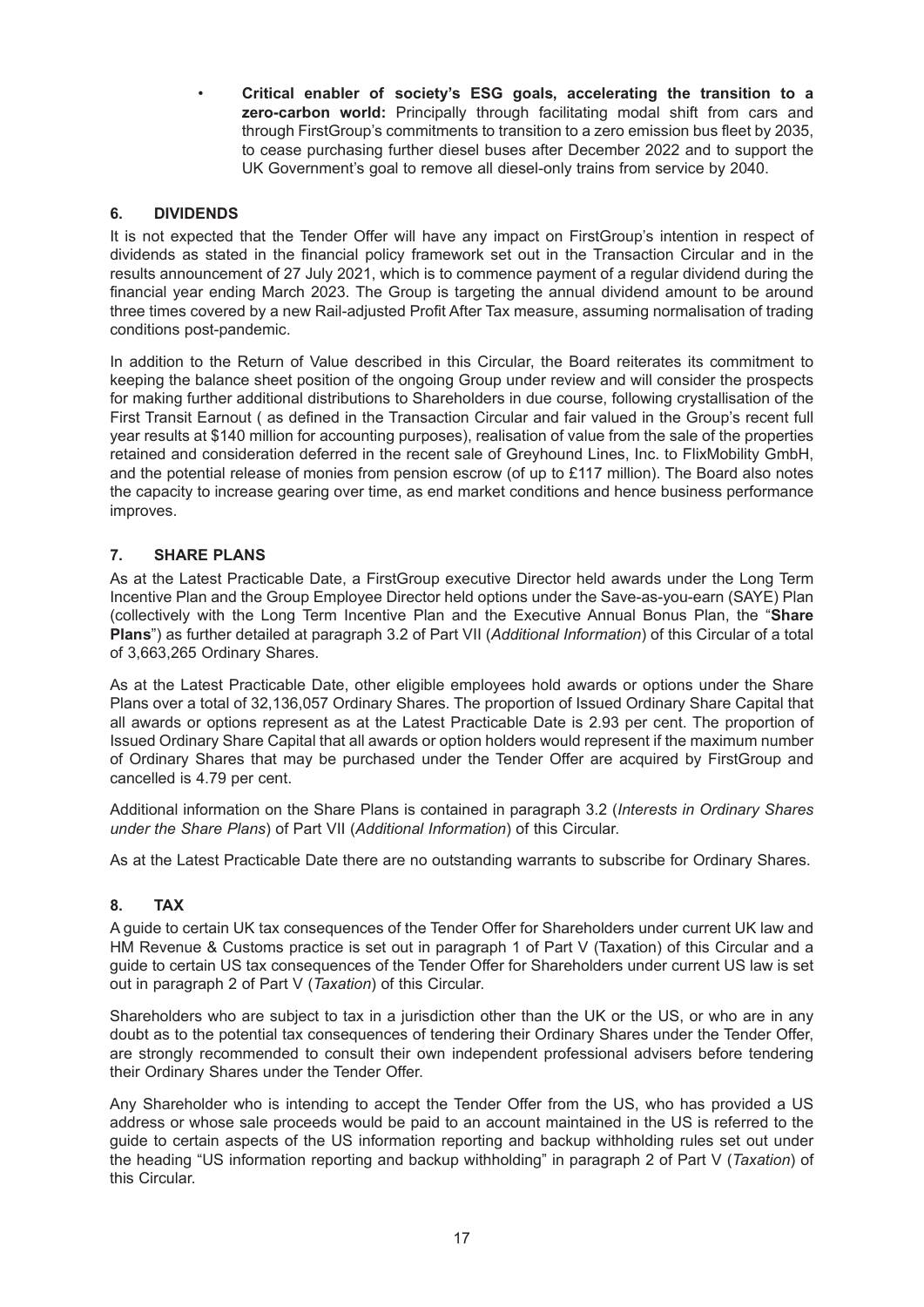#### **9. OVERSEAS SHAREHOLDERS**

The attention of Overseas Shareholders is drawn to paragraph 6 of Part IV (*Details of the Tender Offer*) of this Circular. In addition, the attention of Shareholders who are resident in the United States is drawn to the Notice for US Shareholders on page 3 of this Circular.

#### **10. GENERAL MEETING**

Implementation of the Tender Offer requires the approval of certain matters by Shareholders at a general meeting of the Company. Accordingly a notice is set out at the end of this Circular convening the General Meeting to be held at Queen Elizabeth II Centre, Broad Sanctuary, Westminster, London, SW1P 3EE at 11:00am on 18 November 2021.

Four resolutions will be proposed at the General Meeting. Three of the Resolutions are special resolutions, the passing of which requires at least 75 per cent. of the votes cast (whether in person or by proxy) to be in favour. One of the Resolutions is an ordinary resolution, the passing of which requires more than 50 per cent. of the votes cast (whether in person or by proxy) to be in favour.

The Tender Offer Resolution (Resolution 1), which is a special resolution, seeks authority to make market purchases of Ordinary Shares in connection with the Tender Offer. The Resolution specifies the maximum number of Ordinary Shares which may be acquired, and the maximum and minimum prices at which Ordinary Shares may be acquired, pursuant to this authority. The authority sought will expire on 31 March 2022.

Resolution 2, which is an ordinary resolution, seeks Shareholder approval of the Share Consolidation which may be implemented in the event that all or part of any further stage of the Return of Value is undertaken by payment of a Special Dividend (with accompanying Share Consolidation), as described in paragraph 2 of Part VI (*Potential further stage of the Return of Value*) of this Circular.

Resolution 3, which is a special resolution, proposes that, conditional on the Share Consolidation taking effect, the articles of association of the Company be amended by substituting the nominal value of the New Ordinary Shares.

Resolution 4, which is a special resolution, seeks authority to make market purchases of Ordinary Shares, as described in paragraph 1 of Part VI (*Potential further stage of the Return of Value*) of this Circular. The Resolution specifies the maximum number of ordinary shares in the Company that may be acquired, and the maximum and minimum prices at which such ordinary shares may be acquired, pursuant to this authority. The authority limits the number of ordinary shares that could be purchased to a maximum of 122,281,244 ordinary shares in the Company (representing approximately 10 per cent. of the Issued Ordinary Share Capital as at the Latest Practicable Date). The authority sought will expire at the conclusion of the AGM of the Company to be held in 2022 or, if earlier, 12 December 2022.

#### **11. ACTION TO BE TAKEN**

#### 11.1 *Action Shareholders should take in relation to the General Meeting*

Your support is important to us. You can appoint a proxy (and are strongly encouraged to appoint the Chairman of the General Meeting) and submit voting instructions in any of the following ways:

- logging on to www.shareview.co.uk or www.sharevote.co.uk;
- via CREST; or
- by completing and returning the paper Form of Proxy.

Please read the notes to the Notice of General Meeting at the end of this Circular for further details of the General Meeting, including the appointment of proxies and how to join the General Meeting on the Lumi webportal.

#### 11.2 *Action Shareholders should take in relation to the Tender Offer*

Those Shareholders who wish to tender Ordinary Shares should note that the procedure for doing so depends on whether your Ordinary Shares are held in certificated or uncertificated form.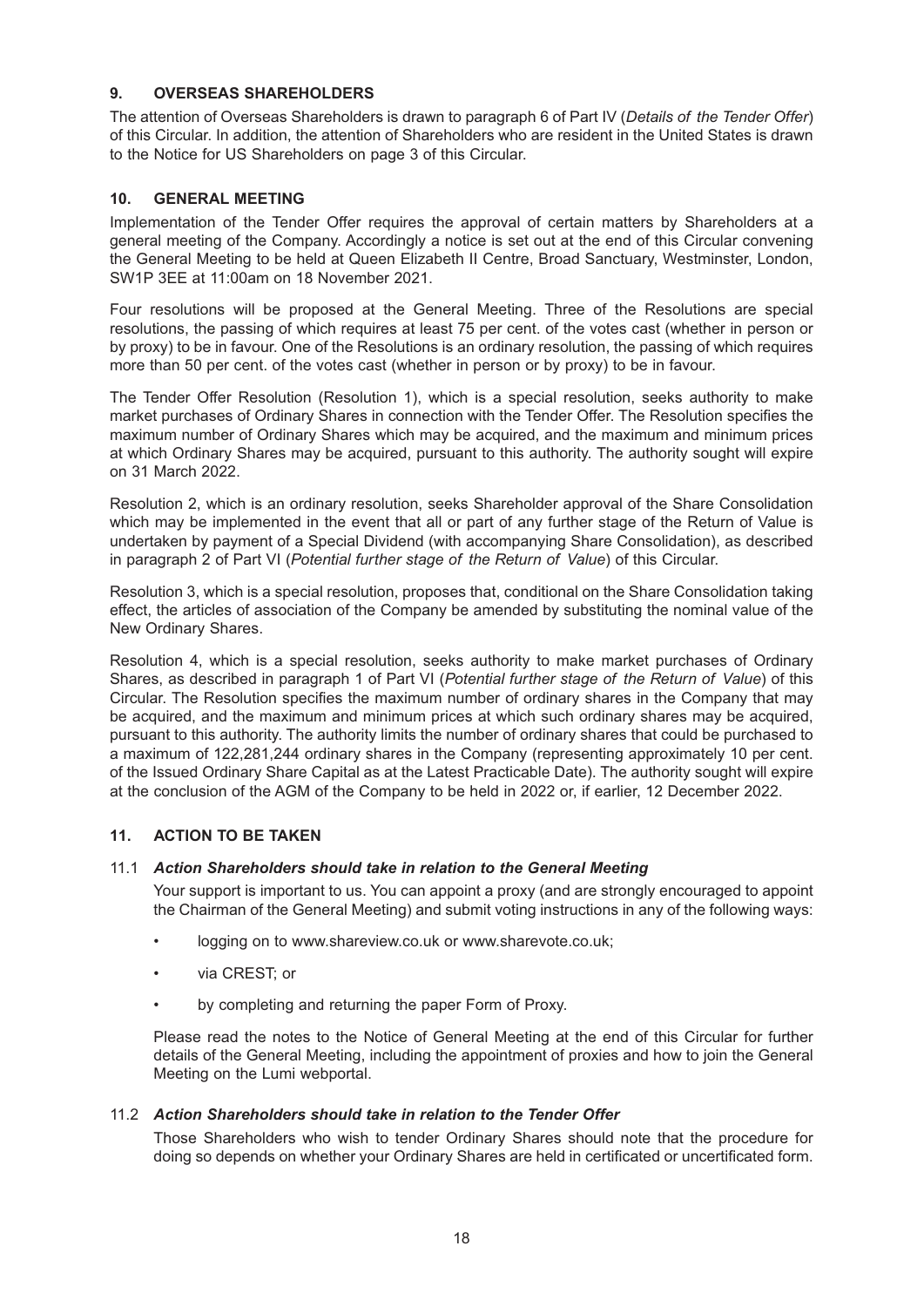The relevant procedures are summarised below. Full details of applicable procedures and related timings are set out in Part IV (*Details of the Tender Offer*) of this Circular.

**Shareholders who do not wish to sell any Ordinary Shares under the Tender Offer should take no action in relation to the Tender Form and should not make any TTE Instruction.**

**If you are in doubt about completion of the Tender Form or sending a TTE Instruction, please contact the Shareholder Helpline on 0333 207 6537 or +44 333 207 6537 (if calling from outside the UK). Lines are open from 8.30 a.m. to 5.30 p.m. (UK time) Monday to Friday (excluding English and Welsh public holidays). Calls are charged at the standard geographic rate and will vary by provider. Calls from outside the UK will be charged at the applicable international rate. Please note that calls to the Shareholder Helpline numbers may be monitored or recorded.**

**Please note that, for legal reasons, the Shareholder Helpline will only be able to provide information contained in this Circular and the Tender Form and will be unable to give advice on the merits of the Return of Value or to provide financial, investment or taxation advice.**

(A) *Ordinary Shares held in certificated form*

Qualifying Shareholders who hold Ordinary Shares in certificated form and who wish to tender all or any of their Ordinary Shares should complete a Tender Form, in accordance with the instructions printed thereon (including a witnessed signature) and set out in Part IV (*Details of the Tender Offer*) of this Circular, and return it, together with their share certificate(s) and/or other document(s) of title or (where applicable) a satisfactory indemnity in lieu thereof in respect of the tendered Ordinary Shares, on or after 28 October 2021 and so as to be received by post or (during normal business hours only) by hand by the Receiving Agent at Equiniti, Corporate Actions, Aspect House, Spencer Road, Lancing, West Sussex, BN99 6DA by not later than 1.00 p.m. on 29 November 2021. **Tender Forms submitted after the Tender Offer closes will be treated as invalid.**

(B) *Ordinary Shares held in uncertificated form*

Qualifying Shareholders who hold their Ordinary Shares in uncertificated form and who wish to tender all or any of their Ordinary Shares should tender electronically through CREST on or after 28 October 2021 so that the TTE Instruction settles by not later than 1.00 p.m. on 29 November 2021.

The CREST Manual may also assist you in making a TTE Instruction.

#### **12. FINANCIAL ADVICE**

The Board has received financial advice from Goldman Sachs and J.P. Morgan in relation to the Return of Value. In providing their financial advice, Goldman Sachs and J.P. Morgan have relied upon the Board's commercial assessments of the Return of Value.

#### **13. RECOMMENDATION**

The Board considers the Return of Value and the Resolutions to be in the best interests of Shareholders as a whole. Accordingly, the Board recommends that Shareholders vote in favour of the Resolutions to be proposed at the General Meeting, as the Directors intend to do for their respective individual beneficial holdings of, in aggregate, 751,483 Ordinary Shares, representing approximately 0.06 per cent. of the Issued Ordinary Share Capital as at the Latest Practicable Date.

The Board makes no recommendation to Shareholders in relation to participation in the Tender Offer itself. Whether or not Shareholders decide to tender all or any of their Ordinary Shares will depend on, among other things, their view of FirstGroup's prospects and their own individual circumstances, including their tax position. Shareholders need to take their own decision and are recommended to consult their duly authorised independent advisers.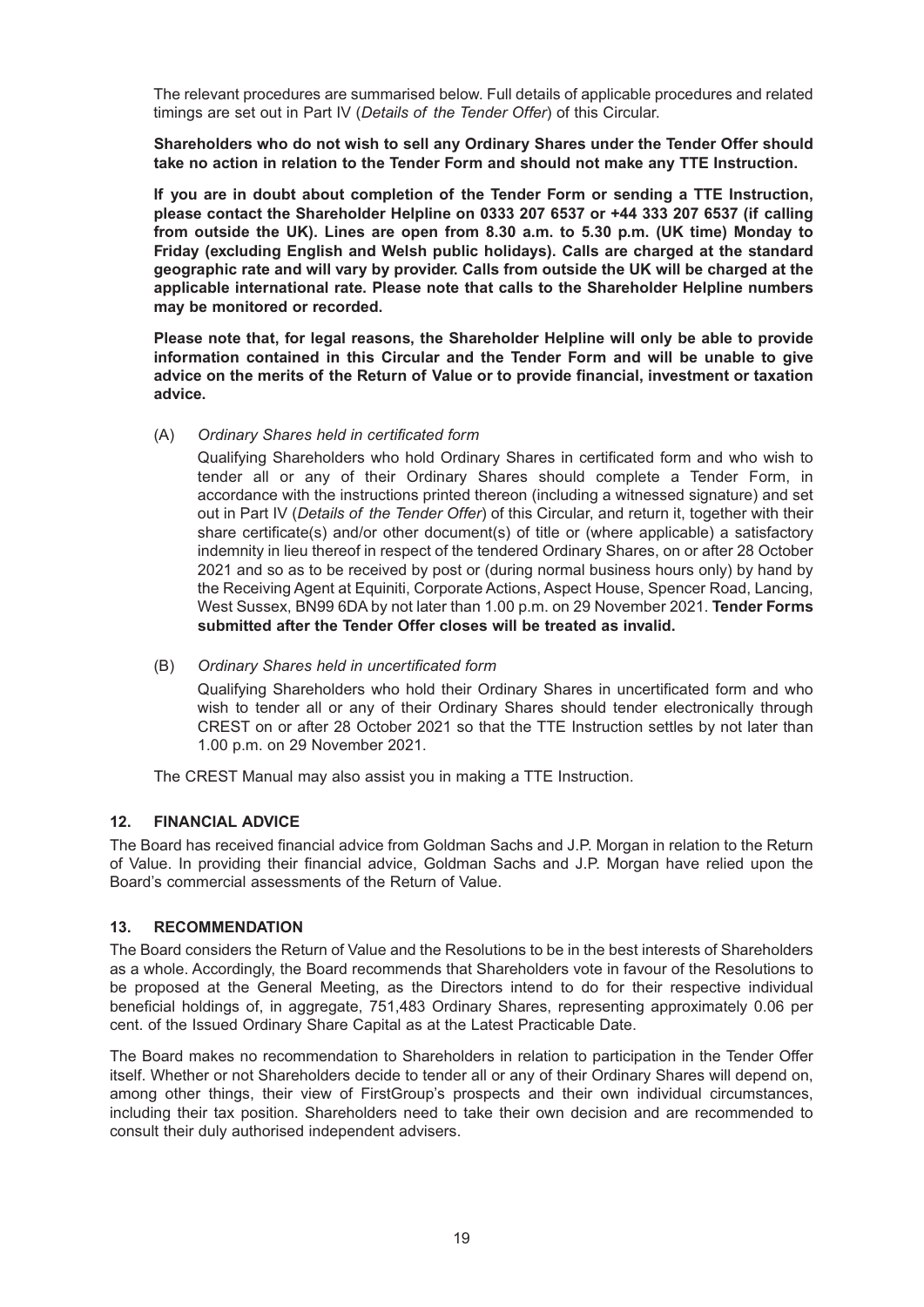#### **14. DIRECTORS' INTENTIONS**

Each of the Directors has confirmed that they do not intend to tender through the Tender Offer any of their current individual beneficial holding of Ordinary Shares.

Yours faithfully,

#### **David Martin**

*Interim Executive Chairman*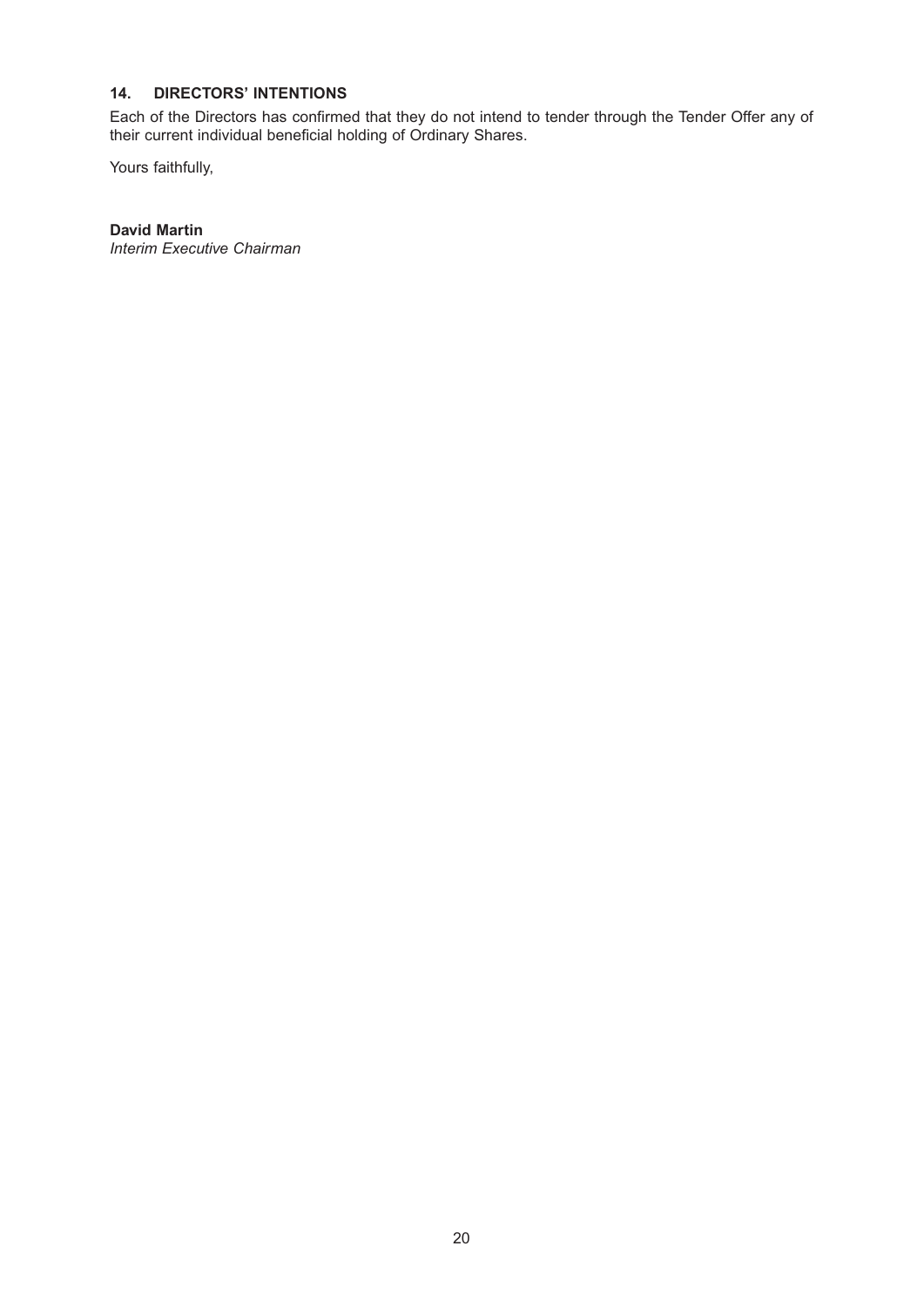### **PART II**

#### **QUESTIONS AND ANSWERS ON THE RETURN OF VALUE**

*To help you understand what is involved in the Return of Value, we have prepared some questions and answers. You should read the whole of this Circular and not rely solely on the summary information in this Part II (Questions and Answers on the Return of Value). Part I (Letter from the Chairman) of this Circular contains a letter from the Chairman of the Company in relation to the Return of Value and Part IV (Details of the Tender Offer) of this Circular sets out the detailed terms and conditions of the Tender Offer. In the event of any inconsistency between the contents of this Part II (Questions and Answers on the Return of Value) and the terms and conditions set out in Part IV (Details of the Tender Offer) of this Circular, the terms and conditions set out in Part IV (Details of the Tender Offer) of this Circular shall prevail.*

#### **1. IS THERE A MEETING TO APPROVE THE TENDER OFFER? HOW DO I VOTE?**

As the Tender Offer requires the approval of Shareholders, a General Meeting of the Company has been convened for 11:00am on 18 November 2021 at Queen Elizabeth II Centre, Broad Sanctuary, Westminster, London, SW1P 3EE. The Tender Offer Resolution requires a majority of 75 per cent. or more of the votes cast in order to be passed.

All Shareholders are entitled to attend and vote at the General Meeting. However, you should note that though we are intending to hold the General Meeting as a physical meeting, we will be closely monitoring the restrictions over public gatherings and the UK Government's safety guidance in light of the COVID-19 pandemic. Any Shareholders and proxies attending the General Meeting in person will be asked to provide a proof of identity and either (i) a NHS Covid Pass using the NHS app on their mobile phone; or (ii) written evidence of a negative lateral flow test taken within 24 hours of the time of the General Meeting or a PCR test taken within 48 hours of the time of the General Meeting. Any changes to the General Meeting arrangements will be communicated to Shareholders before the meeting through the Company's website (www.firstgroupplc.com) and, where appropriate, by RIS announcement. The Company will also be making arrangements to enable Shareholders to watch a live stream of the proceedings of the General Meeting. Further details on these arrangements are set out in the Notice of General Meeting at the end of this Circular.

Whether you wish or you choose not to attend, we would therefore encourage you to exercise your right to vote at the General Meeting either (if applicable) in advance by either signing and returning the enclosed Form of Proxy, submitting a proxy appointment electronically at www.sharevote.co.uk or www.shareview.co.uk, or (if you hold your Ordinary Shares in uncertificated form) by completing and transmitting a CREST Proxy Instruction to the Registrar, Equiniti (CREST Participant ID RA19). In each case, the proxy appointment must be received by not later than 11:00 a.m. on 16 November 2021 (or, in the case of an adjournment, not later than 48 hours (excluding non-Business Days) before the time fixed for the holding of the adjourned meeting). Shareholders are strongly encouraged to submit a proxy appointment in favour of the Chairman of the meeting in order to ensure their votes are counted.

#### **2. SHOULD I TENDER MY ORDINARY SHARES?**

You should make your own decision as to whether or not you participate in the Tender Offer and are recommended to consult an appropriate independent adviser. The Board makes no recommendation to Shareholders in relation to participation in the Tender Offer itself. Whether or not you decide to tender all or any of your Ordinary Shares will depend on, among other things, your view of FirstGroup's prospects and your own individual circumstances, including your tax position.

#### **3. WHAT DO I NEED TO DO NEXT?**

First, we would encourage you either (if applicable) to sign and return the enclosed Form of Proxy or (if you hold your Ordinary Shares in uncertificated form) to take the necessary steps within CREST to vote at the General Meeting.

Secondly, you should consider whether you want to participate in the Tender Offer in respect of all or any of your Ordinary Shares.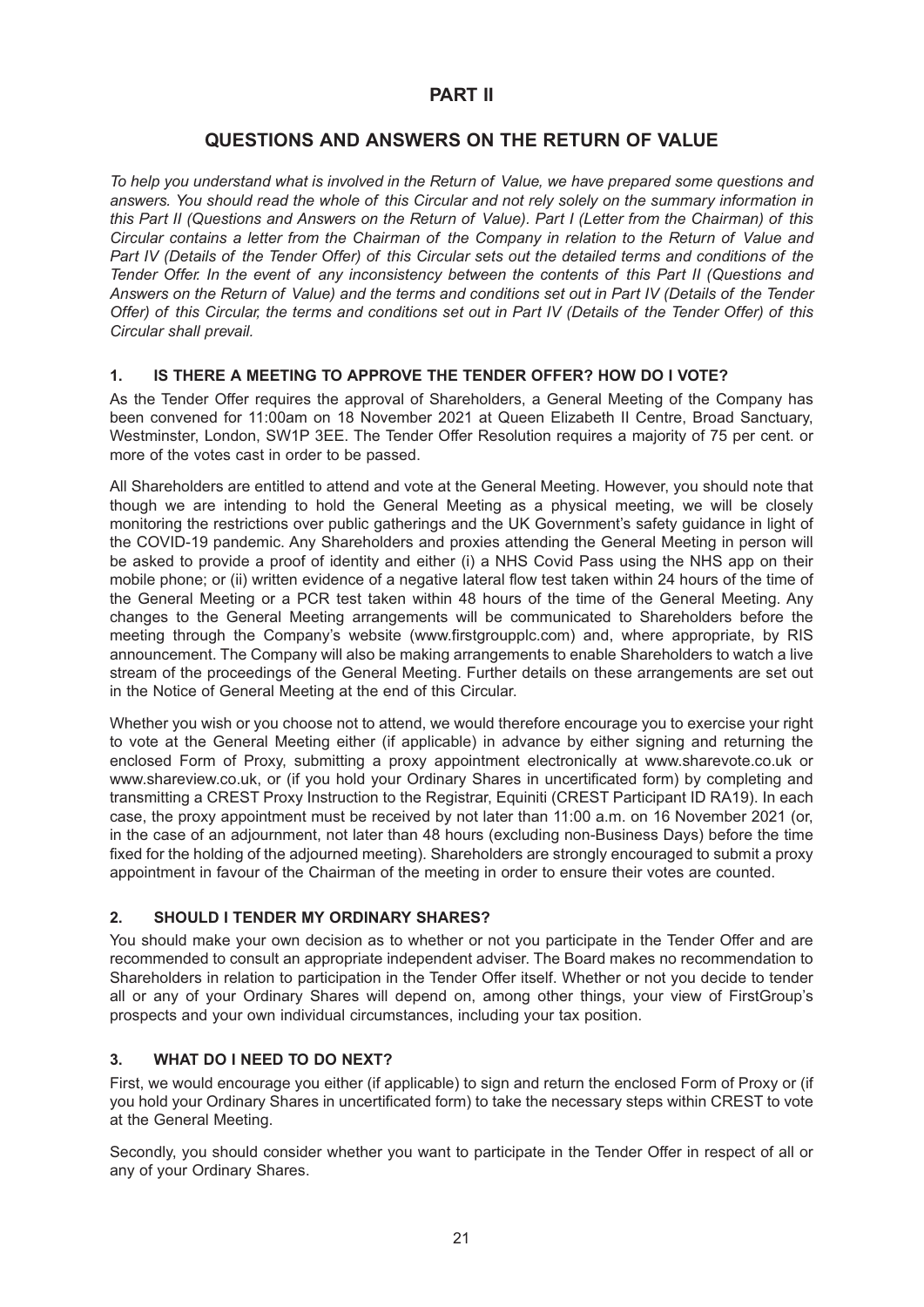If you do decide to tender Ordinary Shares and you hold those Ordinary Shares in certificated form, you will need to return the Tender Form, completed, signed and witnessed, together with your FirstGroup share certificate(s) and/or other document(s) of title or (where applicable) a satisfactory indemnity in lieu thereof in respect of the tendered Ordinary Shares, on or after 28 October 2021. Completed Tender Forms (along with your share certificate(s) and/or other document(s) of title) should be submitted to the Receiving Agent at Equiniti, Corporate Actions, Aspect House, Spencer Road, Lancing, West Sussex, BN99 6DA on or after 28 October 2021 and so as to be received by not later than 1.00 p.m. on 29 November 2021, as set out in paragraph 3.2 of Part IV (*Details of the Tender Offer*) of this Circular.

If you decide to tender Ordinary Shares and you hold those shares in uncertificated form, you should read paragraph 3.3 of Part IV (*Details of the Tender Offer*) of this Circular which details specific procedures applicable to the holders of uncertificated Ordinary Shares.

#### **4. AM I OBLIGED TO TENDER MY ORDINARY SHARES? WHAT HAPPENS IF I DON'T TENDER?**

No, you are not obliged to tender any of your Ordinary Shares. If you choose not to tender your Ordinary Shares under the Tender Offer, your shareholding in FirstGroup will be unaffected, save for the fact that the cancellation of the Ordinary Shares which are bought by the Company under the Tender Offer will mean that, subsequent to that cancellation, you will own a greater percentage of the Company than you did before the Tender Offer, as there will be fewer Ordinary Shares in issue. The same would apply if you were to tender Ordinary Shares unsuccessfully.

Non-participation in the Tender Offer will not stop you from participating in any further stage of the Return of Value. There may not, however, be a further stage of the Return of Value in certain circumstances, including where the Tender Offer is fully subscribed, where any requisite Shareholder approval is not obtained or where the decision is made not to undertake any further stage. In these circumstances, those Shareholders who do not successfully tender any of their Ordinary Shares under the Tender Offer will not participate in the Return of Value. The Board has reserved the right not to proceed with, or to modify, any further stage of the Return of Value if it determines that it would be in the interests of Shareholders as a whole to do so.

#### **5. WILL I BE ENTITLED TO TRADE MY ORDINARY SHARES DURING THE TENDER OFFER PERIOD?**

- (A) *If you do not tender any of your Ordinary Shares*: You will be free to trade your Ordinary Shares in the normal way during the Tender Offer period.
- (B) *If you tender all of your Ordinary Shares (whether in certificated or uncertificated form)*: Once you have submitted your tender, you should not trade any of your Ordinary Shares during the Tender Offer period.
- (C) *If you tender some but not all of your Ordinary Shares held in certificated form*:
	- (i) *If you have one share certificate in respect of your entire holding of Ordinary Shares*: Once you have submitted your tender, you should not trade any of your Ordinary Shares in the normal way during the Tender Offer period as your certificate, required to support a trade, will be held by Equiniti as the Receiving Agent under the Tender Offer.
	- (ii) *If you have more than one share certificate in respect of your holding of Ordinary Shares*: Once you have submitted your tender, you should only trade in the normal way during the Tender Offer period those Ordinary Shares which are not represented by the share certificate(s) relating to the Ordinary Shares that you have tendered pursuant to the Tender Offer.
- (D) *If you tender some but not all of your Ordinary Shares held in uncertificated form*: Once you have submitted your tender, you should only trade in the normal way during the Tender Offer period those Ordinary Shares which have not been tendered pursuant to the Tender Offer.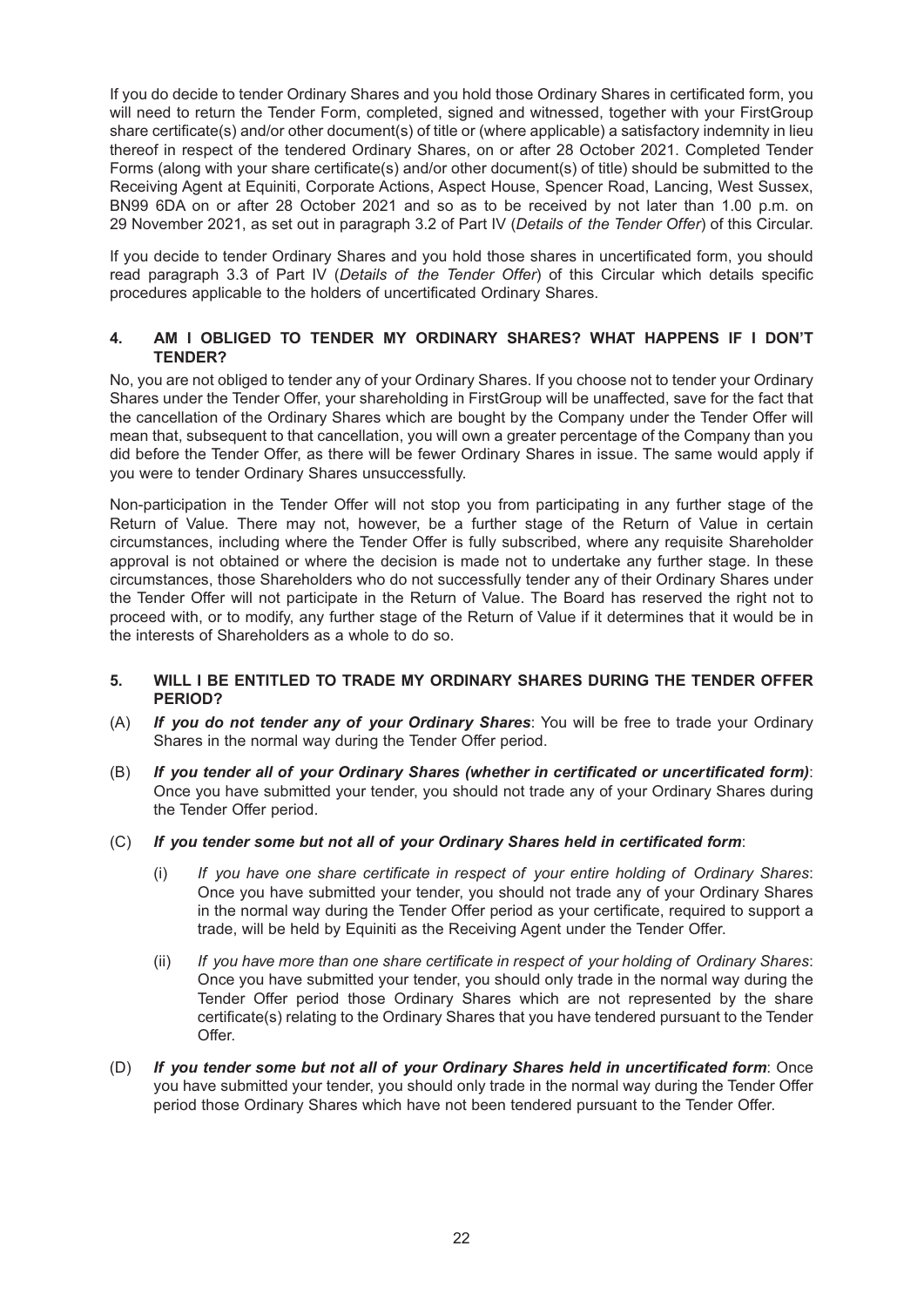#### **6. WHO IS ELIGIBLE TO PARTICIPATE IN THE TENDER OFFER?**

The Tender Offer is open to both private and institutional Shareholders alike who are on the Register at the Record Date. For legal and regulatory reasons we are unable to make the opportunity to participate in the Tender Offer available to Shareholders who are resident in the Restricted Jurisdictions.

Shareholders resident outside the UK, or who are nationals or citizens of jurisdictions other than the UK, should read the information set out in paragraph 6 of Part IV (*Details of the Tender Offer*) of this Circular.

In addition, the attention of Shareholders who are resident in the United States is drawn to the Notice for US Shareholders on page 3 of this Circular.

#### **7. IF I TENDER MY ORDINARY SHARES, WHAT PRICE WILL I RECEIVE FOR EACH ORDINARY SHARE THAT I SELL?**

If you decide to participate in the Tender Offer and some or all of your Ordinary Shares are successfully tendered, you will sell the successfully tendered Ordinary Shares and will receive the Tender Price of 105 pence in respect of each such Ordinary Share. Additional information about the pricing of the Tender Offer is set out in paragraph 1 of Part I (*Letter from the Chairman*) and in Part IV (*Details of the Tender Offer*) of this Circular.

#### **8. HOW MANY ORDINARY SHARES CAN I TENDER?**

There is no limit on how many Ordinary Shares you can tender, save that any Qualifying Shareholder should not seek to tender more than the total number of Ordinary Shares registered in the name of that Qualifying Shareholder at the Record Date. If you tender more Ordinary Shares than you hold at the Record Date, you will be deemed to have tendered the number of Ordinary Shares you actually own on the Record Date.

Each Qualifying Shareholder who wishes to participate in the Tender Offer is entitled to submit a tender of either some or all of their Ordinary Shares (with a Guaranteed Entitlement to tender 38.9% of the Ordinary Shares held by them at the Tender Offer Record Date, rounded down to the nearest whole number) at a price of 105 pence per Ordinary Share. In addition, Qualifying Shareholders may offer to tender more than their Guaranteed Entitlement to the extent that other Qualifying Shareholders tender less than their Guaranteed Entitlement.

There can, however, be no certainty that all of the Ordinary Shares that you tender will be accepted for purchase in the Tender Offer. The scaling-down provisions of the Tender Offer are set out in paragraphs 2.13 to 2.15 of Part IV (*Details of the Tender Offer*) of this Circular.

#### **9. WHAT IS MY GUARANTEED ENTITLEMENT?**

The Guaranteed Entitlement is relevant in certain situations where the Tender Offer is over-subscribed.

As noted above at paragraph 8 of this Part II, each Qualifying Shareholder who wishes to participate in the Tender Offer is entitled to submit a tender of either some or all of their Ordinary Shares (with a Guaranteed Entitlement to tender 38.9% of the Ordinary Shares held by them at the Tender Offer Record Date, rounded down to the nearest whole number) at a price of 105 pence per Ordinary Share. In addition, Qualifying Shareholders may offer to purchase more than their Guaranteed Entitlement to the extent that other Qualifying Shareholders tender less than their Guaranteed Entitlement.

If the aggregate number of all validly tendered Ordinary Shares exceeds 476,190,476, not all the Ordinary Shares validly tendered will be accepted and purchased. In these circumstances, the number of Ordinary Shares tendered by a Shareholder which will be accepted and purchased will be calculated in accordance with the terms and conditions of the Tender Offer (as set out in paragraphs 2.13 to 2.15 of Part IV (*Details of the Tender Offer*) of this Circular.

#### **10. WHEN WILL I RECEIVE PAYMENT?**

Under the expected timetable of events set out in this Circular, it is anticipated that a cheque would be despatched to certificated Qualifying Shareholders on 16 December 2021. CREST account holders would have their CREST accounts credited on 7 December 2021.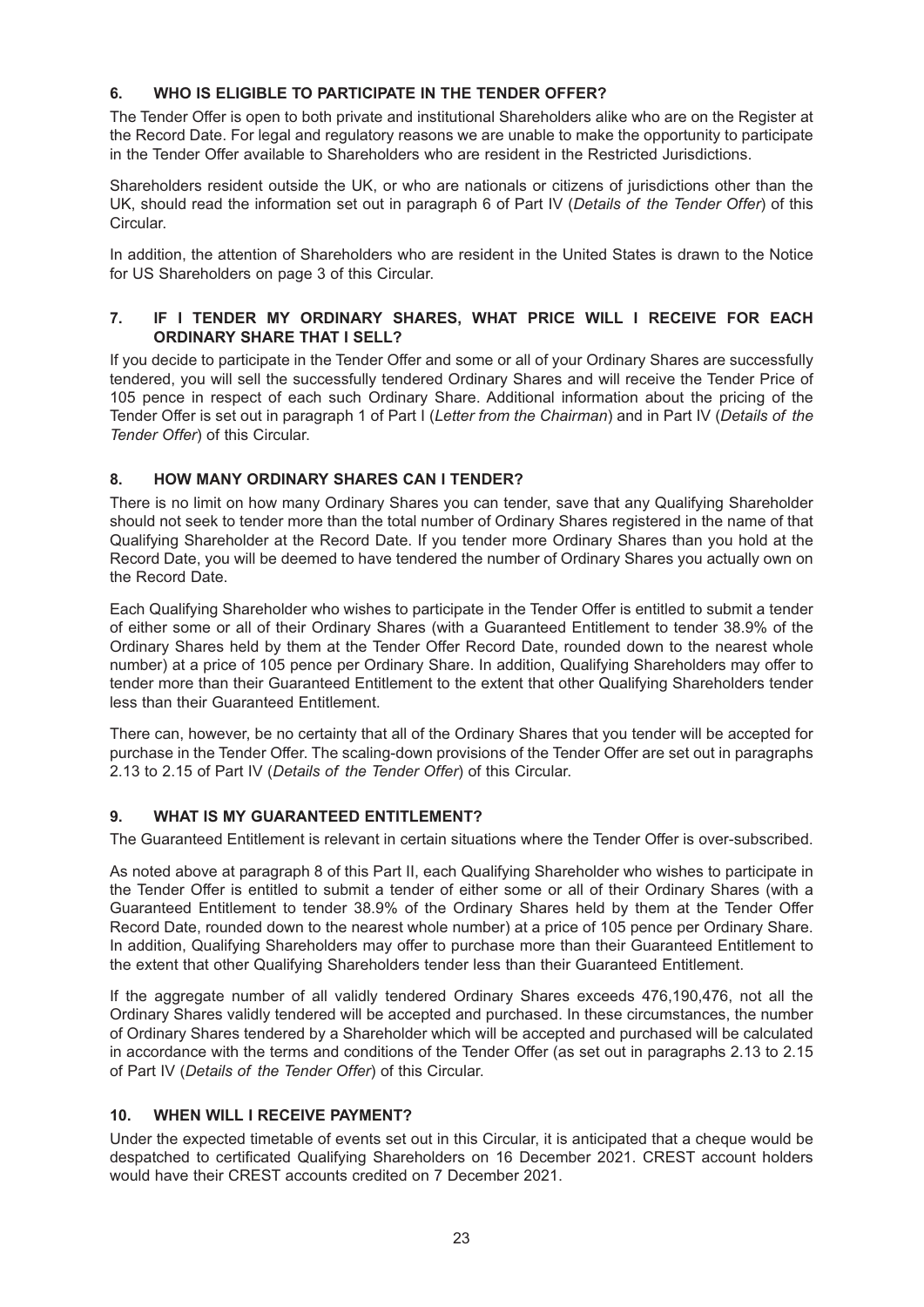Certain payments made in connection with the Tender Offer may be subject to US backup withholding. All Qualifying Shareholders who choose to participate in the Tender Offer are referred to the guide to certain aspects of the US information reporting and backup withholding rules and the relevant forms required to be completed, if any, set out under the heading "US information reporting and backup withholding" in paragraph 2 of Part V (*Taxation*) of this Circular.

#### **11. WHAT DO I DO IF I HAVE SOLD OR TRANSFERRED ALL OF MY ORDINARY SHARES?**

Please forward this Circular, together with the accompanying documents (but not any personalised Form of Proxy or Tender Form), at once to the purchaser or transferee or to the bank, stockbroker or other agent through whom the sale or transfer was effected, for delivery to the purchaser or transferee. Those documents should not, however, be forwarded to or sent in or into any Restricted Jurisdiction.

#### **12. WHAT IS THE IMPACT ON EMPLOYEE SHARE OPTION SCHEMES AND SHARE PLANS?**

Share options and awards which remain outstanding at the Record Date do not entitle the holders of such options and awards to participate in the Tender Offer. The Tender Offer will not affect the legal rights of the holders of such options and awards.

#### **13. WHAT HAPPENS IF I HAVE LOST MY SHARE CERTIFICATE(S) AND/OR OTHER DOCUMENT(S) OF TITLE AND WISH TO PARTICIPATE IN THE TENDER OFFER?**

If you hold Ordinary Shares in certificated form at the Record Date and you have lost the share certificate(s) in relation to any or all of your tendered Ordinary Shares, you will need to provide a letter of indemnity to the Company, a template for which can be obtained by writing to Equiniti, Aspect House, Spencer Road, Lancing, West Sussex, BN99 6DA or by contacting the Shareholder Helpline, details of which are set out at the front of this Circular. You will then need to return the letter of indemnity, duly completed, to Equiniti with your Tender Form, on or after 28 October 2021 and so as to be received by Equiniti not later than 1.00 p.m. on 29 November 2021.

#### **14. WHAT IF I AM RESIDENT OUTSIDE THE UK OR AM NOT A UK CITIZEN?**

Shareholders resident outside the UK, or who are nationals or citizens of jurisdictions other than the UK, should read the additional information set out in paragraph 6 of Part IV (*Details of the Tender Offer*) of this Circular as there may be legal and regulatory restrictions on such Shareholders participating in the Tender Offer.

For legal and regulatory reasons we are unable to offer Shareholders who are resident in a Restricted Jurisdiction the ability to participate in the Tender Offer.

Shareholders in the United States should read the information in the Notice for US Shareholders on page 3 of this Circular and the information in paragraph 6 of Part IV (*Details of the Tender Offer*) and paragraph 2 of Part V (*Taxation*) of this Circular.

#### **15. WHAT HAPPENS IF THE TENDER OFFER DOES NOT RETURN THE FULL AMOUNT OF CASH?**

If the full £500 million is not returned to Shareholders through the Tender Offer, the Board intends to undertake a second phase of the Return of Value to return any remaining surplus cash to Shareholders. This second phase of the Return of Value will be influenced by the size of any amount that has not been returned via the Tender Offer. In such circumstances, if there is sufficient surplus, the Board intends to return approximately £50 million by way of a share buyback, with any meaningful surplus above this amount being returned by way of a Special Dividend (with accompanying Share Consolidation). The role of the Share Consolidation is to seek to ensure that the price per Ordinary Share remains materially unaffected by any Special Dividend, all other things being considered.

#### **16. WHY ARE WE BEING ASKED TO APPROVE A NEW BUYBACK AUTHORITY AND SHARE CONSOLIDATION?**

If the full £500 million is not returned through the Tender Offer, as noted above the Board intends to undertake a second phase of the Return of Value to return any remaining surplus cash to Shareholders by way of a repurchase of Ordinary Shares to return approximately £50 million to Shareholders and, for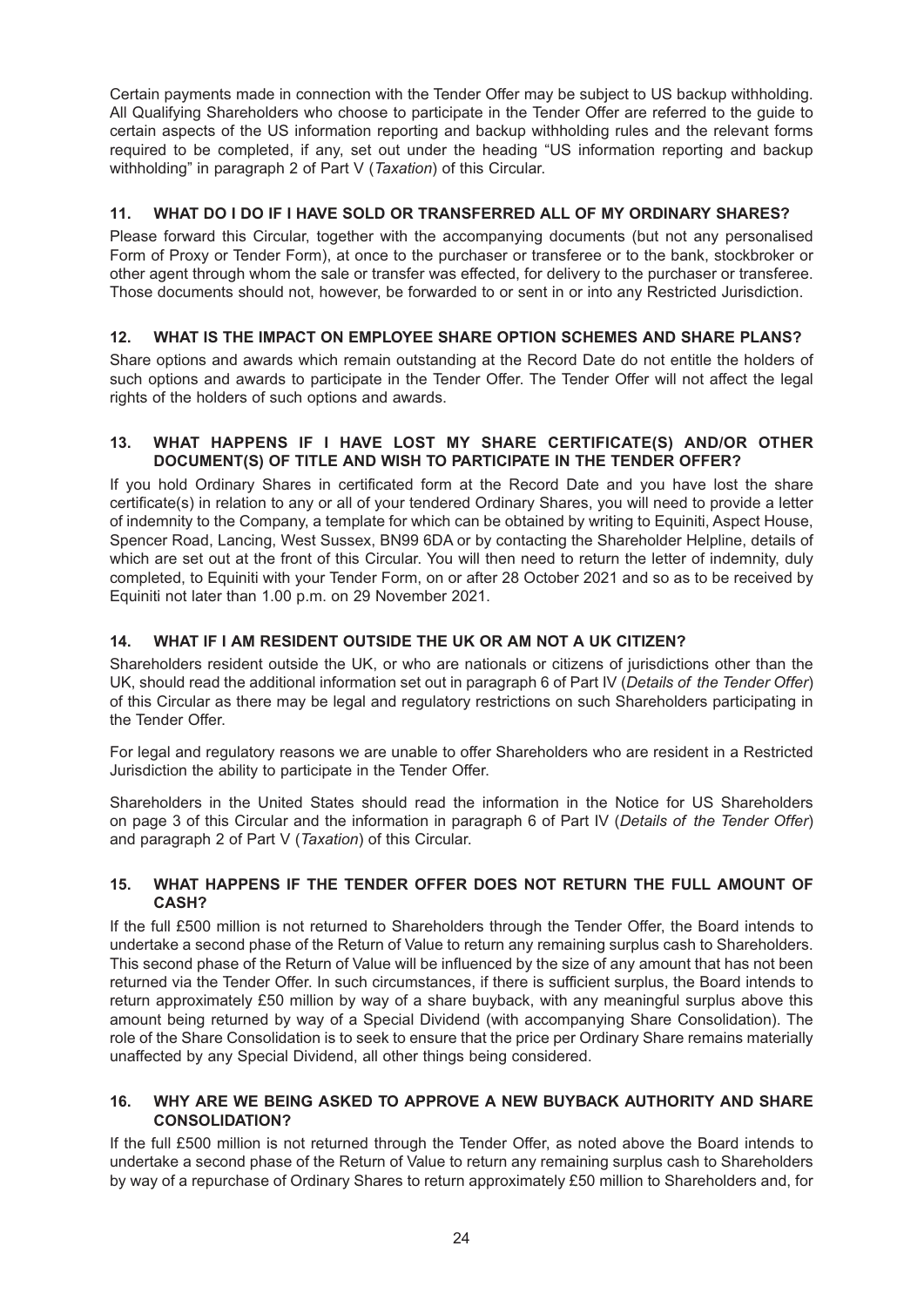any meaningful surplus above that amount, a Special Dividend (with accompanying Share Consolidation). The Company is therefore also taking the opportunity at the General Meeting to consider certain matters in addition to the Tender Offer Resolution which would require Shareholder approval if, to complete the Return of Value, the New Buyback Authority were to be used or a Special Dividend were to be paid, including the New Buyback Authority and Share Consolidation each as further detailed in paragraph 2.5 (*General Meeting to approve the Tender Offer and the potential further phase of the Return of Value*) of Part I (*Letter from the Chairman*).

The purpose of the New Buyback Authority is to provide a general buyback authority for the Company which will replace the Existing Buyback Authority and may be used for the return to Shareholders approximately £50 million by way of a share buyback to the extent the full £500 million is not returned to Shareholders through the Tender Offer and there is sufficient surplus.

The purpose of the Share Consolidation is to seek to ensure that, to the extent reasonably practicable and subject to market fluctuations, the market price of one New Ordinary Share immediately after the payment of the Special Dividend would be approximately equal to the market price of one Ordinary Share immediately before such payment. The terms of the relevant resolution only allow the Board to use the authority to effect a Share Consolidation in connection with any Special Dividend paid for the purposes of any further stage of the Return of Value.

By requesting these authorities now, the Board is seeking to ensure that the Company will be able to act quickly and without the delay and cost of convening a further general meeting at a later stage if the Board does subsequently decide to return a portion of the £500 million not returned by the Tender Offer by way of a repurchase of Ordinary Shares and, if applicable, payment of a Special Dividend (with accompanying Share Consolidation).

Further information about the New Buyback Authority and Share Consolidation is set out in Part VI (*Potential further stage of the Return of Value*) of this Circular.

#### **17. WHAT IS UNITED STATES INFORMATION REPORTING AND BACKUP WITHHOLDING? DO I NEED TO FILL OUT ANY FORMS?**

As set out under the heading "US information reporting and backup withholding" in paragraph 2 of Part V (*Taxation*) of this Circular, US information reporting and backup withholding may apply to payments made in respect of sales of Ordinary Shares pursuant to the Tender Offer. Backup withholding at a rate of 24 per cent. may apply to the gross proceeds unless the relevant Shareholder provides a properly completed IRS Form W-9 (in the case of a US Shareholder) or an appropriate IRS Form W-8 (in the case of a Shareholder other than a US Shareholder), or otherwise establishes an exemption from information reporting and backup withholding. Shareholders should return the appropriate IRS Form W-9 or Form W-8 with the acceptance of the Tender Offer. Copies of IRS Form W-9 and Form W-8 are available on the IRS's website at https://www.irs.gov/forms-instructions.

Certain Shareholders that own their Ordinary Shares through a custodian, nominee or trustee may be required by their custodian, nominee or trustee to provide, and may be able to avoid the imposition of backup withholding by providing, an appropriate IRS Form W-9 or Form W-8 to the applicable custodian, nominee or trustee.

Shareholders are strongly advised to consult with their tax advisers as to the application of the information reporting and backup withholding rules to their individual situations.

#### **18. WHAT IF I HAVE ANY MORE QUESTIONS?**

If you have read this Circular and still have questions, please telephone the Shareholder Helpline, details of which are set out at the front of this Circular.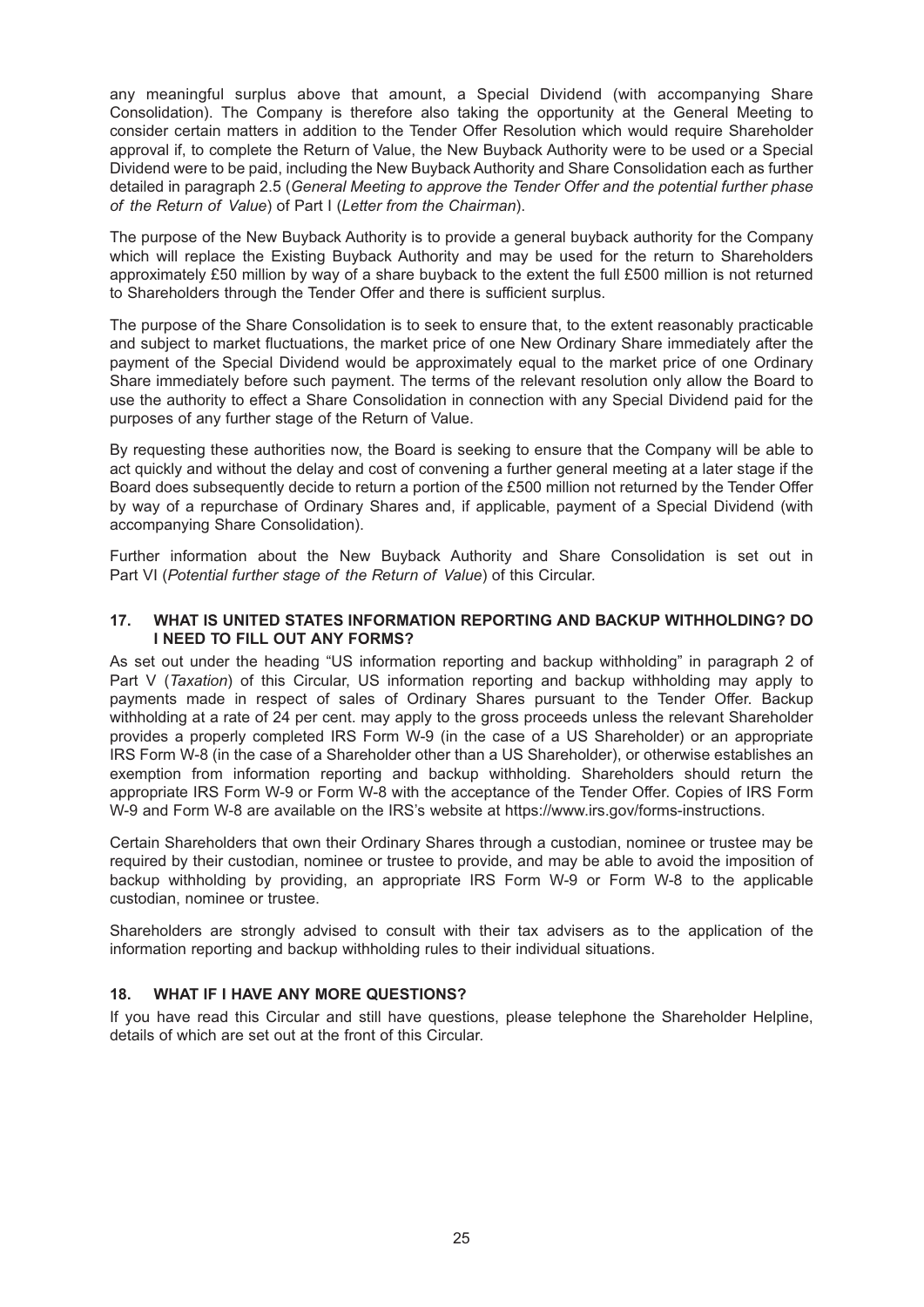### **PART III**

#### **RISK FACTORS**

Shareholders should consider carefully all of the information set out in this Circular, including in particular the risks described below, as well as their personal circumstances, prior to making any decision as to whether or not to tender Ordinary Shares in the Tender Offer. The Group's business, results of operations, cash flow, financial condition, revenue, profits, assets, liquidity and capital resources could be materially adversely affected by any of the risks described below. In such case, the market price of the Ordinary Shares may decline and investors could lose all or part of their investment. Additional risks and uncertainties in relation to the Group that are not currently known to it, or that it currently deems immaterial, may also have a material adverse effect on the Group's business, financial condition and operating results.

#### **1. THE TENDER OFFER IS CONDITIONAL AND MAY BE TERMINATED OR WITHDRAWN**

There is no guarantee that the Tender Offer will take place. The Tender Offer is conditional on, amongst other things, the approval of Shareholders and will not proceed if any of the Tender Conditions are not satisfied or if it is withdrawn by the Company at any point prior to the announcement of the results of the Tender Offer.

The approval of the Tender Offer Resolution requires not less than 75 per cent. of those voting at the General Meeting in person or by proxy to vote in favour of the Tender Offer Resolution. It is possible that Shareholders may not approve the Tender Offer. If the Tender Offer does not occur, the Group will continue to hold the Net Disposal Proceeds as a result of the Transaction. The Board is of the opinion that this cash is surplus to the requirements of the Group and that it is in the best interests of the Company and its Shareholders as a whole not to retain this cash on the Group's balance sheet.

If Shareholders do not approve the Tender Offer, the Board will have to consider an alternative method to return value to Shareholders which may not be as beneficial for the Company or the Shareholders as a whole in respect of, among other things, relative costs, complexity and timeframes, as well as tax treatment for Shareholders.

#### **2. THE MARKET PRICE OF THE ORDINARY SHARES MAY BE AFFECTED DURING OR AFTER THE TENDER OFFER**

The market price of the Ordinary Shares is likely to change during the course of the period that the Tender Offer is open. Therefore, it cannot be certain whether the Tender Price will be greater or less than the price at which the Ordinary Shares could be sold in the market at any time.

The impact on the market price of the Ordinary Shares as a result of the implementation of the Tender Offer cannot be predicted.

#### **3. IF THE FULL RETURN OF VALUE OF £500 MILLION IS NOT UTILISED IN THE TENDER OFFER THERE IS NO GUARANTEE THAT THE REMAINDER WILL BE RETURNED TO SHAREHOLDERS**

Should the number of Ordinary Shares validly tendered under the Tender Offer be less than the maximum permitted under the terms of the Tender Offer, and subject to circumstances prevailing following completion of the Tender Offer (including the level of take up of the Tender Offer), the Board intends to undertake a second phase of the Return of Value to return any remaining surplus cash to Shareholders. In such circumstances, if there is sufficient surplus, the Board intends to return approximately £50 million by way of a share buyback, with any meaningful surplus above this amount being returned by way of a Special Dividend (with accompanying Share Consolidation). However, the Board retains the discretion not to carry out such repurchase or declare such a Special Dividend and, if it does choose to do so, to determine the size of such buyback programme or such Special Dividend. There is no guarantee that, if the full £500 million is not returned through the Tender Offer, any repurchase of Ordinary Shares or Special Dividend for any surplus not returned will be paid as such matters will be subject to the determination of the Board at the relevant time, including an assessment of prevailing equity market conditions, the capital needs of the Group, the sufficiency of distributable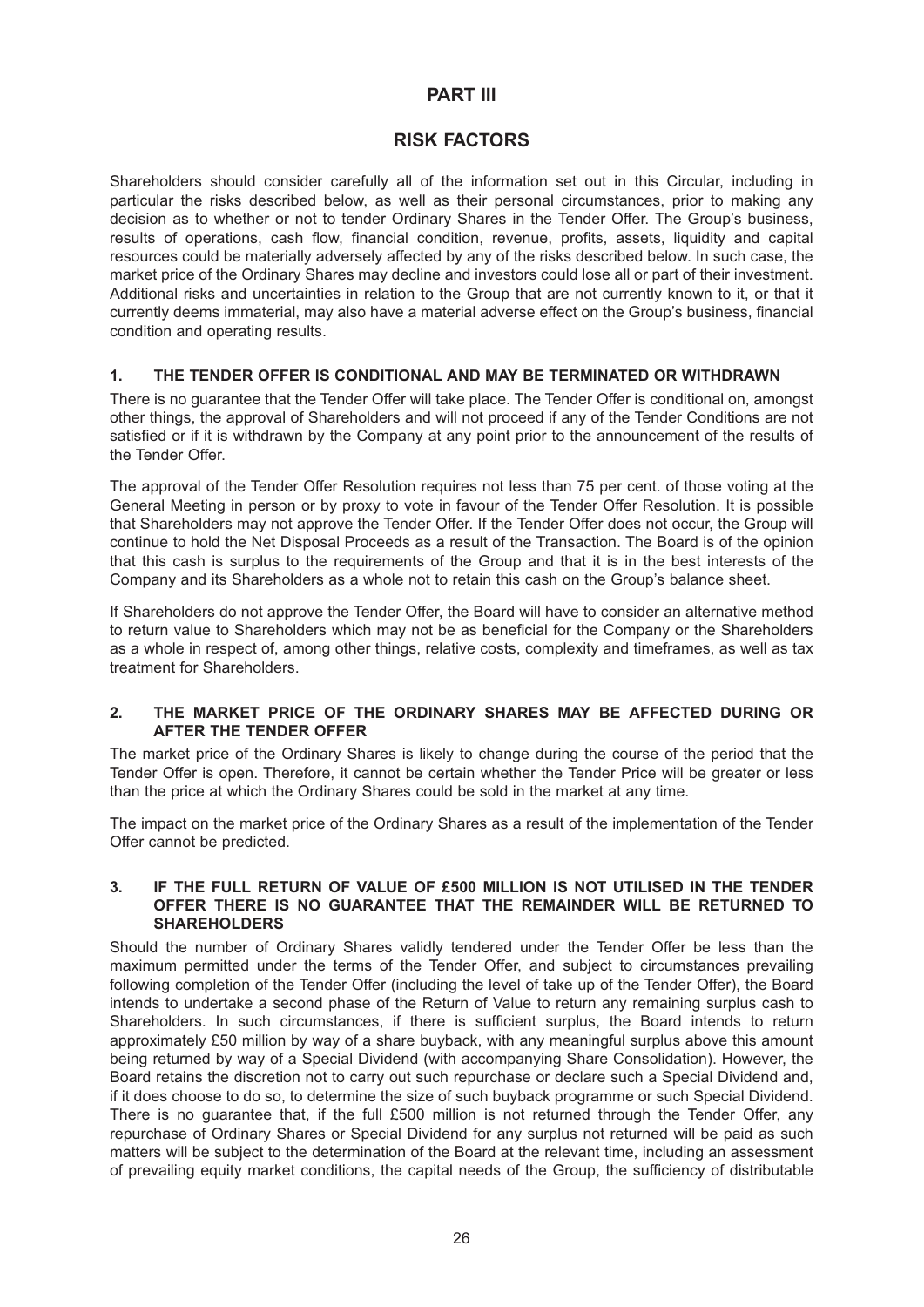reserves and other factors, and the Board reserves the right to pursue alternative uses of the available funds, including for alternative share buybacks or dividends, or investment purposes.

In addition, there is no guarantee that the acquisition of Ordinary Shares to return approximately £50 million by way of a share buyback or otherwise, will be at a price equal to, or higher, than the Tender Price, as the maximum price for market purchases is linked to the market value of an Ordinary Share at the relevant time.

#### **4. THE TENDER OFFER MAY ADVERSELY AFFECT THE MARKET VALUE OF THE ORDINARY SHARES AND REDUCE THE LIQUIDITY IN TRADING OF THE ORDINARY SHARES**

All Ordinary Shares validly tendered and accepted for purchase in the Tender Offer will be cancelled. To the extent that Ordinary Shares are tendered and accepted in the Tender Offer, the total volume of Ordinary Shares available for trading will be reduced by a corresponding amount. An equity security with a smaller volume of securities available for trading may command a lower price than would a comparable security with a greater trading volume. The reduced volume may also make the trading price of the Ordinary Shares more volatile. Consequently, the liquidity, market value and price volatility of Ordinary Shares not tendered in the Tender Offer could be adversely affected. There can be no assurance that the volumes of trading in the Ordinary Shares following the completion of the Tender Offer will match or exceed those prior to the Tender Offer, and may be lower. In addition, a market expectation of a reduction in the total number of Ordinary Shares can itself give rise to one or more of the foregoing adverse consequences even prior to the completion of the Tender Offer and/or the announcement of the level of tendering into the Tender Offer.

#### **5. IF IMPLEMENTED, THE TENDER OFFER COULD RESULT IN QUALIFYING SHAREHOLDERS THAT TENDER INTO THE TENDER OFFER HAVING THEIR PROPORTIONATE HOLDING IN THE COMPANY DILUTED**

Qualifying Shareholders that tender into the Tender Offer who either (a) tender in excess of their Guaranteed Entitlement and part or all of such excess is accepted, or (b) tender any Ordinary Shares (including less than their Guaranteed Entitlement) in circumstances where the maximum aggregate number of Ordinary Shares permitted to be tendered into the Tender Offer by all Qualifying Shareholders is not reached, will have their proportionate holding in the Company diluted.

#### **6. IF IMPLEMENTED, THE TENDER OFFER COULD RESULT IN EXISTING SHAREHOLDERS WITH SIGNIFICANT HOLDINGS OF ORDINARY SHARES THAT DO NOT PARTICIPATE IN THE TENDER OFFER HAVING THEIR PROPORTIONATE HOLDING IN THE COMPANY INCREASED**

Shareholders with significant holdings of Ordinary Shares that do not tender into the Tender Offer in circumstances where other Qualifying Shareholders do participate in the Tender Offer will see their proportionate holding in the Company increased, with a corresponding increase in the voting power of the Ordinary Shares held by such Shareholders. Such holders of significant holdings of Ordinary Shares could exercise their voting rights in a manner that is not aligned with the interests of other Shareholders. In addition, a decision to sell the Ordinary Shares by such a significant Shareholder could have a materially greater adverse effect on the price for Ordinary Shares (due to greater proportionate supply) following the completion of the Tender Offer.

Shareholders with a significant holding of Ordinary Shares should have regard to their obligations under Rule 9 of the Takeover Code (as described in paragraph 12 of Part VII (*Additional information*) of this Circular). Having regard to the maximum number of Ordinary Shares that may be acquired and cancelled by the Company under the Tender Offer and the Option Agreement and having regard to the interest in Ordinary Shares disclosed to the Company as at the Latest Practicable Date, and notwithstanding the impact of the irrevocable undertaking given by Coast Capital Management to tender in the Tender Offer, the Board does not believe the provisions of Rule 9 will be triggered if Shareholders with existing material holdings in the Company do not participate in the Tender Offer (assuming they maintain their level of shareholding as at the Latest Practicable Date). Shareholders who acquire further Ordinary Shares could potentially trigger obligations under Rule 9 and should therefore, before making such an acquisition, be aware of the potential maximum increase in their proportionate holding as a result of such an acquisition following the completion of the Tender Offer and the cancellation of the Ordinary Shares tendered.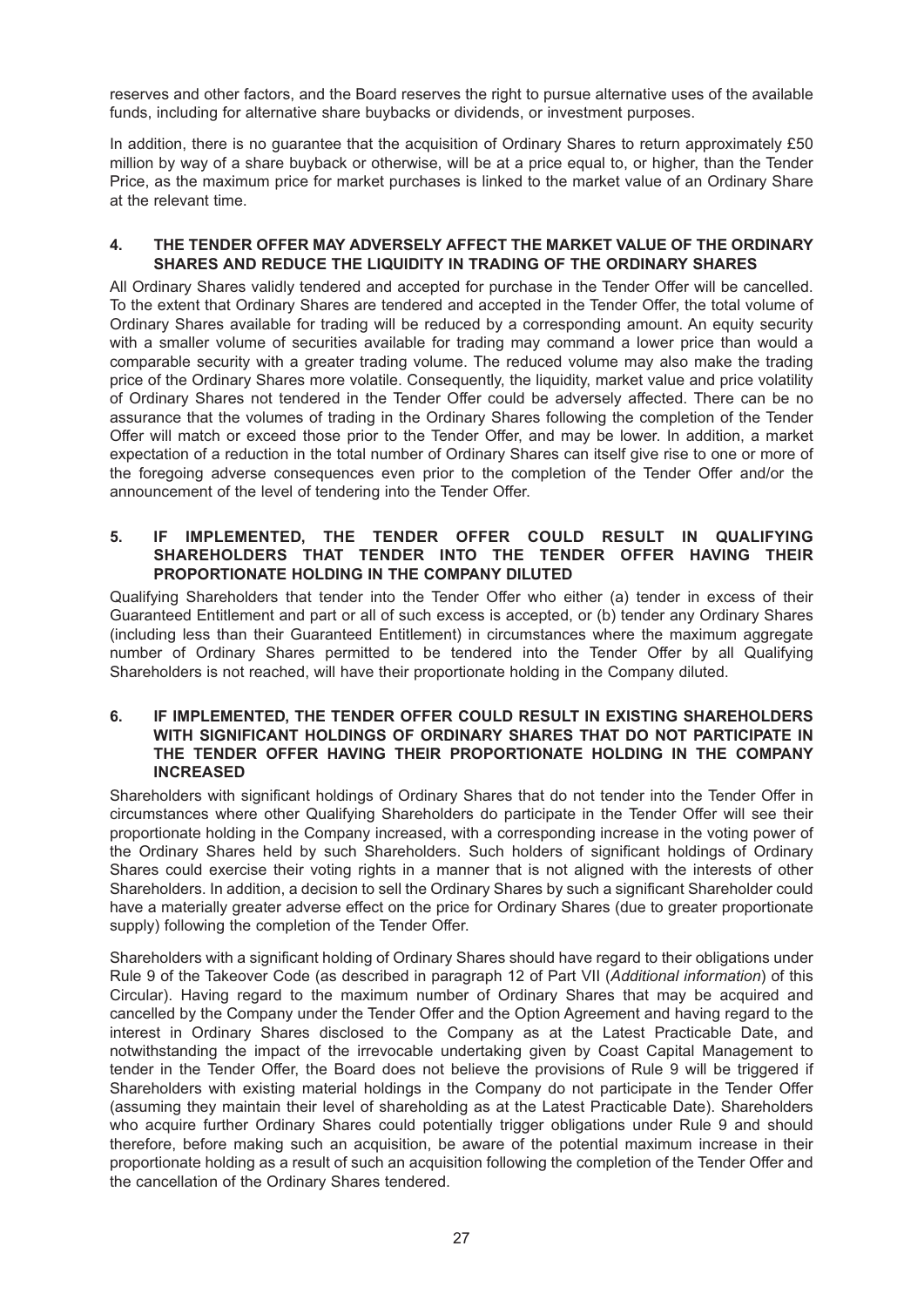#### **PART IV**

### **DETAILS OF THE TENDER OFFER**

#### **1. INTRODUCTION**

Subject to the passing at the General Meeting of the Tender Offer Resolution (Resolution 1) set out in the Notice of General Meeting, Qualifying Shareholders on the Register at the Record Date are hereby invited to tender Ordinary Shares for purchase by Goldman Sachs on or after 28 October 2021 on the terms and subject to the conditions set out in this Circular and, in the case of Qualifying Shareholders holding certificated Ordinary Shares, the accompanying Tender Form.

Qualifying Shareholders are not obliged to tender any Ordinary Shares if they do not wish to do so. The rights of Qualifying Shareholders who choose not to tender their Ordinary Shares will be unaffected.

Under the Option Agreement, the Company has granted a put option to Goldman Sachs which, on exercise by Goldman Sachs, obliges the Company to purchase from Goldman Sachs, at the Tender Price, the Ordinary Shares purchased by Goldman Sachs pursuant to the Tender Offer. Also under the Option Agreement, Goldman Sachs has granted the Company a call option which, on exercise by the Company, obliges Goldman Sachs to sell to the Company, at the Tender Price, the Ordinary Shares purchased by Goldman Sachs pursuant to the Tender Offer.

Under the Option Agreement and pursuant to the Tender Offer generally, Goldman Sachs will act as principal and not as agent, nominee or trustee.

#### **2. TERMS AND CONDITIONS OF THE TENDER OFFER**

- 2.1 The Tender Offer is conditional on the following (the "**Conditions**"):
	- (A) the passing, as a special resolution, at the General Meeting of Resolution 1 set out in the Notice of General Meeting at the end of this Circular;
	- (B) receipt of valid tenders in respect of at least 12,228,124 Ordinary Shares (representing approximately 1 per cent. of the Issued Ordinary Share Capital as at the Latest Practicable Date) by 1.00 p.m. on the Closing Date and there continuing to be valid tenders in respect of at least such number of Ordinary Shares;
	- (C) the Tender Offer not having been terminated in accordance with paragraph 2.20 of this Part IV (*Details of the Tender Offer*) of this Circular and the Company confirming to Goldman Sachs that it will not exercise its right under that paragraph to require Goldman Sachs not to proceed with the Tender Offer; and
	- (D) Goldman Sachs being satisfied at all times up to immediately prior to the Unconditional Date that the Company has complied with its obligations, and is not in breach of any of the representations and warranties given by it, under the Option Agreement.

Goldman Sachs will not purchase the Ordinary Shares pursuant to the Tender Offer unless the Conditions have been satisfied. The Conditions may not be waived by Goldman Sachs. Upon the Tender Offer becoming unconditional, Goldman Sachs will be obliged to acquire the relevant Ordinary Shares in accordance with the terms of the Tender Offer. Subject to paragraph 2.22 below, if the Conditions are not satisfied by 7 a.m. on 2 December 2021 (or such later time and/or date as the Company may, with the consent of Goldman Sachs, determine and announce via a Regulatory Information Service), the Tender Offer will lapse.

- 2.2 The Tender Offer is only available to Qualifying Shareholders on the Register at the Record Date and in respect of the number of Ordinary Shares registered in their names at the Record Date.
- 2.3 Subject to paragraph 2.22 below, the Tender Offer will close at 1.00 p.m. on 29 November 2021 and no tenders received after that time will be accepted.
- 2.4 All or any part of a holding of Ordinary Shares may be tendered. Ordinary Shares successfully tendered will be sold to Goldman Sachs fully paid and free from all liens, charges, equitable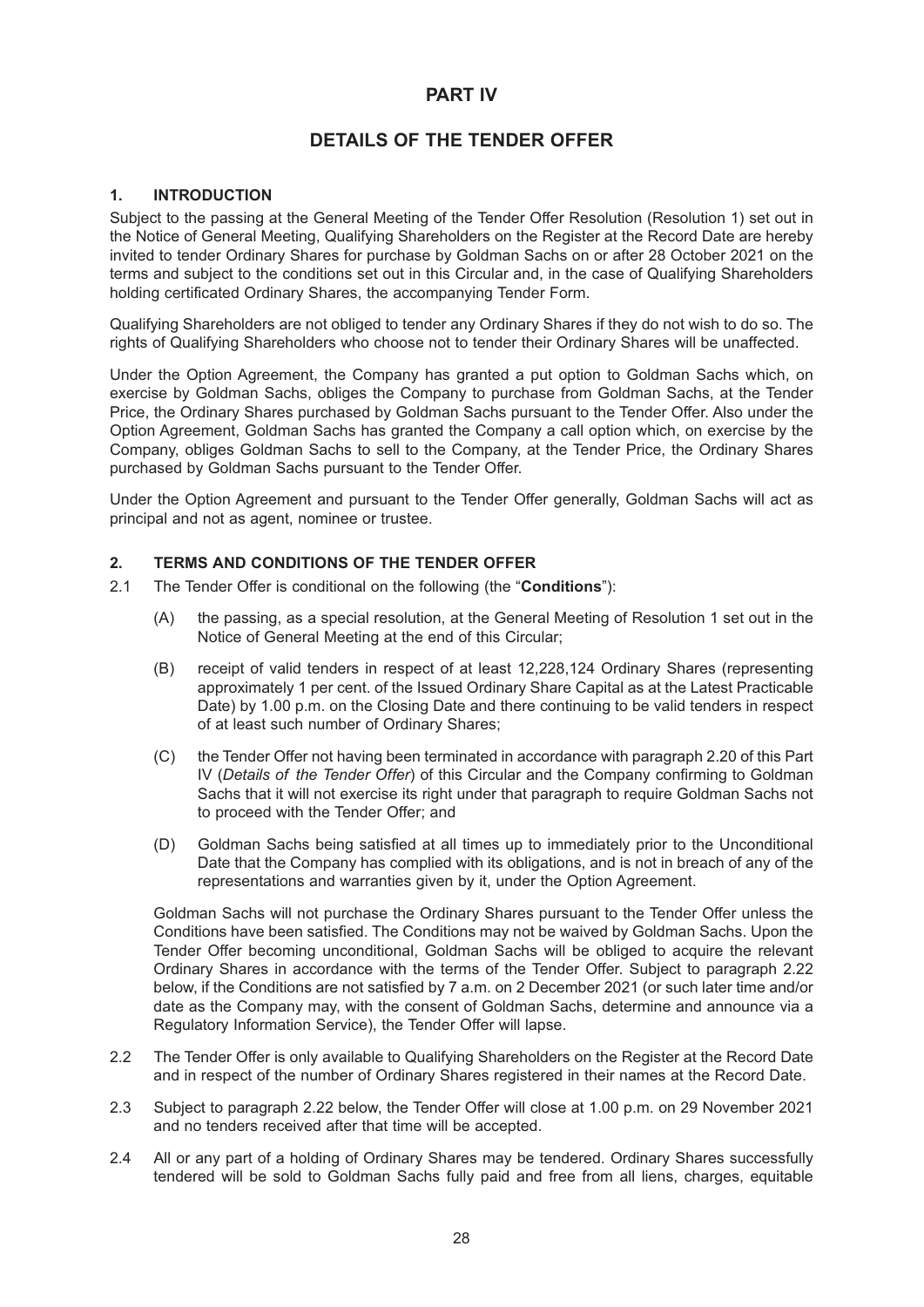interests and encumbrances and with all rights attaching to the same. Under the Option Agreement, the Company has granted a put option to Goldman Sachs which, on exercise by Goldman Sachs, obliges the Company to purchase from Goldman Sachs, the Ordinary Shares purchased by Goldman Sachs pursuant to the Tender Offer. Also under the Option Agreement, Goldman Sachs has granted the Company a call option which, on exercise by the Company, obliges Goldman Sachs to sell to the Company the Ordinary Shares purchased by Goldman Sachs pursuant to the Tender Offer. The Company intends to cancel such Ordinary Shares as are acquired by it under the Option Agreement. Ordinary Shares cancelled following purchase by FirstGroup from Goldman Sachs pursuant to the Option Agreement will not rank for any future dividends.

- 2.5 (A) Tenders in respect of Ordinary Shares held in certificated form must be (i) made on the Tender Form, duly completed in accordance with the instructions set out in this Part IV (*Details of the Tender Offer*) and the instructions in the Tender Form itself, which together constitute part of the terms of the Tender Offer, and (ii) accompanied by the relevant share certificates and/or other document(s) of title or (where applicable) a satisfactory indemnity in lieu thereof. Such tenders will only be valid if the procedures contained in this Circular and in the Tender Form are followed in full.
	- (B) Tenders in respect of Ordinary Shares held in uncertificated form must be made by the input and settlement of a TTE Instruction in CREST in accordance with the instructions set out in this Part IV (*Details of the Tender Offer*) and the relevant procedures in the CREST Manual, which together constitute part of the terms of the Tender Offer. Such tenders will only be valid if the procedures contained in this Circular and in the relevant parts of the CREST Manual are followed in full.
	- (C) The Tender Offer and all tenders will be governed by and construed in accordance with English law. Delivery of a Tender Form or the input of a TTE Instruction in CREST, as applicable, will constitute submission to the jurisdiction of the courts of England and Wales in respect of all matters arising out of or in connection with the Tender Offer (including the Tender Form).
- 2.6 Subject to paragraph 2.22 below, the results of the Tender Offer and, if applicable, the extent to which tenders will be scaled down, will be announced on 2 December 2021 and, subject to the Conditions described in paragraph 2.1 above having been satisfied, it is expected that the Tender Offer will become unconditional at such time. Until such time as the Tender Offer becomes unconditional, the Tender Offer will be subject to the Conditions described in paragraph 2.1.
- 2.7 All documents and remittances sent by or to Qualifying Shareholders and all instructions made by or on behalf of a Qualifying Shareholder in CREST will be sent or made (as the case may be) at the risk of the Qualifying Shareholder concerned. If the Tender Offer does not become unconditional and lapses or is withdrawn:
	- (A) in respect of Ordinary Shares held in certificated form, Tender Forms, share certificates and other documents of title will be returned by post not later than ten Business Days after the date of such lapse or withdrawal; and
	- (B) in respect of Ordinary Shares held in uncertificated form, the Escrow Agent will provide instructions to Euroclear to transfer all Ordinary Shares held in escrow balances by TFE Instruction to the original available balances to which those Ordinary Shares relate as soon as practicable after the date of such lapse or withdrawal.
- 2.8 If only part of a holding of Ordinary Shares is successfully tendered pursuant to the Tender Offer, the relevant Qualifying Shareholder will be entitled to receive the following:
	- (A) for Ordinary Shares held in certificated form, a certificate in respect of the unsold Ordinary Shares, where the share certificate(s) submitted pursuant to the Tender Offer relate(s) to more Ordinary Shares than those successfully tendered by such Qualifying Shareholder under the Tender Offer; or
	- (B) for Ordinary Shares held in uncertificated form, the transfer by the Escrow Agent by TFE Instruction of the unsold Ordinary Shares to the original available balances.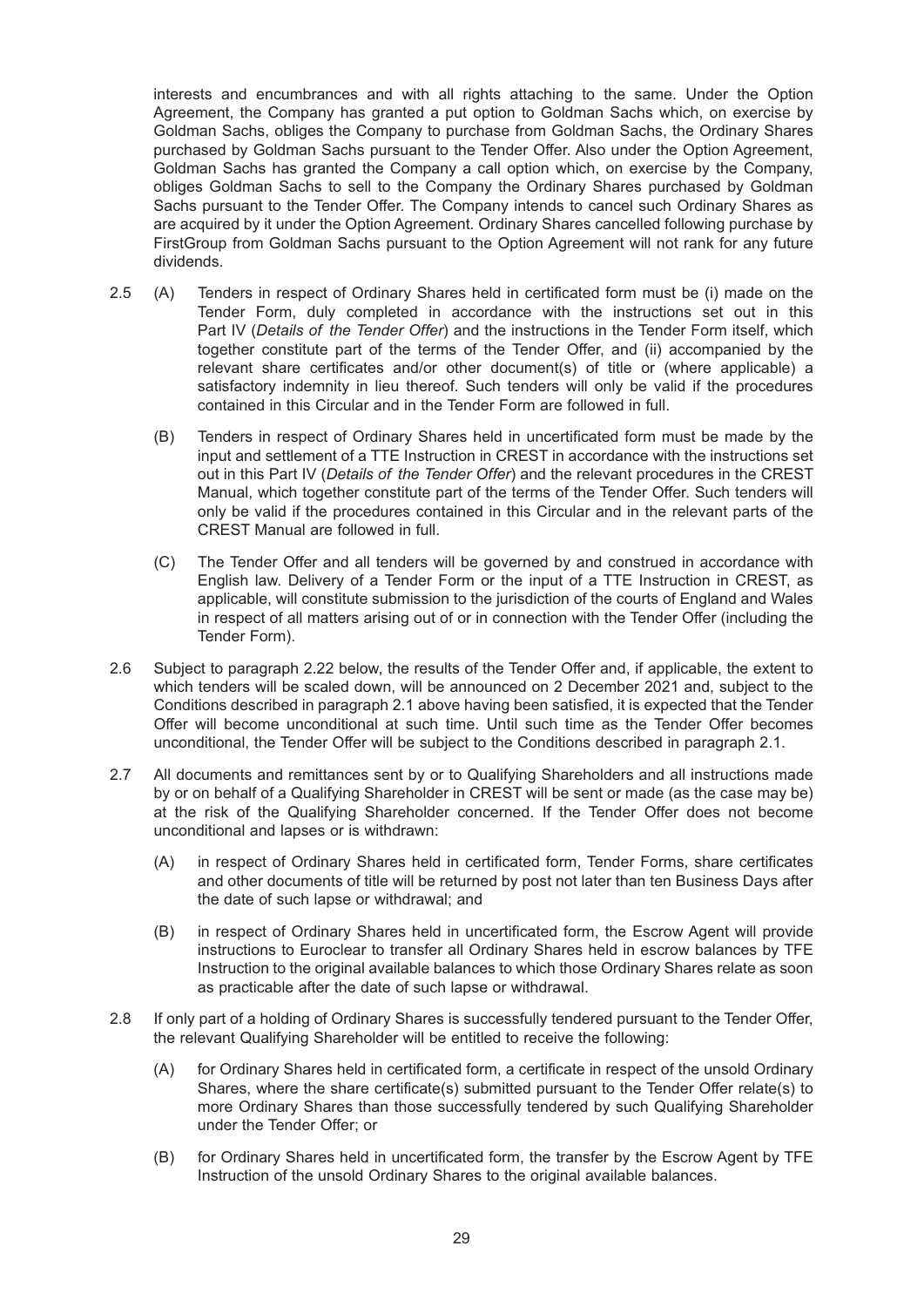- 2.9 Further copies of the Tender Form may be obtained on request from the Shareholder Helpline 0333 207 6537 or +44 333 207 6537 (if calling from outside the UK) or from the Receiving Agent at Equiniti, Corporate Actions, Aspect House, Spencer Road, Lancing, West Sussex, BN99 6DA. Lines are open from 8.30 a.m. to 5.30 p.m. (UK time) Monday to Friday (excluding English and Welsh public holidays). Please note that calls to the helpline number may be monitored or recorded. Calls are charged at the standard geographic rate and will vary by provider. Calls from outside the UK will be charged at the applicable international rate.
- 2.10 A single price per Ordinary Share will be paid in respect of all Ordinary Shares purchased by Goldman Sachs pursuant to the Tender Offer, that price being the Tender Price (being 105 pence per Ordinary Share).
- 2.11 All Shareholders who tender Ordinary Shares will receive the Tender Price for all successful tenders accepted subject, where applicable, to the scaling-down arrangements set out in paragraphs 2.13 to 2.15 below.
- 2.12 If the aggregate value at the Tender Price of all Ordinary Shares validly tendered by Shareholders is £500 million or less, then all Ordinary Shares validly tendered will be accepted and purchased at the Tender Price.
- 2.13 If the aggregate value at the Tender Price of all Ordinary Shares validly tendered by Shareholders exceeds £500 million, then not all of the Ordinary Shares validly tendered will be accepted and purchased and, in these circumstances, tenders will be accepted (or, as the case may be, rejected) as follows:
	- (A) all Ordinary Shares validly tendered up to the Guaranteed Entitlement, for each relevant holding of Ordinary Shares, will be accepted and purchased in full; and
	- (B) all Ordinary Shares validly tendered in excess of the Guaranteed Entitlement, for each relevant holding of Ordinary Shares, will be scaled down pro rata to the total number of such Ordinary Shares tendered in excess of the Guaranteed Entitlement such that the total cost of Ordinary Shares to be purchased pursuant to the Tender Offer does not exceed £500 million.
- 2.14 The Guaranteed Entitlement is only relevant if the Tender Offer is oversubscribed. Tenders in respect of up to approximately 38.9 per cent. of each holding of Ordinary Shares of every Qualifying Shareholder on the Record Date will be accepted in full at the Tender Price and will not be scaled down. This percentage is known as the "**Guaranteed Entitlement**". Qualifying Shareholders may tender Ordinary Shares in excess of their Guaranteed Entitlement. However, if the Tender Offer is oversubscribed, the tender of such excess Ordinary Shares will only be successful to the extent that other Shareholders have tendered less than their Guaranteed Entitlement.
- 2.15 Should any fractions arise from any scaling-down or Guaranteed Entitlement arrangements under paragraphs 2.13 and 2.14, the number of Ordinary Shares accepted shall be rounded down to the nearest whole Ordinary Share (or to nil, as the case may be).
- 2.16 All Ordinary Shares successfully tendered and accepted will be purchased by Goldman Sachs pursuant to the Tender Offer, as principal and not as agent, nominee or trustee, at the Tender Price.
- 2.17 The decisions of Goldman Sachs and/or the Company as to the results of the Tender Offer shall be final and binding on all Shareholders (except as otherwise required under applicable law). All questions as to the number of Ordinary Shares tendered and/or accepted (including the application of the scaling-down and Guaranteed Entitlement arrangements under paragraphs 2.13 to 2.15, the price to be paid therefor and the validity, form, eligibility (including the time of receipt) and acceptance of payment of any tender of Ordinary Shares will be determined by Goldman Sachs in its sole discretion, which determination shall be final and binding on all of the parties (except as otherwise required under applicable law). Goldman Sachs reserves the absolute right to reject any or all tenders it determines not to be in proper form or the acceptance of payment which may, in the opinion of Goldman Sachs, be unlawful. Goldman Sachs also reserves the absolute right to waive any defect or irregularity in the tender of any particular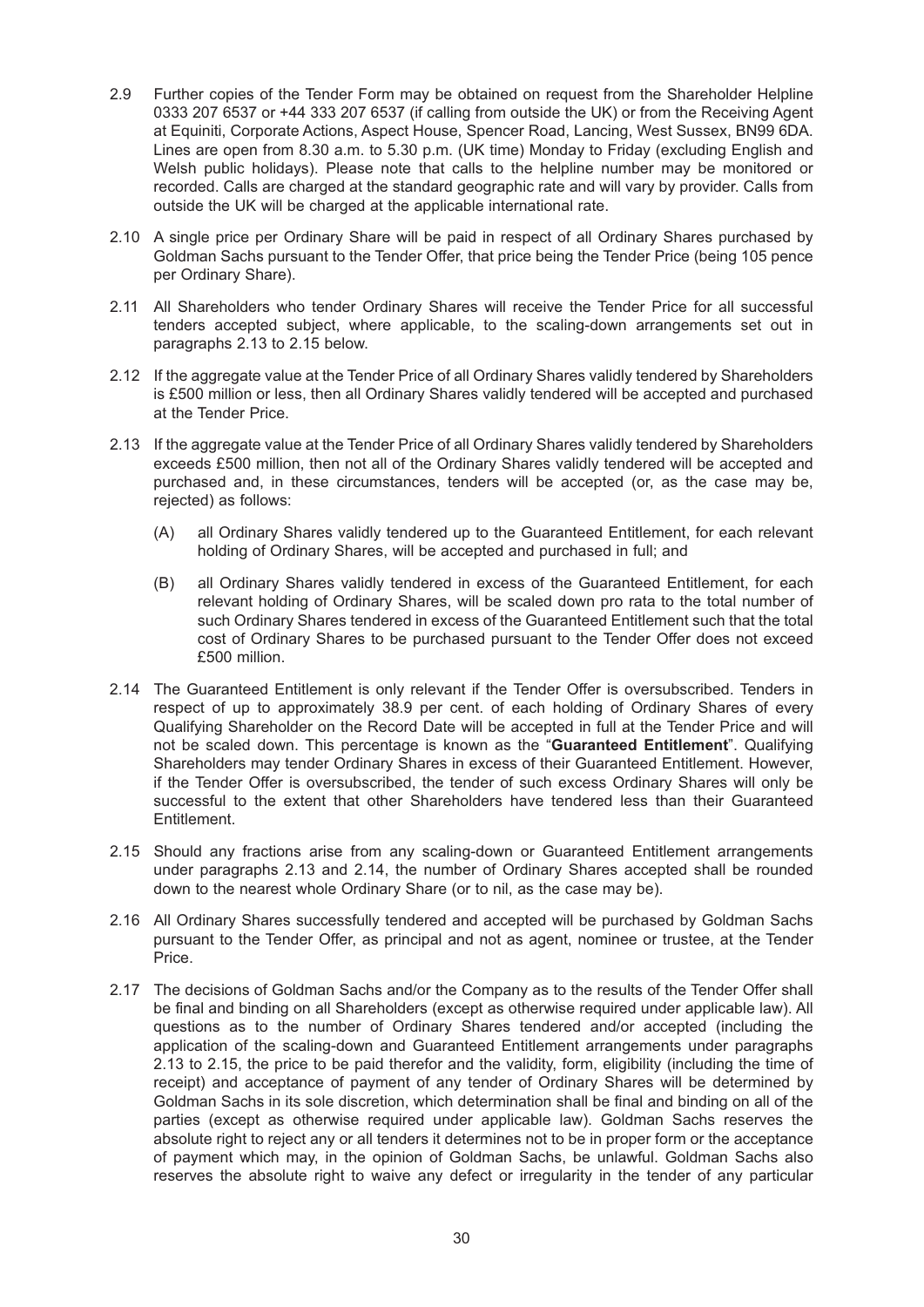Ordinary Share or by any particular holder thereof. No tender of Ordinary Shares will be deemed to be validly made until all defects or irregularities have been cured or waived. In the event of a waiver, the consideration under the Tender Offer will not be paid to the Qualifying Shareholder until after (in the case of certificated Ordinary Shares) the Tender Form is complete in all respects and the share certificates and/or other document(s) of title satisfactory to Goldman Sachs have been received or (in the case of uncertificated Ordinary Shares) the relevant TTE Instruction has settled. None of FirstGroup, Goldman Sachs, the Receiving Agent, or any other person is or will be obliged to give notice of any defects or irregularities in any tender, and none of them will incur any liability for failure to give any such notice.

- 2.18 Shareholders will not be obliged to pay any fees, commission or dealing charges to the Company or Goldman Sachs in connection with the Tender Offer. Certain payments made in connection with the Tender Offer may be subject to US backup withholding. All Qualifying Shareholders who choose to participate in the Tender Offer are referred to the guide to certain aspects of the US information reporting and backup withholding rules and the relevant forms required to be completed, if any, set out under the heading "US information reporting and backup withholding" in paragraph 2 of Part V (*Taxation*) of this Circular.
- 2.19 The failure of any person to receive a copy of this Circular or the Tender Form shall not invalidate any aspect of the Tender Offer. None of the Company, Goldman Sachs, the Receiving Agent or any other person will incur any liability in respect of any Qualifying Shareholder failing to receive this Circular and/or, in respect of a Qualifying Shareholder who holds Ordinary Shares in certificated form, the Tender Form. Qualifying Shareholders may obtain additional copies of this Circular and the Tender Form from the Receiving Agent by calling the Shareholder Helpline, details of which are set out at the front of this Circular.
- 2.20 The Company reserves the right to require that Goldman Sachs does not proceed with the Tender Offer if the Directors conclude, at any time prior to the Unconditional Date, that its implementation is no longer in the best interests of the Company and/or the Shareholders as a whole.
- 2.21 The Company reserves the right, at any time prior to the announcement of the results of the Tender Offer, subject to compliance with applicable legal and regulatory requirements and with the prior consent of Goldman Sachs, to revise the aggregate value of the Tender Offer, based on market conditions and/or other factors. The Company shall notify Shareholders of any such revision without delay by announcement through a Regulatory Information Service.
- 2.22 The Company reserves the right, at any time prior to the announcement of the results of the Tender Offer, with the prior consent of Goldman Sachs, to extend the period during which the Tender Offer is open, in which event the term "**Closing Date**" shall mean the latest time and date at which the Tender Offer, as so extended, shall close. The Company shall promptly notify Shareholders of any extension by announcement through a Regulatory Information Service.
- 2.23 Goldman Sachs reserves the right to treat any Tender Forms and/or TTE Instructions not strictly complying with the terms and conditions of the Tender Offer as nevertheless valid.
- 2.24 The terms of the Tender Offer shall have effect subject to such non-material modifications as the Company and Goldman Sachs may from time to time approve in writing. The times and dates referred to in this Circular may (subject to any applicable requirements of the Listing Rules or applicable law or regulation) be changed by the Company, in which event details of the new times and dates will be notified to Shareholders by announcement through a Regulatory Information Service.
- 2.25 No acknowledgment of receipt of any Tender Form, share certificate(s), other document(s) of title and/or TTE Instructions (as appropriate) will be given.

#### **3. PROCEDURE FOR TENDERING**

3.1 *Different procedures for Ordinary Shares in certificated and uncertificated form* If you hold Ordinary Shares in certificated form, you may only tender such Ordinary Shares by completing and returning the Tender Form in accordance with the instructions set out in paragraph 3.2 below and the instructions printed on the form itself.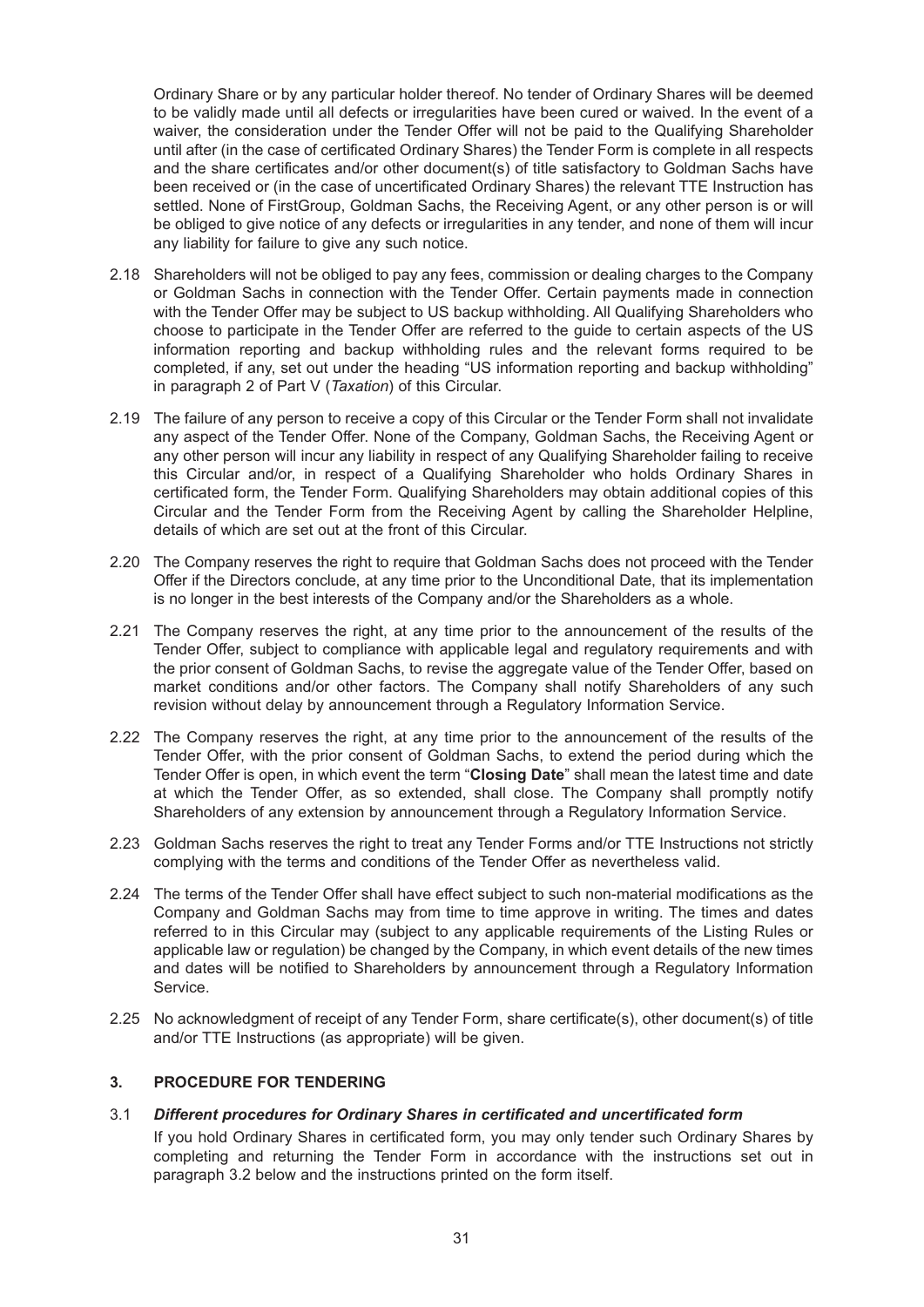If you hold Ordinary Shares in certificated form, but under different designations, you should complete a separate Tender Form in respect of each designation. Additional Tender Forms are available from Equiniti by calling the Shareholder Helpline, details of which are set out at the front of this Circular.

If you hold Ordinary Shares in uncertificated form (that is, in CREST), you may only tender such Ordinary Shares by TTE Instruction in accordance with the procedures set out in paragraph 3.3 below and, if those Ordinary Shares are held under different Member Account IDs, you should send a separate TTE Instruction for each Member Account ID.

If you hold Ordinary Shares in both certificated and uncertificated forms, and you wish to tender Ordinary Shares in both forms, you should complete a Tender Form for the certificated holding(s) in accordance with paragraph 3.2 below and tender your Ordinary Shares held in uncertificated form by TTE Instruction in accordance with the procedure set out in paragraph 3.3 below.

All Qualifying Shareholders who choose to participate in the Tender Offer are referred to the guide to certain aspects of the US information reporting and backup withholding rules set out in paragraph 2 of Part V (*Taxation*) of this Circular.

#### 3.2 *Ordinary Shares held in certificated form*

To tender your Ordinary Shares held in certificated form you must complete, sign and have witnessed the Tender Form as appropriate.

The completed, signed and witnessed Tender Form should be sent either by post in the accompanying pre-paid envelope (for use in the UK only) or by hand (during normal business hours only) to the Receiving Agent at Equiniti, Corporate Actions, Aspect House, Spencer Road, Lancing, West Sussex, BN99 6DA **so as to be received not later than 1.00 p.m. on 29 November 2021. No tenders received after that time will be accepted (unless the Closing Date is extended**). No acknowledgement of receipt of documents will be given. Any Tender Form received in an envelope postmarked in any Restricted Jurisdiction or otherwise appearing to Goldman Sachs or its agents to have been sent from any Restricted Jurisdiction may be rejected as an invalid tender. For further information on Overseas Shareholders, see paragraph 6 below of this Part IV. In addition, the attention of Qualifying Shareholders who are resident in the United States is drawn to the Notice for US Shareholders on page 3 of this Circular.

A Tender Form, once received by the Receiving Agent, will be irrevocable.

The completed, signed and witnessed Tender Form should be accompanied, where possible, by the relevant share certificate(s) and/or other document(s) of title in respect of the tendered Ordinary Shares.

Where your share certificate(s) and/or other document(s) of title is/are with your bank, stockbroker or other agent:

- if the share certificate(s) and/or other document(s) of title is/are readily available, arrange for the Tender Form to be lodged by such agent at Equiniti, Aspect House, Spencer Road, Lancing, West Sussex, BN99 6DA on or after 28 October 2021 and so as to be received by Equiniti by not later than 1.00 p.m. on 29 November 2021; or
- if the share certificate(s) and/or other document(s) of title is/are not readily available, lodge the duly completed Tender Form with Equiniti at the address above on or after 28 October 2021, together with a note saying "share certificate(s) and/or other document(s) of title to follow" and arrange for the share certificate(s) and/or other document(s) of title to be forwarded to Equiniti as soon as possible thereafter and, in any event, so as to be received by Equiniti by not later than 1.00 p.m. on 29 November 2021.

If you hold Ordinary Shares in certificated form at the Record Date and you have lost the share certificate(s) in relation to any or all of your tendered Ordinary Shares, you will need to provide a letter of indemnity to the Company, a template for which can be obtained by writing to Equiniti, Aspect House, Spencer Road, Lancing, West Sussex, BN99 6DA or by contacting the Shareholder Helpline, details of which are set out at the front of this Circular. You will then need to return the letter of indemnity, duly completed, to Equiniti with your Tender Form, on or after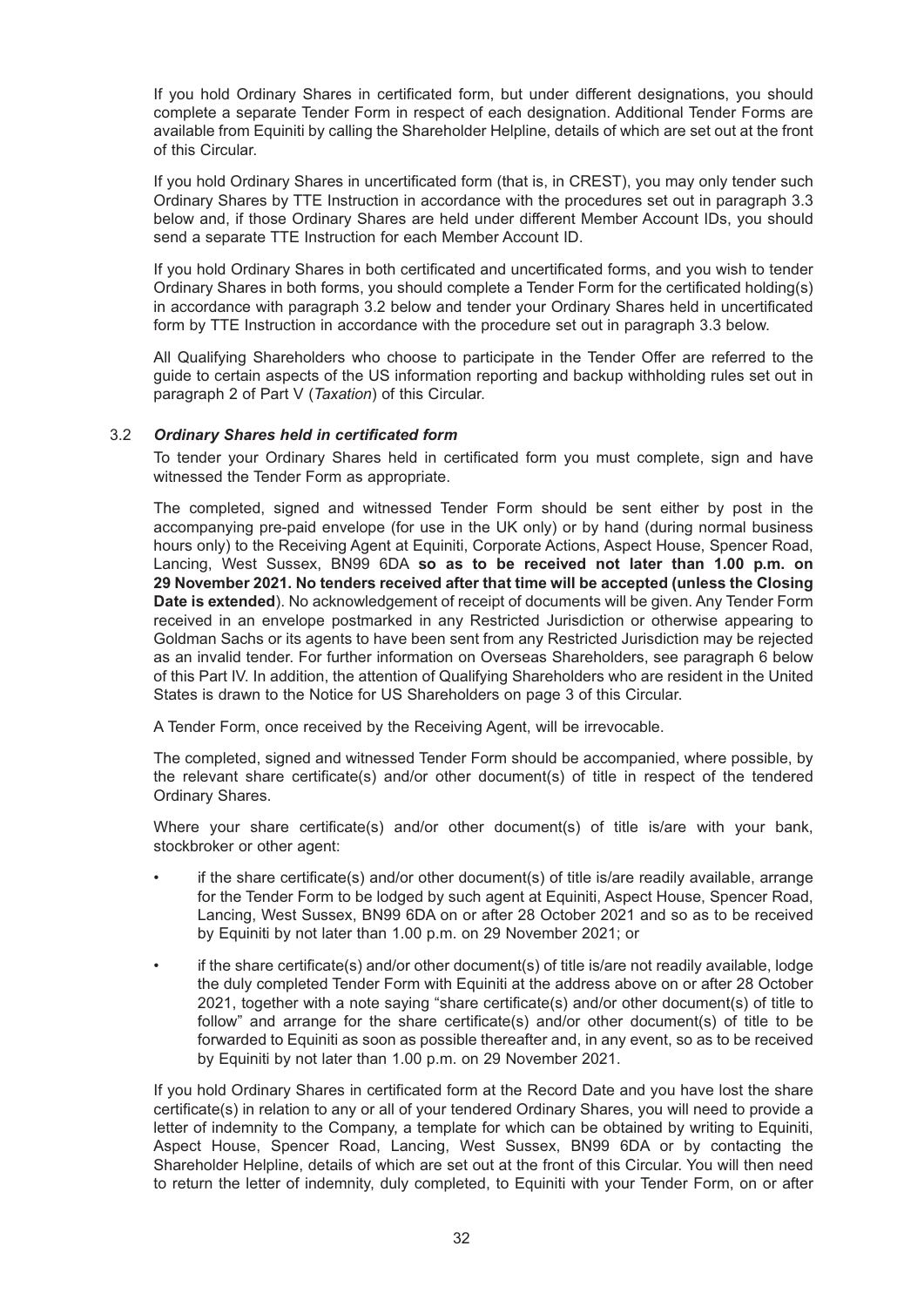28 October 2021 and so as to be received by Equiniti not later than 1.00 p.m. on 29 November 2021.

Where you have completed and returned a letter of indemnity in respect of unavailable share certificate(s) and/or other document(s) of title and you subsequently find or obtain the relevant share certificate(s) and/or other document(s) of title, you should immediately send it/them by post or (during normal business hours only) by hand to the Receiving Agent at Equiniti, Aspect House, Spencer Road, Lancing, West Sussex, BN99 6DA.

#### 3.3 *Ordinary Shares held in uncertificated form*

If your Ordinary Shares are held in uncertificated form, to tender such Ordinary Shares you should take (or procure the taking of) the action set out below to transfer (by means of a TTE Instruction) the number of Ordinary Shares which you wish to tender under the Tender Offer to the appropriate escrow account, specifying Equiniti (in its capacity as a CREST Participant under the relevant Participant ID(s) and Member Account ID(s) referred to below) as the escrow agent, **so that the TTE Instruction settles by not later than 1.00 p.m. on 29 November 2021. Please note that settlement cannot take place on weekends or bank holidays (or other times at which the CREST system is non-operational) and you should therefore ensure you time the input of any TTE Instructions accordingly**.

The input and settlement of a TTE Instruction in accordance with this paragraph 3.3 shall constitute an offer to sell the number of Ordinary Shares at the price(s) indicated on the terms of the Tender Offer, by transferring such Ordinary Shares to the relevant escrow account as detailed in paragraph 3.3(vi) below (an "**Electronic Tender**").

If you are a CREST Sponsored Member, you should refer to your CREST Sponsor before taking any action. Your CREST Sponsor will be able to confirm details of your Participant ID and the Member Account ID under which your Ordinary Shares are held. In addition, only your CREST Sponsor will be able to send the TTE Instruction to Euroclear in relation to the Ordinary Shares that you wish to tender.

To tender Ordinary Shares in uncertificated form, you should send (or if you are a CREST Sponsored Member, procure your CREST Sponsor sends) to Euroclear a TTE Instruction in relation to such Ordinary Shares to settle in the Equiniti escrow account not later than 1.00 p.m. on 29 November 2021.

A TTE Instruction to Euroclear must be properly authenticated in accordance with Euroclear's specifications for transfers to escrow and must contain, in addition to the other information that is required for the TTE Instruction to settle in CREST, the following details:

- (i) the ISIN for the Ordinary Shares which is GB0003452173;
- (ii) the number of Ordinary Shares which you wish to tender and transfer to an escrow account;
- (iii) your Member Account ID;
- (iv) your Participant ID;
- (v) the Participant ID of Equiniti, in its capacity as a CREST receiving agent, which is 6RA97;
- (vi) the Member Account ID of Equiniti, in its capacity as a CREST receiving agent, which is RA273201;
- (vii) the intended settlement date for the transfer to escrow. This should be on or after 28 October 2021 and not later than 1.00 p.m. on 29 November 2021;
- (viii) the standard delivery instruction with priority 80; and
- (ix) the contact name and telephone number inserted in the shared note field.

After settlement of a TTE Instruction, you will not be able to access in CREST for any transaction or charging purposes the Ordinary Shares the subject of such TTE Instruction, notwithstanding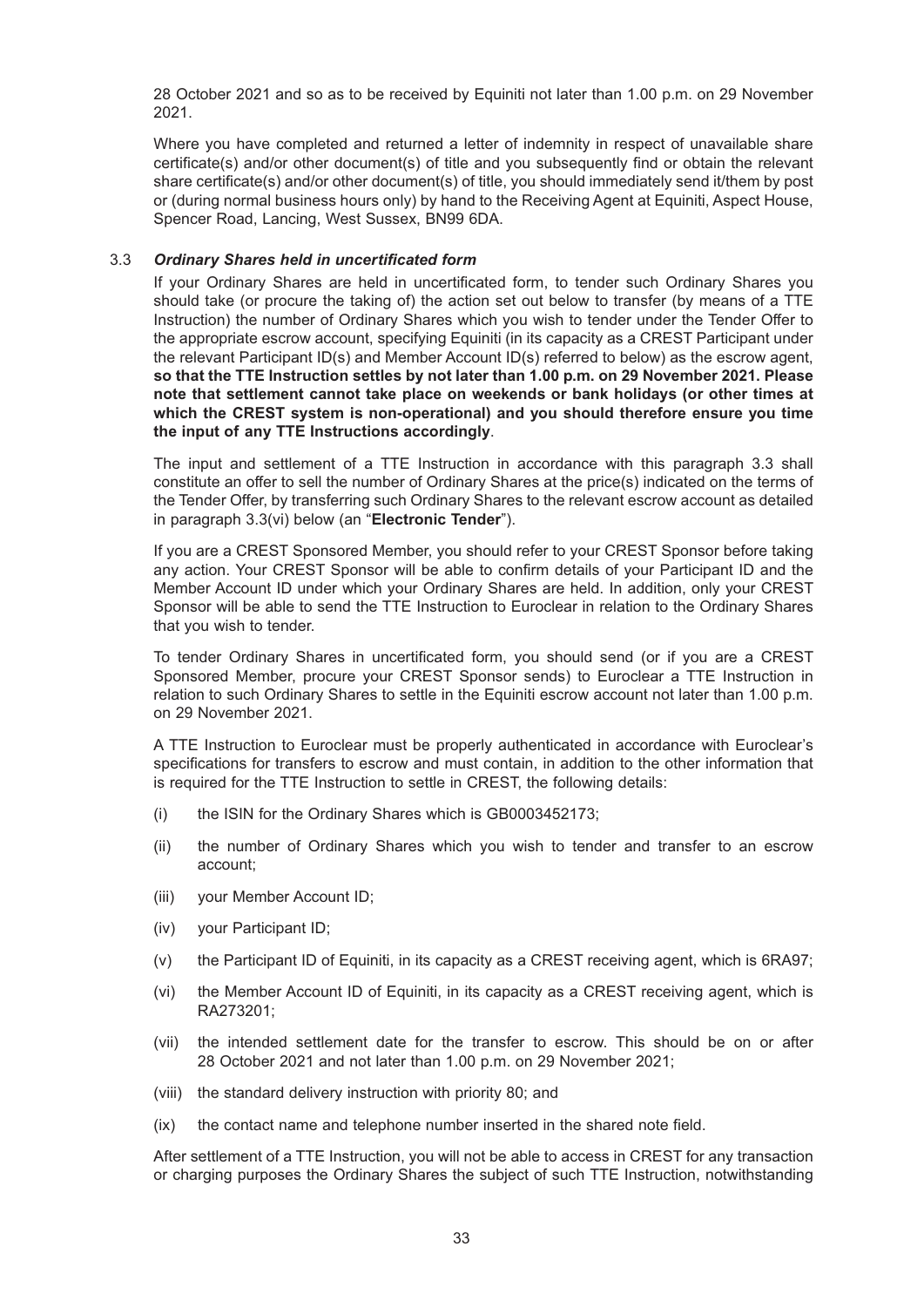that they will be held by Equiniti, in its capacity as the escrow agent, until completion or lapsing of the Tender Offer. If the Tender Offer becomes unconditional, Equiniti, in its capacity as the escrow agent, will transfer the successfully tendered Ordinary Shares to Goldman Sachs, returning any Ordinary Shares not successfully tendered in the Tender Offer to you.

You are recommended to refer to the CREST Manual for further information on the CREST procedures outlined above.

**You should note that Euroclear does not make available special procedures in CREST for any particular corporate action. Normal system timings and limitations will therefore apply in connection with a TTE Instruction and its settlement. You should therefore ensure that all necessary action is taken by you (or by your CREST Sponsor) to enable a TTE Instruction relating to your Ordinary Shares to settle prior to 1.00 p.m. on 29 November 2021. In this regard, you are referred in particular to those sections of the CREST Manual concerning practical limitations of the CREST system and timings.**

Withdrawals of tenders submitted via CREST are not permitted once submitted.

#### 3.4 *Deposits of Ordinary Shares into, and withdrawals of Ordinary Shares from, CREST*

Normal CREST procedures (including timings) apply in relation to any Ordinary Shares that are, or are to be, converted from uncertificated to certificated form, or from certificated to uncertificated form, during the course of the Tender Offer (whether such conversion arises as a result of a transfer of Ordinary Shares or otherwise). Qualifying Shareholders who are proposing to convert any such Ordinary Shares are recommended to ensure that the conversion procedures are implemented in sufficient time to enable the person holding or acquiring the Ordinary Shares as a result of the conversion to take all necessary steps in connection with such person's participation in the Tender Offer (in particular, as regards delivery of share certificates and/or other documents of title or transfers to an escrow balance as described above) prior to 1.00 p.m. on 29 November 2021.

#### 3.5 *Validity of tenders*

(A) *Validity of Tender Forms*

Notwithstanding the powers in paragraph 2.17 of this Part IV (*Details of the Tender Offer*), Goldman Sachs reserves the right to treat as valid only Tender Forms which are received entirely in order on or after 28 October 2021 and not later than 1.00 p.m. on 29 November 2021 and which are accompanied by the relevant share certificate(s) and/or other document(s) of title or (where applicable) a satisfactory indemnity in lieu thereof in respect of all the Ordinary Shares tendered.

An appropriate announcement will be made if any of the details contained in this paragraph 3.5(A) are altered.

#### (B) *Validity of Electronic Tenders*

A Tender Form which is received in respect of Ordinary Shares held in uncertificated form will not constitute a valid tender and will be disregarded. Qualifying Shareholders who hold Ordinary Shares in uncertificated form and who wish to tender such Ordinary Shares should note that a TTE Instruction will only be a valid tender as at 29 November 2021 if it has settled on or before 1.00 p.m. on that date.

An appropriate announcement will be made if any of the details contained in this paragraph 3.5(B) are altered.

(C) *General*

Notwithstanding the completion of a valid Tender Form or settlement of a TTE Instruction, as applicable, the Tender Offer may lapse in accordance with the Conditions set out in this Part IV (*Details of the Tender Offer*) or be withdrawn.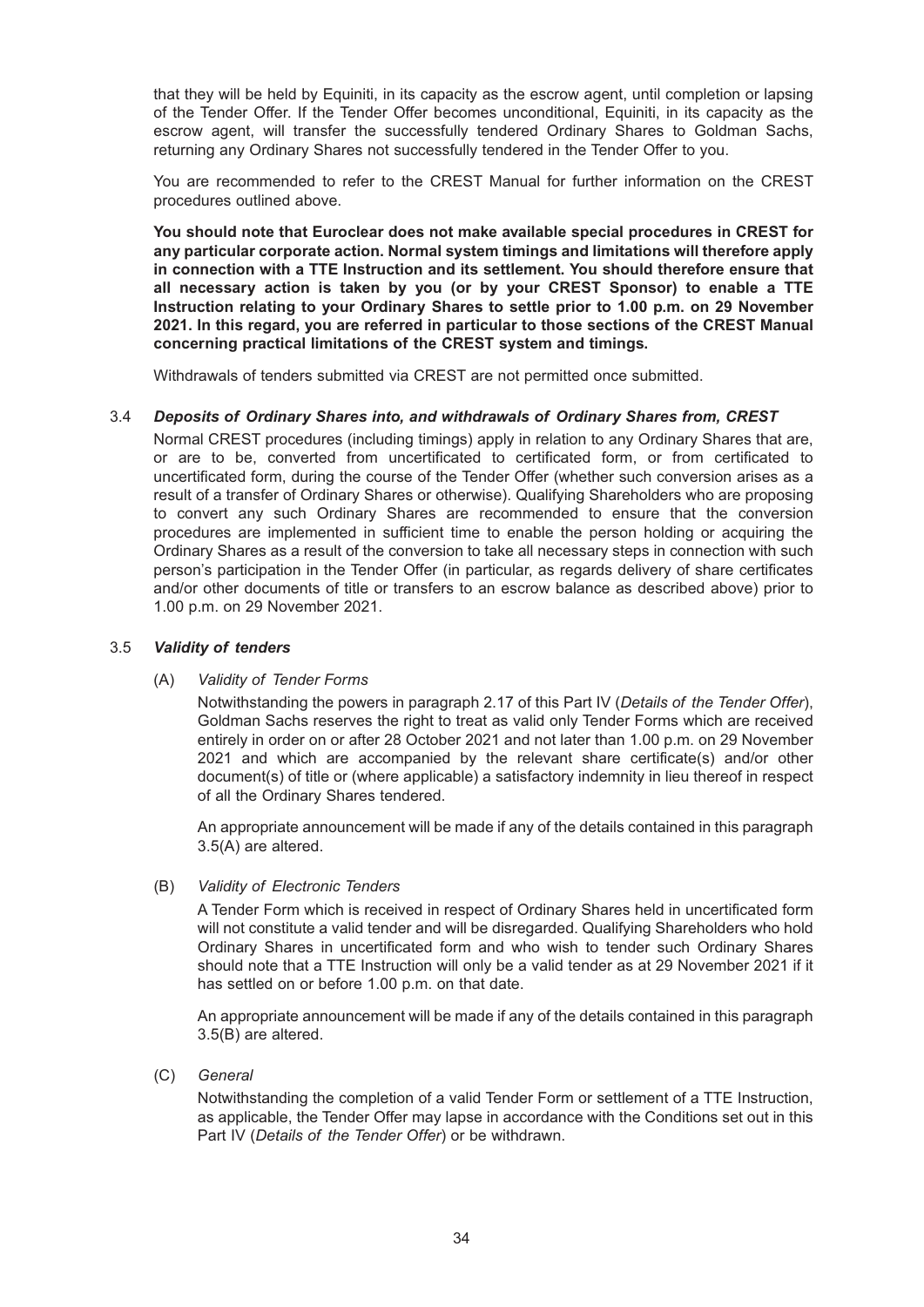Goldman Sachs reserves the absolute right to inspect (either itself or through its agents) all Tender Forms. The decision of Goldman Sachs as to which Ordinary Shares have been validly tendered shall be conclusive and binding on all Shareholders.

**If you are in any doubt as to how to complete the Tender Form or as to the procedure for making an Electronic Tender, please telephone the Shareholder Helpline, details of which are set out at the front of this Circular. You are reminded that, if you are a CREST Sponsored Member, you should contact your CREST Sponsor before taking any action.**

**Shareholders should note that, once their Ordinary Shares are tendered, they may not be sold, transferred, charged or otherwise disposed of.**

#### 3.6 *Settlement*

Subject to and following the Tender Offer becoming unconditional, settlement of the consideration to which any Qualifying Shareholder is entitled pursuant to valid tenders accepted by Goldman Sachs will be made as follows.

#### (A) *Ordinary Shares held in certificated form*

Where an accepted tender relates to Ordinary Shares held in certificated form, cheques for the consideration due will be despatched on 16 December 2021 by the Receiving Agent by first class post to the Qualifying Shareholder at the address set out in Box 1 of the Tender Form. All payments will be made in Sterling by cheque drawn on a branch of a UK clearing bank made payable to the registered holders in Box 1 of the Tender Form.

The Receiving Agent will act for tendering Qualifying Shareholders for the purpose of receiving the monies from Goldman Sachs and transmitting such monies to tendering Qualifying Shareholders. The receipt of the consideration by the Receiving Agent shall be deemed to be receipt, for the purposes of the Tender Offer, by the Qualifying Shareholders. Under no circumstances will interest be paid on the monies to be paid by Goldman Sachs or the Receiving Agent regardless of any delay in making such payment.

#### (B) *Ordinary Shares held in uncertificated form*

Where an accepted tender relates to Ordinary Shares held in uncertificated form, the consideration due will be paid on 7 December 2021 by means of CREST by the Receiving Agent (acting on behalf of Goldman Sachs) procuring that a CREST payment is made in favour of the tendering Qualifying Shareholder's payment bank in accordance with the CREST payment arrangements.

Goldman Sachs reserves the right to settle all or any part of the consideration referred to in this paragraph 3.6(B), for all or any accepted tenders, in the manner referred to in paragraph 3.6(A) (Ordinary Shares in certificated form) above, if, for any reason, it wishes to do so.

The Receiving Agent will act for tendering Qualifying Shareholders for the purpose of receiving the monies from Goldman Sachs and transmitting such monies to tendering Qualifying Shareholders. The receipt of the consideration by the Receiving Agent shall be deemed to be receipt, for the purposes of the Tender Offer, by the Qualifying Shareholders. Under no circumstances will interest be paid on the monies to be paid by Goldman Sachs or the Receiving Agent regardless of any delay in making such payment.

#### (C) *US backup withholding*

Certain payments made in connection with the Tender Offer may be subject to US backup withholding. All Qualifying Shareholders who choose to participate in the Tender Offer are referred to the guide to certain aspects of the US information reporting and backup withholding rules and the relevant forms required to be completed, if any, set out under the heading "US information reporting and backup withholding" in paragraph 2 of Part V (*Taxation*) of this Circular.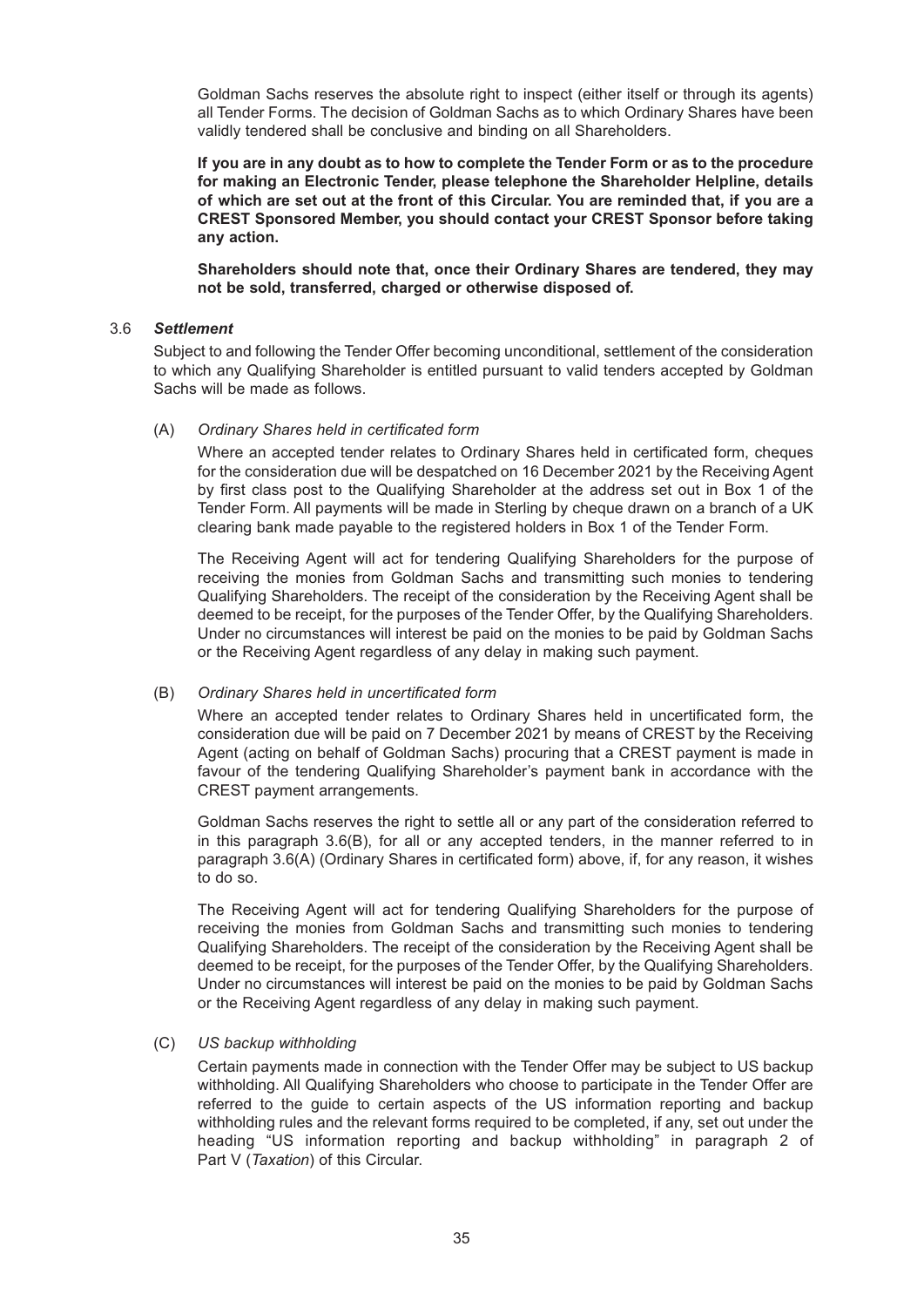#### **4. TENDER FORMS**

Each Shareholder by whom, or on whose behalf, a Tender Form is executed irrevocably undertakes, represents, warrants and agrees to and with Goldman Sachs (for itself and on behalf of FirstGroup), so as to bind himself, herself or itself and its, his or her personal representatives, heirs, successors and assigns, that:

- (A) the execution of the Tender Form will constitute an offer to sell to Goldman Sachs such number of Ordinary Shares as are inserted in either Box 1A or 1B of the Tender Form, on and subject to the terms and conditions set out or referred to in this Circular and the Tender Form, as applicable, and that, once lodged, such tender shall be irrevocable;
- (B) such Shareholder is the legal and beneficial owner and has full power and authority to tender, sell, assign or transfer any or all of the Ordinary Shares in respect of which such offer is accepted (together with all rights attaching thereto) and, when the same are purchased by Goldman Sachs, Goldman Sachs will acquire such Ordinary Shares with full title guarantee and free from all liens, charges, encumbrances, equitable interests, rights of pre-emption or other third party rights of any nature and together with all rights attaching thereto on or after the Closing Date, including the right to receive all dividends and other distributions declared, paid or made after that date;
- (C) the execution of the Tender Form will, subject to the Tender Offer becoming unconditional, constitute the irrevocable appointment of any director or officer of Goldman Sachs as such Shareholder's attorney and/or agent ("**Attorney**"), and an irrevocable instruction to the Attorney to complete and execute all or any instruments of transfer and/or other documents at the Attorney's discretion in relation to the Ordinary Shares referred to in paragraph (A) above in favour of Goldman Sachs or such other person or persons as Goldman Sachs may direct, and to deliver such instrument(s) of transfer and/or other documents at the discretion of the Attorney, together with the share certificate(s) and/or other document(s) relating to such Ordinary Shares, for registration within six months of the Tender Offer becoming unconditional, and to do all such other acts and things as may in the opinion of such Attorney be necessary or expedient for the purpose of, or in connection with, the Tender Offer and to vest in Goldman Sachs or its nominee(s) or such other person(s) as Goldman Sachs may direct such Ordinary Shares;
- (D) such Shareholder agrees to ratify and confirm each and every act or thing which may be done or effected by Goldman Sachs or any of its directors or officers or any person nominated by Goldman Sachs in the proper exercise of its or his or her powers and/or authorities hereunder;
- (E) in respect of tendered Ordinary Shares held in certificated form, such Shareholder will deliver to the Receiving Agent its, his or her share certificate(s) and/or other document(s) of title, or (where applicable) an indemnity acceptable to Goldman Sachs in lieu thereof, or will procure the delivery of such document(s) to the Receiving Agent as soon as possible thereafter and, in any event, not later than the Closing Date;
- (F) the terms of this Part IV (*Details of the Tender Offer*) shall be deemed to be incorporated in, and form part of, the Tender Form which shall be read and construed accordingly;
- (G) if so required by Goldman Sachs, such Shareholder shall do all such acts and things as shall be necessary or expedient and execute any additional documents deemed by Goldman Sachs to be desirable, in each case to complete the purchase of the Ordinary Shares and/or to perfect any of the authorities expressed to be given hereunder;
- (H) such Shareholder, if an Overseas Shareholder, is a Qualifying Shareholder and has fully observed any applicable legal requirements, obtained any requisite consents and complied with all applicable formalities and that the invitation under the Tender Offer may be made to such Shareholder under the laws of the relevant jurisdiction, and has not taken or omitted to take any action which would result in Goldman Sachs or FirstGroup acting in breach of any applicable legal or regulatory requirement in respect of the purchase by Goldman Sachs of the Ordinary Shares tendered by such Shareholder under the Tender Offer;
- (I) such Shareholder's offer to sell Ordinary Shares to Goldman Sachs, and any acceptance thereof, shall not be unlawful under the laws of any jurisdiction;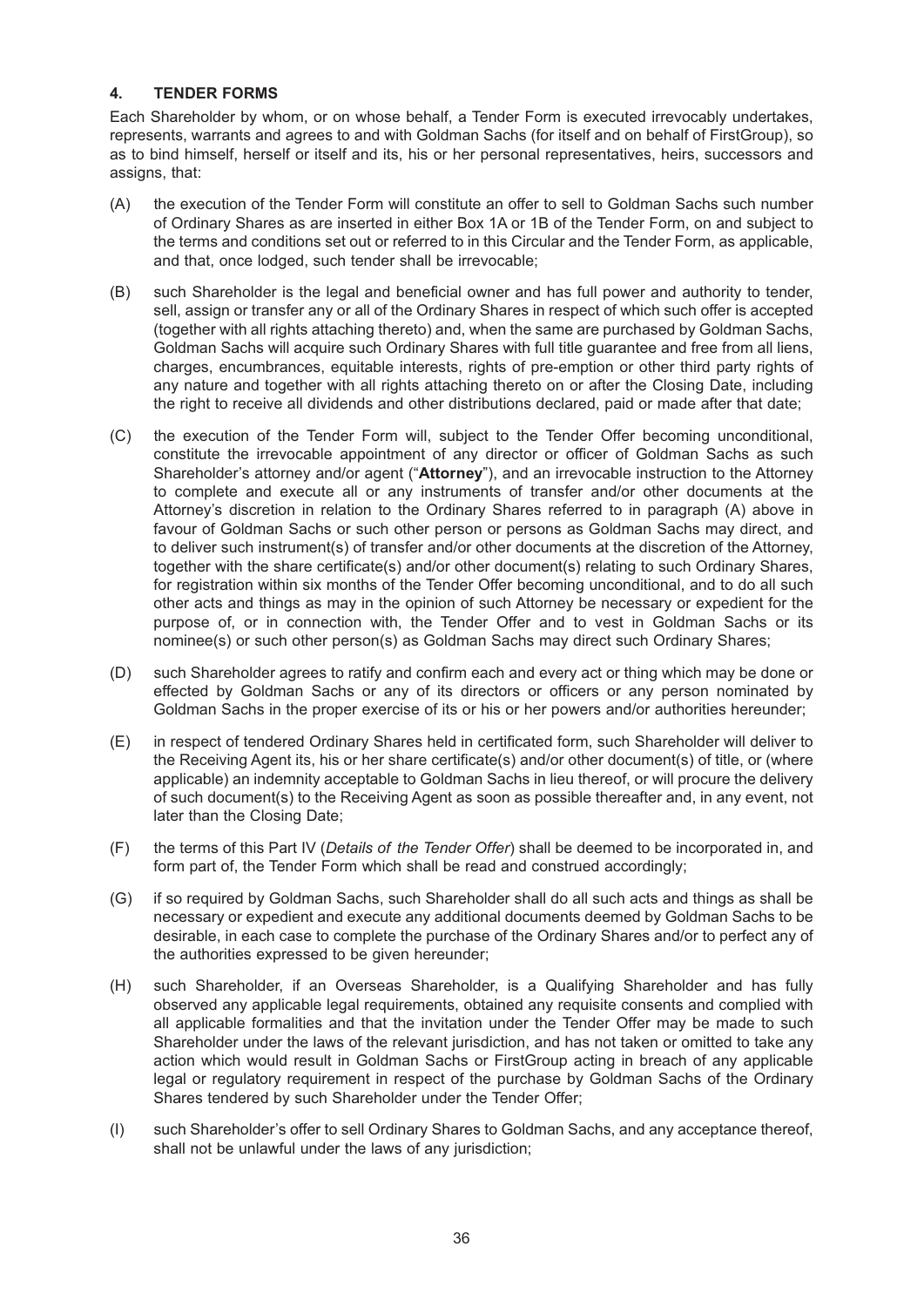- (J) such Shareholder has not received or sent copies or originals of this Circular, the Tender Form or any related documents in, into or from a Restricted Jurisdiction and has not otherwise utilised in connection with the Tender Offer, directly or indirectly, the mails of, or any means or instrumentality (including, without limitation, facsimile transmission, telex, telephone and e-mail) of interstate or foreign commerce of, or any facilities of a national securities exchange of, a Restricted Jurisdiction and that the Tender Form has not been mailed or otherwise sent in, into or from a Restricted Jurisdiction and such Shareholder is accepting the Tender Offer from outside a Restricted Jurisdiction;
- (K) the execution of the Tender Form will, subject to the Tender Offer becoming unconditional, constitute the irrevocable appointment of the Receiving Agent as such Shareholder's agent for the purposes of receipt of the consideration owed to such Shareholder pursuant to the Tender Offer and that the receipt by the Receiving Agent of such consideration will discharge fully any obligation of Goldman Sachs to pay such Shareholder the consideration to which it, he or she is entitled under the Tender Offer;
- (L) the despatch of a cheque to a Shareholder in accordance with the details given on such Shareholder's Tender Form (in either case as referred to in paragraph 3.6 (headed "Settlement") above) will discharge fully any obligation of the Receiving Agent to pay such Shareholder the consideration to which it, he or she is entitled under the Tender Offer;
- (M) on execution the Tender Form takes effect as a deed;
- (N) the execution of the Tender Form will constitute such Shareholder's submission to the jurisdiction of the courts of England and Wales in relation to all matters arising out of or in connection with the Tender Offer or the Tender Form; and
- (O) if the appointment of Attorney provision under paragraph (C) above shall be unenforceable or invalid or shall not operate so as to afford any director or officer of Goldman Sachs the benefit or authority expressed to be given therein, the Shareholder shall with all practicable speed do all such acts and things and execute all such documents that may be required to enable Goldman Sachs to secure the full benefits of paragraph (C) above.

Each Shareholder to which this paragraph 4 applies hereby consents to the assignment by Goldman Sachs of all such benefit as Goldman Sachs may have in any covenants, representations and warranties in respect of the Ordinary Shares which are successfully tendered under the Tender Offer.

A reference in this paragraph to a Shareholder includes a reference to the person or persons executing the Tender Form and in the event of more than one person executing a Tender Form, the provisions of this paragraph will apply to them jointly and severally.

#### **5. ELECTRONIC TENDERS**

Each Shareholder by whom, or on whose behalf, an Electronic Tender is made irrevocably undertakes, represents, warrants and agrees to and with Goldman Sachs (for itself and on behalf of FirstGroup), so as to bind such Shareholder and its, his or her personal representatives, heirs, successors and assigns, that:

- (A) the input of the TTE Instruction will constitute an offer to sell to Goldman Sachs such number of Ordinary Shares as are specified in the TTE Instruction, on and subject to the terms and conditions set out or referred to in this Circular and that, once the TTE Instruction has settled, such tender shall be irrevocable;
- (B) such Shareholder is the legal and beneficial owner and has full power and authority to tender, sell, assign or transfer any or all of the Ordinary Shares in respect of which such offer is accepted (together with all rights attaching thereto) and, when the same are purchased by Goldman Sachs, Goldman Sachs will acquire such Ordinary Shares with full title guarantee and free from all liens, charges, encumbrances, equitable interests, rights of pre-emption or other third party rights of any nature and together with all rights attaching thereto on or after the Closing Date, including the right to receive all dividends and other distributions declared, paid or made after that date;
- (C) the input of the TTE instruction will, subject to the Tender Offer becoming unconditional, constitute the irrevocable appointment of any director or officer of Goldman Sachs as such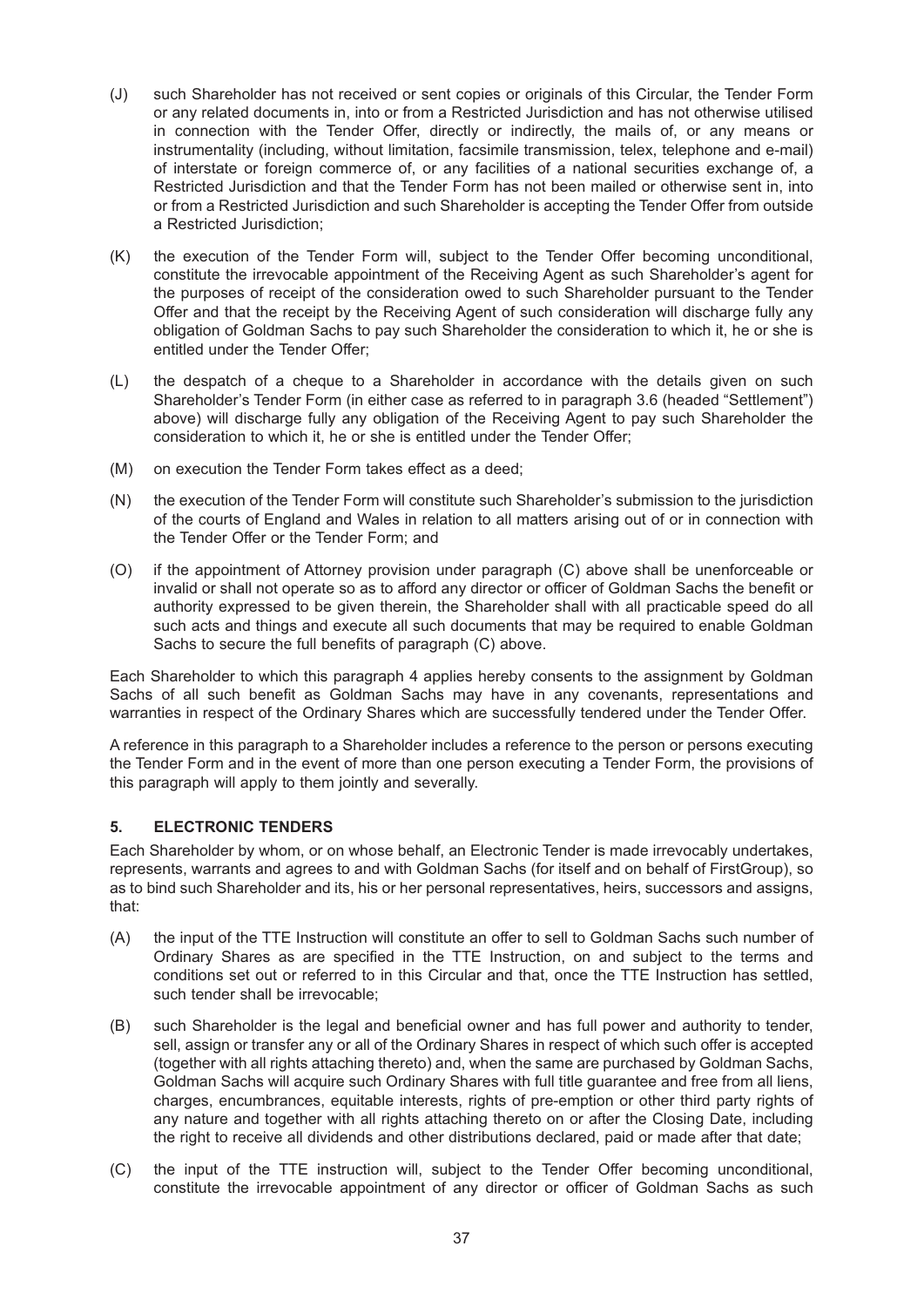Shareholder's attorney and/or agent ("**Agent**"), and an irrevocable instruction to the Agent to complete and execute all or any documents or input any instruction into CREST at the Agent's discretion in relation to the Ordinary Shares referred to in paragraph (A) above in favour of Goldman Sachs or such other person or persons as Goldman Sachs may direct, and to deliver any documents or input any instruction into CREST at the discretion of the Agent relating to such Ordinary Shares, and to do all such other acts and things as may in the opinion of such Agent be necessary or expedient for the purpose of, or in connection with, the Tender Offer and to vest in Goldman Sachs or its nominee(s) or such other person(s) as Goldman Sachs may direct such Ordinary Shares;

- (D) the input of the TTE Instruction will, subject to the Tender Offer becoming unconditional, constitute the irrevocable appointment of Equiniti as such Shareholder's escrow agent and an irrevocable instruction and authority to the Escrow Agent: (i) subject to the Tender Offer becoming unconditional, to transfer to Goldman Sachs by means of CREST (or to such person or persons as Goldman Sachs may direct) all of the Ordinary Shares referred to in paragraph (A) above; and (ii) if the Tender Offer does not become unconditional and lapses or is terminated, or such Ordinary Shares include Ordinary Shares which have not been successfully tendered under the Tender Offer, as promptly as practicable after the lapsing or termination of the Tender Offer, or after the unsuccessful tender, to transfer the said Ordinary Shares back to the original available balances from which those Ordinary Shares came;
- (E) such Shareholder agrees to ratify and confirm each and every act or thing which may be done or effected by Goldman Sachs or any of its directors or officers or any person nominated by Goldman Sachs in the proper exercise of its or his or her powers and/or authorities hereunder;
- (F) if so required by Goldman Sachs, such Shareholder shall do all such acts and things as shall be necessary or expedient and execute any additional documents deemed by Goldman Sachs to be desirable, in each case to complete the purchase of the Ordinary Shares referred to in paragraph (A) and/or to perfect any of the authorities expressed to be given hereunder;
- (G) such Shareholder, if an Overseas Shareholder, is a Qualifying Shareholder and has fully observed any applicable legal requirements, obtained any requisite consents and complied with all applicable formalities and that the invitation under the Tender Offer may be made to such Shareholder under the laws of the relevant jurisdiction;
- (H) such Shareholder's offer to sell Ordinary Shares to Goldman Sachs, including the input of the TTE Instruction, and any acceptance thereof, shall not be unlawful under the laws of any jurisdiction;
- (I) such Shareholder has not received or sent copies or originals of this Circular, the Tender Form or any related documents in, into or from a Restricted Jurisdiction and has not otherwise utilised in connection with the Tender Offer, directly or indirectly, the mails of, or any means or instrumentality (including, without limitation, facsimile transmission, telex, telephone and e-mail) of interstate or foreign commerce of, or any facilities of a national securities exchange of, any Restricted Jurisdiction at the time of the input of and settlement of the relevant TTE Instruction and that the TTE Instruction has not been sent from a Restricted Jurisdiction and such Shareholder is accepting the Tender Offer from outside any Restricted Jurisdiction;
- (J) the input of the TTE Instruction constitutes the irrevocable appointment of the Receiving Agent as such Shareholder's agent for the purposes of receipt of the consideration owed to such Shareholder pursuant to the Tender Offer and the receipt by the Receiving Agent of such consideration will discharge fully any obligation of Goldman Sachs to pay such Shareholder the consideration to which it, he or she is entitled under the Tender Offer;
- (K) the input of a CREST payment in favour of such Shareholder's payment bank in accordance with the CREST payment arrangements as referred to in paragraph 3.6 (headed "Settlement") above will discharge fully any obligation of the Receiving Agent to pay to such Shareholder the consideration to which it, he or she is entitled under the Tender Offer;
- (L) the input of the TTE Instruction will constitute such Shareholder's submission to the jurisdiction of the courts of England and Wales in relation to all matters arising out of or in connection with the Tender Offer;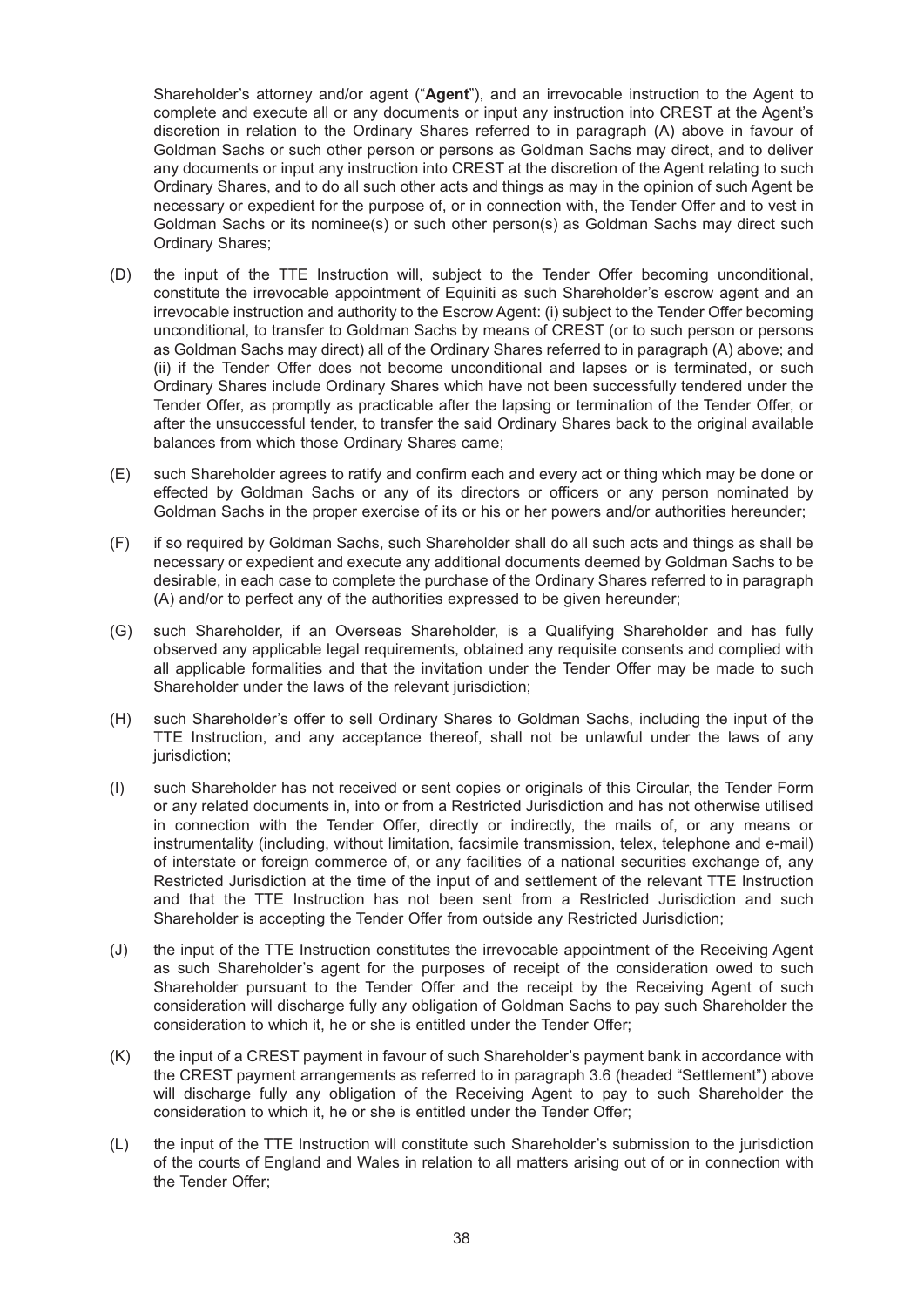- (M) if, for any reason, any Ordinary Shares in respect of which a TTE Instruction has been made are, prior to the Closing Date, converted into certificated form, the Electronic Tender in respect of such Ordinary Shares shall cease to be valid and the Shareholder will need to comply with the procedures for tendering Ordinary Shares in certificated form as set out in this Part IV (*Details of the Tender Offer*) in respect of the Ordinary Shares so converted, if it, he or she wishes to make a valid tender of such Ordinary Shares pursuant to the Tender Offer; and
- (N) if the appointment of Agent provision under paragraph (C) above shall be unenforceable or invalid or shall not operate so as to afford any director or officer of Goldman Sachs the benefit or authority expressed to be given therein, the Shareholder shall with all practicable speed do all such acts and things and execute all such documents that may be required to enable Goldman Sachs to secure the full benefits of paragraph (C) above.

Each Shareholder to which this paragraph 5 applies hereby consents to the assignment by Goldman Sachs of all such benefit as Goldman Sachs may have in any covenants, representations and warranties in respect of the Ordinary Shares which are successfully tendered under the Tender Offer.

#### **6. OVERSEAS SHAREHOLDERS**

- 6.1 Overseas Shareholders should inform themselves about and observe any applicable legal and regulatory requirements. In addition, the attention of Shareholders who are resident in the United States is drawn to the Notice for US Shareholders on page 3 of this Circular. If you are in any doubt about your position, you should consult your professional adviser in the relevant jurisdiction.
- 6.2 The making of the Tender Offer in, or to persons who are citizens or nationals of, or resident in, jurisdictions outside the United Kingdom or to custodians, nominees or trustees for citizens, nationals or residents of jurisdictions outside the United Kingdom may be prohibited or affected by the laws of the relevant overseas jurisdiction. Shareholders who are Overseas Shareholders should inform themselves about and observe any applicable legal requirements. It is the responsibility of any such Shareholder wishing to tender Ordinary Shares to satisfy itself, himself or herself as to the full observance of the laws of the relevant jurisdiction in connection therewith, including the obtaining of any governmental, exchange control or other consents which may be required, the compliance with other necessary formalities and the payment of any transfer or other taxes or other requisite payments due in such jurisdiction. Any such Shareholder will be responsible for payment of any such transfer or other taxes or other requisite payments due by whomsoever payable and Goldman Sachs and FirstGroup and any person acting on their behalf shall be fully indemnified and held harmless by such Shareholder for any such transfer or other taxes or other requisite payments such person may be required to pay. No steps have been taken to qualify the Tender Offer or to authorise the extending of the Tender Offer or the distribution of this Circular or any Tender Form in any territory outside the United Kingdom.
- 6.3 In particular, the Tender Offer is not being made, directly or indirectly, in or into, or by use of the mails of, or by any means or instrumentality (including, without limitation, facsimile transmission, telex, telephone and e-mail) of interstate or foreign commerce of, or any facilities of a national securities exchange of, any Restricted Jurisdiction and the Tender Offer cannot be accepted by any such use, means, instrumentality or facility or from within any Restricted Jurisdiction. Accordingly, copies of this Circular, the Tender Forms and any related documents must not be mailed or otherwise distributed or sent in, into or from any Restricted Jurisdiction, including to Shareholders with registered addresses in any Restricted Jurisdiction other than the mailing by the Company of this Circular for the purposes of giving notice of the General Meeting. Persons receiving such documents (including, without limitation, custodians, nominees and trustees) should not distribute, send or mail them in, into or from any Restricted Jurisdiction or use such mails or any such means, instrumentality or facility in connection with the Tender Offer, and so doing will render invalid any related purported acceptance of the Tender Offer. Persons wishing to tender pursuant to the Tender Offer must not use such mails or any such means, instrumentality or facility for any purpose directly or indirectly relating to any tender pursuant to the Tender Offer. Envelopes containing Tender Forms should not be postmarked in any Restricted Jurisdiction or otherwise despatched from any Restricted Jurisdiction and all Shareholders who wish to participate in the Tender Offer must provide addresses outside any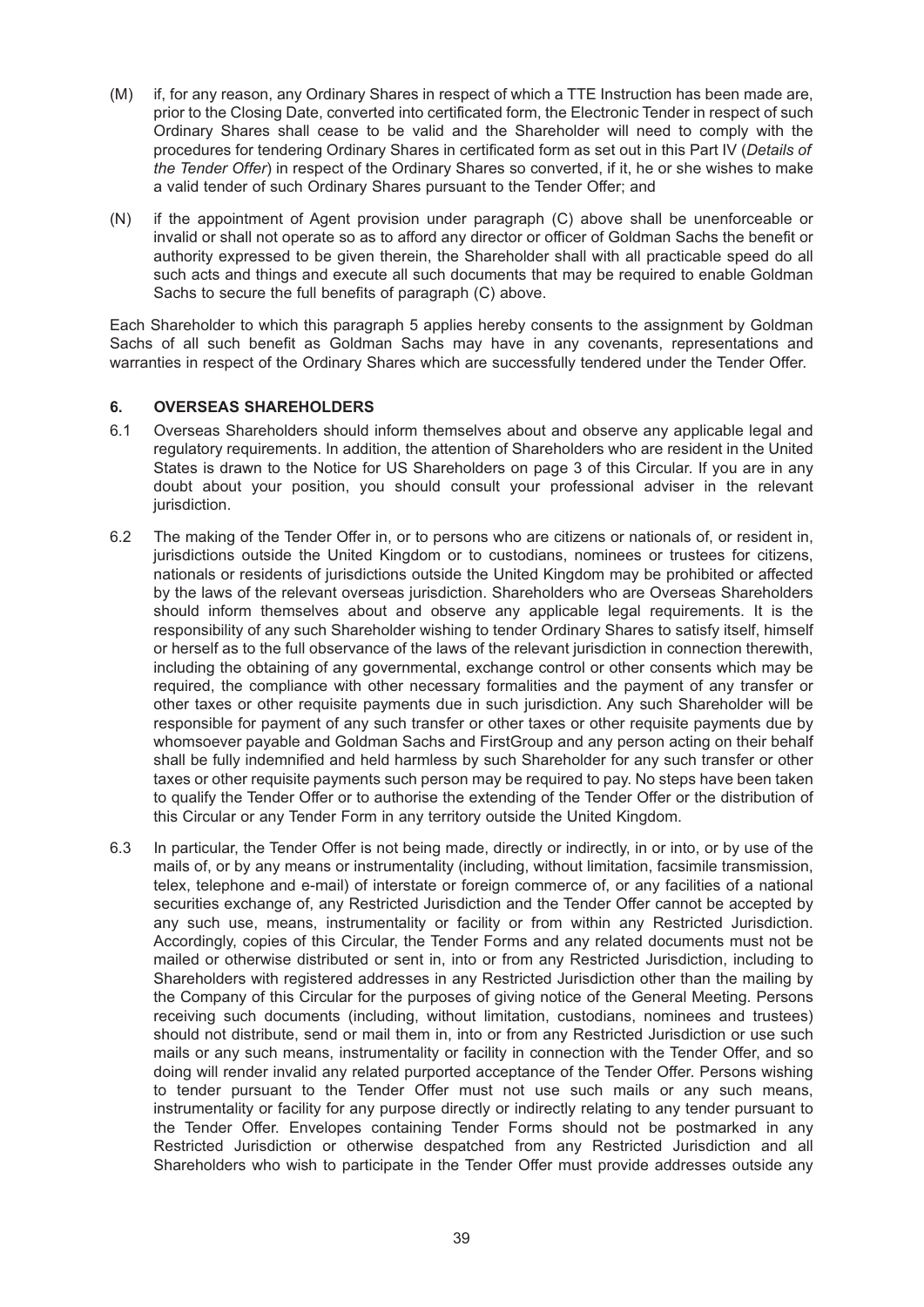Restricted Jurisdiction for the remittance of cash or for the return of Tender Forms, share certificates and/or other documents of title.

- 6.4 If, in connection with making the Tender Offer, notwithstanding the restrictions described above, any person (including, without limitation, custodians, nominees and trustees), whether pursuant to a contractual or legal obligation or otherwise, forwards this Circular, any personalised Tender Form or any related documents in, into or from any Restricted Jurisdiction or uses the mails of, or any means or instrumentality (including, without limitation, facsimile transmission, telex, telephone and e-mail) of interstate or foreign commerce of, or any facilities of a national securities exchange of, any Restricted Jurisdiction in connection with such forwarding, such persons should (a) inform the recipient of such fact; (b) explain to the recipient that such action may invalidate any purported acceptance by the recipient; and (c) draw the attention of the recipient to this paragraph 6 (headed "**Overseas Shareholders**").
- 6.5 The provisions of this paragraph 6 (headed "**Overseas Shareholders**") and any other terms of the Tender Offer relating to Overseas Shareholders may be waived, varied or modified as regards specific Shareholders or on a general basis by Goldman Sachs in its absolute discretion, but only if Goldman Sachs is satisfied that such waiver, variation or modification will not constitute or give rise to a breach of applicable securities or other laws. Subject to this, the provisions of this paragraph 6 (headed "**Overseas Shareholders**") supersede any terms of the Tender Offer inconsistent herewith.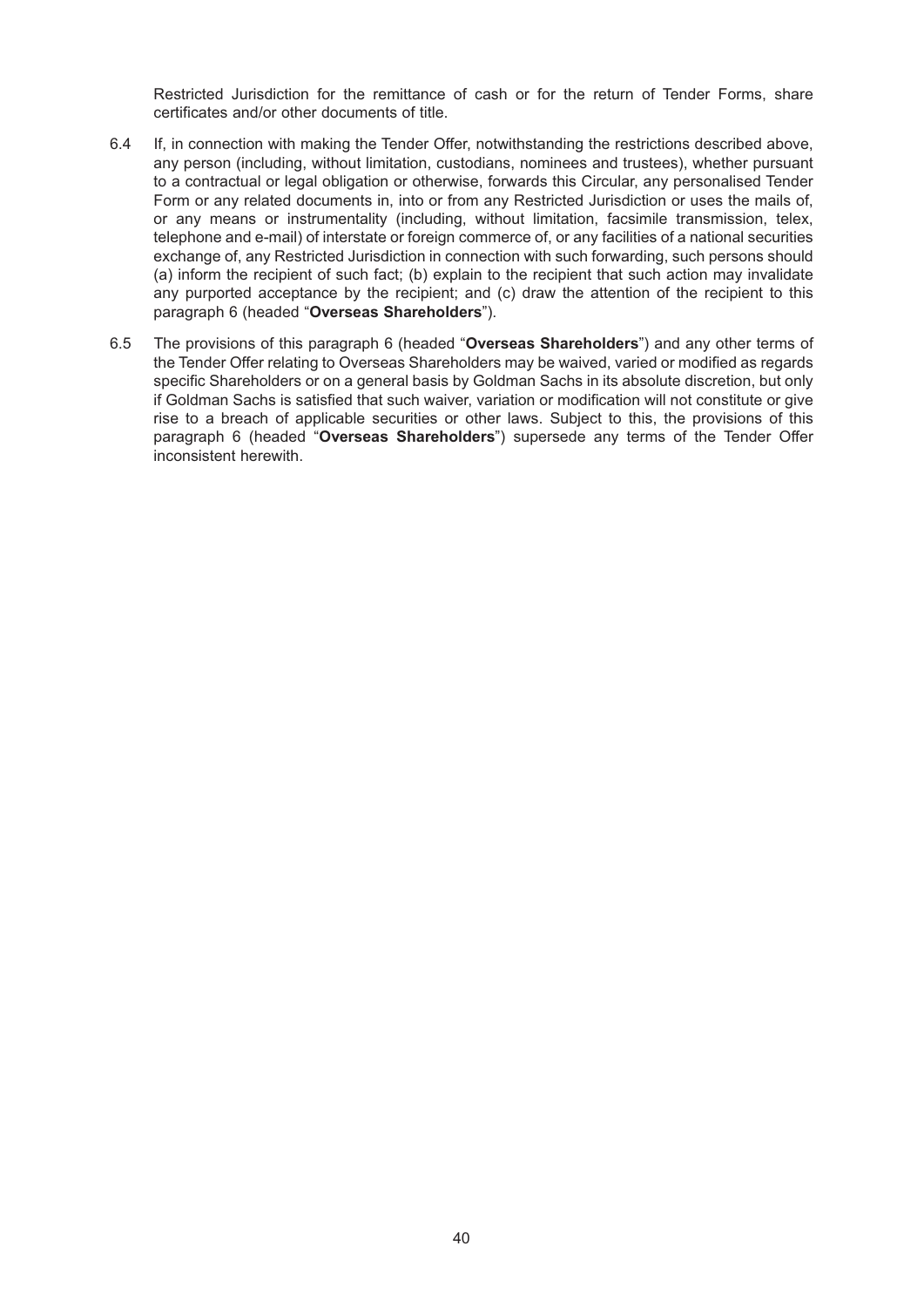#### **PART V**

#### **TAXATION**

#### **1. UNITED KINGDOM**

**THE FOLLOWING COMMENTS DO NOT CONSTITUTE TAX ADVICE AND ARE INTENDED ONLY AS A GUIDE TO CURRENT UNITED KINGDOM LAW AND H.M. REVENUE & CUSTOMS' PUBLISHED PRACTICE (WHICH ARE BOTH SUBJECT TO CHANGE AT ANY TIME, POSSIBLY WITH RETROSPECTIVE EFFECT). THEY RELATE ONLY TO CERTAIN LIMITED ASPECTS OF THE UNITED KINGDOM TAXATION TREATMENT OF SHAREHOLDERS WHO ARE RESIDENT IN THE UNITED KINGDOM FOR UNITED KINGDOM TAX PURPOSES (AND, IF INDIVIDUALS, DOMICILED IN AND ONLY IN THE UNITED KINGDOM FOR UNITED KINGDOM TAX PURPOSES), WHO HOLD, AND WILL HOLD, THEIR ORDINARY SHARES AS INVESTMENTS (AND NOT AS ASSETS TO BE REALISED IN THE COURSE OF A TRADE, PROFESSION OR VOCATION). THEY MAY NOT RELATE TO CERTAIN SHAREHOLDERS, SUCH AS DEALERS IN SECURITIES OR SHAREHOLDERS WHO HAVE (OR ARE DEEMED TO HAVE) ACQUIRED THEIR ORDINARY SHARES BY VIRTUE OF AN OFFICE OR EMPLOYMENT OR SHAREHOLDERS WHO ARE TREATED AS HOLDING THEIR ORDINARY SHARES AS CARRIED INTEREST. SHAREHOLDERS ARE ADVISED TO TAKE INDEPENDENT ADVICE IN RELATION TO THE TAX IMPLICATIONS FOR THEM OF SELLING ORDINARY SHARES PURSUANT TO THE TENDER OFFER.**

#### **Taxation of chargeable gains**

The sale of Ordinary Shares by a Shareholder to Goldman Sachs pursuant to the Tender Offer should be treated as a disposal of those shares for United Kingdom tax purposes. This may, subject to the Shareholder's individual circumstances and any available exemption or relief, give rise to a chargeable gain (or allowable loss) for the purposes of United Kingdom taxation of chargeable gains ("**CGT**").

The amount of CGT payable by a Shareholder who is an individual as a consequence of the sale of Ordinary Shares, if any, will depend on his or her own personal tax position. Broadly, a Shareholder whose total taxable gains and income in a given year, including any gains made on the sale of the Ordinary Shares ("**Total Taxable Gains and Income**"), are less than or equal to the upper limit of the income tax basic rate band applicable in respect of that tax year (the "**Band Limit**") (£37,700 for 2021/2022) will normally be subject to CGT at a rate of 10 per cent. in respect of any gain arising on the sale of his or her Ordinary Shares. A Shareholder whose Total Taxable Gains and Income are more than the Band Limit will normally be subject to CGT at a rate of 10 per cent. in respect of any gain arising on the sale of his or her Ordinary Shares (to the extent that, when added to the Shareholder's other taxable gains and income, the gain is less than or equal to the Band Limit) and at a rate of 20 per cent. in respect of the remainder of the gain arising on the sale of his or her Ordinary Shares. However, no tax will be payable on any gain arising on the sale of Ordinary Shares if the amount of the chargeable gain realised by a Shareholder in respect of the sale, when aggregated with other chargeable gains realised by that Shareholder in the year of assessment (and after taking into account aggregate losses), does not exceed the annual exemption (£12,570 for 2021/2022).

A corporate Shareholder is normally subject to corporation tax on all of its chargeable gains, subject to any relief and exemptions. Corporate Shareholders should be entitled to indexation allowance, calculated only up to and including December 2017.

#### **Transactions in securities**

Under the provisions of Part 15 of the Corporation Tax Act 2010, H.M. Revenue & Customs can in certain circumstances counteract corporation tax advantages arising in relation to a transaction or transactions in securities. If these provisions were to be applied by H.M. Revenue & Customs to the Tender Offer, Shareholders who are subject to corporation tax might be liable to corporation tax as if they had received an income amount rather than a capital amount.

No application has been made to H.M. Revenue & Customs for the clearance in respect of the application of Part 15 of the Corporation Tax Act 2010 to the Tender Offer.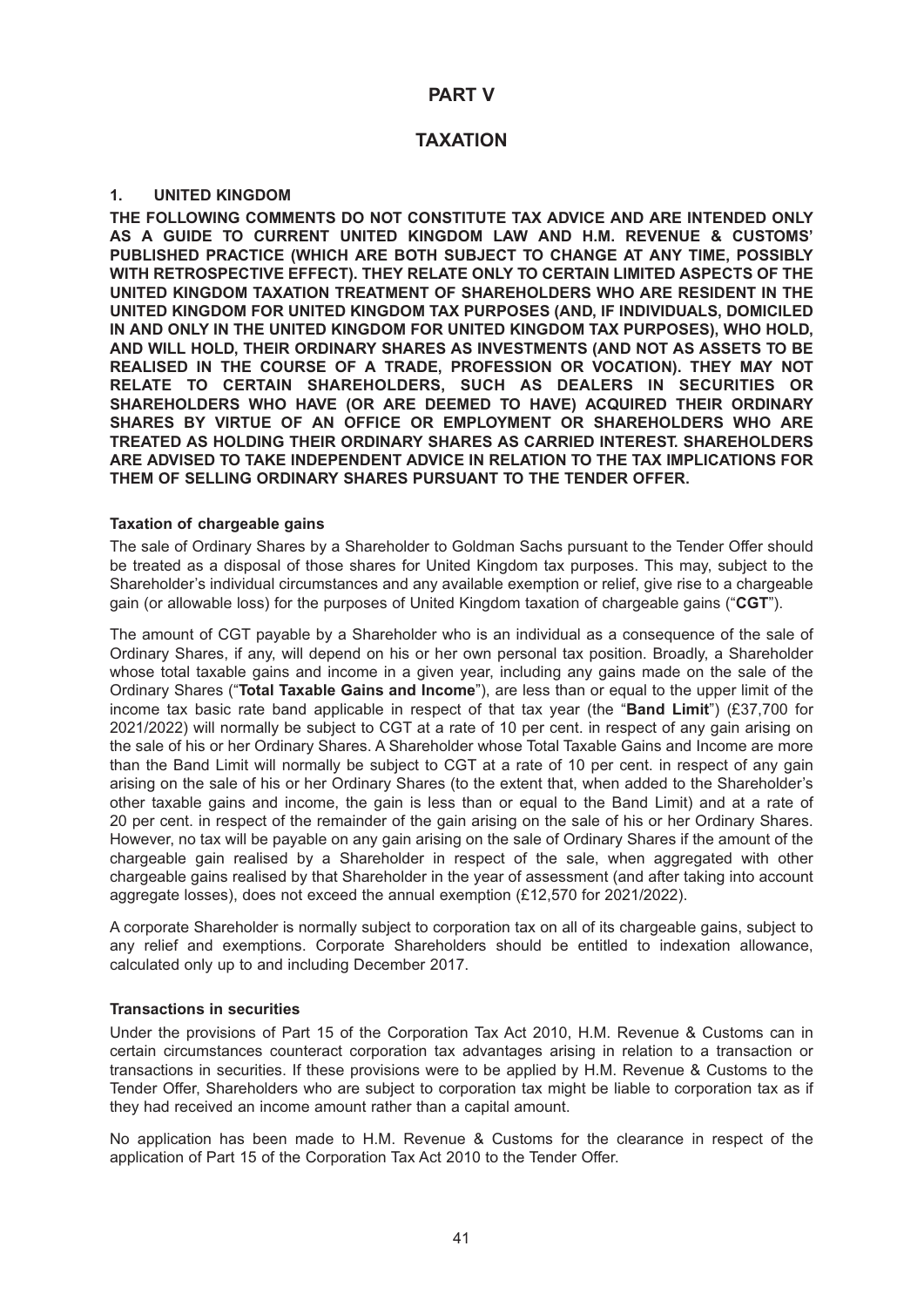**Shareholders who are within the charge to corporation tax are advised to take independent advice as to the potential application of the above provisions in light of their own particular motives and circumstances.**

#### **Stamp duty and stamp duty reserve tax ("SDRT")**

The sale of Ordinary Shares pursuant to the Tender Offer will not give rise to any liability to stamp duty or SDRT for the selling Shareholder.

Stamp duty at a rate of 0.5 per cent. on the Ordinary Shares repurchased, rounded up to the nearest £5.00 if necessary, will be payable by the Company on its purchase of Ordinary Shares from Goldman Sachs.

#### **2. UNITED STATES**

**THE FOLLOWING IS A DESCRIPTION OF THE MATERIAL US FEDERAL INCOME TAX CONSEQUENCES OF DISPOSING OF THE ORDINARY SHARES PURSUANT TO THE TENDER OFFER. EXCEPT FOR THE DISCUSSION THAT APPEARS UNDER THE HEADING "US INFORMATION REPORTING AND BACKUP WITHHOLDING", IT APPLIES ONLY TO US SHAREHOLDERS, AS DEFINED BELOW, THAT HOLD ORDINARY SHARES AS CAPITAL ASSETS (GENERALLY, ASSETS HELD FOR INVESTMENT) AND DOES NOT DESCRIBE ALL TAX CONSIDERATIONS THAT MAY BE RELEVANT TO A PARTICULAR SHAREHOLDER'S DECISION TO DISPOSE OF THE ORDINARY SHARES.**

**Except as described under the heading "US information reporting and backup withholding," this discussion applies only to a US Shareholder that holds Ordinary Shares as a capital asset for US federal income tax purposes. In addition, it does not describe all of the US federal income tax consequences that may be relevant in light of each Shareholder's particular circumstances, including alternative minimum tax consequences, the potential application of the provisions of the Code known as the "Medicare contribution tax" and tax consequences applicable to US Shareholders subject to special rules, such as (i) certain financial institutions, (ii) dealers or traders in securities who use a mark-to-market method of tax accounting, (iii) persons holding Ordinary Shares as part of a hedging transaction, straddle, wash sale, conversion transaction or other integrated transaction or persons entering into a constructive sale with respect to the Ordinary Shares, (iv) persons whose functional currency for US federal income tax purposes is not the US dollar, (v) entities classified as partnerships for US federal income tax purposes, (vi) tax-exempt entities, including an "individual retirement account" or "Roth IRA", (vii) persons that own or are deemed to own ten per cent. or more of the Company's shares, by vote or value, or (viii) persons holding Ordinary Shares in connection with a trade or business conducted outside of the United States.**

**If an entity that is classified as a partnership for US federal income tax purposes holds Ordinary Shares, the US federal income tax treatment of a partner will generally depend on the status of the partner and the activities of the partnership. Partnerships holding Ordinary Shares and partners in such partnerships should consult their tax advisers as to the particular US federal income tax consequences of disposing of the Ordinary Shares.**

**This discussion is based on the United States Internal Revenue Code of 1986, as amended (the "Code"), administrative pronouncements, judicial decisions, final, temporary and proposed Treasury regulations, all as of the date hereof, any of which is subject to change or differing interpretations, possibly with retroactive effect.**

**A "US Shareholder" is a Shareholder who, for US federal income tax purposes, is a beneficial owner of Ordinary Shares and who is: (i) an individual that is a citizen or resident of the United States, (ii) a corporation, or other entity taxable as a corporation, created or organized in or under the laws of the United States, any state therein or the District of Columbia, or (iii) an estate or trust the income of which is subject to US federal income taxation regardless of its source.**

**All US Shareholders should consult with their tax advisers concerning the US federal, state, local and non-US tax consequences of disposing of Ordinary Shares in their particular circumstances.**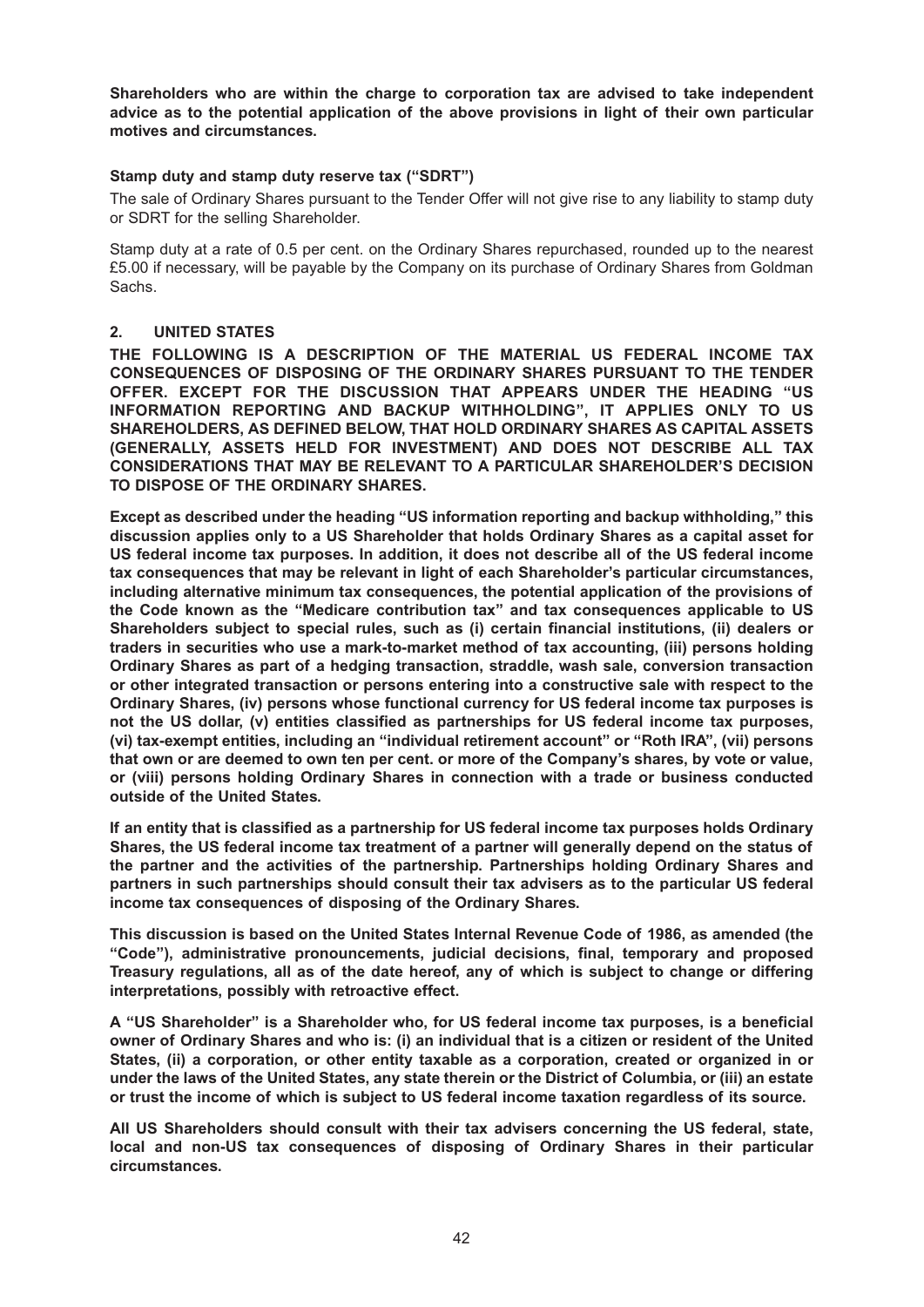**The tax treatment of the Tender Offer will depend in part on whether or not the Company is classified as a passive foreign investment company, or "PFIC", for US federal income tax purposes. Except as discussed below under "Passive foreign investment company rules", this discussion assumes that the Company is not classified as a PFIC for US federal income tax purposes.**

#### **Passive foreign investment company rules**

Under the Code, the Company will be a PFIC for any taxable year in which, after the application of certain "look-through" rules with respect to subsidiaries, either (i) 75 per cent. or more of its gross income consists of "passive income," or (ii) 50 per cent. or more of the average quarterly value of its assets consist of assets that produce, or are held for the production of, "passive income."

Based on the Company's current operations, income, assets and certain estimates and projections, including as to the relative values of the Company's assets and expectations of future business operations, the Company believes that it was not a PFIC for its taxable year end 27 March 2021 and it does not expect to become a PFIC in the foreseeable future. However, because PFIC status depends on the composition of a company's income and assets and the market value of its assets from time to time, there can be no assurance that the Company will not be a PFIC for any taxable year. While we would not expect to be a PFIC or years prior to 2021 in light of the nature of our operations and assets, we have not undertaken a PFIC analysis with respect to such years and, therefore, no assurance can be given in this regard. If the Company were a PFIC for any year during which a US Shareholder held Ordinary Shares, the Company generally would continue to be treated as a PFIC with respect to that US Shareholder for all succeeding years during which the US Shareholder holds the Ordinary Shares, even if it ceased to meet the threshold requirements for PFIC status.

If the Company were a PFIC for any taxable year during which a US Shareholder held Ordinary Shares (assuming such US Shareholder has not made a timely election described below), gain recognised by a US Shareholder on the disposition of Ordinary Shares pursuant to the Tender Offer would be allocated rateably over the US Shareholder's holding period for those Ordinary Shares. The amounts allocated to the taxable year of the sale or other disposition and to any year before the Company became a PFIC would be taxed as ordinary income. The amount allocated to each other taxable year would be subject to tax at the highest rate in effect for individuals or corporations, as appropriate, for that taxable year, and an interest charge would be imposed on the tax on such amount. Further, to the extent that any distribution received by a US Shareholder on its Ordinary Shares exceeds 125 per cent. of the average of the annual distributions on the Ordinary Shares received during the preceding three years or the US Shareholder's holding period, whichever is shorter, that distribution would be subject to taxation in the same manner as gain, described immediately above.

If the Company were a PFIC, certain elections may be available that would result in alternative tax consequences (such as mark-to-market treatment) of owning and disposing of the Ordinary Shares. US Shareholders should consult their tax advisers to determine whether any of these elections would be available and, if so, what the consequences of the alternative treatments would be in their particular circumstances.

In addition, if the Company were a PFIC or, with respect to a particular US Shareholder, were treated as a PFIC for the taxable year in which the Company paid a dividend or for the prior taxable year, the preferential dividend rates discussed below with respect to dividends paid to certain non-corporate US Shareholders would not apply.

#### **Tax consequences of Tender Offer – distribution vs. sale treatment**

The Company's purchase of Ordinary Shares from a US Shareholder pursuant to the Tender Offer will be treated either as a sale of the Ordinary Shares or as a distribution by the Company. The purchase will be treated as a sale if the US Shareholder meets any of the three tests discussed below. It will be treated as a distribution if the US Shareholder satisfies none of those tests.

If the purchase of Ordinary Shares from a US Shareholder is treated as a sale, the US Shareholder will recognise gain or loss equal to the difference between the amount of cash received by the US Shareholder and the US Shareholder's tax basis in the Ordinary Shares sold. The gain or loss will be capital gain or loss and will be long-term capital gain or loss if the Ordinary Shares were held for more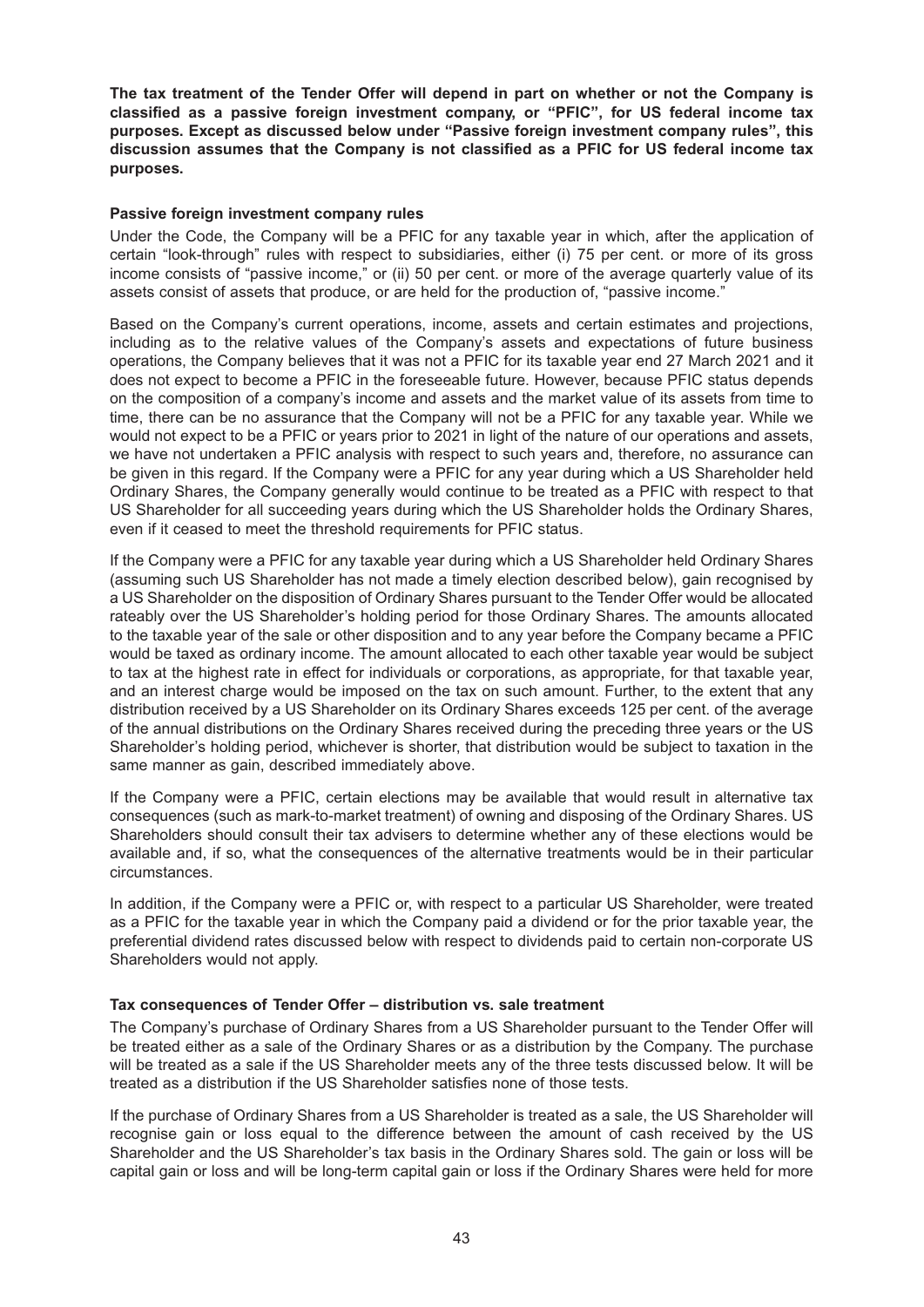than one year. A US Shareholder must calculate gain or loss separately for each block of Ordinary Shares that he or she owns. A US Shareholder may be able to designate which blocks and the order of such blocks of Ordinary Shares to be tendered pursuant to the Tender Offer. The gain or loss will be US source for foreign tax credit purposes.

If the purchase of Ordinary Shares from a US Shareholder is treated as a distribution by the Company, the full amount of cash received by the US Shareholder for the Ordinary Shares (without any offset for the US Shareholder's tax basis in the purchased Ordinary Shares) will be treated as a dividend to the extent of the Company's current and accumulated earnings and profits allocable to the distribution. The tax basis of the US Shareholder's redeemed Ordinary Shares will be added to the tax basis of his or her remaining shares of the Company. Because the Company does not currently maintain calculations of earnings and profits for US federal income tax purposes, it is expected that the distributions with respect to the Ordinary Shares will generally be reported as dividends. For non-corporate US Shareholders, such dividends may be "qualified dividend income" that is taxed at the lower applicable capital gains rate provided that certain conditions are satisfied, including certain holding period requirements. The dividend will generally be income from sources outside the United States and will generally be "passive" income, in each case for purposes of computing the foreign tax credit allowable to a US Shareholder. The dividend will not be eligible for the dividends-received deduction generally allowed to US corporations under the Code. US Shareholders should consult their own tax advisers concerning the rules discussed in this paragraph in their particular circumstances.

To the extent, if any, that payments made by the Company exceed a US Shareholder's allocable share of the Company's current and accumulated earnings and profits, the distribution will first be treated as a non-taxable return of capital, causing a reduction in the US Shareholder's adjusted basis in his or her Ordinary Shares, and any amounts in excess of the US Shareholder's adjusted basis will be treated as capital gain.

In the event that a US Shareholder has received qualified dividend income from dividends that are "extraordinary dividends" (as defined in the Code), then any loss on the sale or exchange of the Ordinary Shares in respect of which such dividends were received shall, to the extent of such dividends, be treated as long-term capital loss. The amount of dividend income or the amount received in respect of a sale will be the US dollar amount calculated by reference to the US dollar-Sterling exchange rate in effect on the date of receipt of the Sterling, regardless of whether the payment is in fact converted into US dollars. If the payments are converted into US dollars on the date of receipt, a US Shareholder should not be required to recognise foreign currency gain or loss in respect of the payment. A US Shareholder may have foreign currency gain or loss if the payment is converted into US dollars after the date of receipt.

#### **Determination of sale or distribution treatment**

The Company's purchase of Ordinary Shares pursuant to the Tender Offer will be treated as a sale of the Ordinary Shares by a US Shareholder if: (i) the purchase completely terminates the US Shareholder's equity interest in the Company, (ii) the receipt of cash by the US Shareholder is "not essentially equivalent to a dividend", or (iii) as a result of the purchase there is a "substantially disproportionate" reduction in the US Shareholder's equity interest in the Company.

If none of these tests are met with respect to a particular US Shareholder, then the Company's purchase of Ordinary Shares from that US Shareholder pursuant to the Tender Offer will be treated as a distribution.

In applying these tests, the constructive ownership rules of Section 318 of the Code apply. A US Shareholder is treated as owning not only shares of the Company actually owned by the US Shareholder but also such shares actually (and in some cases constructively) owned by others. Under the constructive ownership rules, a US Shareholder will be considered to own shares of the Company owned, directly or indirectly, by certain members of the US Shareholder's family and certain entities (such as corporations, partnerships, trusts and estates) in which the US Shareholder has an equity interest, as well as shares of the Company that the US Shareholder has an option to purchase.

It may be possible for a tendering US Shareholder to satisfy one of these three tests by contemporaneously selling or otherwise disposing of all or some of the shares that such US Shareholder actually or constructively owns that are not purchased pursuant to the offer.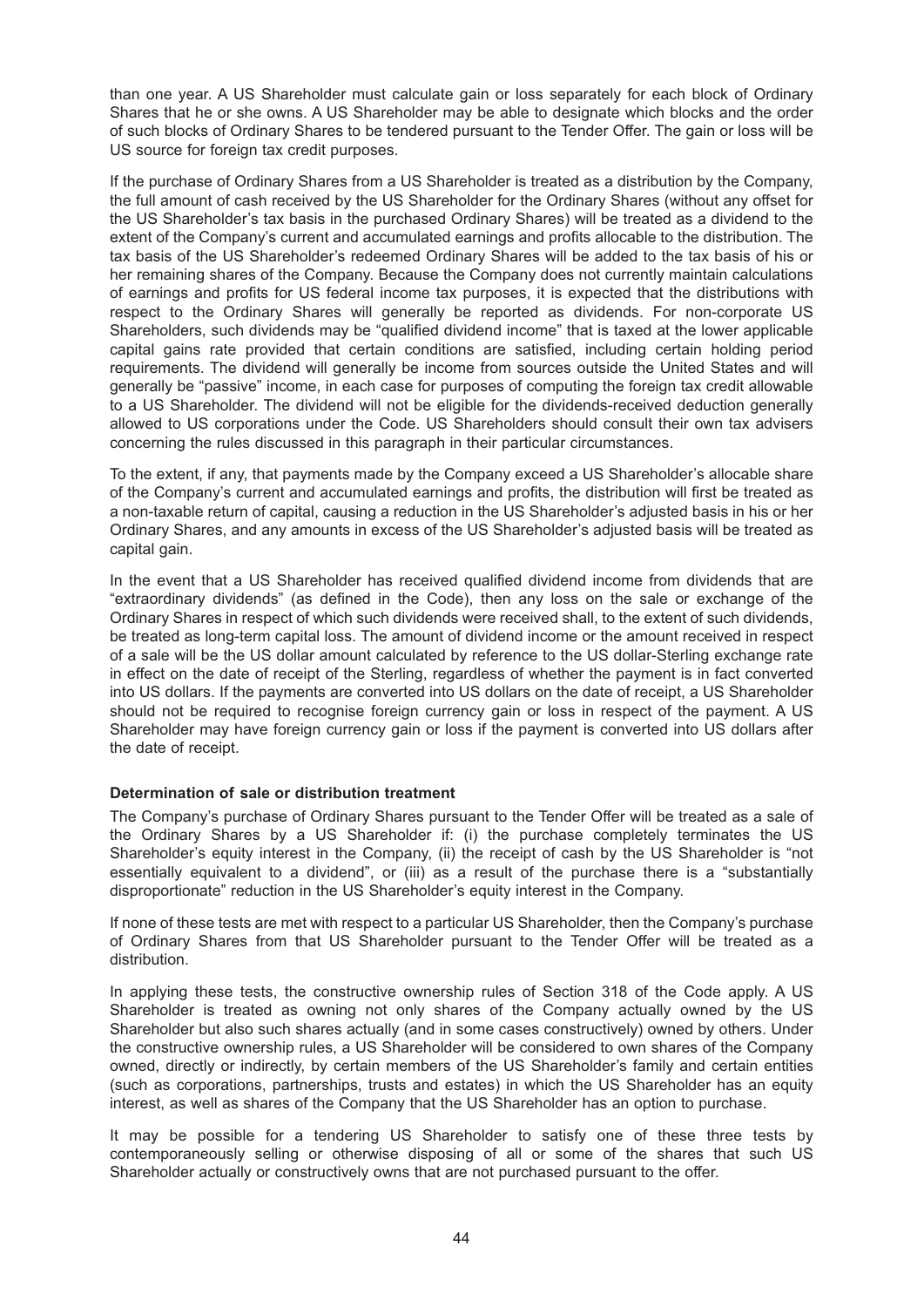Correspondingly, a tendering US Shareholder may not be able to satisfy one of these three tests because of contemporaneous acquisitions of shares of the Company by such US Shareholder or a related party whose shares are attributed to such US Shareholder. Shareholders should consult their own tax advisers regarding the tax consequences of such sales or acquisitions in their particular circumstances.

*Complete termination*. A purchase of shares pursuant to the Tender Offer will result in a "complete termination" of the US Shareholder's interest in the Company if, immediately after the sale, either: (a) the US Shareholder owns, actually and constructively, no shares of the Company; or (b) the US Shareholder actually owns no shares of the Company and effectively waives constructive ownership of any constructively owned shares of the Company under the procedures described in Section 302(c)(2) of the Code. If a US Shareholder desires to file such a waiver, the US Shareholder should consult his or her own tax adviser.

*Not essentially equivalent to a dividend*. A purchase of Ordinary Shares pursuant to the Tender Offer will be treated as "not essentially equivalent to a dividend" if it results in a "meaningful reduction" in the selling US Shareholder's proportionate interest in the Company. Whether a US Shareholder meets this test will depend on relevant facts and circumstances. In measuring the change, if any, in a US Shareholder's proportionate interest in the Company, the meaningful reduction test is applied by taking into account all Ordinary Shares that the Company purchases pursuant to the Tender Offer, including Ordinary Shares purchased from other US Shareholders.

The IRS has indicated in published guidance that even a small reduction in proportionate interest of a small minority shareholder in a publicly and widely held corporation who exercises no control over corporate affairs may constitute a "meaningful reduction". Shareholders should consult their own tax advisers regarding the application of this test to their particular circumstances.

*Substantially disproportionate*. A purchase of Ordinary Shares pursuant to the Tender Offer will be "substantially disproportionate" as to a US Shareholder if the percentage of the then outstanding Ordinary Shares actually and constructively owned by such US Shareholder immediately after the purchase is less than 80 per cent. of the percentage of the outstanding Ordinary Shares actually and constructively owned by such US Shareholder immediately before the purchase. Shareholders should consult their own tax advisers with respect to the application of the "substantially disproportionate" test in their particular circumstances.

*The Company cannot predict whether there will be sale or distribution treatment*. The Company cannot predict whether or the extent to which the Tender Offer will be undersubscribed or oversubscribed. If the Tender Offer is oversubscribed, proration of tenders pursuant to the Tender Offer will cause the Company to accept fewer Ordinary Shares than are tendered. Consequently, the Company can give no assurance that a sufficient number of any US Shareholder's Ordinary Shares will be purchased pursuant to the Tender Offer to ensure that such purchase will be treated as a sale, rather than as a distribution, for US federal income tax purposes under the rules discussed above.

#### **Consequences to US Shareholders who do not sell shares pursuant to the Tender Offer**

US Shareholders who do not sell Ordinary Shares pursuant to the Tender Offer will not incur any US federal income tax liability as a result of the consummation of the Tender Offer.

#### **US information reporting and backup withholding**

Payments made in respect of sales of Ordinary Shares pursuant to the Tender Offer which are not considered to be effected at an office outside the US under US Treasury Regulations may be reported to the IRS and the relevant Shareholder as may be required under applicable regulations. Backup withholding at a rate of 24 per cent. may be deducted from payments described in the preceding sentence if the relevant Shareholder fails to certify under penalties of perjury: (i) in the case of a Shareholder that is a US Shareholder, that such Shareholder is a US Shareholder, that the taxpayer identification number provided is correct (or that such Shareholder is awaiting a taxpayer identification number) and that such Shareholder is not subject to backup withholding, or (ii) in the case of a Shareholder that is not a US Shareholder, that such Shareholder is an exempt foreign person.

A sale of Ordinary Shares pursuant to the Tender Offer should be considered to be effected at an office outside the US for these purposes (and consequently payments in respect of them not be subject to US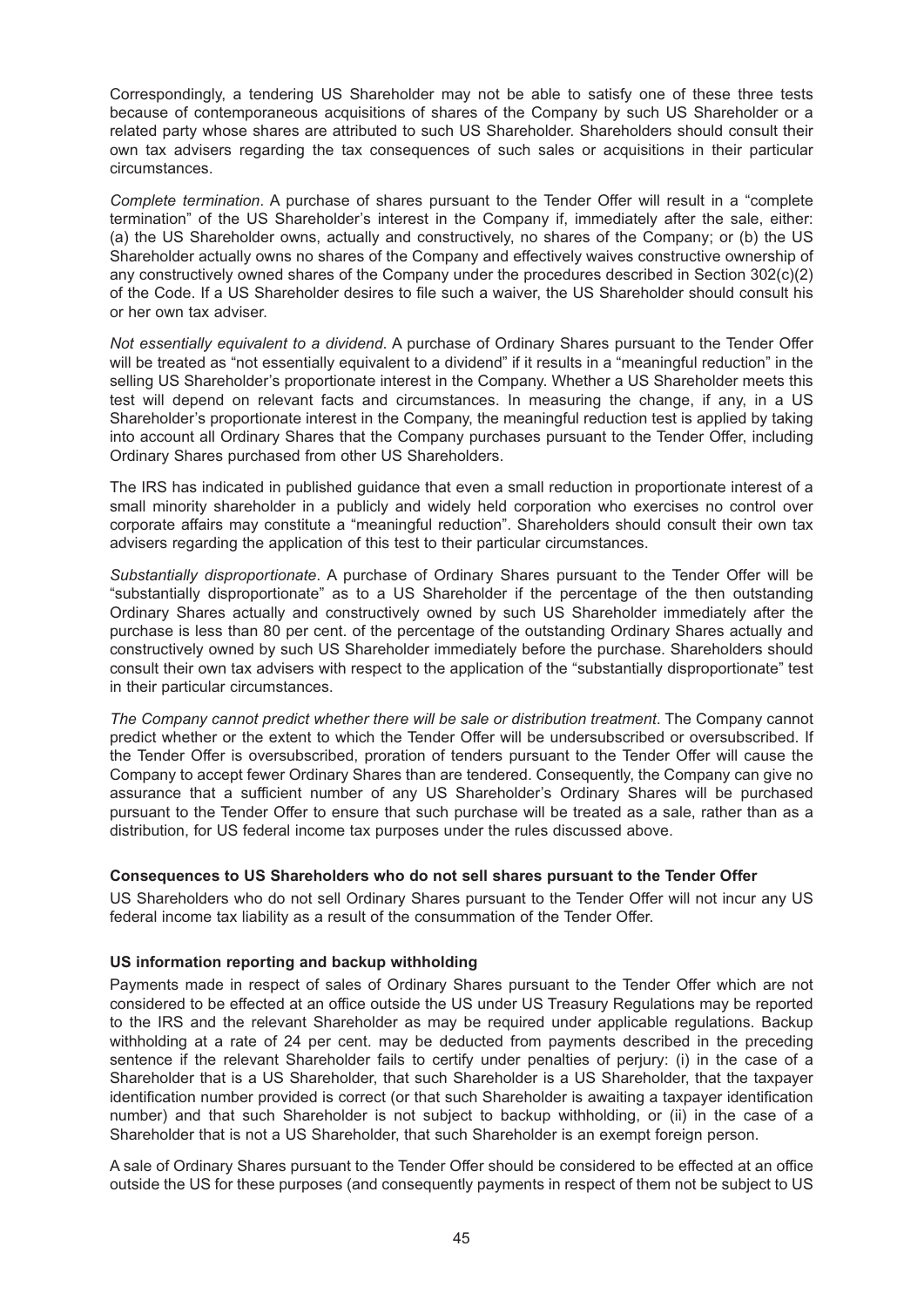information reporting and backup withholding) unless: (i) the proceeds of sale by the relevant Shareholder are paid to an account maintained in the United States, (ii) the proceeds of sale are despatched to the relevant Shareholder at an address in the United States, (iii) the relevant Shareholder has accepted the Tender Offer from within the United States (by, for example, mailing the completed, signed and witnessed Tender Form from within the United States), or (iv) a confirmation of sale is sent to the relevant Shareholder at an address within the United States.

To prevent the imposition of the backup withholding tax, Shareholders whose sale of their Ordinary Shares would not be considered to be effected at an office outside the United States should return the appropriate IRS Form W-9 or Form W-8 with the acceptance of the Tender Offer. If such a Shareholder is a US Shareholder, the Shareholder should submit a duly executed IRS Form W-9. If such a Shareholder is not a US Shareholder, the Shareholder should submit a duly executed IRS Form W-8BEN or other IRS Form W-8, as appropriate. Copies of IRS Form W-9 and Form W-8 are available on the IRS's website at https://www.irs.gov/forms-instructions.

Certain Shareholders that own their Ordinary Shares through a custodian, nominee or trustee may be required by their custodian, nominee or trustee to provide, and may be able to avoid the imposition of backup withholding by providing, an appropriate IRS Form W-9 or Form W-8 to the applicable custodian, nominee or trustee. Shareholders should consult their tax advisers as to their qualification for these exemptions.

Copies of the information returns filed with the IRS may be made available to the tax authorities in the country in which the relevant Shareholder resides.

The backup withholding tax is not an additional tax. A Shareholder may generally obtain a refund or credit of any amounts withheld under the backup withholding rules that exceed its US federal income tax liability, if any, provided any claim for refund or credit is timely filed with the IRS.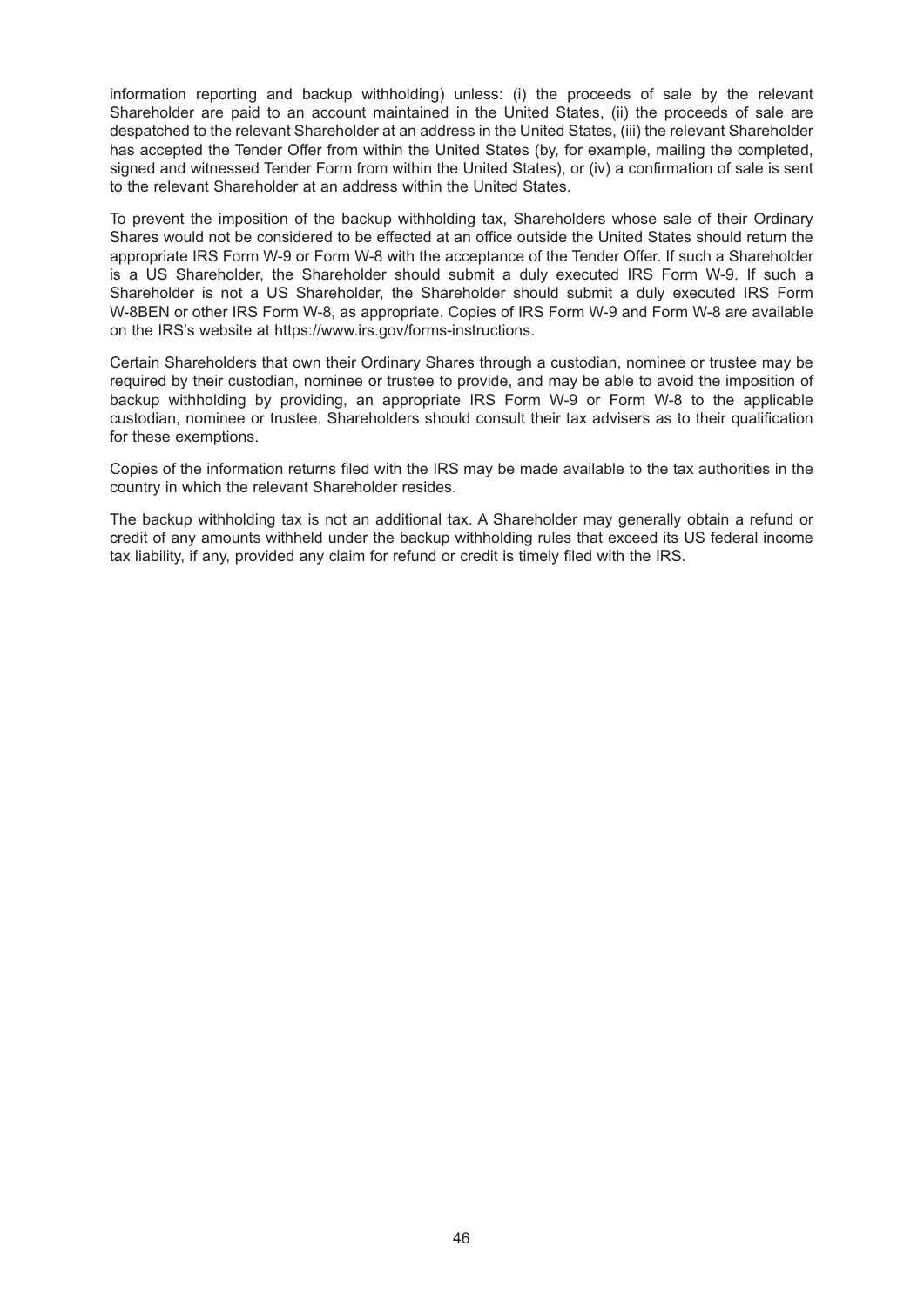### **PART VI**

### **POTENTIAL FURTHER STAGE OF THE RETURN OF VALUE**

If the full £500 million is not returned to Shareholders through the Tender Offer, the Board intends to undertake a second phase of the Return of Value to return any remaining surplus cash to Shareholders. This second phase of the Return of Value will be influenced by the size of any amount that has not been returned via the Tender Offer. In such circumstances, if there is sufficient surplus, the Board intends to return approximately £50 million by way of a share buyback, with any meaningful surplus above this amount being returned by way of a special dividend (with accompanying Share Consolidation).

#### **1. ON-MARKET BUYBACK OF ORDINARY SHARES OF APPROXIMATELY £50 MILLION**

The second phase of the Return of Value is expected to be by way of a repurchase of Ordinary Shares to return approximately £50 million to Shareholders.

As explained in paragraph 3 of Part I (*Letter from the Chairman*) of this Circular, the Company is seeking authority at the General Meeting to buy back up to a maximum of 122,281,244 Ordinary Shares, representing approximately 10 per cent. of the Issued Ordinary Share Capital as at the Latest Practicable Date. Ordinary Shares purchased by the Company as part of this second phase of the Return of Value will be cancelled. The maximum and minimum prices to be paid under the New Buyback Authority are set out in Resolution 4 in the Notice of General Meeting.

As set out at paragraph 2.1 of Part I (*Letter from the Chairman*), the New Buyback Authority will be used for the purposes of returning approximately £50 million to Shareholders if the full £500 million is not returned to Shareholders through the Tender Offer and there is sufficient surplus.

#### **2. SPECIAL DIVIDEND**

Following the Tender Offer and any subsequent share buyback as set out above, a Special Dividend would return any meaningful surplus of the £500 million to all Shareholders pro rata to the size of their shareholdings.

#### 2.1 *Share Consolidation*

In the event that all or part of any further stage of the Return of Value were to be undertaken by payment of the Special Dividend, it may be appropriate for such Special Dividend to be accompanied by a Share Consolidation. As any Share Consolidation requires Shareholder approval, that authority is being sought now so that, if the Board does subsequently decide to pay a Special Dividend to return all or part of any amount not returned by the Tender Offer, the Company would be in a position to do so quickly and without the delay and cost of convening a separate general meeting at that time. The terms of the relevant resolution only allow the Board to use the authority to effect a Share Consolidation in connection with the payment of any Special Dividend made to return any part of the Return of Value that is not returned through the Tender Offer.

The purpose of any Share Consolidation would be to seek to ensure that, to the extent reasonably practicable and subject to market fluctuations, the market price of one New Ordinary Share immediately after the payment of a Special Dividend would be approximately equal to the market price of one Ordinary Share immediately before such payment. The Share Consolidation should also assist the comparability of financial information in relation to the Company that is expressed on a per-share basis before and after any Special Dividend.

Accordingly, under any Share Consolidation, the number of Ordinary Shares in issue would be reduced by a percentage broadly equivalent to the quantum of the Special Dividend as a proportion of the Company's market capitalisation at that time.

Following any Share Consolidation, Shareholders would own the same proportion of the Company as they did immediately prior to the Share Consolidation taking effect (subject to the treatment of fractional entitlements) but would hold a smaller number of new Ordinary Shares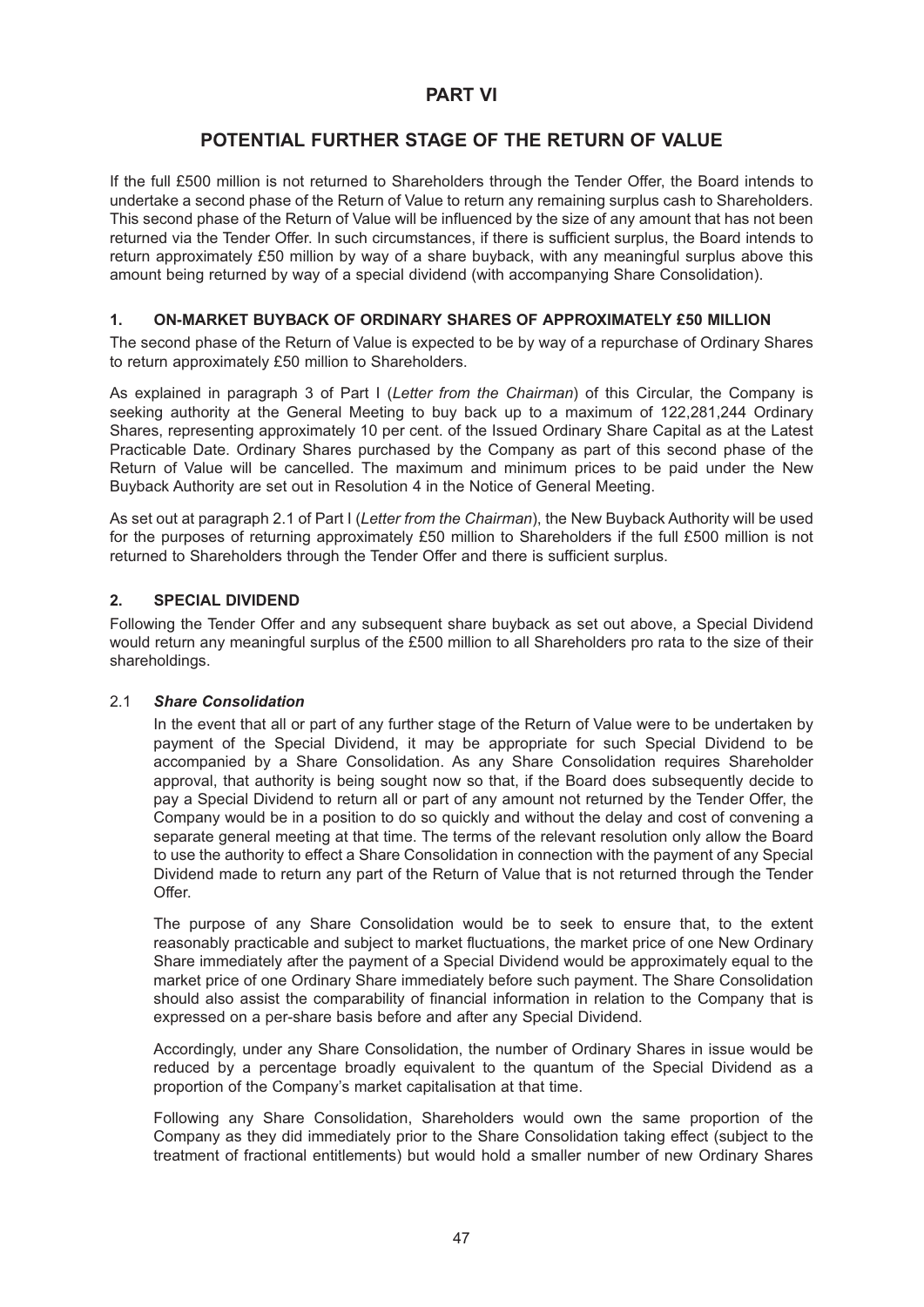(the "**New Ordinary Shares**") than the number of Ordinary Shares held immediately prior to the Share Consolidation.

Application would be made for the New Ordinary Shares resulting from the Share Consolidation to be admitted to the Official List and to trading on the Main Market. Subject to their admission, the New Ordinary Shares would be traded on the Main Market in the same way as Ordinary Shares and would be equivalent in all respects to Ordinary Shares (including as to dividend, voting and other rights), with the exception of the difference in nominal value. General market transactions would continue to be settled within the CREST system.

#### 2.2 *Consolidation ratio*

The consolidation ratio cannot be set at this time as it will depend on various matters, including the level of take-up under the Tender Offer and any subsequent share buyback, the quantum of any proposed Special Dividend and the future price of an Ordinary Share at the time of any proposed Special Dividend. As provided in Resolution 2 set out in the Notice of Meeting, the consolidation ratio would be set by the Directors at the relevant time. The ratio, once set, would be notified to Shareholders via a Regulatory Information Service. The consolidation ratio would be expected to be calculated by dividing: (i) the Company's market capitalisation at the Distribution Record Date less the quantum of the Special Dividend; by (ii) the Company's market capitalisation at the Distribution Record Date, subject to such amendments as the Directors may determine to deal with fractions, rounding or other practical problems or matters which may result from such division and/or to achieve a ratio which in their judgment is the most appropriate to seek to maintain comparability of the Company's share price and/or earnings per share before and after the Special Dividend.

In order to ensure that a whole number of New Ordinary Shares is created following the implementation of the Share Consolidation, it is proposed that the Company may issue a small number of Ordinary Shares to one of the Company's employee benefit trusts or may repurchase a small number of Ordinary Shares under an existing authority, immediately prior to the Distribution Record Date. The number of Ordinary Shares to be issued or repurchased would be such as will result in the total number of Ordinary Shares (including any held in treasury) being exactly divisible in accordance with the consolidation ratio.

#### 2.3 *Fractional entitlements to New Ordinary Shares following the Share Consolidation*

A Shareholder may have a fractional entitlement to a New Ordinary Share following the Share Consolidation. For example, if the consolidation ratio were 3:4 (New Ordinary Shares: existing Ordinary Shares), a Shareholder holding 11 Ordinary Shares would, after such a Share Consolidation, be entitled to 8 New Ordinary Shares and a fractional entitlement of one-quarter of a New Ordinary Share. By contrast, a Shareholder holding 12 Ordinary Shares would, after such a Share Consolidation, be entitled to 9 New Ordinary Shares and no fractional entitlement.

Under a Share Consolidation, no fractions of New Ordinary Shares would be received by any Shareholder. The number of New Ordinary Shares to which a Shareholder is entitled will be rounded down to the nearest whole New Ordinary Share. Fractional entitlements to New Ordinary Shares would be aggregated and sold as soon as practicable by instructing a broker to sell them in the open market at the then-available prices. The net proceeds of the sale (after deduction of all expenses and commissions incurred) will be distributed to the Shareholders entitled to them, save that, where the net proceeds from the sale of any such fractional entitlement are less than £5.00, Shareholders would have no entitlement or right to the proceeds of sale but instead any such proceeds would be retained by the Company.

#### **3. IMPORTANT NOTE ON THE POTENTIAL FURTHER STAGE OF THE RETURN OF VALUE**

In order to return the £500 million to Shareholders, the Board may combine its use of the New Buyback Authority with a Special Dividend.

Alternatively, if the Board concludes that an on-market buyback of Ordinary Shares or a Special Dividend is not the appropriate means to return any or all of the balance of cash to be returned at the relevant time, or if Shareholder approval for the Share Consolidation or the New Buyback Authority is not obtained at the General Meeting, the Board may decide to implement the whole or part of any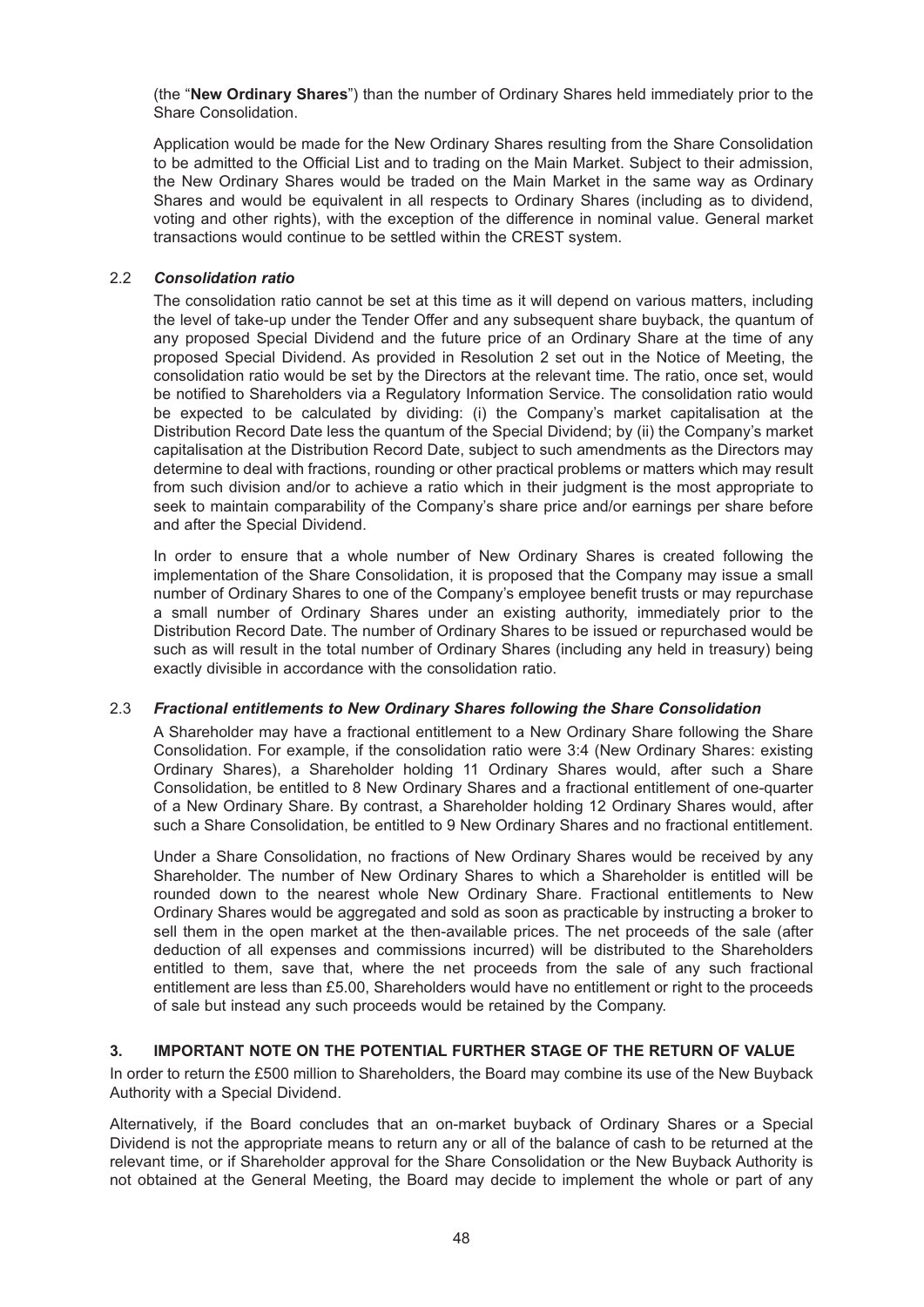further stage of the Return of Value by another method or other methods, including enhancements of regular dividends.

The Board intends to confirm its intention in respect of the most appropriate method for implementing the further stage of the Return of Value (if required) as soon as practicable and appropriate following completion of the Tender Offer.

There may be circumstances in which there would be no further stage of the Return of Value, including where the Tender Offer is fully subscribed. In these circumstances, Shareholders who do not tender any of their Ordinary Shares under the Tender Offer will not participate in the Return of Value.

The Board reserves the right not to proceed with, or to modify, any further stage of the Return of Value if it determines at any time that it would be in the best interests of Shareholders as a whole to do so.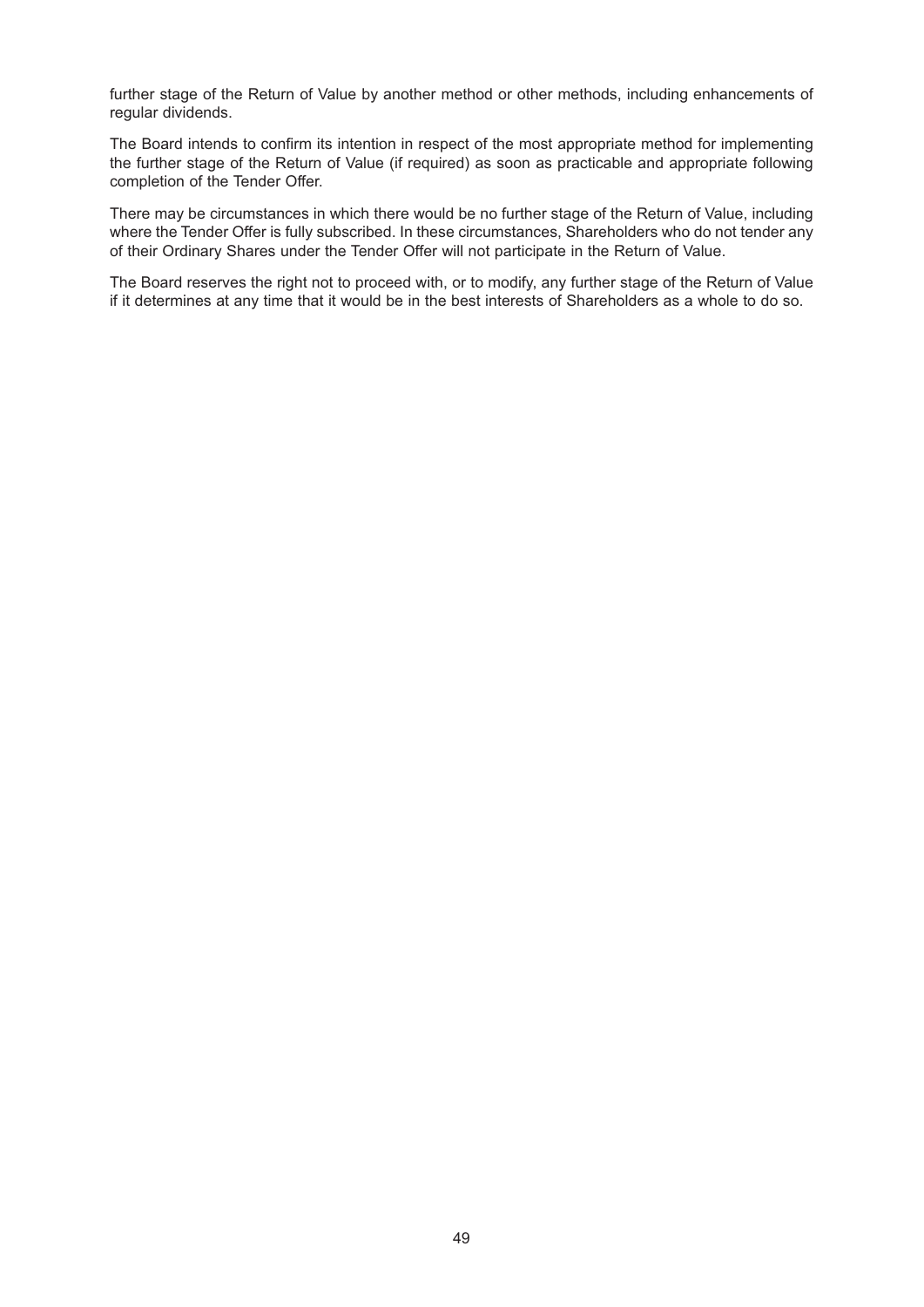#### **PART VII**

#### **ADDITIONAL INFORMATION**

#### **1. RESPONSIBILITY**

FirstGroup and the Directors, whose names are set out in paragraph 2 of this Part VII (*Additional information*) below, accept responsibility for the information contained in this document. To the best of the knowledge and belief of FirstGroup and the Directors (each of whom has taken all reasonable care to ensure that such is the case), the information contained in this document is in accordance with the facts and does not omit anything likely to affect the import of such information.

#### **2. DIRECTORS AND REGISTERED OFFICE**

| <b>Name</b>          | <b>Position</b>                                                            | Appointed                     |
|----------------------|----------------------------------------------------------------------------|-------------------------------|
| David Martin         | Interim Executive Chairman                                                 | 15 August 2019 <sup>(1)</sup> |
| Ryan Mangold         | <b>Chief Financial Officer</b>                                             | 31 May 2019                   |
| Peter Lynas          | Senior Independent Non-Executive                                           |                               |
|                      | <b>Director</b>                                                            | 30 June 2021                  |
| <b>Warwick Brady</b> | Independent Non-Executive Director                                         | 24 June 2014                  |
| Sally Cabrini        | Independent Non-Executive Director,<br>Chair of the Remuneration Committee | 24 January 2020               |
| Anthony Green        | Group Employee Director                                                    | 15 September 2020             |
| Jane Lodge           | Independent Non-Executive Director,                                        | 30 June 2021                  |
|                      | Chair of the Audit Committee                                               |                               |
| Julia Steyn          | Independent Non-Executive Director                                         | 2 May 2019                    |

(1) David Martin was first appointed to the Board on 15 August 2019 as Chairman and became Interim Executive Chairman on 13 September 2021.

The Company is the parent company of a UK-focused surface based passenger transport group with headquarters in the UK. The Company's current legal and commercial name is FirstGroup plc and it is a public limited company quoted on the London Stock Exchange. The Company was incorporated and registered in Scotland on 31 March 1995 as a public company limited by shares. The Company's registered office is at 395 King Street, Aberdeen, AB24 5RP (telephone number +44 (0)1224 650100). The Directors are based at the Company's London corporate office at 8th Floor, The Point, 37 North Wharf Road, London, United Kingdom, W2 1AF.

The principal legislation under which the Company operates is the Companies Act 2006 and the applicable regulations made thereunder.

#### **3. DIRECTORS' INTERESTS**

#### 3.1 *Interests in Ordinary Shares*

None of the FirstGroup Directors beneficially hold more than 0.02 per cent. of the share capital of FirstGroup on an individual basis. FirstGroup Directors beneficially own approximately 0.06 per cent. of the share capital of FirstGroup in the aggregate as a group.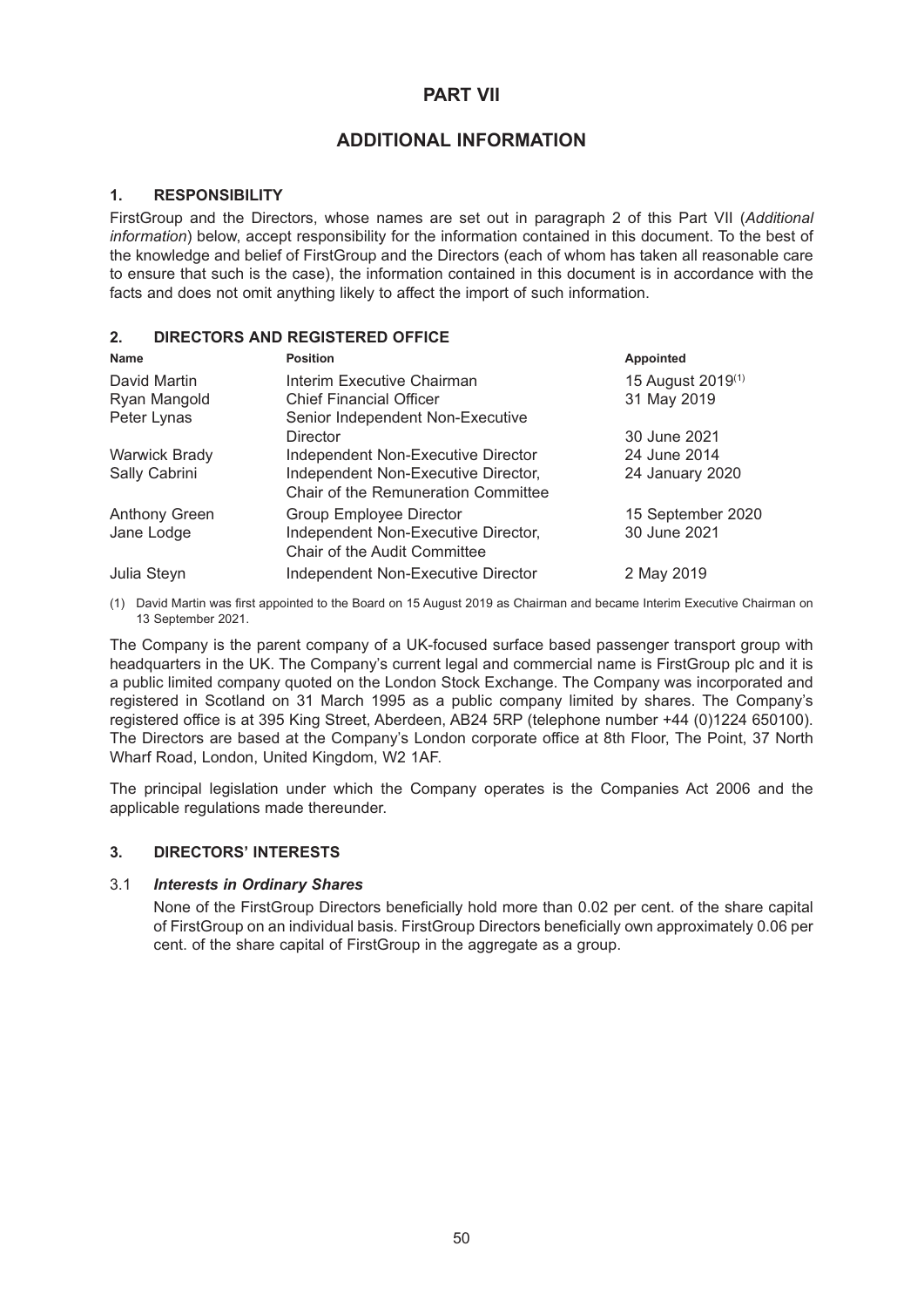The beneficial interests of the FirstGroup Directors in Ordinary Shares (excluding their holdings of options and awards under the Share Plans) as at the Latest Practicable Date are:

|                      | Number of<br>Ordinary | Percentage<br>of Ordinary |
|----------------------|-----------------------|---------------------------|
| <b>Name</b>          | <b>Shares</b>         | <b>Shares</b>             |
| David Martin         | 300,000               | 0.02%                     |
| Ryan Mangold         | 280,282               | 0.02%                     |
| Peter Lynas          | 60,000                | $0.00\%$                  |
| <b>Warwick Brady</b> | 96.201                | 0.01%                     |
| Sally Cabrini        | Nil                   | $0.00\%$                  |
| <b>Anthony Green</b> | Nil                   | $0.00\%$                  |
| Jane Lodge           | 15,000                | $0.00\%$                  |
| Julia Steyn          | Nil                   | $0.00\%$                  |
| Total                | 751,483               | 0.06%                     |

Save as disclosed above, no other person involved in the Tender Offer has an interest, including a conflicting interest, which is material to the Tender Offer.

#### 3.2 *Interests in Ordinary Shares under the Share Plans*

As at the Latest Practicable Date, the FirstGroup executive Directors and Group Employee Director held options or awards under the Share Plans, further details of which are set out below, over a total of 3,663,265 Ordinary Shares, representing 0.3% of the Ordinary Shares in issue as at that date.

*Long Term Incentive Plan*

| <b>Director</b>              | Date of grant     | Award granted | <b>Vesting date</b>   | <b>Expiry date</b> |
|------------------------------|-------------------|---------------|-----------------------|--------------------|
| Ryan Mangold                 | 19 August 2019    | 765.175       | 1 April 2022          | 1 April 2023       |
|                              | 24 September 2020 | 1,962,274     | 1 April 2023          | 1 April 2024       |
|                              | 2 August 2021     | 934.274       | 1 April 2024          | 1 April 2025       |
| Save-as-you-earn (SAYE) Plan |                   |               |                       |                    |
| <b>Director</b>              | Date of Grant     | Award granted | <b>Vesting date</b>   | Release date       |
| <b>Anthony Green</b>         | 6 December 2018   |               | 1,542 1 February 2022 | 31 July 2022       |

#### **4. MAJOR SHAREHOLDERS OF FIRSTGROUP**

As at the Latest Practicable Date, FirstGroup had been notified (in accordance with Chapter 5 of the Disclosure Guidance and Transparency Rules) of the following underlying investors with a notifiable interest in the Issued Ordinary Share Capital:

|                               | Number of<br>Ordinary | Percentage<br>of Ordinary |
|-------------------------------|-----------------------|---------------------------|
| <b>Name</b>                   | <b>Shares</b>         | <b>Shares</b>             |
| Schroders Plc                 | 160.640.685           | 13.14%                    |
| Coast Capital Management, LLC | 156,749,908           | 12.82%                    |
| Ameriprise Financial Inc.     | 120,808,808           | 9.88%                     |
| Aberforth Partners LLP        | 65.498.978            | 5.36%                     |
| Aberdeen Standard Investments | 56.777.893            | 4.64%                     |

As detailed in paragraph 11 of this Part VII (*Additional information*), Coast Capital Management has given an irrevocable undertaking pursuant to which it has committed to validly tender, or to procure the valid tender of, 156,749,809 Ordinary Shares in the Tender Offer.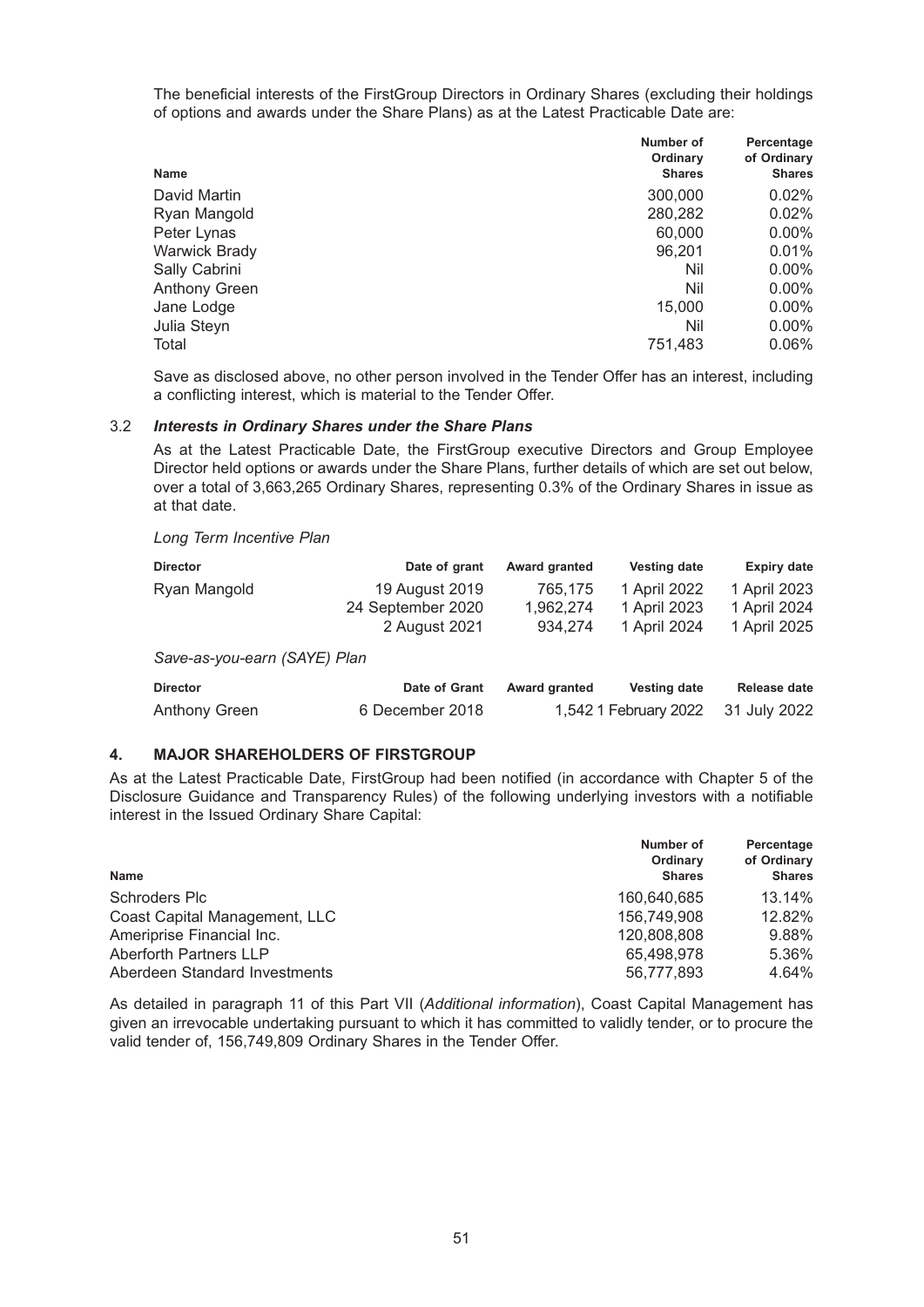#### **5. WARRANTS AND OPTIONS**

As at the Latest Practicable Date, the total number of outstanding options to subscribe for Ordinary Shares, and the proportions of the Issued Ordinary Share Capital that they currently represent and that they will represent if the full authority to buy back shares is used pursuant to the Tender Offer and the New Buyback Authority or the Existing Buyback Authority (as applicable), are set out in the table below:

|                          |                         |                        | Percentage              |
|--------------------------|-------------------------|------------------------|-------------------------|
|                          |                         |                        | of Issued               |
|                          |                         |                        | <b>Ordinary Share</b>   |
|                          |                         |                        | Capital if both         |
|                          |                         |                        | the maximum             |
|                          |                         |                        | permitted               |
|                          |                         |                        | number of               |
|                          |                         | Percentage of          | <b>Ordinary Shares</b>  |
|                          |                         | <b>Issued</b>          | is purchased            |
|                          |                         | <b>Ordinary Share</b>  | pursuant to the         |
|                          |                         | Capital if the         | <b>Existing Buyback</b> |
|                          |                         | maximum                | <b>Authority and</b>    |
|                          |                         | permitted              | the maximum             |
|                          |                         | number of              | permitted               |
|                          | Percentage of           | <b>Ordinary Shares</b> | number of               |
|                          | <b>Issued Ordinary</b>  | is purchased           | <b>Ordinary Shares</b>  |
|                          | <b>Share Capital</b>    | pursuant to the        | is purchased            |
|                          | as at the Latest        | Tender Offer           | pursuant to the         |
| <b>Number of options</b> | <b>Practicable Date</b> | (see note)             | <b>Tender Offer</b>     |
| 35,799,322               | 2.9%                    | 4.8%                   | $5.7\%$                 |
|                          |                         |                        |                         |

Note: No Ordinary Shares can be acquired under the New Buyback Authority in circumstances where the maximum permitted number of Ordinary Shares has been purchased pursuant to the Tender Offer.

As at the Latest Practicable Date, there are no outstanding warrants to subscribe for Ordinary Shares.

#### **6. OPTION AGREEMENT**

On 27 October 2021, the Company entered into the Option Agreement with Goldman Sachs. Pursuant to the terms of the Option Agreement, and conditional on the Tender Offer becoming unconditional in all respects and not lapsing or terminating in accordance with its terms and on Goldman Sachs being registered as the holder of the Ordinary Shares purchased by Goldman Sachs pursuant to the Tender Offer, the Company has granted a put option to Goldman Sachs which, on exercise, obliges the Company to purchase from Goldman Sachs at a price equal to the Tender Price the Ordinary Shares purchased by Goldman Sachs pursuant to the Tender Offer. Also under the Option Agreement, Goldman Sachs has granted the Company a call option which, on exercise, obliges Goldman Sachs to sell to the Company, at the Tender Price, the Ordinary Shares purchased by Goldman Sachs pursuant to the Tender Offer.

#### **7. WORKING CAPITAL**

FirstGroup is of the opinion that, on the assumption that the authority sought by Resolution 1 will be used in full at the Tender Price and taking into account the bank facilities available to the Group, the Group has sufficient working capital for its present requirements, that is for at least the next 12 months from the date of this Circular.

#### **8. NO SIGNIFICANT CHANGE**

There has been no significant change to the financial position or financial performance of the Group since 27 March 2021, the date to which the last audited financial statements of the Company were prepared.

#### **9. TREND INFORMATION**

The Directors believe that the trends and developments described in paragraph 5 (*FirstGroup's Current Trading and Prospects and Strategic Plans Following the Return of Value*) of Part I (*Letter from the Chairman*) of this Circular have continued to affect, or be considerations relevant to, the Group between 27 March 2021 and the date of this Circular. The Directors also believe that these trends are reasonably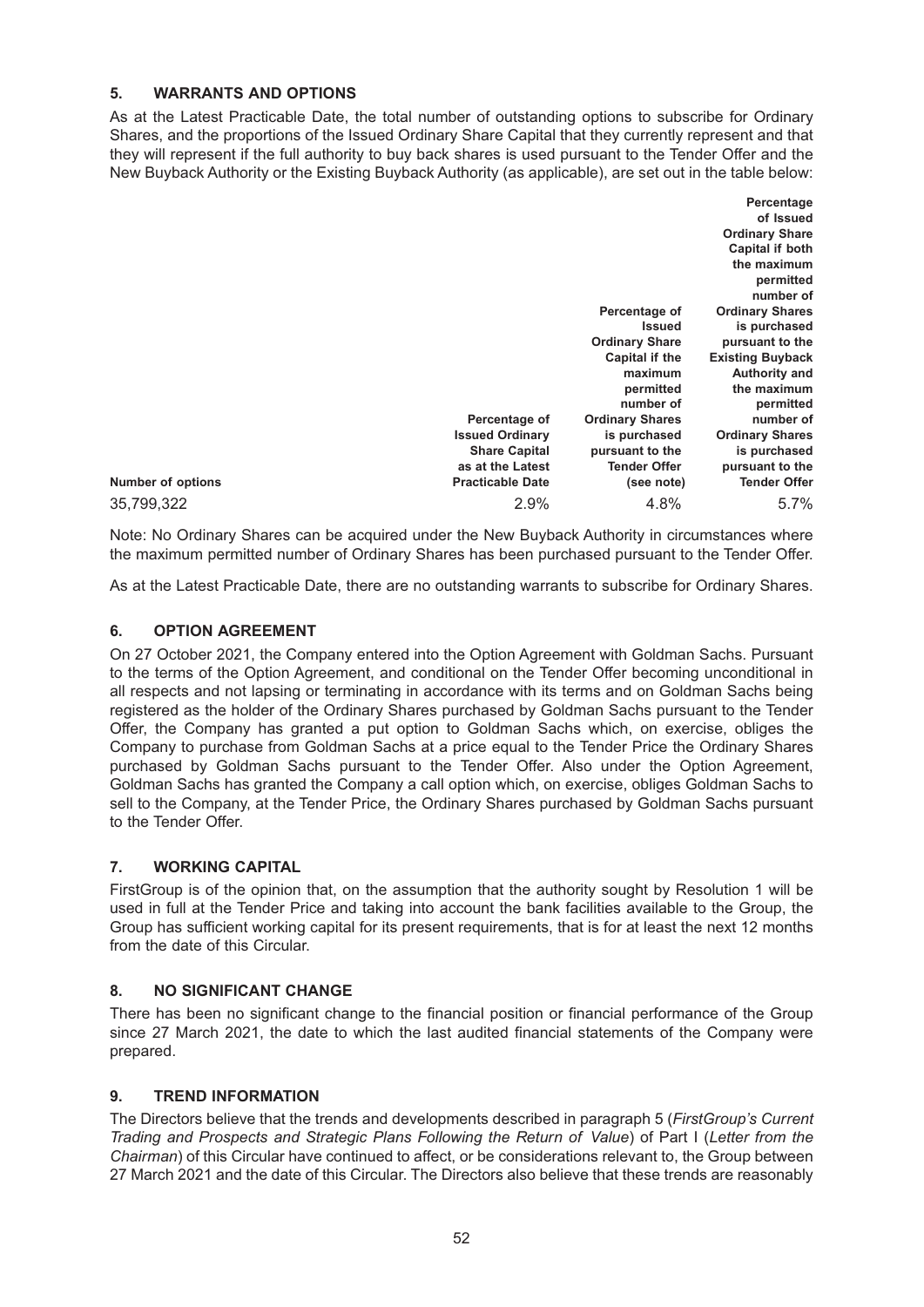likely to continue to have a potentially material effect on FirstGroup's prospects for the current financial year.

#### **10. CONSENTS**

J.P. Morgan, who has acted as lead joint sponsor, joint financial adviser and joint corporate broker to FirstGroup in connection with the Return of Value, has given and has not withdrawn its written consent to the inclusion in this document of references to its name in the form and context in which it appears.

Goldman Sachs, who has acted as joint sponsor, joint financial adviser and joint corporate broker to FirstGroup in connection with the Return of Value, has given and not withdrawn its written consent to the inclusion in this document of references to its name in the form and context in which it appears.

#### **11. IRREVOCABLE UNDERTAKING**

The Company has received an irrevocable undertaking from Coast Capital Management in its capacity as a controller of Ordinary Shares in the Company and, as such, a major shareholder in the Company, to support the Tender Offer. Pursuant to that irrevocable undertaking Coast Capital Management has committed to validly tender, or to procure the valid tender of, 156,749,809 Ordinary Shares (representing approximately 12.82% per cent of the total issued share capital of the Company) in accordance with the procedure specified in this Circular. The Ordinary Shares which are the subject of the undertaking will be tendered as soon as possible and in any event within ten days of the publication of this Circular. Coast Capital Management has also undertaken to vote in favour of the Resolutions and not to sell, or otherwise dispose of, the Ordinary Shares which are the subject of the undertaking or to acquire any additional Ordinary Shares or interest in the Company.

#### **12. TAKEOVER CODE**

Rule 9 of the Takeover Code applies to any person who acquires an interest in shares which, when taken together with shares in which persons acting in concert with him are interested, carry 30 per cent. or more of the voting rights of a company which is subject to the Takeover Code. Any such person is required to make a general offer to all shareholders of that company to acquire their shares in cash at not less than the highest price paid by such person, or by any person acting in concert with him, for any interest in shares within the 12 months prior to the offer. Such an offer under Rule 9 of the Takeover Code must also be made where any person who, together with persons acting in concert with him, holds not less than 30 per cent. but not more than 50 per cent. of the voting rights in the company and such person, or any person acting in concert with him, acquires an interest in any other shares which increase the percentage of shares carrying voting rights in which he is interested.

When a company purchases its own voting shares, any resulting increase in the percentage of voting rights held by a shareholder, or group of shareholders acting in concert, will be treated as an acquisition for the purpose of Rule 9.

Goldman Sachs may purchase, as principal and not as agent, nominee or trustee, Ordinary Shares under the Tender Offer, which could result in Goldman Sachs owning 30 per cent. or more of the Issued Ordinary Share Capital. It is also possible that entities within the group of which Goldman Sachs is part hold or come to hold other interests in the Issued Ordinary Share Capital and that, in certain cases, those interests could be subject to aggregation with any Ordinary Shares acquired under the Tender Offer for the purposes of Rule 9 of the Takeover Code. As such, it is possible that the aggregated holdings of Goldman Sachs and persons in concert with it could result in a requirement to make a general offer under Rule 9.

Goldman Sachs has indicated its intention that, shortly after the purchase of Ordinary Shares under the Tender Offer, it will sell all those Ordinary Shares to the Company for cancellation. Accordingly, a waiver has been obtained from the Panel on Takeovers and Mergers in respect of the application of Rule 9 to the purchase by Goldman Sachs of Ordinary Shares under the Tender Offer.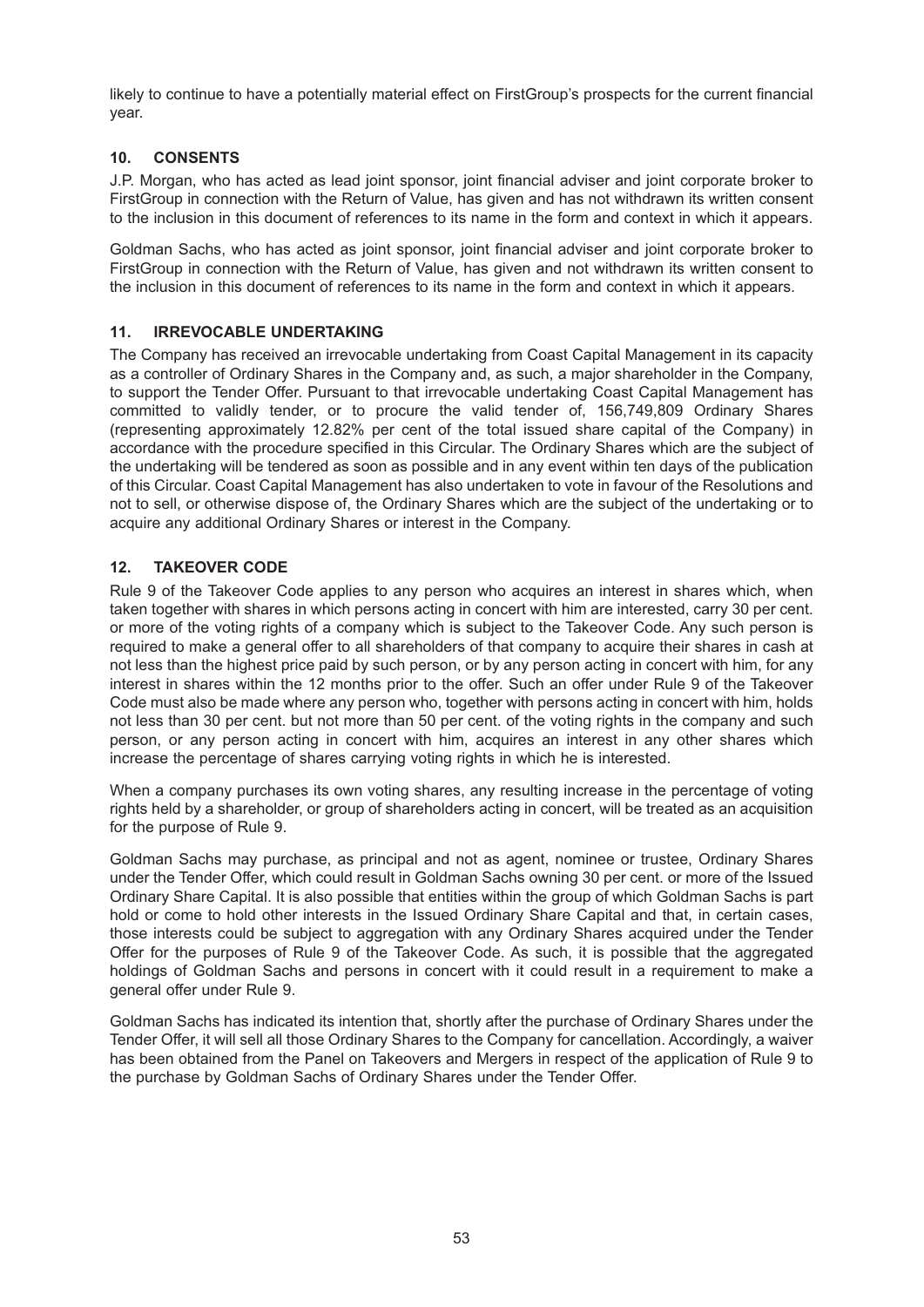## **PART VIII**

## **DEFINITIONS**

The following definitions apply throughout this Circular unless the context requires otherwise:

| <b>Agent</b>                         | has the meaning given to that term in paragraph 5(C) of<br>Part IV (Details of the Tender Offer) of this Circular;                                                                             |
|--------------------------------------|------------------------------------------------------------------------------------------------------------------------------------------------------------------------------------------------|
| <b>AGM</b>                           | annual general meeting;                                                                                                                                                                        |
| <b>Attorney</b>                      | has the meaning given to that term in paragraph 4(C) of<br>Part IV (Details of the Tender Offer) of this Circular;                                                                             |
| <b>Board or Directors</b>            | the board of directors of FirstGroup;                                                                                                                                                          |
| <b>Business Day</b>                  | a day other than a Saturday or Sunday or public holiday in<br>England and Wales on which banks are open in London for<br>general commercial business;                                          |
| certificated or in certificated form | recorded on the Register as being held in certificated form (that<br>is, not in CREST);                                                                                                        |
| <b>CERTS</b>                         | the US Department of the Treasury's Coronavirus Economic<br>Relief for Transportation Services scheme;                                                                                         |
| <b>Circular</b>                      | this document;                                                                                                                                                                                 |
| <b>Closing Date</b>                  | 29 November 2021 or such other date as may be determined in<br>accordance with paragraph 2.22 of Part IV in relation to the<br>Tender Offer (Details of the Tender Offer) of this Circular;    |
| <b>Coast Capital Management</b>      | Coast Capital Management LP;                                                                                                                                                                   |
| <b>Company or FirstGroup</b>         | FirstGroup PLC, a public limited company incorporated in<br>Scotland with registered number SC157176, whose registered<br>office is at 395 King Street, Aberdeen, AB24 5RP;                    |
| <b>Conditions</b>                    | has the meaning given to that term in paragraph 2.1 of<br>Part IV (Details of the Tender Offer) of this Circular;                                                                              |
| <b>CREST</b>                         | the paperless settlement procedure operated by Euroclear<br>enabling system securities to be evidenced otherwise than by<br>certificates and transferred otherwise than by written instrument; |
| <b>CREST Manual</b>                  | the rules governing the operation of CREST as published by<br>Euroclear and as amended from time to time;                                                                                      |
| <b>CREST Member</b>                  | a person who has been admitted by Euroclear as a<br>system-member (as defined in the CREST Regulations);                                                                                       |
| <b>CREST Participant</b>             | a person who is, in relation to CREST, a system participant (as<br>defined in the CREST Regulations);                                                                                          |
| <b>CREST Proxy Instruction</b>       | a proxy appointment or instruction made via CREST<br>authenticated in accordance with Euroclear's specifications and<br>containing the information set out in the CREST Manual;                |
| <b>CREST Regulations</b>             | the Uncertificated Securities Regulations 2001 (SI 2001/3755),<br>as amended from time to time;                                                                                                |
| <b>CREST Sponsor</b>                 | a CREST Participant admitted to CREST as a CREST sponsor,<br>being a sponsoring system participant (as defined in the CREST<br>Regulations);                                                   |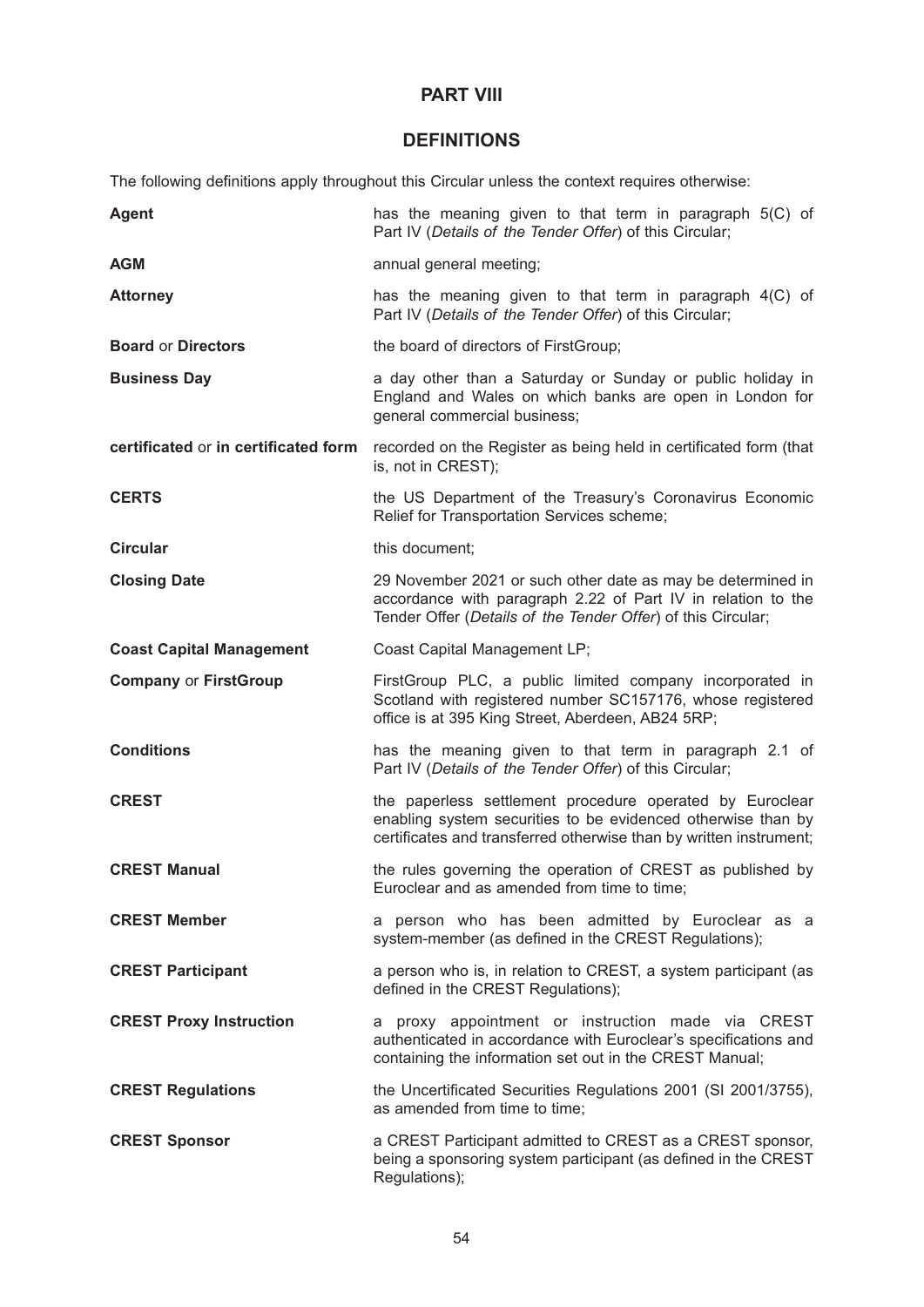| <b>CREST Sponsored Member</b>                               | a CREST Member admitted to CREST as a sponsored member;                                                                                                                                                  |
|-------------------------------------------------------------|----------------------------------------------------------------------------------------------------------------------------------------------------------------------------------------------------------|
| <b>Disclosure Guidance and</b><br><b>Transparency Rules</b> | the disclosure guidance and transparency rules made under<br>Part VI of FSMA (and contained in the FCA's publication of the<br>same name), as amended from time to time;                                 |
| <b>Distribution Record Date</b>                             | means the record date for a Special Dividend;                                                                                                                                                            |
| <b>Electronic Tender</b>                                    | has the meaning given to that term in paragraph 3.3 of<br>Part IV (Details of the Tender Offer) of this Circular;                                                                                        |
| <b>Escrow Agent</b>                                         | Equiniti;                                                                                                                                                                                                |
| <b>Euroclear</b>                                            | Euroclear UK & Ireland Limited, the operator of CREST;                                                                                                                                                   |
| <b>Existing Buyback Authority</b>                           | has the meaning given to that term in paragraph 4 of<br>Part I (Letter from the Chairman) of this Circular;                                                                                              |
| <b>FCA or Financial Conduct</b><br><b>Authority</b>         | the Financial Conduct Authority of the United Kingdom;                                                                                                                                                   |
| <b>Financial Advisers</b>                                   | J.P. Morgan and Goldman Sachs together;                                                                                                                                                                  |
| Form of Proxy                                               | the form of proxy enclosed with this Circular (where applicable)<br>for use by Shareholders in connection with the General Meeting;                                                                      |
| <b>FSMA</b>                                                 | Financial Services and Markets Act 2000, as amended from time<br>to time;                                                                                                                                |
| <b>General Meeting</b>                                      | has the meaning given to that term in paragraph 1 of<br>Part I (Letter from the Chairman) of this Circular;                                                                                              |
| <b>Goldman Sachs</b>                                        | <b>Goldman Sachs International;</b>                                                                                                                                                                      |
| Group                                                       | FirstGroup together with its subsidiaries and subsidiary<br>undertakings;                                                                                                                                |
| <b>Guaranteed Entitlement</b>                               | has the meaning given to that term in paragraph 3.4 of<br>Part I (Letter from the Chairman) of this Circular;                                                                                            |
| <b>Issued Ordinary Share Capital</b>                        | the Company's issued ordinary share capital, excluding any<br>treasury shares from time to time;                                                                                                         |
| J.P. Morgan or J.P. Morgan<br>Cazenove                      | J.P. Morgan Securities plc;                                                                                                                                                                              |
| <b>Latest Practicable Date</b>                              | 25 October 2021, being the latest practicable date prior to the<br>publication of this Circular;                                                                                                         |
| <b>Equiniti</b>                                             | Equiniti Limited, a limited company incorporated in England and<br>Wales with registered number 6226088, whose registered office<br>is at Aspect House, Spencer Road, Lancing, West Sussex, BN99<br>6DA; |
| <b>Listing Rules</b>                                        | the listing rules made under Part VI of FSMA (and contained in<br>the FCA's publication of the same name), as amended from time<br>to time;                                                              |
| <b>London Stock Exchange</b>                                | London Stock Exchange plc;                                                                                                                                                                               |
| <b>Main Market</b>                                          | the main market for listed securities maintained by the London<br>Stock Exchange;                                                                                                                        |
| <b>Market Abuse Regulation</b>                              | Regulation (EU) No. 596/2014 of the European Parliament and<br>of the Council of 16 April 2014 on market abuse, and any                                                                                  |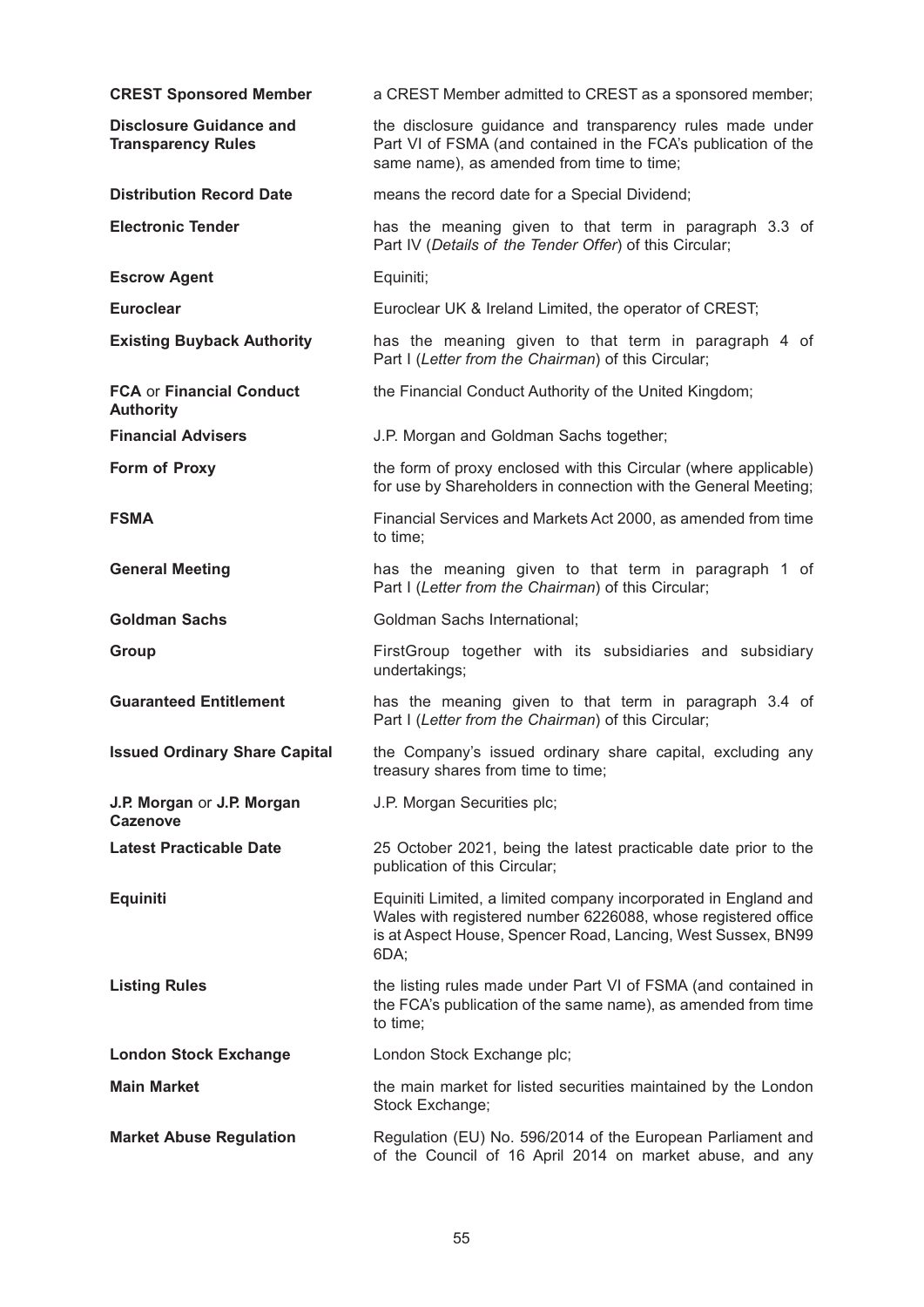|                                                        | implementing legislation, in each case as it forms part of retained<br>EU law as defined in the European Union (Withdrawal) Act 2018;                                                                                                                                       |
|--------------------------------------------------------|-----------------------------------------------------------------------------------------------------------------------------------------------------------------------------------------------------------------------------------------------------------------------------|
| <b>Member Account ID</b>                               | the identification code or number attached to any member<br>account in CREST;                                                                                                                                                                                               |
| <b>Net Disposal Proceeds</b>                           | has the meaning given to that term in paragraph 2.1 of<br>Part I (Letter from the Chairman) of this Circular;                                                                                                                                                               |
| <b>New Buyback Authority</b>                           | has the meaning given to that term in paragraph 2.5 of<br>Part I (Letter from the Chairman) of this Circular;                                                                                                                                                               |
| <b>New Ordinary Shares</b>                             | has the meaning given to that term in paragraph 2.1 of<br>Part VI (Potential Further Stage of the Return of Value);                                                                                                                                                         |
| <b>Notice of General Meeting</b>                       | the notice of the General Meeting which is set out at the end of<br>this Circular;                                                                                                                                                                                          |
| <b>Official List</b>                                   | the list maintained by the FCA in accordance with section 74(1)<br>of FSMA for the purposes of Part VI of FSMA;                                                                                                                                                             |
| <b>Option Agreement</b>                                | the option agreement described in paragraph 6<br>of<br>Part VII (Additional Information) of this Circular;                                                                                                                                                                  |
| <b>Ordinary Shares</b>                                 | ordinary shares with a nominal value of 5 pence each in the<br>capital of FirstGroup (or, where the context requires, with such<br>other nominal value as an ordinary share in the Company may<br>have following any Share Consolidation);                                  |
| <b>Overseas Shareholder</b>                            | a Shareholder who is resident in, or a citizen of, a jurisdiction<br>outside the United Kingdom;                                                                                                                                                                            |
| <b>Participant ID</b>                                  | the identification code or membership number used in CREST to<br>identify a particular CREST Member or other CREST Participant;                                                                                                                                             |
| <b>Qualifying Shareholders</b>                         | Shareholders other than those with a registered address in any<br>of the Restricted Jurisdictions;                                                                                                                                                                          |
| <b>Receiving Agent</b>                                 | Equiniti;                                                                                                                                                                                                                                                                   |
| <b>Record Date</b>                                     | 6.00 p.m. on 29 November 2021 or such other time and date as<br>may be determined by the Company in its sole discretion in the<br>event that the Closing Date is altered in accordance with<br>paragraph 2.22 of Part IV (Details of the Tender Offer) of this<br>Circular; |
| <b>Register</b>                                        | the register of members of FirstGroup;                                                                                                                                                                                                                                      |
| Registrar                                              | Equiniti;                                                                                                                                                                                                                                                                   |
| <b>Regulatory Information</b><br><b>Service or RIS</b> | one of the regulatory information services authorised by the FCA<br>to receive, process and disseminate regulatory information from<br>listed companies;                                                                                                                    |
| <b>Resolutions</b>                                     | the resolutions to be proposed at the General Meeting, as set out<br>in the Notice of General Meeting;                                                                                                                                                                      |
| <b>Restricted Jurisdictions</b>                        | Australia and New Zealand;                                                                                                                                                                                                                                                  |
| <b>Return of Value</b>                                 | has the meaning given to that term in paragraph 2.1 of<br>Part I (Letter from the Chairman) of this Circular;                                                                                                                                                               |
| <b>Share Consolidation</b>                             | has the meaning given to that term in paragraph 2.5 of<br>Part I (Letter from the Chairman) of this Circular;                                                                                                                                                               |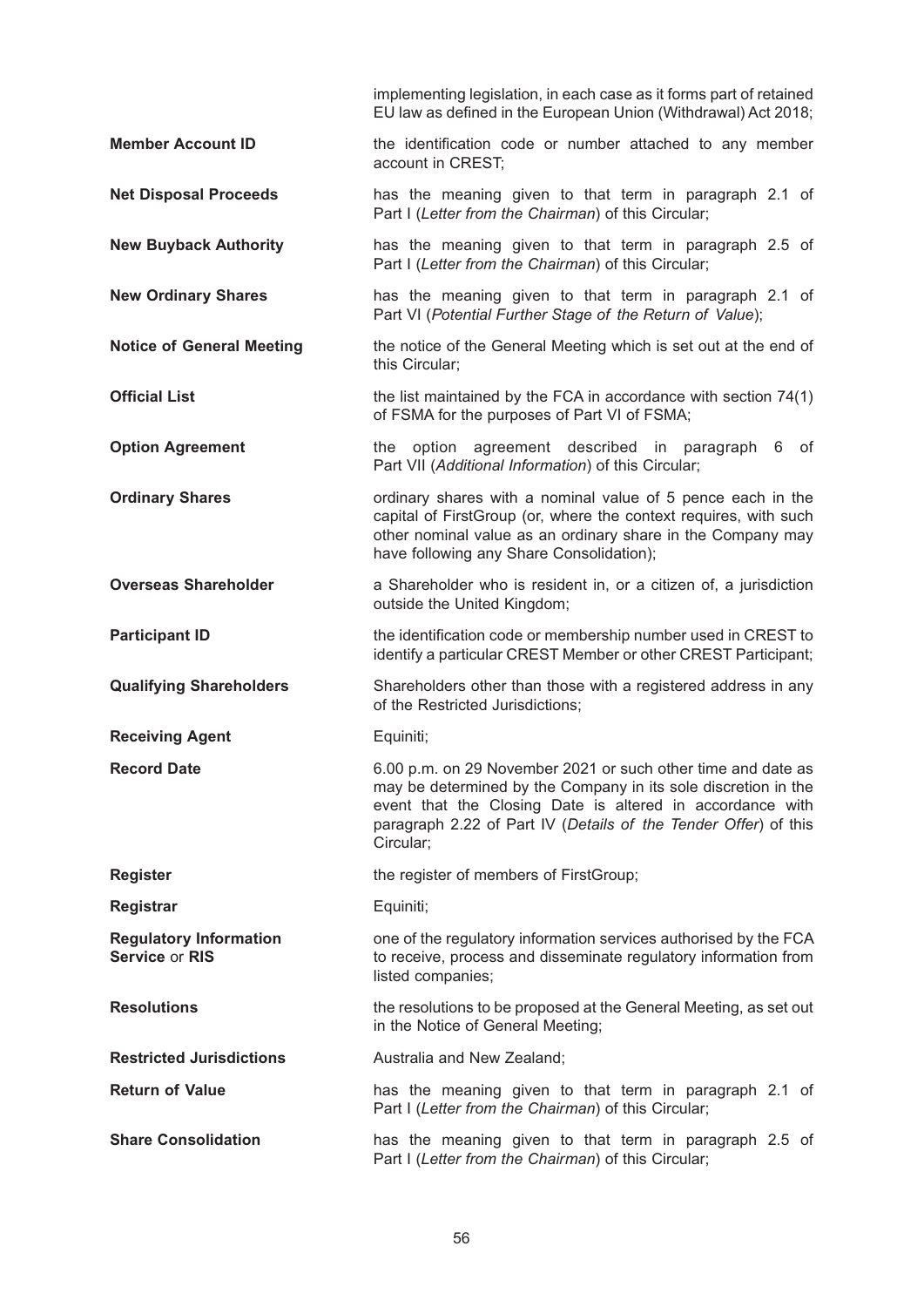| <b>Shareholder Helpline</b>                 | the shareholder telephone helpline being made available in<br>relation to the Tender Offer, details of which are set out on<br>page 5 of this Circular;                                                                                                                                                                                                                                           |
|---------------------------------------------|---------------------------------------------------------------------------------------------------------------------------------------------------------------------------------------------------------------------------------------------------------------------------------------------------------------------------------------------------------------------------------------------------|
| <b>Shareholders</b>                         | holders of Ordinary Shares from time to time;                                                                                                                                                                                                                                                                                                                                                     |
| <b>Special Dividend</b>                     | has the meaning given to that term in paragraph 2.5 of<br>Part I (Letter from the Chairman) of this Circular, and such term<br>shall, if a series of such dividends are to be paid, mean each<br>such dividend;                                                                                                                                                                                   |
| subsidiary                                  | has the meaning given to that term in section 1159 of the<br>Companies Act 2006;                                                                                                                                                                                                                                                                                                                  |
| subsidiary undertaking                      | has the meaning given to that term in section 1162 of the<br>Companies Act 2006;                                                                                                                                                                                                                                                                                                                  |
| <b>Takeover Code</b>                        | the City Code on Takeovers and Mergers;                                                                                                                                                                                                                                                                                                                                                           |
| <b>Tender Form</b>                          | the tender form issued with this Circular to Qualifying<br>Shareholders who hold their Ordinary Shares in certificated<br>form;                                                                                                                                                                                                                                                                   |
| <b>Tender Offer</b>                         | the invitation by Goldman Sachs to Shareholders to tender<br>Ordinary Shares for purchase by Goldman Sachs on the terms<br>and subject to the conditions set out in this Circular and also, in<br>the case of certificated Ordinary Shares only, the Tender Form<br>(and, where the context so requires, the associated repurchase<br>of such Ordinary Shares by the Company from Goldman Sachs); |
| <b>Tender Offer Resolution</b>              | has the meaning given to that term in paragraph 1 of<br>Part I (Letter from the Chairman) of this Circular;                                                                                                                                                                                                                                                                                       |
| <b>Tender Price</b>                         | 105 pence, being the price per Ordinary Share at which Ordinary<br>Shares will be purchased pursuant to the Tender Offer;                                                                                                                                                                                                                                                                         |
| <b>TFE Instruction</b>                      | a transfer from escrow instruction (as defined by the CREST<br>Manual);                                                                                                                                                                                                                                                                                                                           |
| <b>Transaction</b>                          | has the meaning given to that term in paragraph 2.1 of<br>Part I (Letter from the Chairman) of this Circular;                                                                                                                                                                                                                                                                                     |
| <b>Transaction Circular</b>                 | has the meaning given to that term in paragraph 2.1 of<br>Part I (Letter from the Chairman) of this Circular;                                                                                                                                                                                                                                                                                     |
| <b>TTE Instruction</b>                      | a transfer to escrow instruction (as defined by the CREST<br>Manual);                                                                                                                                                                                                                                                                                                                             |
| <b>UK DB Pension Schemes</b>                | the First UK Bus Pension Scheme and the FirstGroup Pension<br>Scheme;                                                                                                                                                                                                                                                                                                                             |
| <b>UK or United Kingdom</b>                 | the United Kingdom of Great Britain and Northern Ireland;                                                                                                                                                                                                                                                                                                                                         |
| uncertificated or in<br>uncertificated form | recorded on the Register as being held in uncertificated form in<br>CREST and title to which, by virtue of the CREST Regulations,<br>may be transferred by means of CREST;                                                                                                                                                                                                                        |
| <b>Unconditional Date</b>                   | the date on and time at which the Tender Offer becomes<br>unconditional, which is expected to be on 2 December 2021;                                                                                                                                                                                                                                                                              |
| <b>US or United States</b>                  | the United States of America, its territories and possessions, any<br>state of the United States of America, the District of Columbia<br>and all other areas subject to its jurisdiction;                                                                                                                                                                                                         |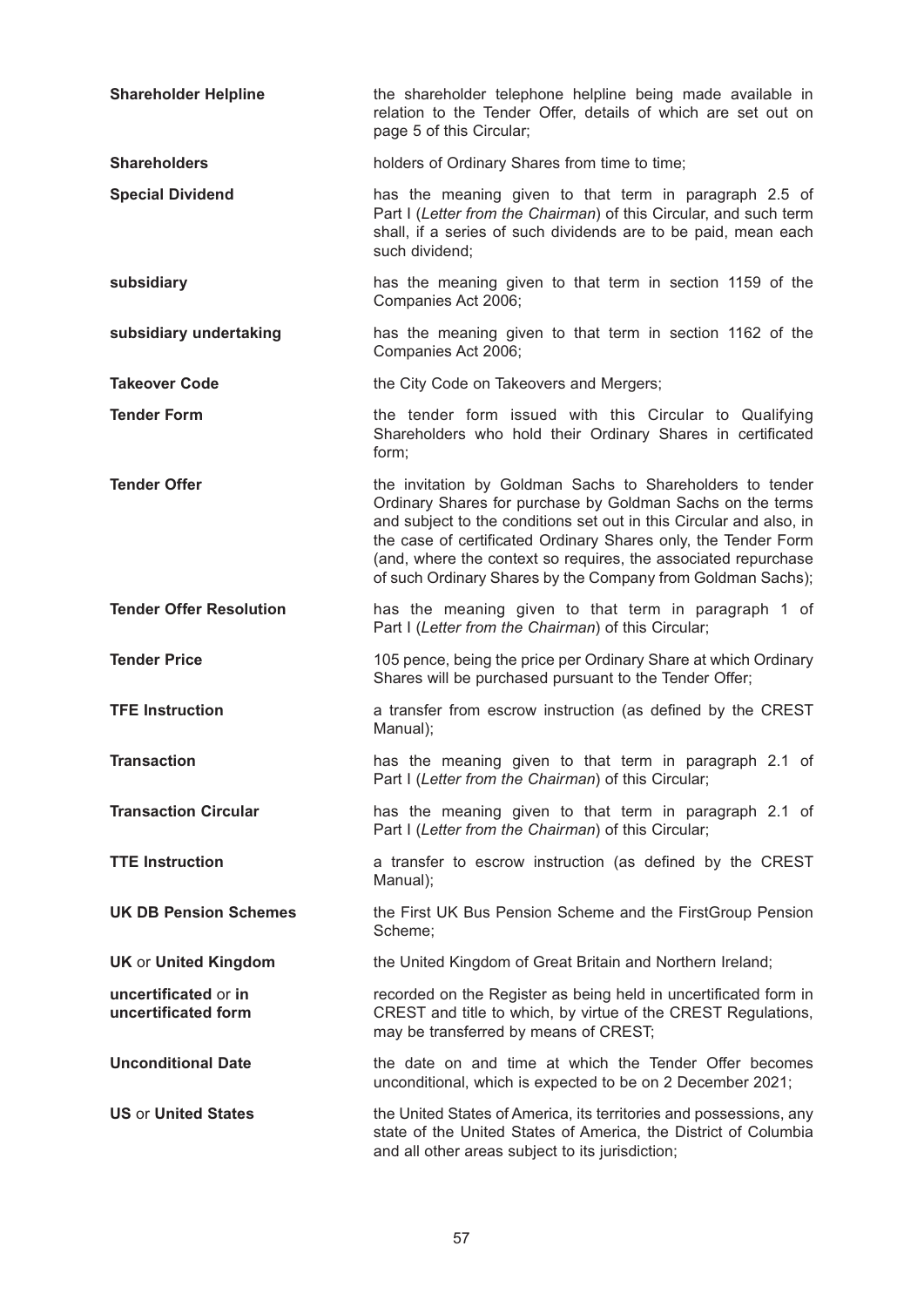| <b>US Exchange Act</b> | the US Securities Exchange Act of 1934, as amended from time<br>to time: and                         |
|------------------------|------------------------------------------------------------------------------------------------------|
| <b>US Shareholder</b>  | has the meaning given to that term in paragraph 2 of<br>Part V ( <i>Taxation</i> ) of this Circular. |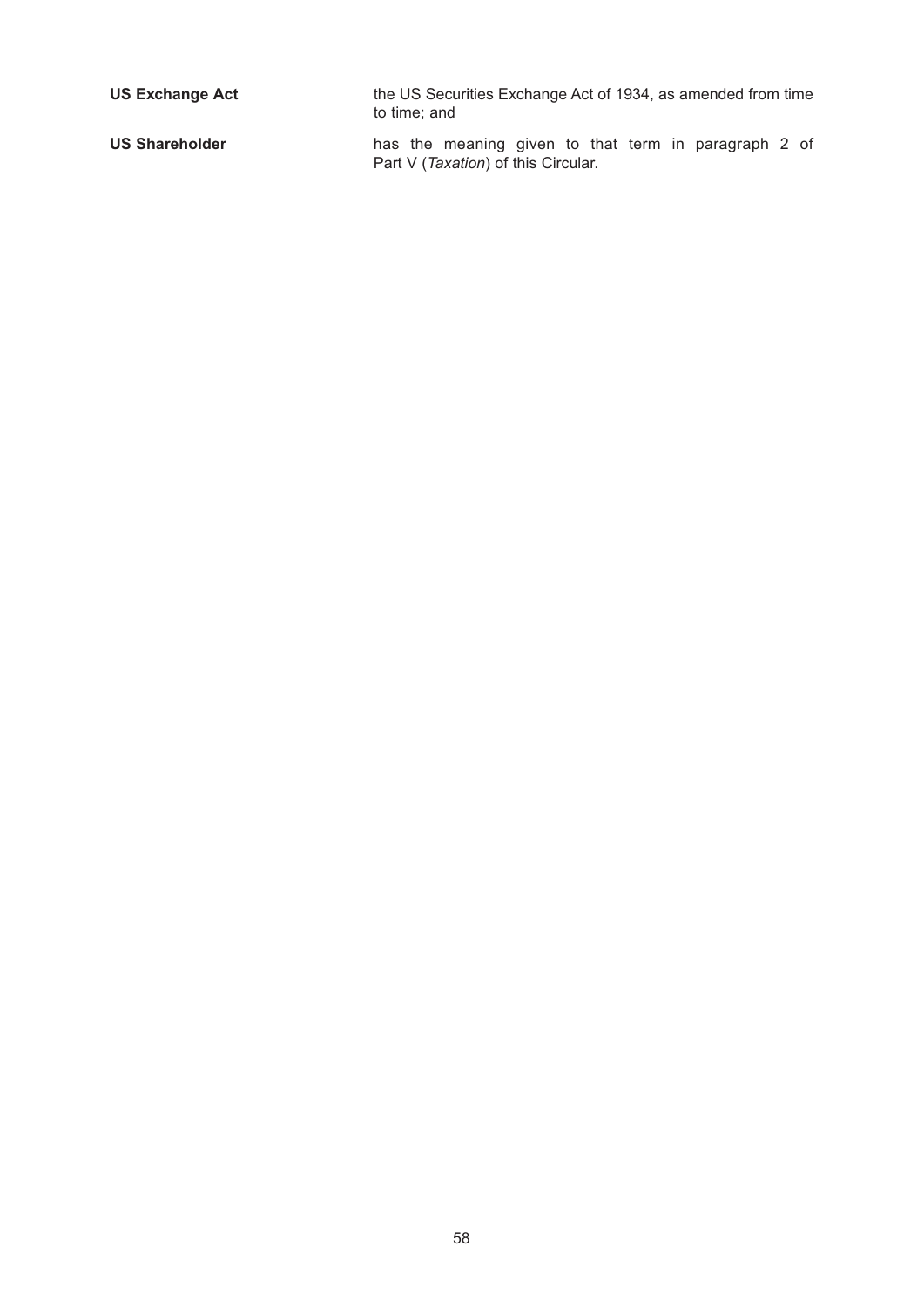## **FIRSTGROUP PLC**

(*registered in Scotland with registered number SC157176*)

#### **NOTICE OF GENERAL MEETING**

**NOTICE IS HEREBY GIVEN** that a **GENERAL MEETING** of FirstGroup plc (the "**Company**") will be held at Queen Elizabeth II Centre, Broad Sanctuary, Westminster, London, SW1P 3EE at 11:00 am on 18 November 2021 for the purposes of considering and, if thought fit, passing the following resolutions, the first of which will be proposed as a special resolution, the second of which will be proposed as an ordinary resolution, the third of which will be proposed as a special resolution and the fourth of which will be proposed as a special resolution.

Unless otherwise defined herein, capitalised terms used in the following resolutions shall have the meaning ascribed to them in the Company's circular to shareholders dated 27 October 2021 of which this notice forms part.

#### **Special Resolution**

- 1. THAT, in addition to (i) the authority for the purpose of section 701 of the Companies Act 2006 (the "**Act**") which was approved by special resolution passed at the annual general meeting of the Company convened for 13 September 2021 (the "**AGM Authority**"); and (ii) any authority pursuant to section 701 of the Act as may be approved under Resolution 4 below in substitution for the AGM Authority, the Company be and is hereby generally and unconditionally authorised for the purposes of section 701 of the Act to make one or more market purchases (within the meaning of section 693(4) of the Act) of its own ordinary shares of 5 pence each in the capital of the Company ("**ordinary shares**") pursuant to, for the purposes of, or in connection with a tender offer for ordinary shares on the terms and in accordance with the arrangements set out or referred to in the circular to the Company's shareholders dated 27 October 2021 (the "**Circular**") (a copy of which is produced to the meeting and signed for identification purposes by the chairman of the meeting) or otherwise as contemplated by arrangements set out or referred to in the Circular, provided that:
	- (A) the maximum number of ordinary shares hereby authorised to be purchased is 476,190,476;
	- (B) the minimum price, exclusive of all expenses, which may be paid for an ordinary share is 105 pence;
	- (C) the maximum price, exclusive of all expenses, which may be paid for an ordinary share is 105 pence; and
	- (D) the authority conferred by this resolution shall expire on 31 March 2022, save that the Company may before the expiry of such authority make a contract to purchase ordinary shares which will or may be executed wholly or partly after such expiry and the Company may make a purchase of such ordinary shares after such expiry pursuant to such contract.

#### **Ordinary Resolution**

- 2. THAT, in connection with any Special Dividend paid or proposed to be paid by the Company, the Company and its directors be authorised to, on one or more than one occasion:
	- (A) (i) consolidate each of the ordinary shares from time to time in the capital of the Company into one or more (such number being at the discretion of the directors) ordinary shares in the capital of the Company (such share or shares being "intermediate share(s)"), and (ii) immediately after such consolidation, divide or sub-divide the intermediate share(s) into new ordinary shares in the capital of the Company of such nominal value as the directors may determine; or
	- (B) (i) sub-divide each of the ordinary shares from time to time in the capital of the Company into such number of ordinary shares in the capital of the Company as the directors may determine (such shares being "intermediate shares"), and (ii) immediately after such sub-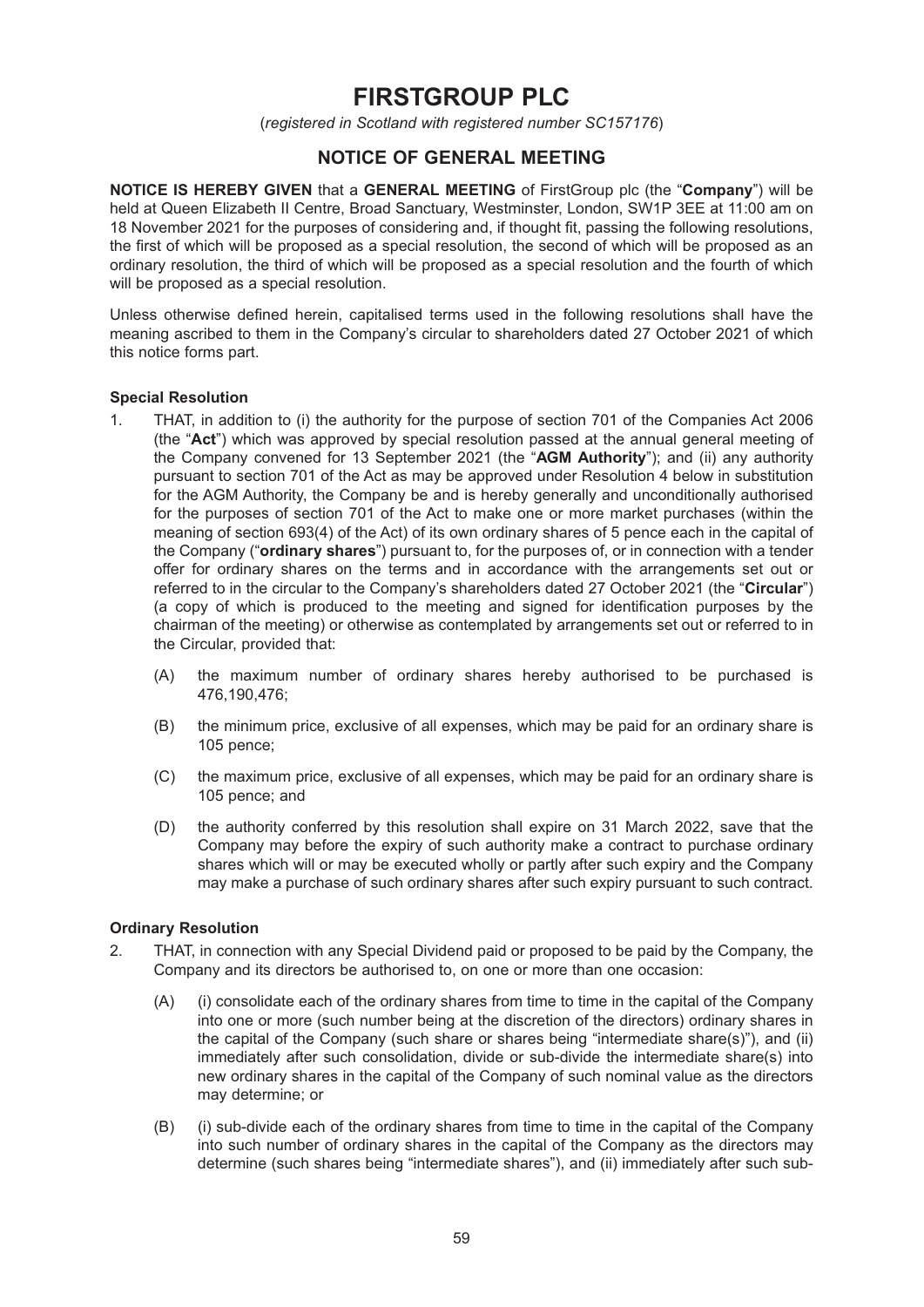division, consolidate the intermediate shares into new ordinary shares in the capital of the Company of such nominal value as the directors may determine,

on the basis that:

- (1) the directors shall have discretion to determine the record date and time by reference to which any such consolidation and/or division or sub-division shall take place;
- (2) the directors shall have discretion to make any arrangements which they consider necessary, appropriate or expedient (i) to deal with fractions, rounding or other practical problems or matters which may result from any such consolidation and/or division or sub-division, or (ii) for the purpose of giving effect to any such consolidation and/or division or sub-division; and
- (3) in particular and without prejudice to the general discretion of the directors under paragraph (2) above, where any such consolidation and/or division or sub-division would result in any shareholder being entitled to a fraction of a new ordinary share, such fraction shall, so far as possible, be aggregated with the fractions of a new ordinary share (if any) to which other shareholders of the Company would be similarly so entitled and the directors of the Company be and are hereby authorised to sell (or appoint any other person to sell) to any person all the new ordinary shares representing such fractions in the open market at the price prevailing at the time of sale to any person(s), and to distribute the proceeds of sale (net of expenses) in due proportion among the relevant shareholders who would otherwise be entitled to the fractions so sold, save that (i) any fraction of a penny (or equivalent) which would otherwise be payable shall be rounded up or down in accordance with the usual practice of the Registrar of the Company and (ii) any due proportion of such proceeds that would pursuant to the foregoing fall for distribution to any shareholder which is an amount that is less than £5.00 (net of expenses) shall be retained by the Company and the relevant shareholder shall not be entitled thereto (and in order to implement the provisions of this paragraph, any director (or any person appointed by the directors) shall be and is hereby authorised to execute one or more instrument(s) of transfer in respect of such new ordinary shares on behalf of the relevant shareholder(s) and to do all acts and things the directors consider necessary or desirable to effect the transfer of such new ordinary shares to, or in accordance with the directions of, any buyer of such new ordinary shares).

#### **Special Resolution**

3. THAT, subject to the Share Consolidation taking effect, the definition of "nominal amount" or "nominal value" in the articles of association of the Company be amended by substituting the nominal value of the New Ordinary Shares.

#### **Special Resolution**

- 4. THAT, (i) in addition to any authority pursuant to section 701 of the Act as may be approved under Resolution 1 above, but (ii) in substitution for the AGM Authority, the Company be and is hereby generally and unconditionally authorised for the purposes of section 701 of the Act to make one or more market purchases (within the meaning of section 693(4) of the Act) of its ordinary shares (of any nominal value from time to time) in the capital of the Company, such power to be limited:
	- (A) to a maximum aggregate number of 122,281,244 ordinary shares;
	- (B) by the condition that the minimum price (exclusive of expenses) which may be paid for each ordinary share is the nominal value of that share and the maximum price which may be paid for an ordinary share is the highest of:
		- (i) an amount equal to 5 per cent. above the average market value of an ordinary share as derived from the London Stock Exchange Daily Official List for the five business days immediately preceding the day on which that ordinary share is contracted to be purchased; and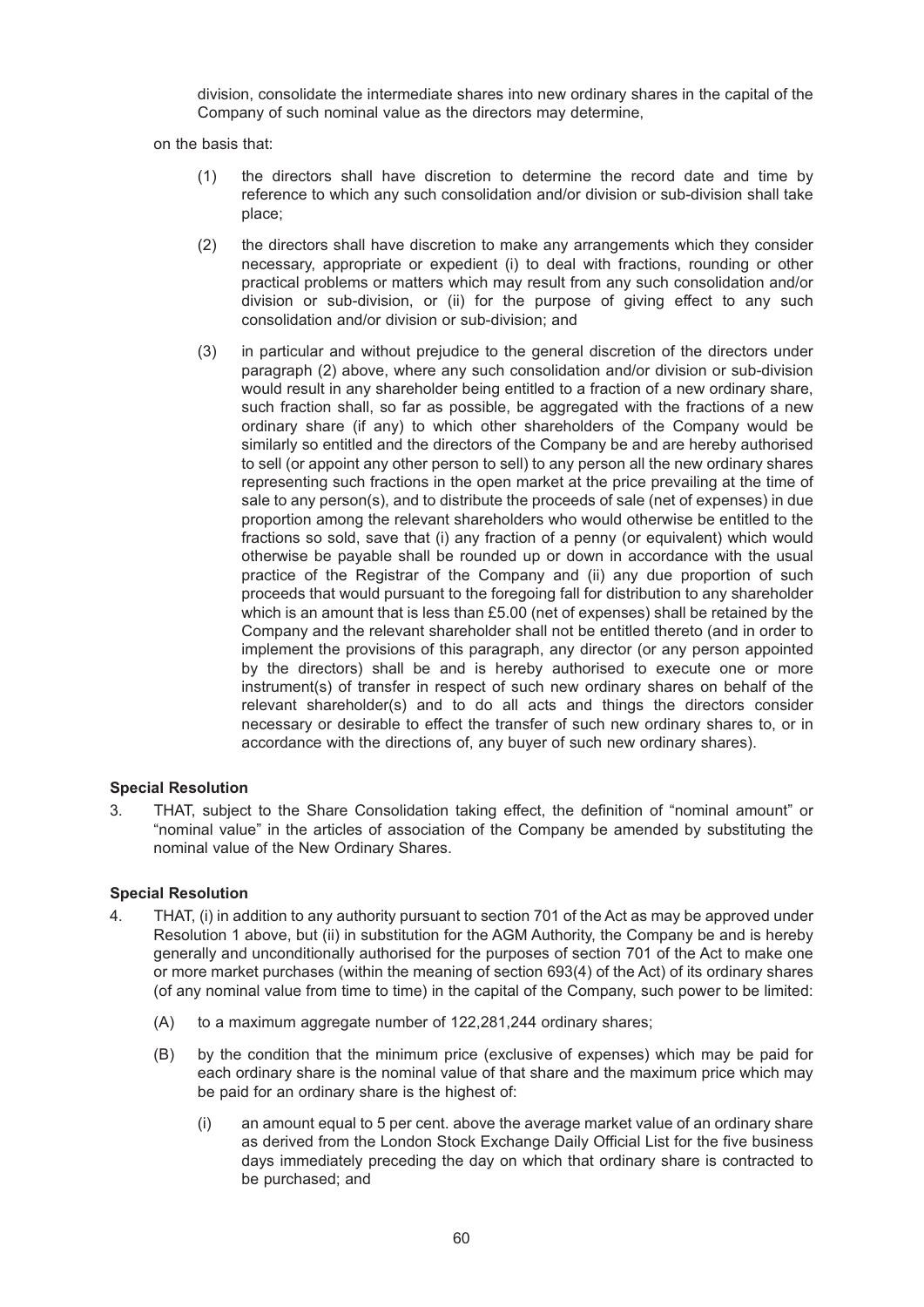(ii) the higher of the price of the last independent trade and the highest current independent purchase bid on the trading venues where the purchase is carried out, in each case, exclusive of expenses,

such power to apply until the end of the next annual general meeting of the Company in 2022 (or, if earlier, on 12 December 2022) (unless previously revoked or varied by the Company in a general meeting) but, in each case, so that the Company may enter into a contract to purchase ordinary shares which will or may be completed or executed wholly or partly after the power ends and the Company may purchase ordinary shares pursuant to any such contract as if the power had not ended.

By order of the Board

#### **David Isenegger**

*Group General Counsel and Company Secretary*

27 October 2021 *Registered office* FirstGroup plc

395 King Street, Aberdeen,

AB24 5RP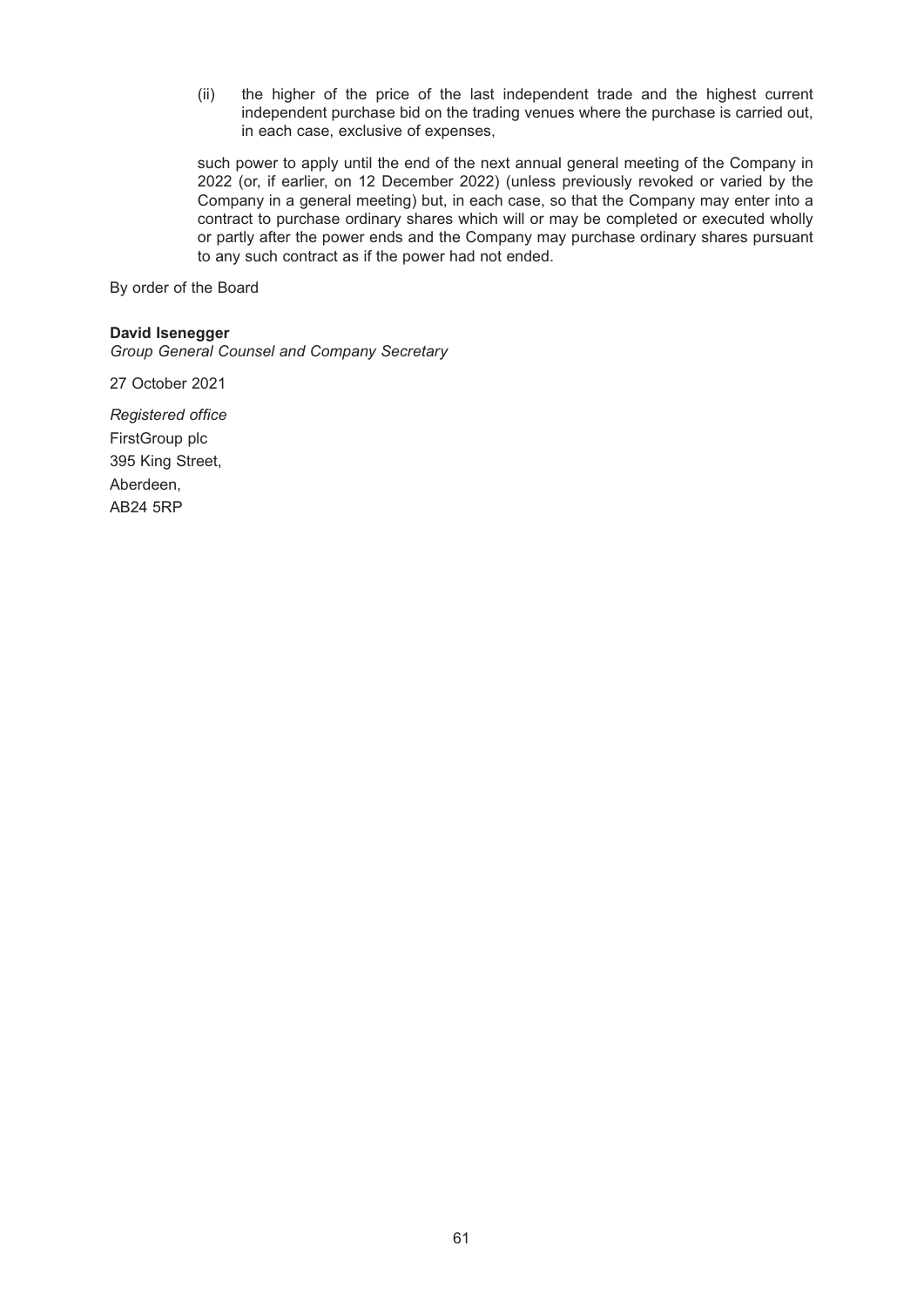#### **Notes to the Notice of General Meeting**

- 1. A Form of Proxy for use by Shareholders is enclosed with this Notice of General Meeting. In the case of joint holders, any one holder may vote. If more than one holder is present at the General Meeting, only the vote of the senior will be accepted, seniority being determined by the order in which names appear on the Register of Members.
- 2. Shareholders are entitled to appoint another person as their proxy to exercise all or any of their rights to attend, speak and vote on their behalf at the General Meeting. A proxy need not be a Shareholder of the Company. A Shareholder may appoint more than one proxy in relation to the General Meeting provided that each proxy is appointed to exercise the rights attached to a different share or shares held by that Shareholder. If a Shareholder does not specify how they want the proxy to vote on any particular resolution, the proxy may vote or abstain as they see fit. A proxy may also vote or abstain as they see fit on any other business which properly comes before the General Meeting.
- 3. At the date of this notice we intend to hold the General Meeting as a physical meeting. Any Shareholders and proxies attending the General Meeting in person will be asked to provide a proof of identity and either (i) a NHS Covid Pass using the NHS app on their mobile phone; or (ii) written evidence of a negative lateral flow test taken within 24 hours of the time of the General Meeting or a PCR test taken within 48 hours of the time of the General Meeting. However, we will be closely monitoring restrictions over public gatherings and the UK Government's safety guidance in light of the COVID-19 pandemic. Any changes to the arrangements for the General Meeting will be communicated to Shareholders before the meeting through our website www.firstgroupplc.com and, where appropriate, by RIS announcement. The Company will also be making arrangements to enable Shareholders to join the General Meeting via the Lumi webportal. Nonetheless, Shareholders are strongly encouraged to complete and return the Form of Proxy appointing the Chairman of the General Meeting as their proxy or vote online in advance of the General Meeting in order to ensure their votes are counted. Completion and return of such a Form of Proxy will not prevent a Shareholder from attending the General Meeting and voting in person or electronically via the Lumi webportal where they are otherwise permitted to do so. Such a vote in person at the General Meeting or electronically via the Lumi webportal will replace any vote previously lodged.
- 4. To be effective, the return of a duly completed postal Form of Proxy (or by electronic means), together with any power of attorney or other authority under which the Form of Proxy is signed (or a notarially certified copy of such authority), must be received by the Company's Registrar, Equiniti, Aspect House, Spencer Road, Lancing, West Sussex BN99 6DA no later than 11:00 a.m. on 16 November 2021 (or, in the event of any adjournment, so as to arrive no later than 48 hours, excluding non-Business Days, before the time appointed for the adjourned General Meeting). Persons voting under a power of attorney must do so using the hard copy Form of Proxy.
- 5. Shareholders may, if they so wish, register the appointment of a proxy or proxies electronically by any of the following methods:
	- (A) By logging onto the website of the Company's Registrar, Equiniti, www.sharevote.co.uk, where details of the procedures are given. Shareholders will need their Voting ID, Task ID and Shareholder Reference Number, all of which are printed on the Form of Proxy. Alternatively, if Shareholders have already registered with the Company's Registrar's online portfolio service, Shareview, they can submit their proxy electronically by logging onto their portfolio at www.shareview.co.uk using their user ID and password. Once logged in, click 'View' on the 'My Investments' page, click on the link to vote and then follow the instructions on the screen. A Form of Proxy lodged electronically will be invalid unless it is lodged at the address specified on Equiniti's websites detailed above.
	- (B) If you are a member of CREST, by using the CREST electronic appointment service.

CREST members who wish to appoint a proxy or proxies through the CREST electronic proxy appointment service may do so for the General Meeting (and any adjournment(s) thereof) by using the procedures described in the CREST Manual which can be viewed at www.euroclear.com. CREST personal members or other CREST sponsored members (and those CREST members who have appointed a service provider(s)) should refer to their CREST sponsor or voting service provider(s), who will be able to take the appropriate action on their behalf.

In order for a proxy appointment or instruction made using the CREST service to be valid, the appropriate CREST message (a 'CREST Proxy Instruction') must be properly authenticated in accordance with Euroclear UK & Ireland Limited's specifications, and must contain the information required for such instructions, as described in the CREST Manual. The message, regardless of whether it constitutes the appointment of a proxy or is an amendment to the instruction given to a previously appointed proxy must, in order to be valid, be transmitted so as to be received by the issuer's agent (ID RA19) by 11:00 a.m. on 16 November 2021. For this purpose, the time of receipt will be taken to be the time (as determined by the time stamp applied to the message by the CREST Application Host) from which the issuer's agent is able to retrieve the message by enquiry to CREST in the manner prescribed by CREST. After this time any change of instructions to proxies appointed through CREST should be communicated to the appointee through other means.

CREST members (and, where applicable, their CREST sponsors or voting service provider(s)) should note that Euroclear UK & Ireland Limited does not make available special procedures in CREST for any particular message. Normal system timings and limitations will, therefore, apply in relation to the input of CREST Proxy Instructions. It is the responsibility of the CREST member concerned to take (or, if the CREST member is a CREST personal member or sponsored member or has appointed a voting service provider(s), to procure that his/her CREST sponsor or voting service provider(s) take(s)) such action as shall be necessary to ensure that a message is transmitted by means of the CREST system by any particular time. In this connection, CREST members (and, where applicable, their CREST sponsors or voting system provider(s)) are referred, in particular, to those sections of the CREST Manual concerning practical limitations of the CREST system and timings.

The Company may treat as invalid a CREST Proxy Instruction in the circumstances set out in Regulation 35(5) (a) of the Uncertificated Securities Regulations 2001.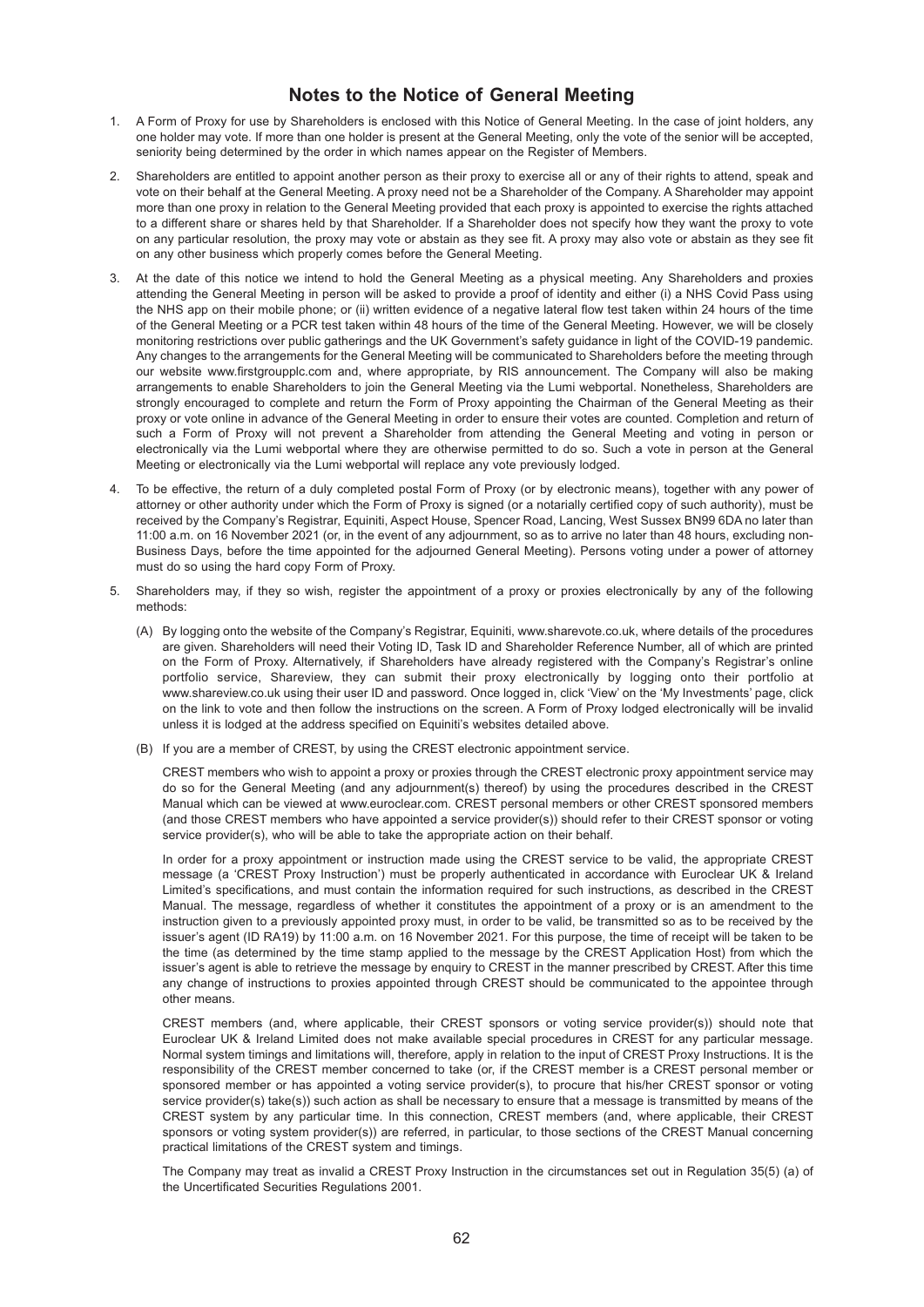- 6. Entitlement to vote at the General Meeting and the number of votes which may be cast at the General Meeting will be determined by reference to the Register of Members of the Company as at 6:30 p.m. on 16 November 2021. If the meeting is adjourned, entitlement to vote will be determined by reference to the Register of Members of the Company as at 6:30 p.m. on the date which is two Business Days prior to the adjourned meeting. Changes to the Register of Members of the Company after the relevant deadline shall be disregarded in determining the rights of any person to attend and vote at the General Meeting.
- 7. Voting at the General Meeting will be by way of poll. A poll reflects the number of voting rights exercisable by each member and so the Board considers it a more democratic method of voting. It also allows the votes of Shareholders who attend and vote at the General Meeting electronically or who have lodged proxies to be taken into account. Also see Note 3 above.

Shareholders may vote in advance of the General Meeting either by registering a proxy vote at www.shareview.co.uk or www.sharevote.co.uk or completing the Form of Proxy sent to them with the Circular and returning it to the Registrar. All Forms of Proxy must be received by the Registrar by no later than 11:00 a.m. on 16 November 2021. Shareholders are strongly encouraged to complete and return the Form of Proxy appointing the Chairman of the meeting as their proxy in order to ensure their votes are counted.

Voting by Shareholders attending the General Meeting electronically is possible via the electronic poll on the Lumi webportal. This will open once the Chairman of the General Meeting declares the poll open. Further information on the voting process can be found in Appendix 1.

- 8. Shareholders remotely attending the General Meeting can submit questions via https://web.lumiagm.com/120-366-730, which can be accessed using a web browser, on a PC, smartphone device or tablet. See Appendix 1 for joining instructions. If you are unable to access your Shareholder Reference Number ("**SRN**") and PIN, please contact Equiniti by calling the numbers provided below.
- 9. Any Shareholder entitled to attend the General Meeting has the right to ask questions. Shareholders are encouraged to submit questions relating to the business of the General Meeting in advance of the General Meeting by email to companysecretariat@firstgroup.com. You can also ask questions relating to the business of the General Meeting via https://web.lumiagm.com/120-366-730.

The Company must cause to be answered any such question relating to the business being dealt with at the General Meeting, but no such answer need be given if: (i) to do so would interfere unduly with the preparation for the General Meeting or involve the disclosure of confidential information; (ii) the answer has already been given on a website in the form of an answer to a question; or (iii) it is undesirable in the interests of the Company or the good order of the General Meeting that the question be answered.

If you attend the meeting in person, you may be included in the recording of the General Meeting. Please note that this recording is solely for the purpose of creating a transcript of the General Meeting and will not be made publicly available.

- 10. Shareholders who have general queries about the General Meeting should use the following means of communication (no other communication will be accepted): calling the Shareholder helpline on 0333 207 6537 or +44 333 207 6537 (if calling from outside the UK). Telephone lines are open from 8.30 a.m. to 5.30 p.m. (UK time) Monday to Friday (excluding English and Welsh public holidays). Please note that calls to the Shareholder Helpline numbers may be monitored or recorded. Shareholders may not use any electronic address provided in either this Notice of General Meeting or any related documents (including the Chairman's letter and the Form of Proxy) to communicate with the Company for any purposes other than those expressly stated in those documents.
- 11. Security and safety measures will be in place to ensure your safety at the General Meeting. All those present at the General Meeting are asked to facilitate the orderly conduct of the meeting and the health and safety of those attending it, and the Company reserves the right, if orderly conduct or attendees' health or safety is threatened by a person's behaviour, to refuse entry to that person or to require that person to leave. All hand baggage may be subject to examination prior to entry to the General Meeting. Mobile phones may not be used in the General Meeting and cameras, video recorders, laptop computers and similar equipment may not be taken into the General Meeting. Anyone attempting to take photos, or to record or film proceedings, may be asked to leave. Attendance at the General Meeting in person may also be subject to compliance with all relevant UK Government public health guidance relating to the holding of public gatherings at the relevant time.
- 12. Any person to whom this Notice of Meeting is sent who is a person nominated under section 146 of the Companies Act 2006 to enjoy information rights ('**Nominated Person**') may, under an agreement between them and the Shareholder by whom they were nominated, have a right to be appointed (or to have someone else appointed) as a proxy for the General Meeting.

If a Nominated Person has not been appointed as a proxy for the General Meeting, or does not wish to exercise their right, they may have a right under such an agreement to give instructions to the Shareholders as to the exercise of voting rights.

The right to appoint a proxy for the General Meeting referred to in Note 2, can only be exercised by Shareholders of the Company and not by a Nominated Person.

- 13. Any corporation which is a member can appoint one or more corporate representatives who may exercise on its behalf all of its powers as a member provided that they do not do so in relation to the same shares.
- 14. A copy of this Notice of General Meeting, and other information required by section 311A of the Companies Act 2006, can be found at www.firstgroupplc.com. Neither the content of the Company's website nor any website accessible by hyperlinks to the Company's website is incorporated in, or forms part of, these notes.
- 15. The results of the voting at the General Meeting will be announced through a RIS and will appear on our website at www.firstgroupplc.com as soon as reasonably practicable.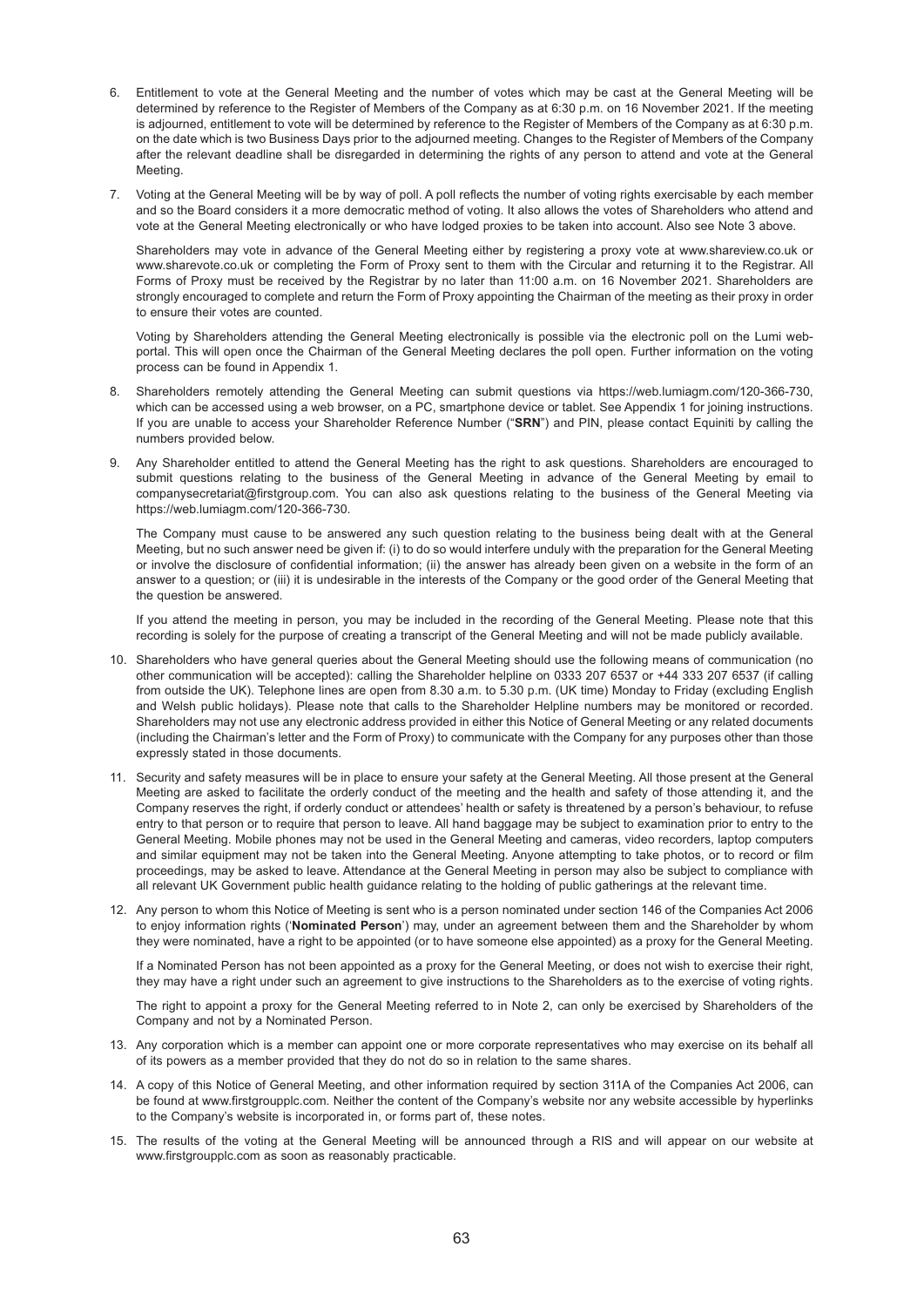- 16. At the close of business on 25 October 2021 (being the latest practicable date prior to the publication of this Notice of General Meeting), the Company had 1,222,969,677 ordinary shares in issue, of which 157,229 ordinary shares were held in treasury. Therefore, the total number of voting rights in the Company was 1,222,812,448. The ordinary shares have a nominal value of 5 pence each. On a poll, each holder of ordinary shares has one vote per share.
- 17. Personal data provided by Shareholders at or in relation to the General Meeting (including names, contact details, votes and SRNs), will be processed in line with the Company's privacy policy which is available on our website at www.firstgroupplc.com.